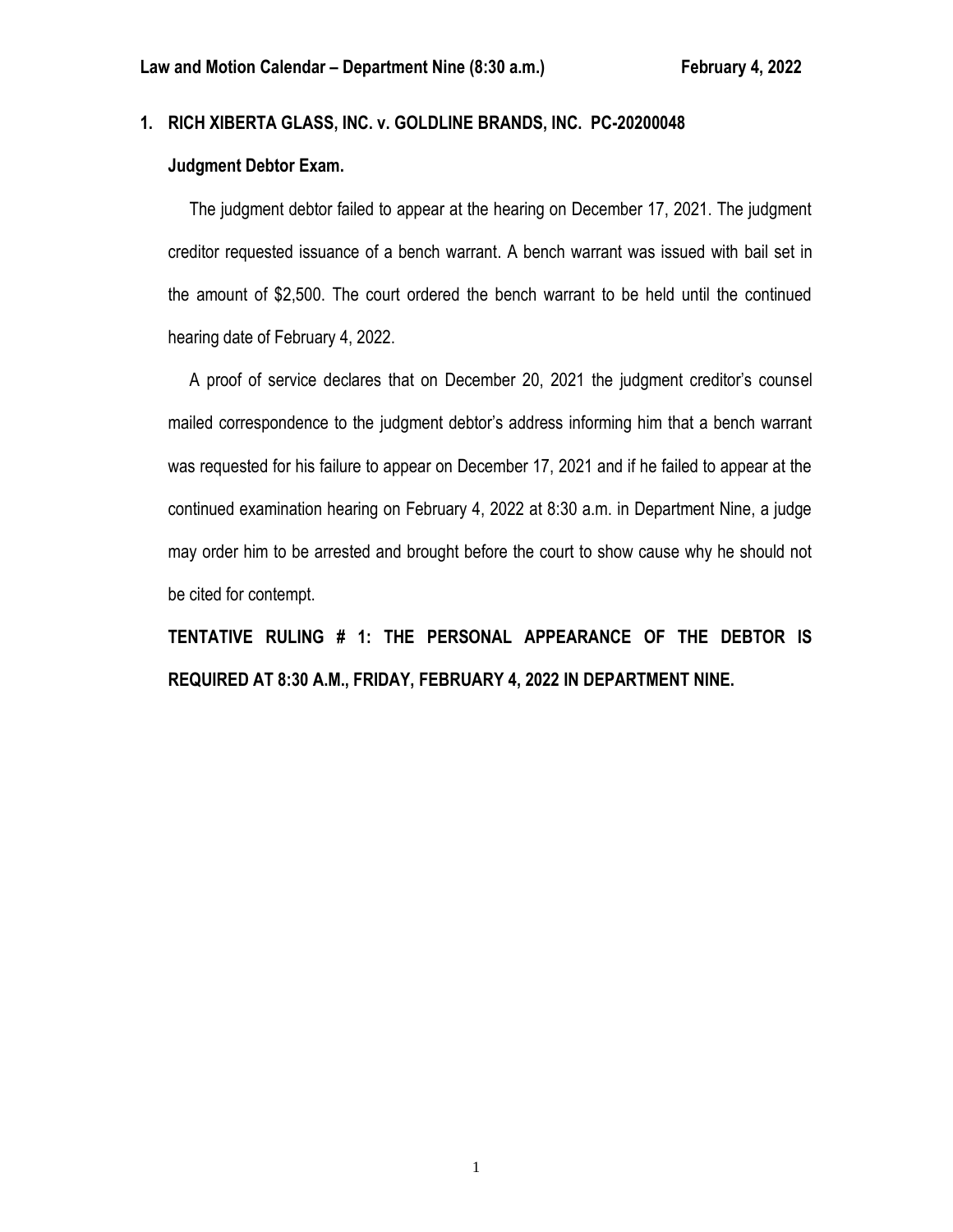#### **2. PEOPLE v. \$115,720 U.S. CURRENCY PC-20200401**

#### **Hearing Re: Claim Opposing Forfeiture.**

 On August 3, 2020 claimant Judkins filed a Judicial Council Form MC-200 claim opposing forfeiture in response to a notice of administrative proceedings.

 On August 17, 2020 the People filed a petition for forfeiture of cash in the amount of \$115,720, gold valued at \$21,673, silver valued at \$5,538, platinum valued at \$785, and collectable U.S. Currency valued at \$5,925 that was seized by the El Dorado County Sheriff's Department. The petition states: the funds and other property are currently in the hands of the El Dorado County District Attorney's Office; and the property became subject to forfeiture pursuant to Health and Safety Code, § 11470(f), because that money was a thing of value furnished or intended to be furnished by a person in exchange for a controlled substance, the proceeds was traceable to such an exchange, and the money was used or intended to be used to facilitate a violation of various provisions of the Health and Safety Code. The People pray for judgment declaring that the money is forfeited to the State of California.

 The proof of service of the petition declares that on August 17, 2020 the petition was served on the claimant by mail to his address of record.

"The following are subject to forfeiture:  $\P$  \* \* \* (f) All moneys, negotiable instruments, securities, or other things of value furnished or intended to be furnished by any person in exchange for a controlled substance, all proceeds traceable to such an exchange, and all moneys, negotiable instruments, or securities used or intended to be used to facilitate any violation of Section 11351, 11351.5, 11352, 11355, 11359, 11360, 11378, 11378.5, 11379, 11379.5, 11379.6, 11380, 11382, or 11383 of this code, or Section 182 of the Penal Code, or a felony violation of Section 11366.8 of this code, insofar as the offense involves manufacture,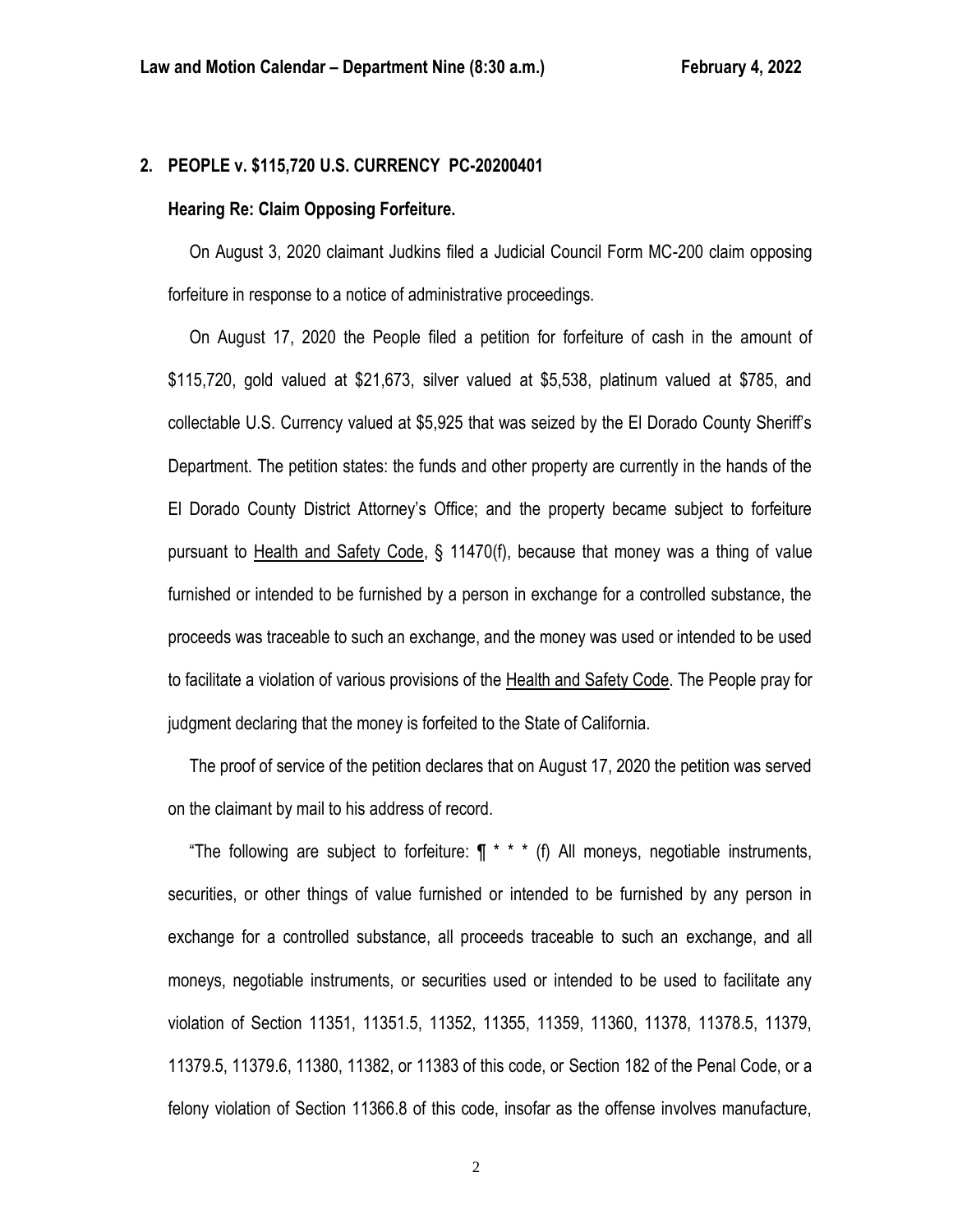sale, possession for sale, offer for sale, or offer to manufacture, or conspiracy to commit at least one of those offenses, if the exchange, violation, or other conduct which is the basis for the forfeiture occurred within five years of the seizure of the property, or the filing of a petition under this chapter, or the issuance of an order of forfeiture of the property, whichever comes first." (Health and Safety Code, § 11470(f).)

 "(a) Except as provided in subdivision (j), if the Department of Justice or the local governmental entity determines that the factual circumstances do warrant that the moneys, negotiable instruments, securities, or other things of value seized or subject to forfeiture come within the provisions of subdivisions (a) to (g), inclusive, of Section 11470, and are not automatically made forfeitable or subject to court order of forfeiture or destruction by another provision of this chapter, the Attorney General or district attorney shall file a petition of forfeiture with the superior court of the county in which the defendant has been charged with the underlying criminal offense or in which the property subject to forfeiture has been seized or, if no seizure has occurred, in the county in which the property subject to forfeiture is located. If the petition alleges that real property is forfeitable, the prosecuting attorney shall cause a lis pendens to be recorded in the office of the county recorder of each county in which the real property is located. ¶ A petition of forfeiture under this subdivision shall be filed as soon as practicable, but in any case within one year of the seizure of the property which is subject to forfeiture, or as soon as practicable, but in any case within one year of the filing by the Attorney General or district attorney of a lis pendens or other process against the property, whichever is earlier." (Emphasis added.) (Health and Safety Code, § 11488.4(a).)

 "(a)(1) Any person claiming an interest in the property seized pursuant to Section 11488 may, unless for good cause shown the court extends the time for filing, at any time within 30 days from the date of the first publication of the notice of seizure, if that person was not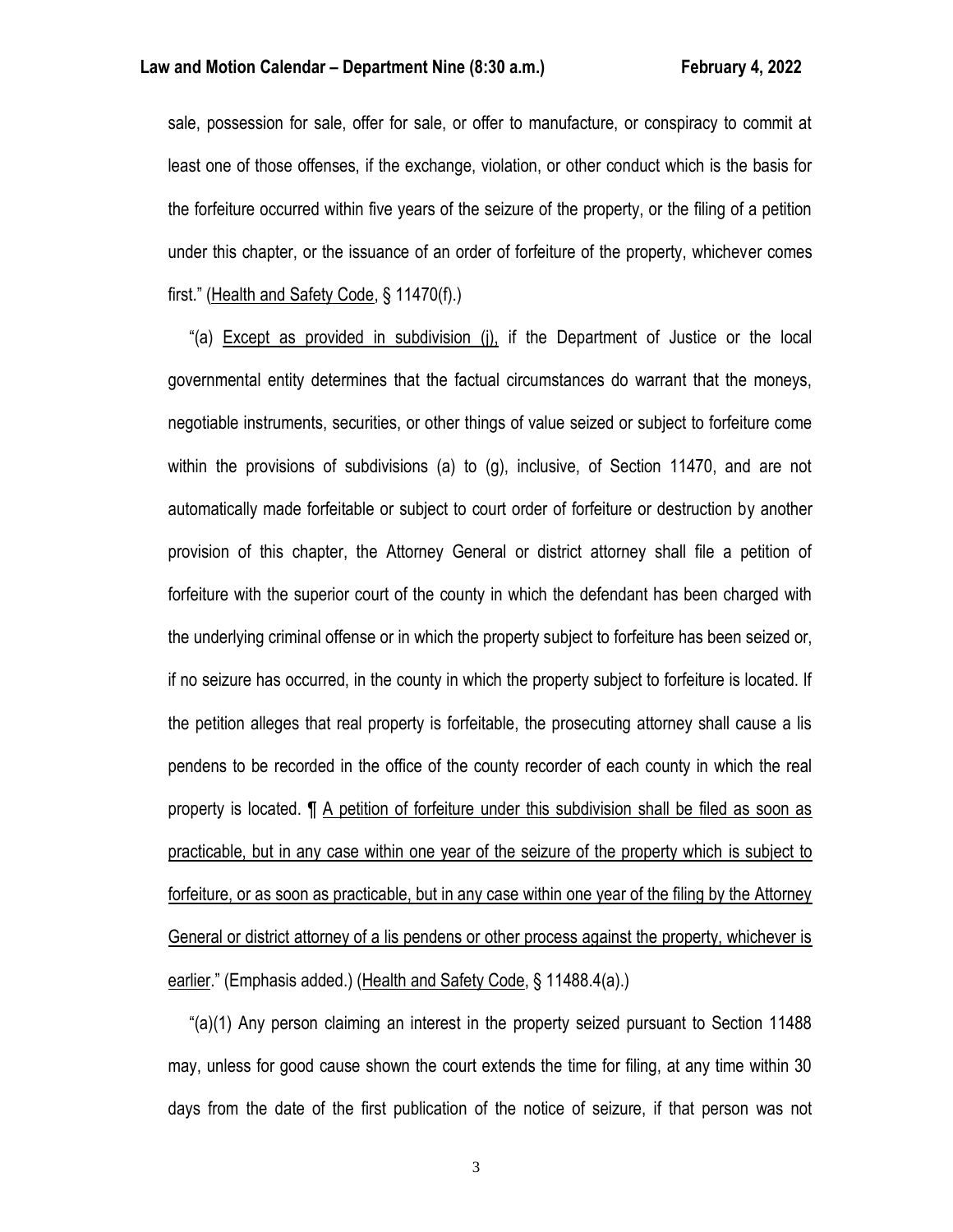personally served or served by mail, or within 30 days after receipt of actual notice, file with the superior court of the county in which the defendant has been charged with the underlying or related criminal offense or in which the property was seized or, if there was no seizure, in which the property is located, a claim, verified in accordance with Section 446 of the Code of Civil Procedure, stating his or her interest in the property. An endorsed copy of the claim shall be served by the claimant on the Attorney General or district attorney, as appropriate, within 30 days of the filing of the claim…" (Health and Safety Code, § 11488.5(a)(1).)

 "(c)(1) If a verified claim is filed, the forfeiture proceeding shall be set for hearing on a day not less than 30 days therefrom, and the proceeding shall have priority over other civil cases. Notice of the hearing shall be given in the same manner as provided in Section 11488.4. Such a verified claim or a claim filed pursuant to subdivision (j) of Section 11488.4 shall not be admissible in the proceedings regarding the underlying or related criminal offense set forth in subdivision (a) of Section 11488. ¶ (2) The hearing shall be by jury, unless waived by consent of all parties. ¶ (3) The provisions of the Code of Civil Procedure shall apply to proceedings under this chapter unless otherwise inconsistent with the provisions or procedures set forth in this chapter. However, in proceedings under this chapter, there shall be no joinder of actions, coordination of actions, except for forfeiture proceedings, or cross-complaints, and the issues shall be limited strictly to the questions related to this chapter." (Emphasis added.) (Health and Safety Code, § 11488.5(c).)

" $(d)(1)$  At the hearing, the state or local governmental entity shall have the burden of establishing, pursuant to subdivision (i) of Section 11488.4, that the owner of any interest in the seized property consented to the use of the property with knowledge that it would be or was used for a purpose for which forfeiture is permitted, in accordance with the burden of proof set forth in subdivision (i) of Section 11488.4. ¶ (2) No interest in the seized property shall be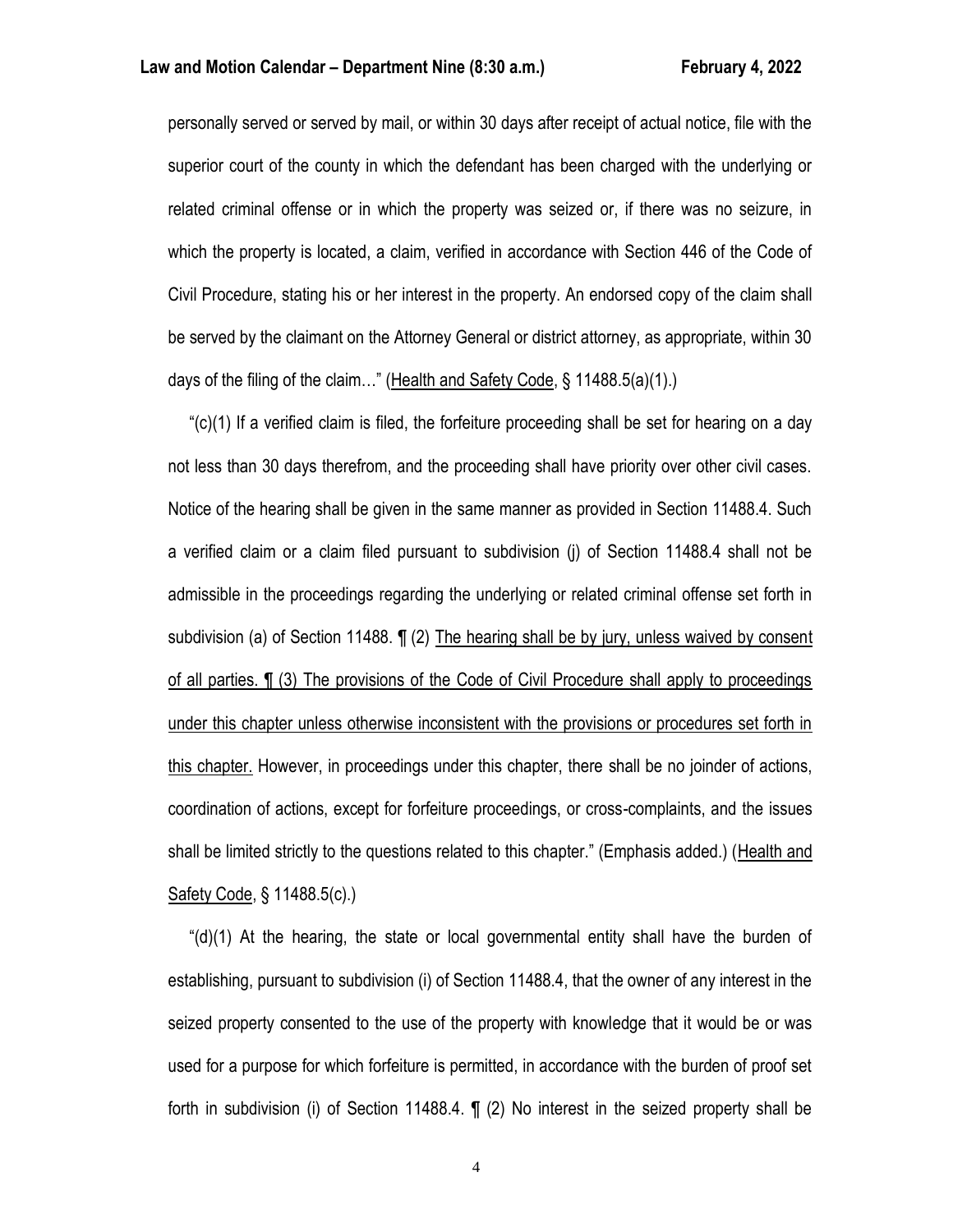affected by a forfeiture decree under this section unless the state or local governmental entity has proven that the owner of that interest consented to the use of the property with knowledge that it would be or was used for the purpose charged. Forfeiture shall be ordered when, at the hearing, the state or local governmental entity has shown that the assets in question are subject to forfeiture pursuant to Section 11470, in accordance with the burden of proof set forth in subdivision (i) of Section 11488.4." (Health and Safety Code, § 11488.5(d).)

 "(e) The forfeiture hearing shall be continued upon motion of the prosecution or the defendant until after a verdict of guilty on any criminal charges specified in this chapter and pending against the defendant have been decided. The forfeiture hearing shall be conducted in accordance with Sections 190 to 222.5, inclusive, Sections 224 to 234, inclusive, Section 237, and Sections 607 to 630 of the Code of Civil Procedure if trial by jury, and by Sections 631 to 636, inclusive, of the Code of Civil Procedure, if by the court. Unless the court or jury finds that the seized property was used for a purpose for which forfeiture is permitted, the court shall order the seized property released to the person it determines is entitled thereto. ¶ If the court or jury finds that the seized property was used for a purpose for which forfeiture is permitted, but does not find that a person claiming an interest therein, to which the court has determined he or she is entitled, had actual knowledge that the seized property would be or was used for a purpose for which forfeiture is permitted and consented to that use, the court shall order the seized property released to the claimant." (Emphasis added.) (Health and Safety Code, § 11488.5(e).)

 "(2) In the case of property described in subdivision (f) of Section 11470, except cash, negotiable instruments, or other cash equivalents of a value of not less than twenty-five thousand dollars (\$25,000), for which forfeiture is sought and as to which forfeiture is contested, the state or local governmental entity shall have the burden of proving beyond a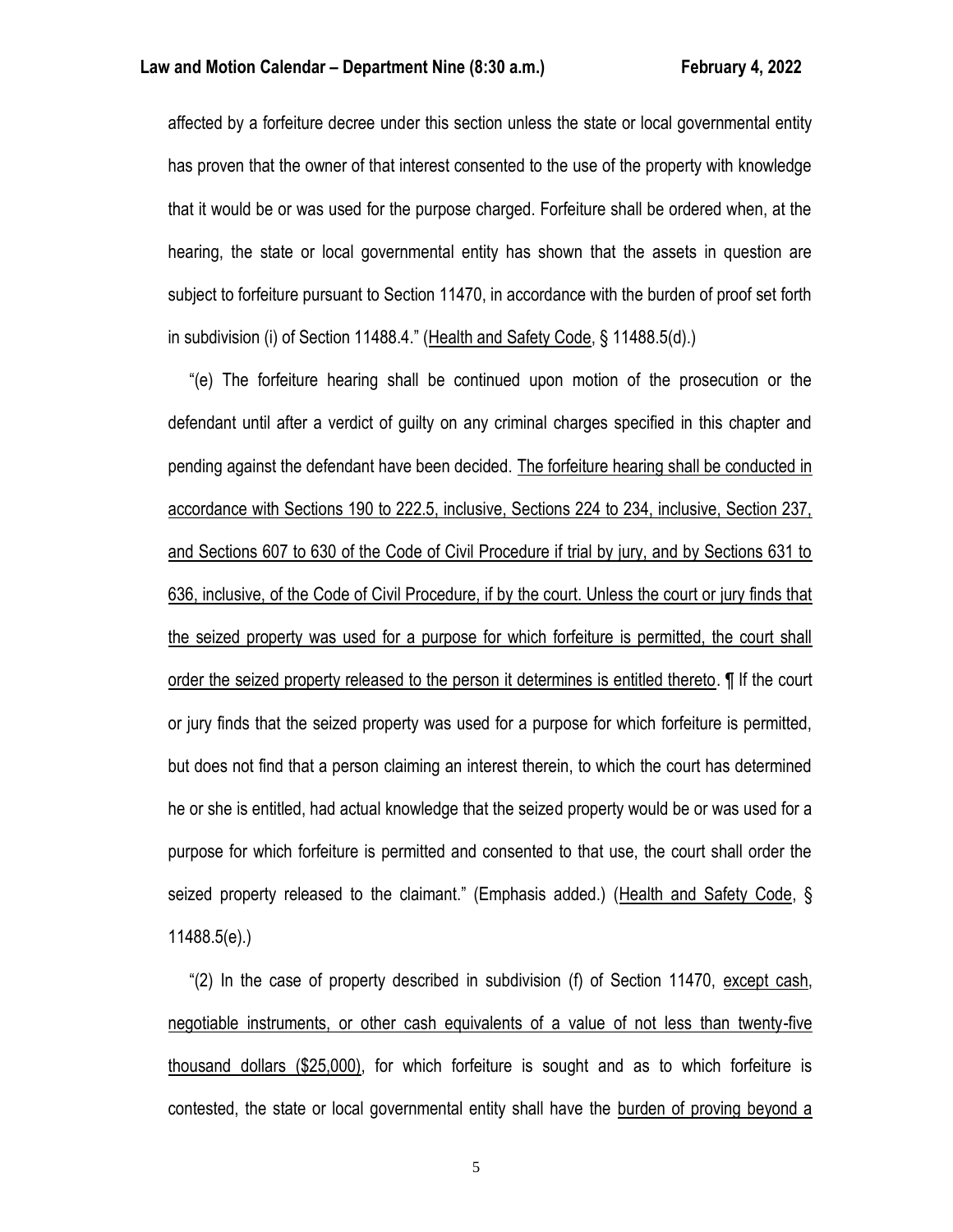reasonable doubt that the property for which forfeiture is sought meets the criteria for forfeiture described in subdivision (f) of Section 11470." (Emphasis added.) (Health and Safety Code, § 11488.4(i)(2).)

 "(3) In the case of property described in paragraphs (1) and (2), a judgment of forfeiture requires as a condition precedent thereto, that a defendant be convicted in an underlying or related criminal action of an offense specified in subdivision (f) or (g) of Section 11470 which offense occurred within five years of the seizure of the property subject to forfeiture or within five years of the notification of intention to seek forfeiture. If the defendant is found guilty of the underlying or related criminal offense, the issue of forfeiture shall be tried before the same jury, if the trial was by jury, or tried before the same court, if trial was by court, unless waived by all parties. The issue of forfeiture shall be bifurcated from the criminal trial and tried after conviction unless waived by all the parties." (Health and Safety Code, § 11488.4(i)(3).)

 "In the case of property described in subdivision (f) of Section 11470 that is cash or negotiable instruments of a value of not less than twenty-five thousand dollars (\$25,000), the state or local governmental entity shall have the burden of proving by clear and convincing evidence that the property for which forfeiture is sought is such as is described in subdivision (f) of Section 11470. There is no requirement for forfeiture thereof that a criminal conviction be obtained in an underlying or related criminal offense." (Emphasis added.) (Health and Safety Code, § 11488.4(i)(4).)

 "(5) If there is an underlying or related criminal action, and a criminal conviction is required before a judgment of forfeiture may be entered, the issue of forfeiture shall be tried in conjunction therewith. Trial shall be by jury unless waived by all parties. If there is no underlying or related criminal action, the presiding judge of the superior court shall assign the action brought pursuant to this chapter for trial." (Health and Safety Code, § 11488.4(i)(5).)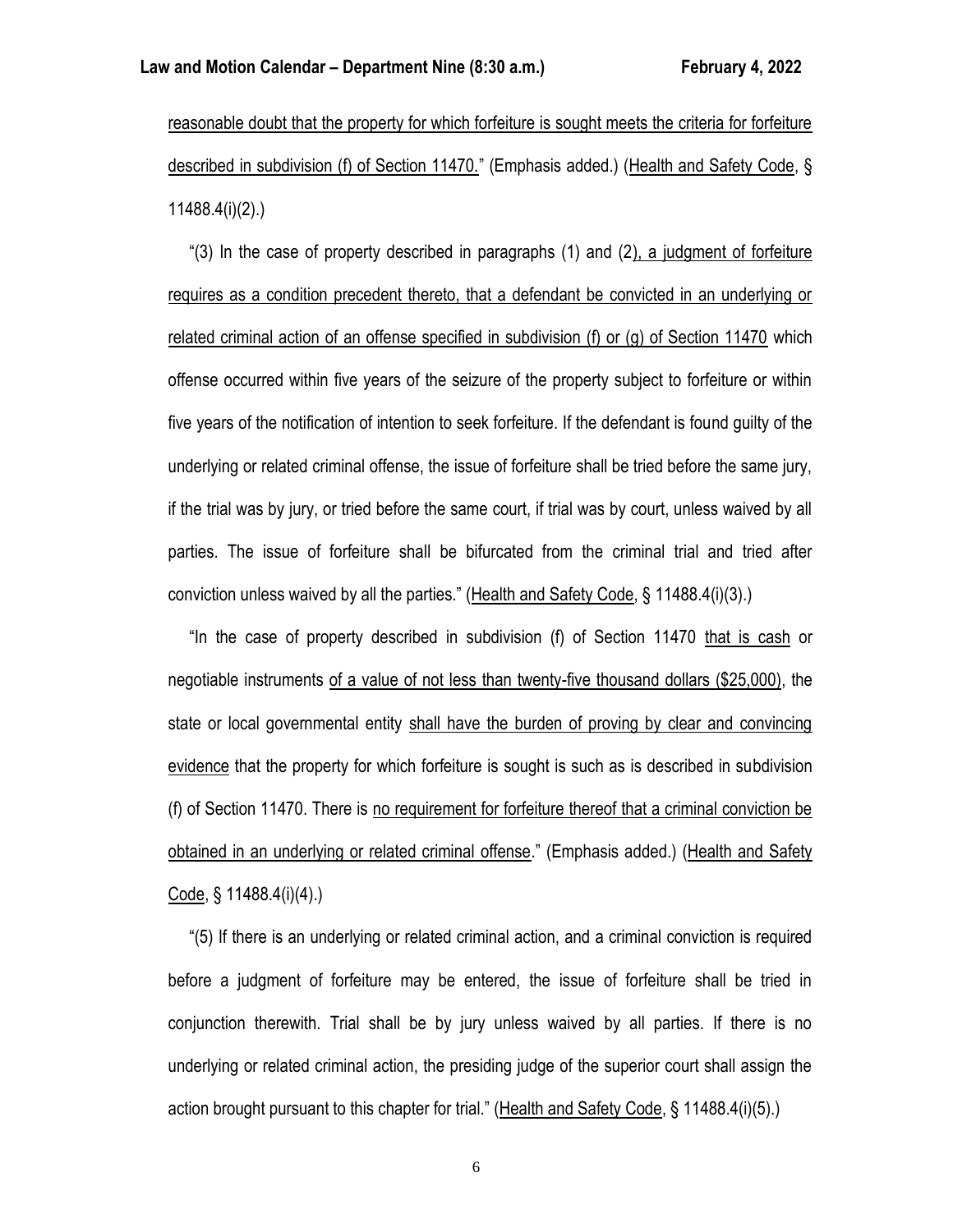The court was previously advised that there was a criminal proceeding pending.

 At the hearing on June 16, 2021, claimant requested a continuance to retain counsel. The People did not object. The hearing was continued to August 13, 2021. At the hearing on August 13, 2021, the claimant/respondent confirmed that he has retained an attorney. Counsel has advised the People that while he helped claimant prepare the claim, he does not represent claimant in this matter

 At the last hearing on October 29, 2021, the People advised the court the parties were working together and requested a continuance.

**TENTATIVE RULING # 2: APPEARANCES ARE REQUIRED AT 8:30 A.M. ON FRIDAY, FEBRUARY 4, 2022 IN DEPARTMENT NINE. IF A PARTY OR PARTIES WISH TO APPEAR TELEPHONICALLY THEY MUST APPEAR BY "VCOURT", WHICH MUST BE SCHEDULED AND PAID THROUGH THE COURT WEBSITE AT www.eldorado.courts.ca.gov/onlineservices/telephonic-appearances.**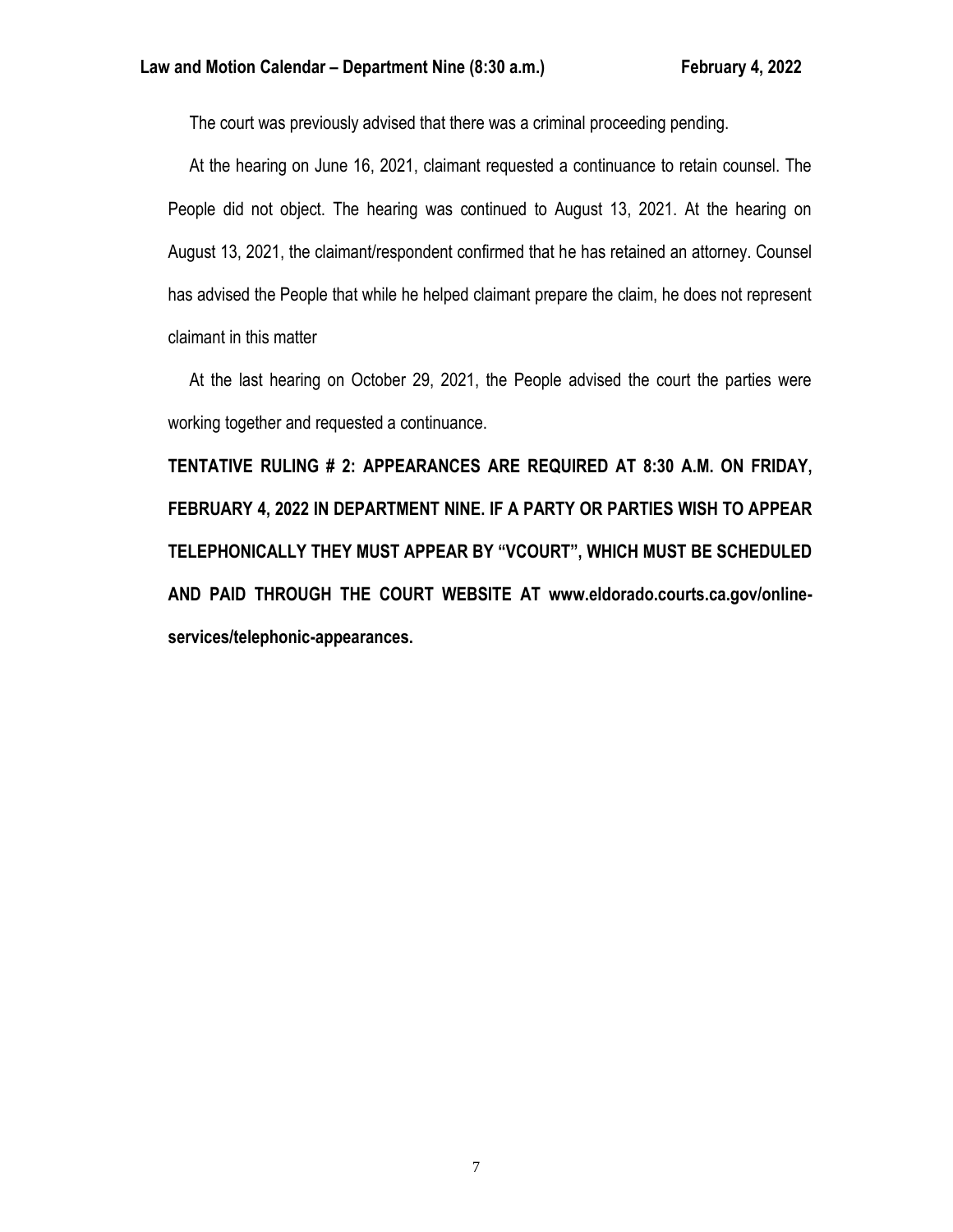# **3. PEOPLE v. CANALES PCL-20190258**

# **Trial Setting Conference.**

 The court was advised at the trial setting conference on March 5, 2021 that although the criminal case trial was set later that month, it will probably be continued. The court granted the People's request to continue the hearing for three months. At the hearing on September 24, 2021 the court was advised that due to the active related matter a continuance was requested. The hearing was continued to February 4, 2022. The court has not received any further word from the parties.

**TENTATIVE RULING # 3: APPEARANCES ARE REQUIRED AT 8:30 A.M. ON FRIDAY, FEBRUARY 4, 2022 IN DEPARTMENT NINE. IF A PARTY OR PARTIES WISH TO APPEAR TELEPHONICALLY THEY MUST APPEAR BY "VCOURT", WHICH MUST BE SCHEDULED AND PAID THROUGH THE COURT WEBSITE AT www.eldorado.courts.ca.gov/onlineservices/telephonic-appearances.**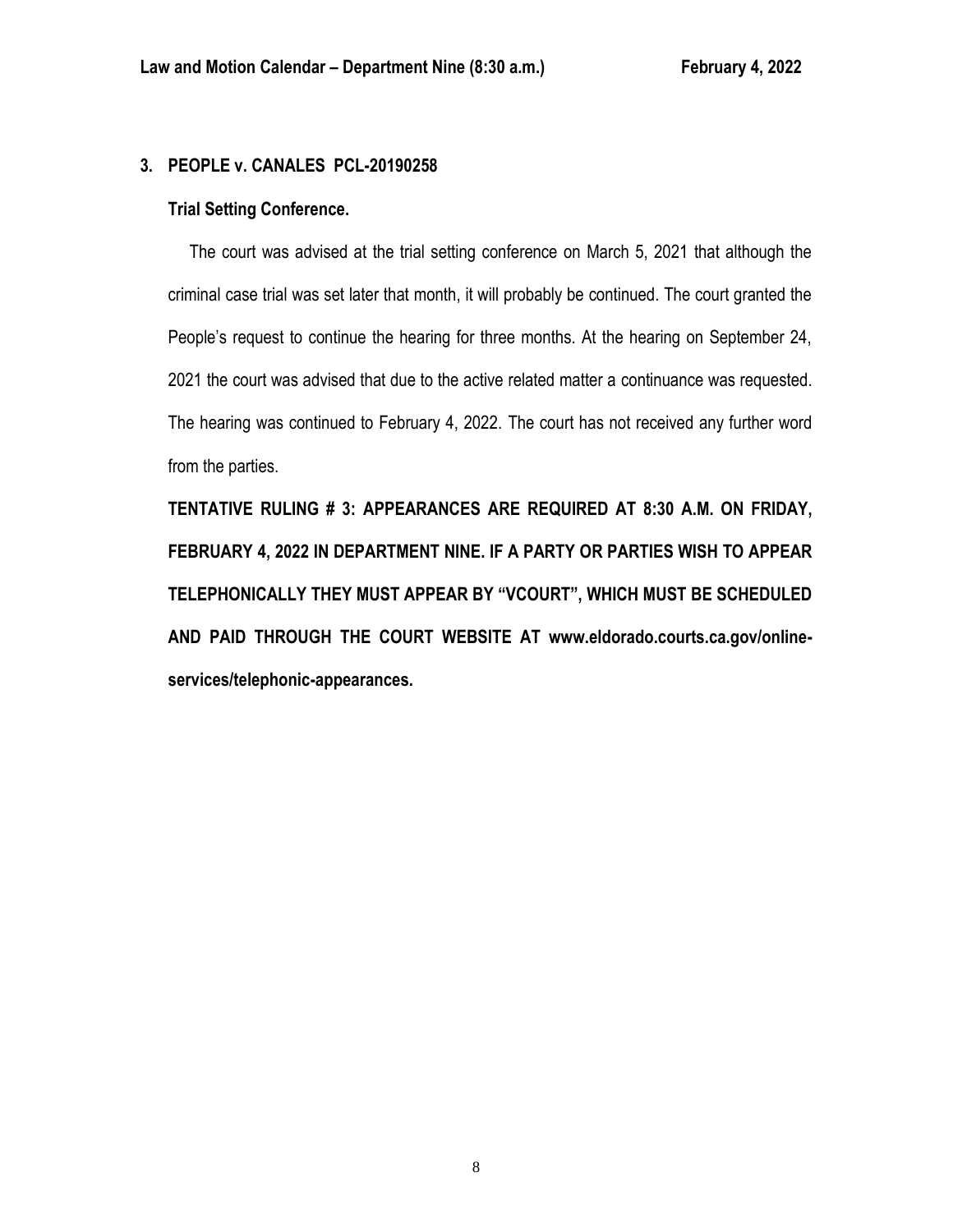### **4. PEOPLE v. WILLIAM MCDONALD PC-20210445**

#### **Hearing Re: Claim Opposing Forfeiture.**

 Claimant William McDonald filed a claim opposing forfeiture in response to a notice of administrative proceedings to determine that certain funds are forfeited. The proof of service of non-judicial asset forfeiture proceedings dated May 13, 2021 is attached to the claim. The claim contends: the \$11,500 in cash seized is from rent money and he does not keep large balances in the bank, because the Franchise Tax Board has locked the account and seized funds on deposit; and he claims all of the cash is rightfully his.

"The following are subject to forfeiture:  $\int \pi^*$  \* (f) All moneys, negotiable instruments, securities, or other things of value furnished or intended to be furnished by any person in exchange for a controlled substance, all proceeds traceable to such an exchange, and all moneys, negotiable instruments, or securities used or intended to be used to facilitate any violation of Section 11351, 11351.5, 11352, 11355, 11359, 11360, 11378, 11378.5, 11379, 11379.5, 11379.6, 11380, 11382, or 11383 of this code, or Section 182 of the Penal Code, or a felony violation of Section 11366.8 of this code, insofar as the offense involves manufacture, sale, possession for sale, offer for sale, or offer to manufacture, or conspiracy to commit at least one of those offenses, if the exchange, violation, or other conduct which is the basis for the forfeiture occurred within five years of the seizure of the property, or the filing of a petition under this chapter, or the issuance of an order of forfeiture of the property, whichever comes first." (Health and Safety Code, § 11470(f).)

 "(j) The Attorney General or the district attorney of the county in which property is subject to forfeiture under Section 11470 may, pursuant to this subdivision, order forfeiture of personal property not exceeding twenty-five thousand dollars (\$25,000) in value. The Attorney General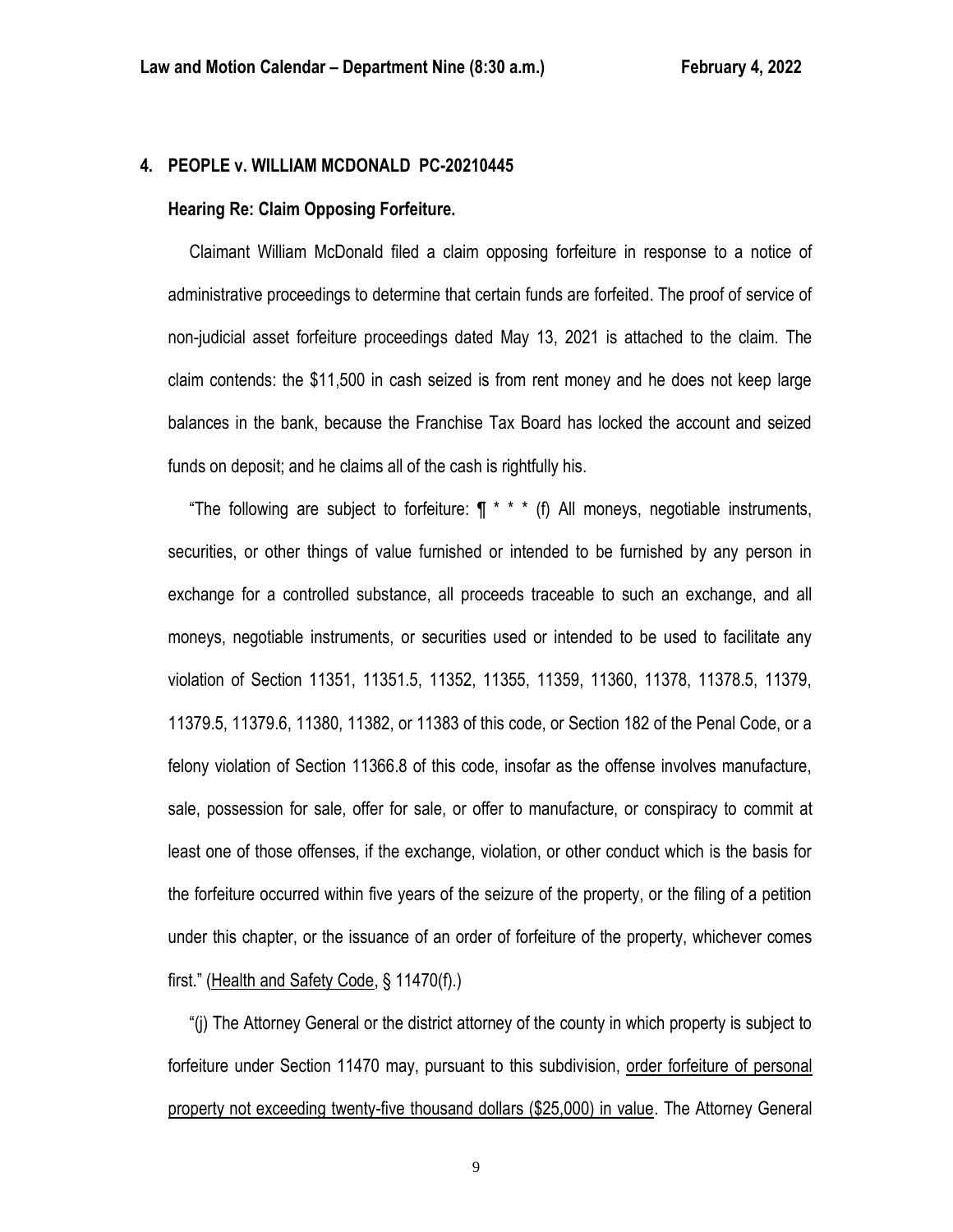or district attorney shall provide notice of proceedings under this subdivision pursuant to subdivisions (c), (d), (e), and (f), including:  $\P$  (1) A description of the property.  $\P$  (2) The appraised value of the property. ¶ (3) The date and place of seizure or location of any property not seized but subject to forfeiture. ¶ (4) The violation of law alleged with respect to forfeiture of the property. ¶ (5) The instructions for filing and serving a claim with the Attorney General or the district attorney pursuant to Section 11488.5 and time limits for filing a claim and claim form. ¶ If no claims are timely filed, the Attorney General or the district attorney shall prepare a written declaration of forfeiture of the subject property to the state and dispose of the property in accordance with Section 11489. A written declaration of forfeiture signed by the Attorney General or district attorney under this subdivision shall be deemed to provide good and sufficient title to the forfeited property. The prosecuting agency ordering forfeiture pursuant to this subdivision shall provide a copy of the declaration of forfeiture to any person listed in the receipt given at the time of seizure and to any person personally served notice of the forfeiture proceedings. ¶ If a claim is timely filed, then the Attorney General or district attorney shall file a petition of forfeiture pursuant to this section within 30 days of the receipt of the claim. The petition of forfeiture shall then proceed pursuant to other provisions of this chapter, except that no additional notice need be given and no additional claim need be filed." (Emphasis added.) (Health and Safety Code, § 11488.4(j).)

 "(a) Except as provided in subdivision (j), if the Department of Justice or the local governmental entity determines that the factual circumstances do warrant that the moneys, negotiable instruments, securities, or other things of value seized or subject to forfeiture come within the provisions of subdivisions (a) to (g), inclusive, of Section 11470, and are not automatically made forfeitable or subject to court order of forfeiture or destruction by another provision of this chapter, the Attorney General or district attorney shall file a petition of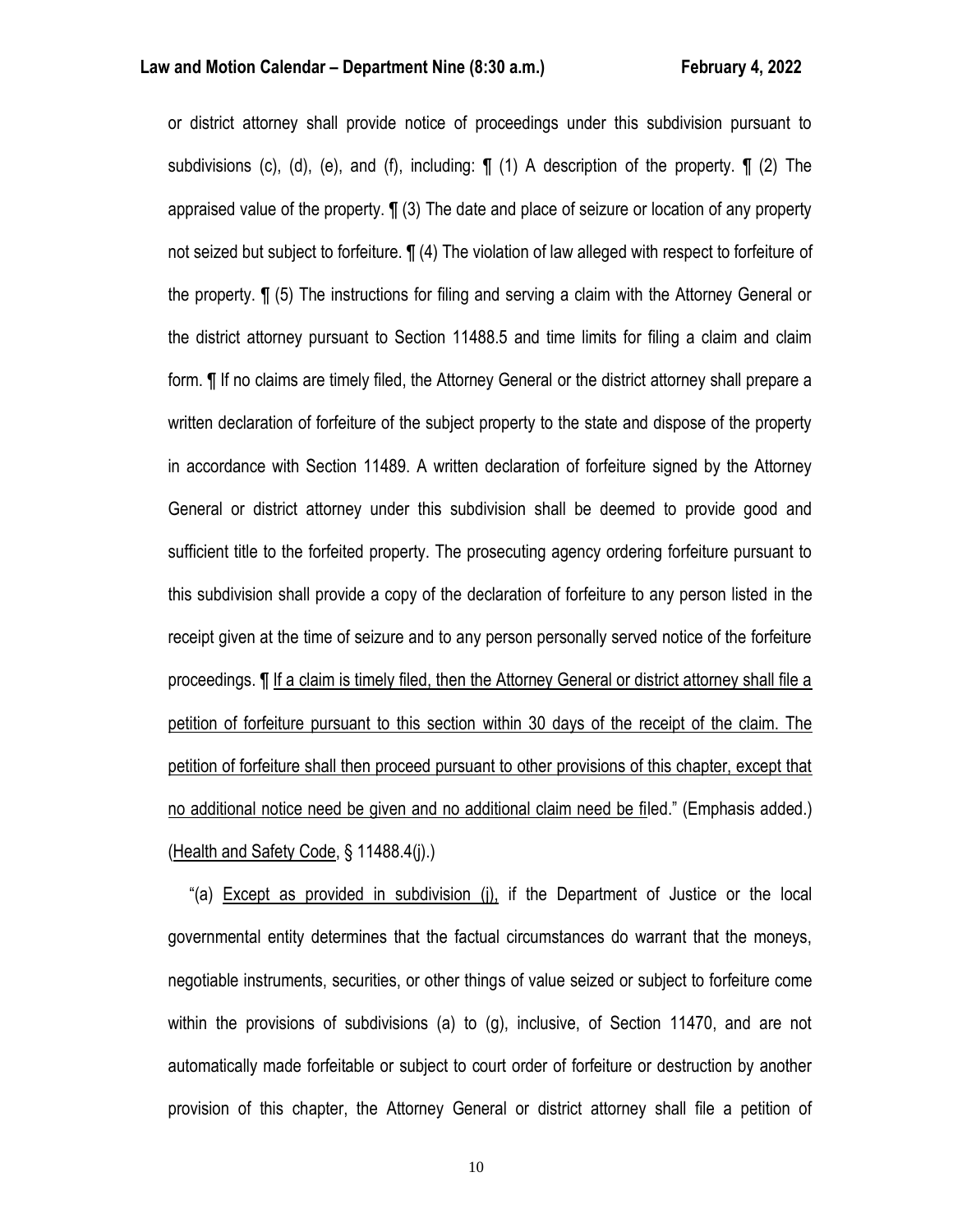forfeiture with the superior court of the county in which the defendant has been charged with the underlying criminal offense or in which the property subject to forfeiture has been seized or, if no seizure has occurred, in the county in which the property subject to forfeiture is located. If the petition alleges that real property is forfeitable, the prosecuting attorney shall cause a lis pendens to be recorded in the office of the county recorder of each county in which the real property is located. ¶ A petition of forfeiture under this subdivision shall be filed as soon as practicable, but in any case within one year of the seizure of the property which is subject to forfeiture, or as soon as practicable, but in any case within one year of the filing by the Attorney General or district attorney of a lis pendens or other process against the property, whichever is earlier." (Emphasis added.) (Health and Safety Code, § 11488.4(a).)

 "(a)(1) Any person claiming an interest in the property seized pursuant to Section 11488 may, unless for good cause shown the court extends the time for filing, at any time within 30 days from the date of the first publication of the notice of seizure, if that person was not personally served or served by mail, or within 30 days after receipt of actual notice, file with the superior court of the county in which the defendant has been charged with the underlying or related criminal offense or in which the property was seized or, if there was no seizure, in which the property is located, a claim, verified in accordance with Section 446 of the Code of Civil Procedure, stating his or her interest in the property. An endorsed copy of the claim shall be served by the claimant on the Attorney General or district attorney, as appropriate, within 30 days of the filing of the claim…" (Health and Safety Code, § 11488.5(a)(1).)

 The petition for forfeiture was filed on August 2, 2021. The proof of service declares it was served by mail on the claimant/respondent on August 2, 2021.

" $(c)(1)$  If a verified claim is filed, the forfeiture proceeding shall be set for hearing on a day not less than 30 days therefrom, and the proceeding shall have priority over other civil cases.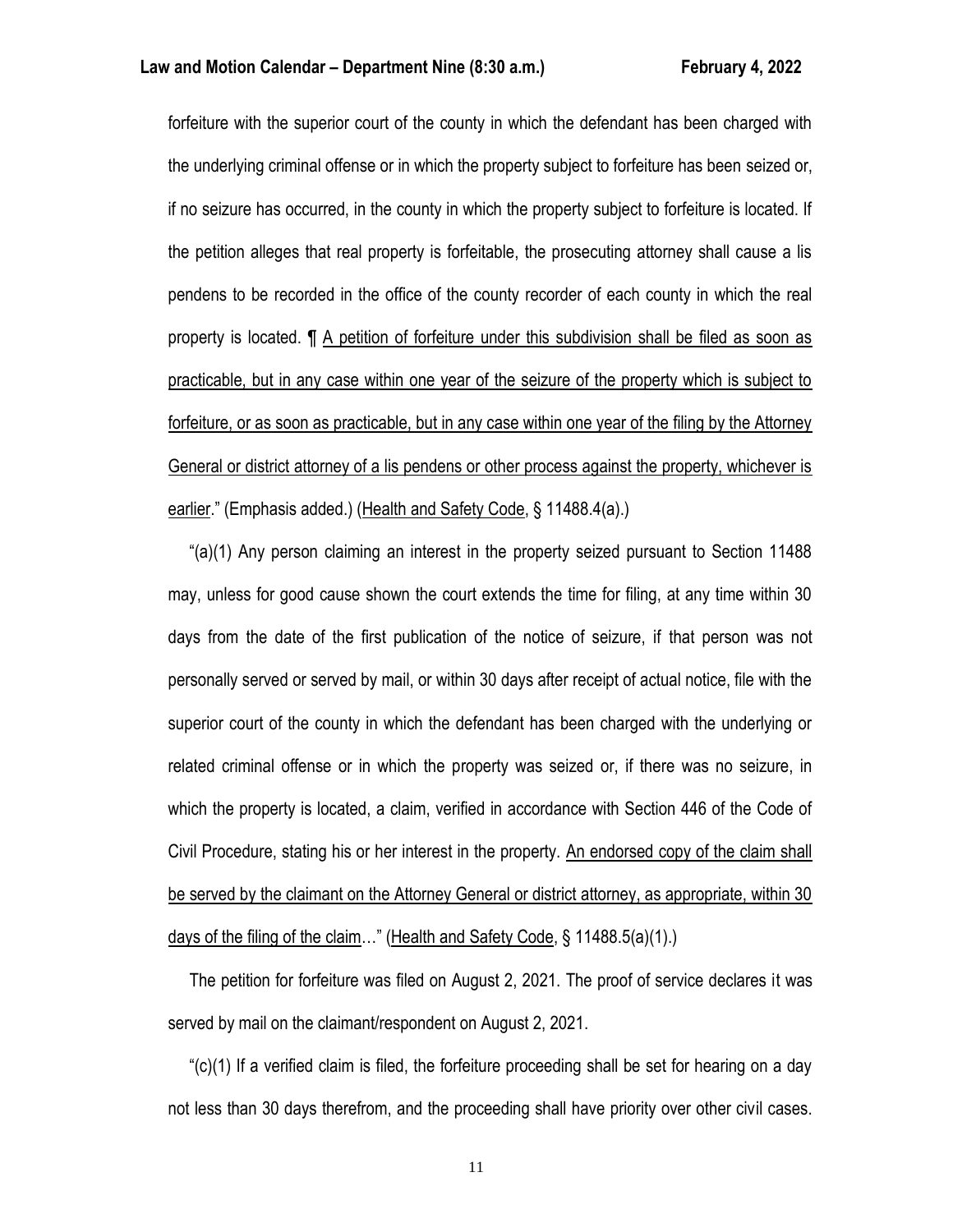Notice of the hearing shall be given in the same manner as provided in Section 11488.4. Such a verified claim or a claim filed pursuant to subdivision (j) of Section 11488.4 shall not be admissible in the proceedings regarding the underlying or related criminal offense set forth in subdivision (a) of Section 11488. ¶ (2) The hearing shall be by jury, unless waived by consent of all parties. ¶ (3) The provisions of the Code of Civil Procedure shall apply to proceedings under this chapter unless otherwise inconsistent with the provisions or procedures set forth in this chapter. However, in proceedings under this chapter, there shall be no joinder of actions, coordination of actions, except for forfeiture proceedings, or cross-complaints, and the issues shall be limited strictly to the questions related to this chapter." (Health and Safety Code, § 11488.5(c).)

 "(d)(1) At the hearing, the state or local governmental entity shall have the burden of establishing, pursuant to subdivision (i) of Section 11488.4, that the owner of any interest in the seized property consented to the use of the property with knowledge that it would be or was used for a purpose for which forfeiture is permitted, in accordance with the burden of proof set forth in subdivision (i) of Section 11488.4. ¶ (2) No interest in the seized property shall be affected by a forfeiture decree under this section unless the state or local governmental entity has proven that the owner of that interest consented to the use of the property with knowledge that it would be or was used for the purpose charged. Forfeiture shall be ordered when, at the hearing, the state or local governmental entity has shown that the assets in question are subject to forfeiture pursuant to Section 11470, in accordance with the burden of proof set forth in subdivision (i) of Section 11488.4." (Health and Safety Code, § 11488.5(d).)

 "(e) The forfeiture hearing shall be continued upon motion of the prosecution or the defendant until after a verdict of guilty on any criminal charges specified in this chapter and pending against the defendant have been decided. The forfeiture hearing shall be conducted in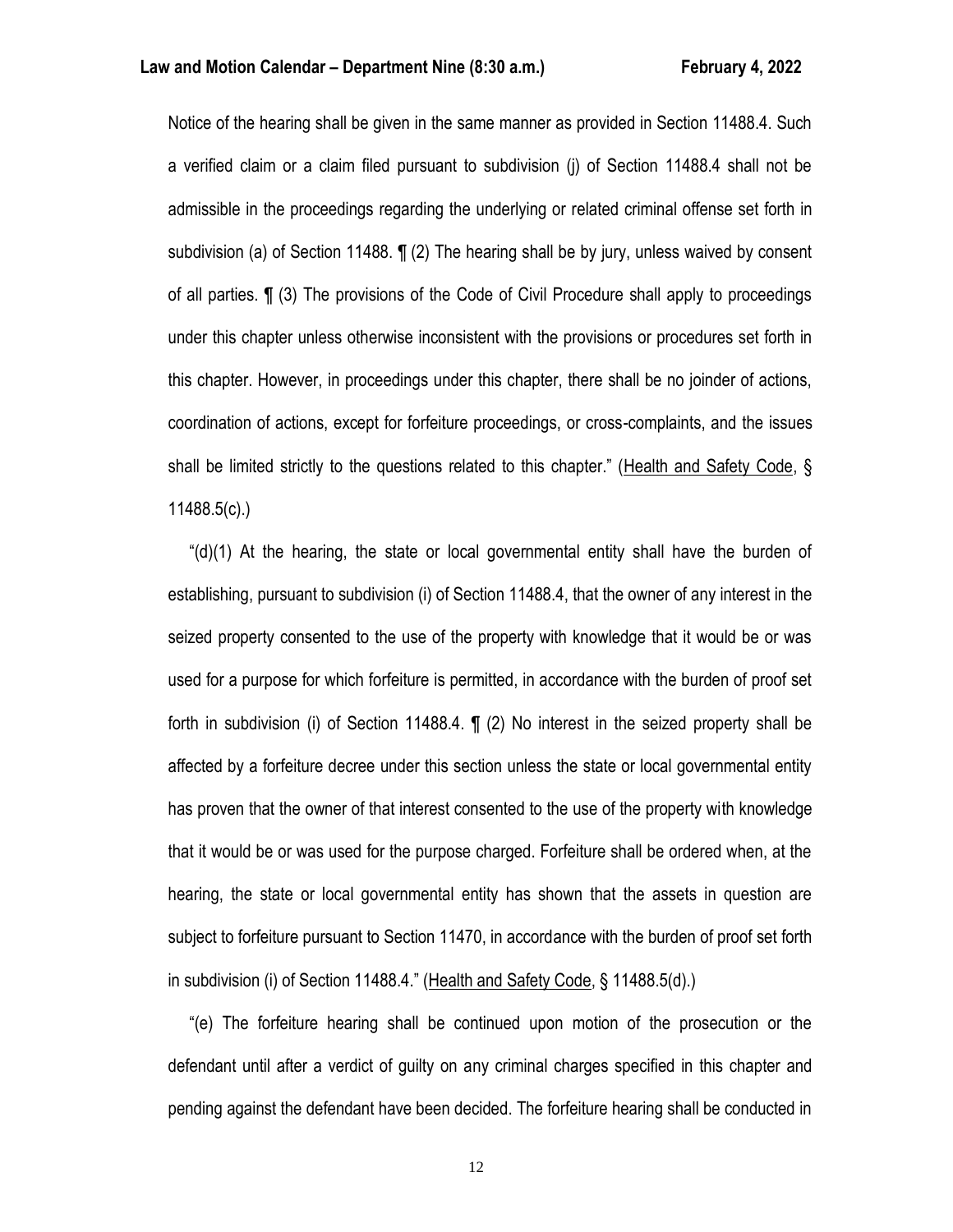accordance with Sections 190 to 222.5, inclusive, Sections 224 to 234, inclusive, Section 237, and Sections 607 to 630 of the Code of Civil Procedure if trial by jury, and by Sections 631 to 636, inclusive, of the Code of Civil Procedure, if by the court. Unless the court or jury finds that the seized property was used for a purpose for which forfeiture is permitted, the court shall order the seized property released to the person it determines is entitled thereto. ¶ If the court or jury finds that the seized property was used for a purpose for which forfeiture is permitted, but does not find that a person claiming an interest therein, to which the court has determined he or she is entitled, had actual knowledge that the seized property would be or was used for a purpose for which forfeiture is permitted and consented to that use, the court shall order the seized property released to the claimant." (Health and Safety Code, § 11488.5(e).)

 "(2) In the case of property described in subdivision (f) of Section 11470, except cash, negotiable instruments, or other cash equivalents of a value of not less than twenty-five thousand dollars (\$25,000), for which forfeiture is sought and as to which forfeiture is contested, the state or local governmental entity shall have the burden of proving beyond a reasonable doubt that the property for which forfeiture is sought meets the criteria for forfeiture described in subdivision (f) of Section 11470." (Emphasis added.) (Health and Safety Code, § 11488.4(i)(2).)

 "(3) In the case of property described in paragraphs (1) and (2), a judgment of forfeiture requires as a condition precedent thereto, that a defendant be convicted in an underlying or related criminal action of an offense specified in subdivision (f) or (g) of Section 11470 which offense occurred within five years of the seizure of the property subject to forfeiture or within five years of the notification of intention to seek forfeiture. If the defendant is found guilty of the underlying or related criminal offense, the issue of forfeiture shall be tried before the same jury, if the trial was by jury, or tried before the same court, if trial was by court, unless waived by all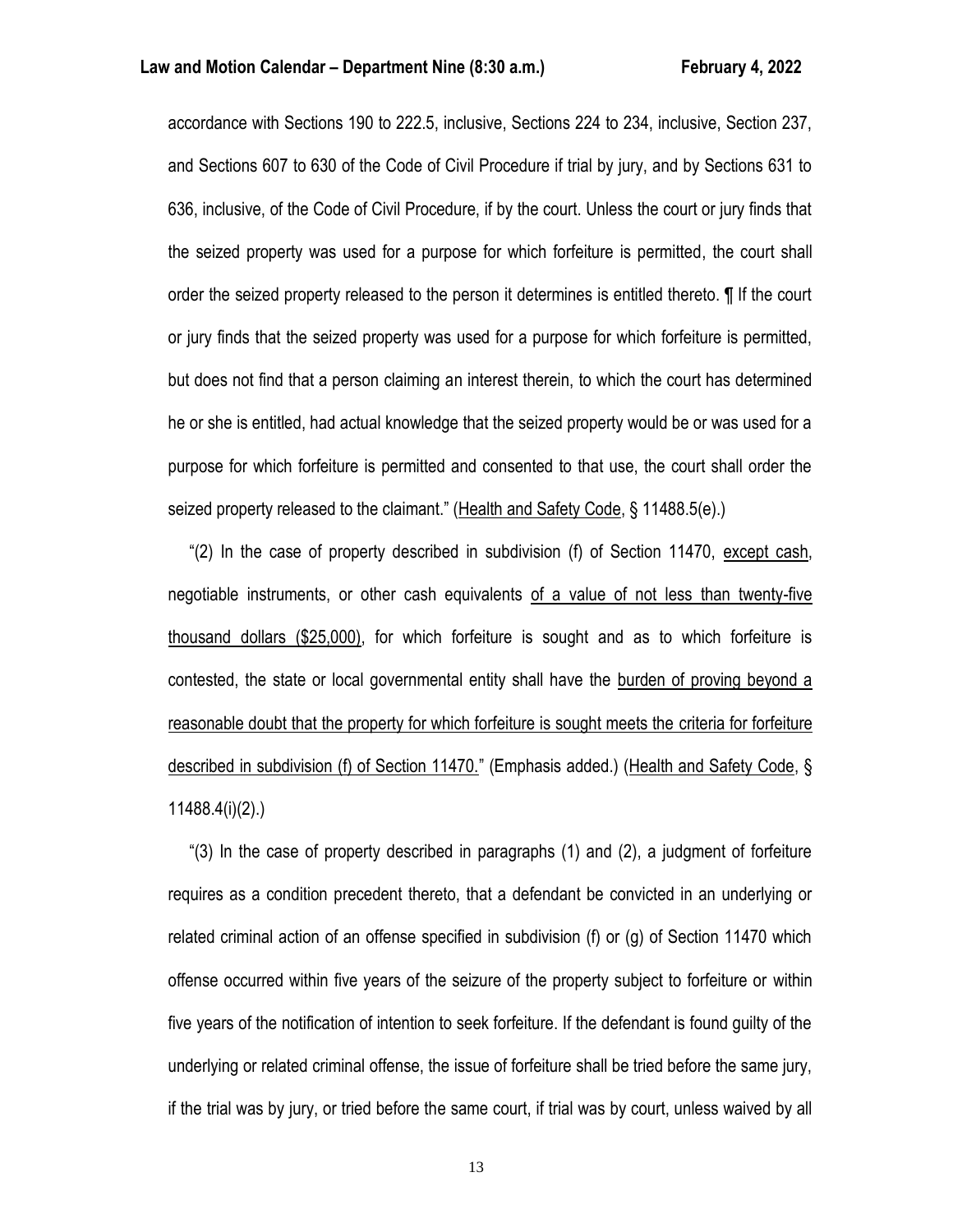parties. The issue of forfeiture shall be bifurcated from the criminal trial and tried after conviction unless waived by all the parties." (Health and Safety Code, § 11488.4(i)(3).)

 "(5) If there is an underlying or related criminal action, and a criminal conviction is required before a judgment of forfeiture may be entered, the issue of forfeiture shall be tried in conjunction therewith. Trial shall be by jury unless waived by all parties. If there is no underlying or related criminal action, the presiding judge of the superior court shall assign the action brought pursuant to this chapter for trial." (Health and Safety Code, § 11488.4(i)(5).)

 The People and claimant/respondent appeared at the hearing on July 30, 2021. The court was advised the preliminary hearing in the criminal case was set for August 24, 2021. Upon request of the People, the hearing was continued to September 24, 2021. At the hearing on September 24, 2021 the court was advised that due to the active related matter a continuance was requested. The hearing was continued to February 4, 2022. The court has not received any further word from the parties.

**TENTATIVE RULING # 4: APPEARANCES ARE REQUIRED AT 8:30 A.M. ON FRIDAY, FEBRUARY 4, 2022 IN DEPARTMENT NINE. IF A PARTY OR PARTIES WISH TO APPEAR TELEPHONICALLY THEY MUST APPEAR BY "VCOURT", WHICH MUST BE SCHEDULED AND PAID THROUGH THE COURT WEBSITE AT www.eldorado.courts.ca.gov/onlineservices/telephonic-appearances.**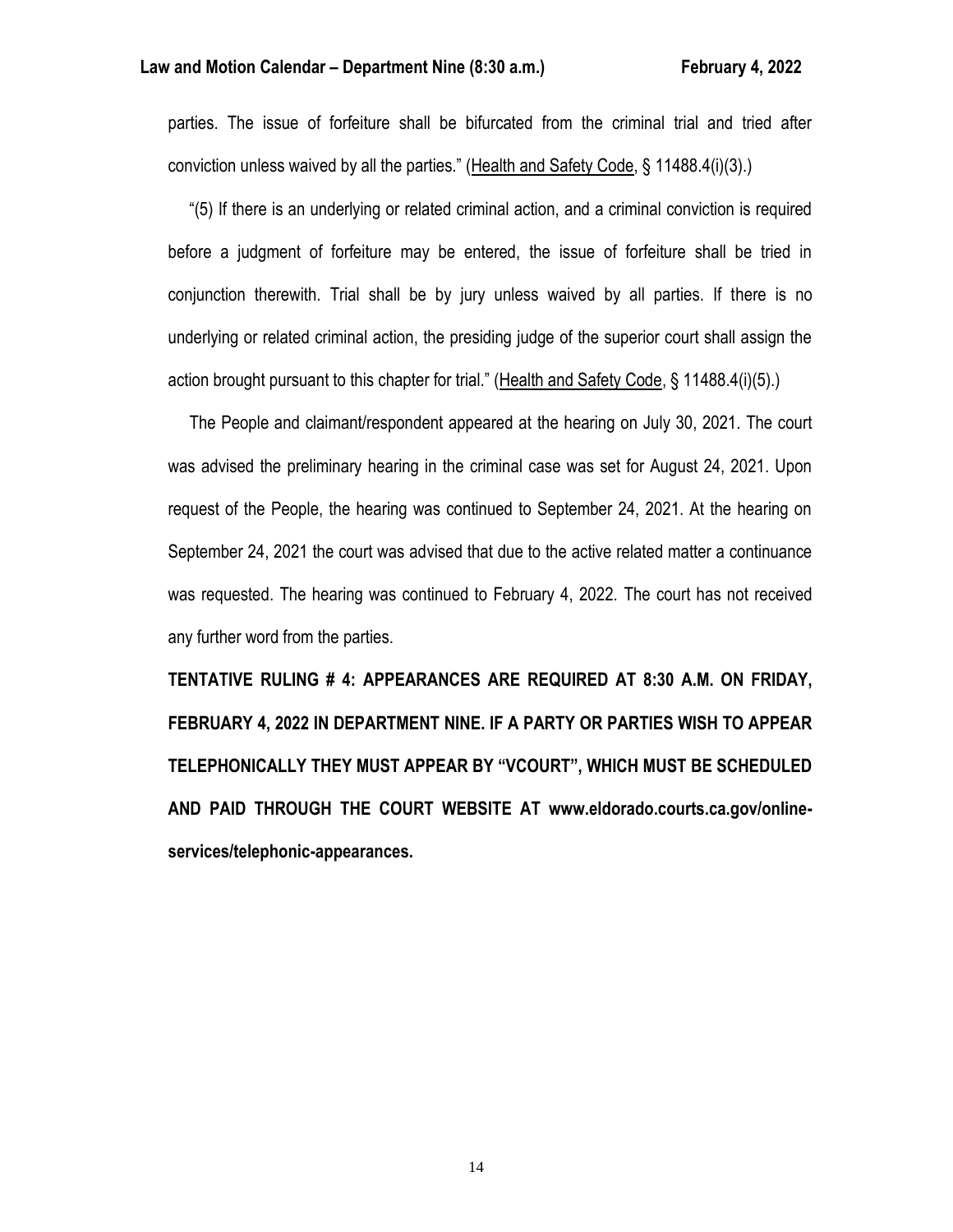#### **5. PEOPLE v. BETAMEN 21CV0088**

#### **Claim Opposing Forfeiture.**

 Claimant Betamen filed a claim opposing forfeiture in response to a notice of administrative proceedings to determine that certain funds are forfeited. The verified claim contends the claimant is the owner of all of the currency and requests that the claimed property not be ordered forfeited.

"The following are subject to forfeiture:  $\P$  \* \* \* (f) All moneys, negotiable instruments, securities, or other things of value furnished or intended to be furnished by any person in exchange for a controlled substance, all proceeds traceable to such an exchange, and all moneys, negotiable instruments, or securities used or intended to be used to facilitate any violation of Section 11351, 11351.5, 11352, 11355, 11359, 11360, 11378, 11378.5, 11379, 11379.5, 11379.6, 11380, 11382, or 11383 of this code, or Section 182 of the Penal Code, or a felony violation of Section 11366.8 of this code, insofar as the offense involves manufacture, sale, possession for sale, offer for sale, or offer to manufacture, or conspiracy to commit at least one of those offenses, if the exchange, violation, or other conduct which is the basis for the forfeiture occurred within five years of the seizure of the property, or the filing of a petition under this chapter, or the issuance of an order of forfeiture of the property, whichever comes first." (Health and Safety Code, § 11470(f).)

 "(a) Except as provided in subdivision (j), if the Department of Justice or the local governmental entity determines that the factual circumstances do warrant that the moneys, negotiable instruments, securities, or other things of value seized or subject to forfeiture come within the provisions of subdivisions (a) to (g), inclusive, of Section 11470, and are not automatically made forfeitable or subject to court order of forfeiture or destruction by another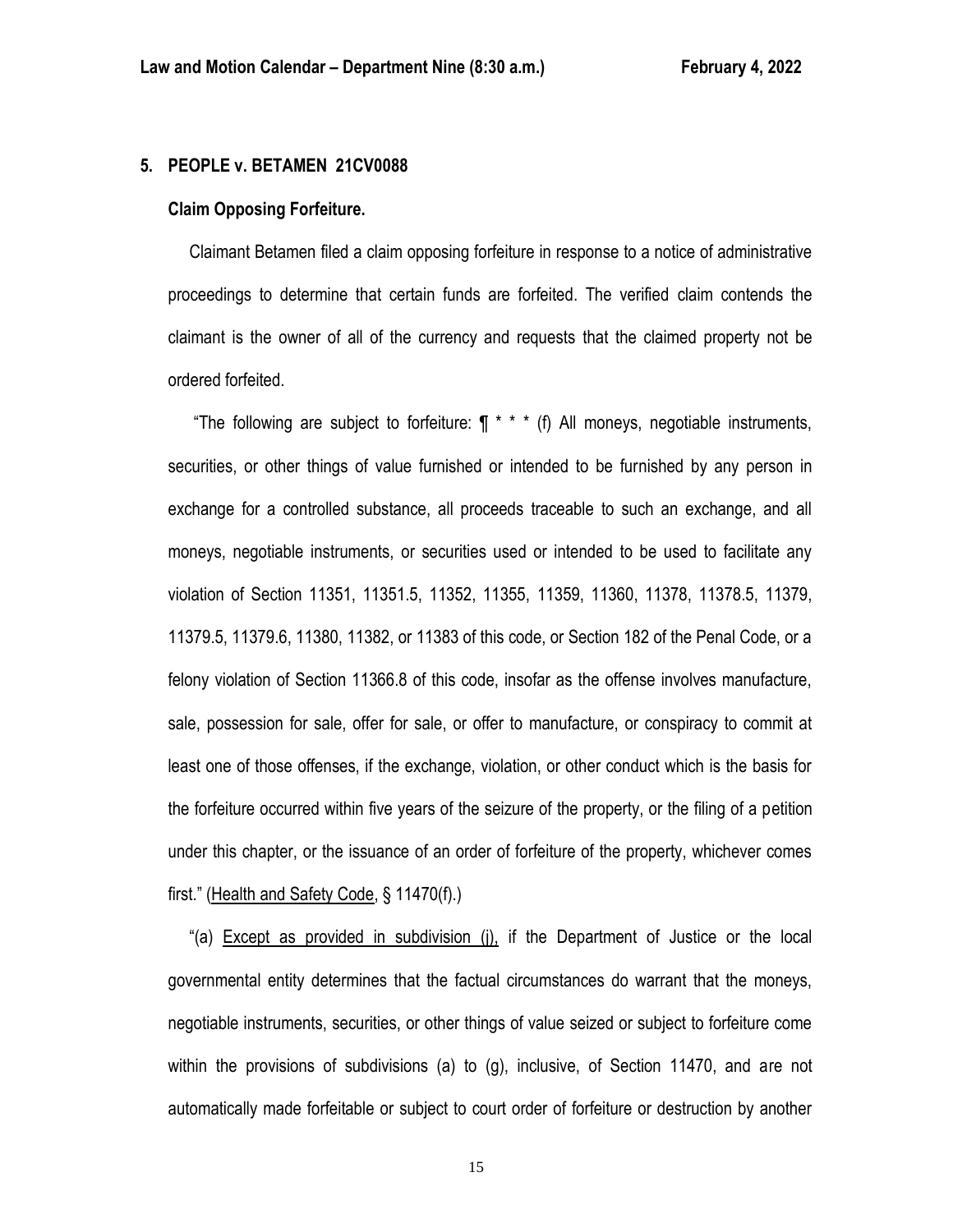#### **Law and Motion Calendar – Department Nine (8:30 a.m.) February 4, 2022**

provision of this chapter, the Attorney General or district attorney shall file a petition of forfeiture with the superior court of the county in which the defendant has been charged with the underlying criminal offense or in which the property subject to forfeiture has been seized or, if no seizure has occurred, in the county in which the property subject to forfeiture is located. If the petition alleges that real property is forfeitable, the prosecuting attorney shall cause a lis pendens to be recorded in the office of the county recorder of each county in which the real property is located. ¶ A petition of forfeiture under this subdivision shall be filed as soon as practicable, but in any case within one year of the seizure of the property which is subject to forfeiture, or as soon as practicable, but in any case within one year of the filing by the Attorney General or district attorney of a lis pendens or other process against the property, whichever is earlier." (Emphasis added.) (Health and Safety Code, § 11488.4(a).)

 "(a)(1) Any person claiming an interest in the property seized pursuant to Section 11488 may, unless for good cause shown the court extends the time for filing, at any time within 30 days from the date of the first publication of the notice of seizure, if that person was not personally served or served by mail, or within 30 days after receipt of actual notice, file with the superior court of the county in which the defendant has been charged with the underlying or related criminal offense or in which the property was seized or, if there was no seizure, in which the property is located, a claim, verified in accordance with Section 446 of the Code of Civil Procedure, stating his or her interest in the property. An endorsed copy of the claim shall be served by the claimant on the Attorney General or district attorney, as appropriate, within 30 days of the filing of the claim…" (Health and Safety Code, § 11488.5(a)(1).)

 "(j) The Attorney General or the district attorney of the county in which property is subject to forfeiture under Section 11470 may, pursuant to this subdivision, order forfeiture of personal property not exceeding twenty-five thousand dollars (\$25,000) in value. The Attorney General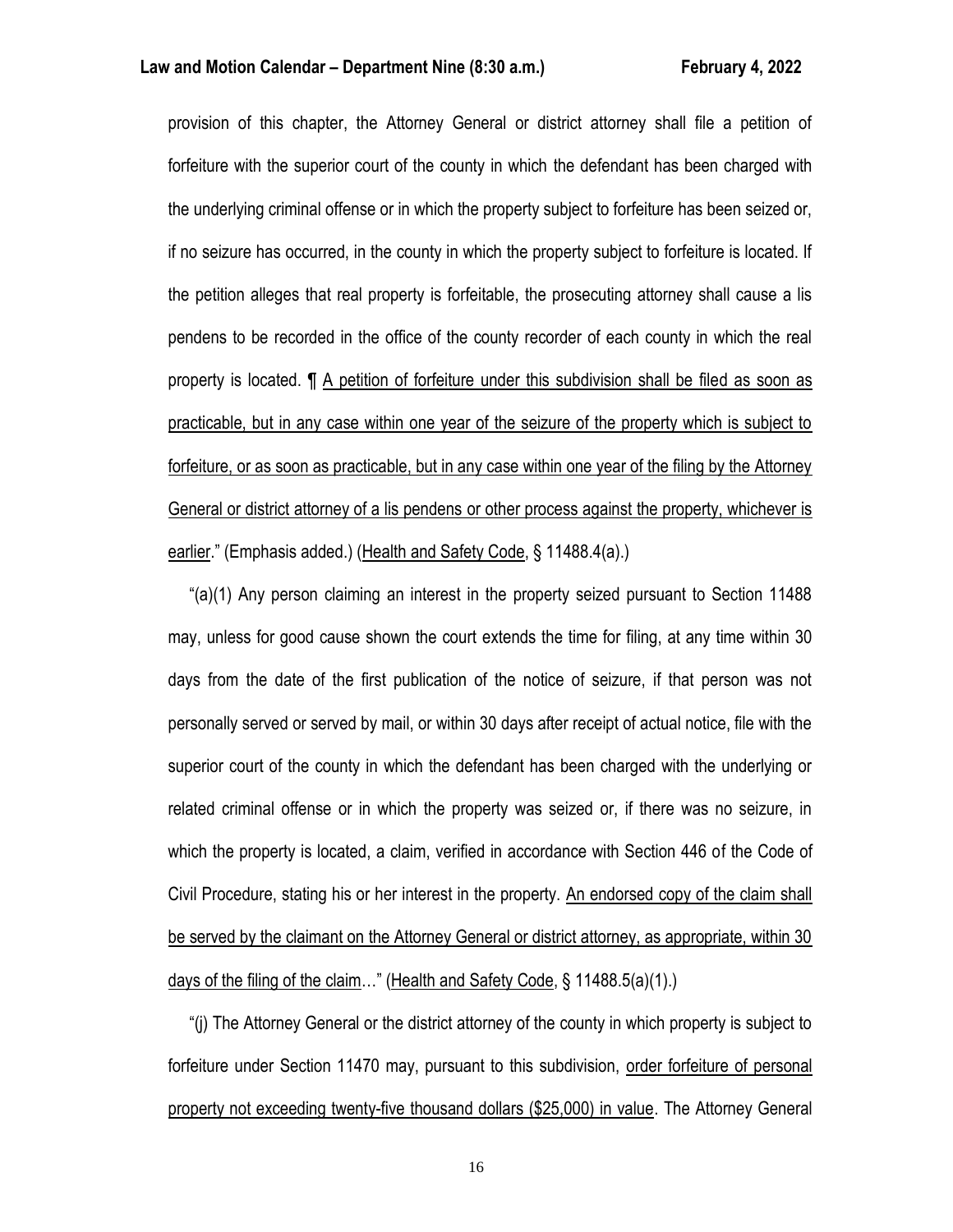or district attorney shall provide notice of proceedings under this subdivision pursuant to subdivisions (c), (d), (e), and (f), including:  $\P$  (1) A description of the property.  $\P$  (2) The appraised value of the property. ¶ (3) The date and place of seizure or location of any property not seized but subject to forfeiture. ¶ (4) The violation of law alleged with respect to forfeiture of the property. ¶ (5) The instructions for filing and serving a claim with the Attorney General or the district attorney pursuant to Section 11488.5 and time limits for filing a claim and claim form. ¶ If no claims are timely filed, the Attorney General or the district attorney shall prepare a written declaration of forfeiture of the subject property to the state and dispose of the property in accordance with Section 11489. A written declaration of forfeiture signed by the Attorney General or district attorney under this subdivision shall be deemed to provide good and sufficient title to the forfeited property. The prosecuting agency ordering forfeiture pursuant to this subdivision shall provide a copy of the declaration of forfeiture to any person listed in the receipt given at the time of seizure and to any person personally served notice of the forfeiture proceedings. ¶ If a claim is timely filed, then the Attorney General or district attorney shall file a petition of forfeiture pursuant to this section within 30 days of the receipt of the claim. The petition of forfeiture shall then proceed pursuant to other provisions of this chapter, except that no additional notice need be given and no additional claim need be filed." (Emphasis added.) (Health and Safety Code, § 11488.4(j).)

 Although the claim was filed, there is no proof of service in the court's file declaring that the District Attorney or Attorney General were served notice of the hearing and the claim opposing forfeiture. This needs to be remedied.

 "(c)(1) If a verified claim is filed, the forfeiture proceeding shall be set for hearing on a day not less than 30 days therefrom, and the proceeding shall have priority over other civil cases. Notice of the hearing shall be given in the same manner as provided in Section 11488.4. Such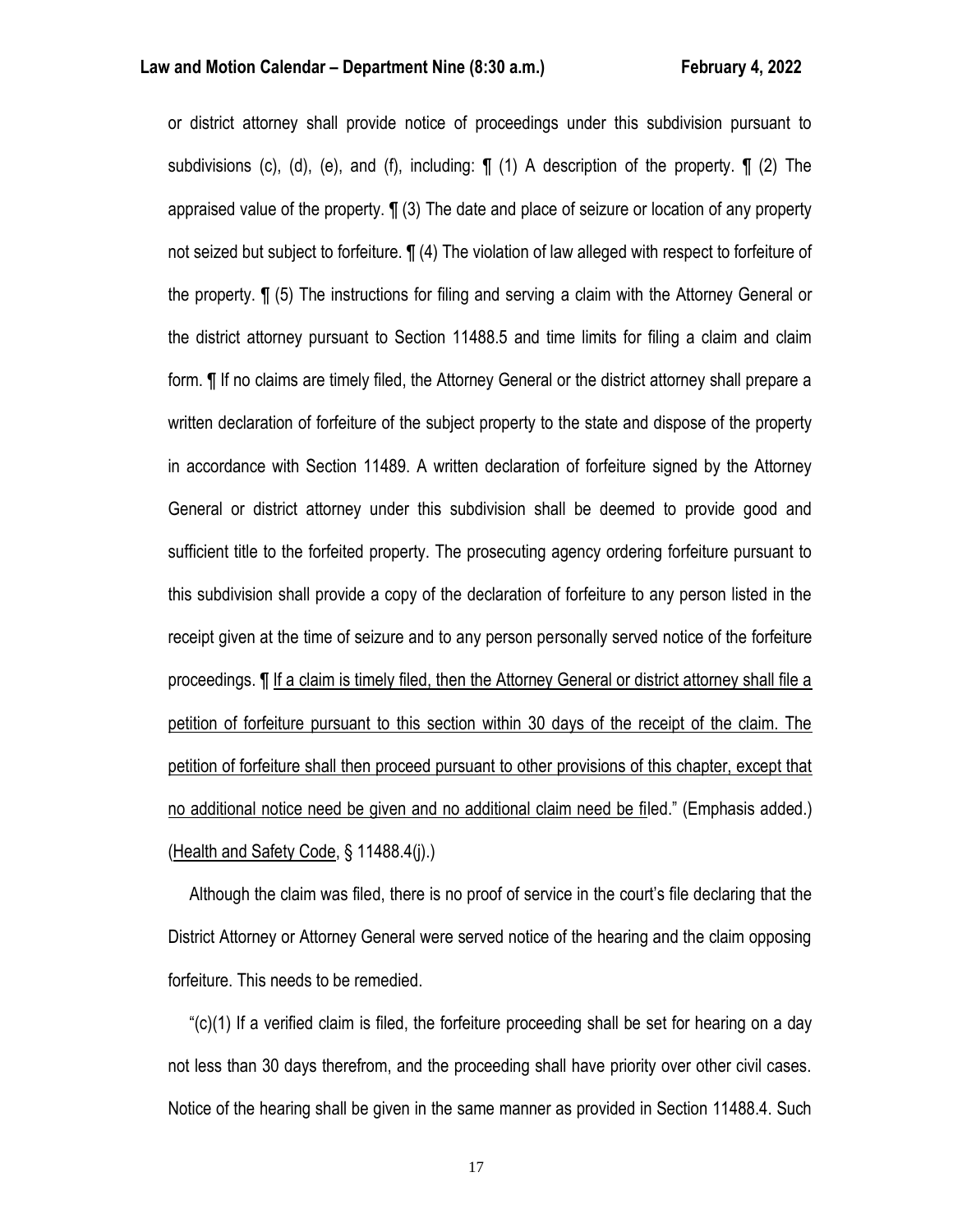a verified claim or a claim filed pursuant to subdivision (j) of Section 11488.4 shall not be admissible in the proceedings regarding the underlying or related criminal offense set forth in subdivision (a) of Section 11488. ¶ (2) The hearing shall be by jury, unless waived by consent of all parties. ¶ (3) The provisions of the Code of Civil Procedure shall apply to proceedings under this chapter unless otherwise inconsistent with the provisions or procedures set forth in this chapter. However, in proceedings under this chapter, there shall be no joinder of actions, coordination of actions, except for forfeiture proceedings, or cross-complaints, and the issues shall be limited strictly to the questions related to this chapter." (Health and Safety Code, § 11488.5(c).)

" $(d)(1)$  At the hearing, the state or local governmental entity shall have the burden of establishing, pursuant to subdivision (i) of Section 11488.4, that the owner of any interest in the seized property consented to the use of the property with knowledge that it would be or was used for a purpose for which forfeiture is permitted, in accordance with the burden of proof set forth in subdivision (i) of Section 11488.4. ¶ (2) No interest in the seized property shall be affected by a forfeiture decree under this section unless the state or local governmental entity has proven that the owner of that interest consented to the use of the property with knowledge that it would be or was used for the purpose charged. Forfeiture shall be ordered when, at the hearing, the state or local governmental entity has shown that the assets in question are subject to forfeiture pursuant to Section 11470, in accordance with the burden of proof set forth in subdivision (i) of Section 11488.4." (Health and Safety Code, § 11488.5(d).)

 "(e) The forfeiture hearing shall be continued upon motion of the prosecution or the defendant until after a verdict of guilty on any criminal charges specified in this chapter and pending against the defendant have been decided. The forfeiture hearing shall be conducted in accordance with Sections 190 to 222.5, inclusive, Sections 224 to 234, inclusive, Section 237,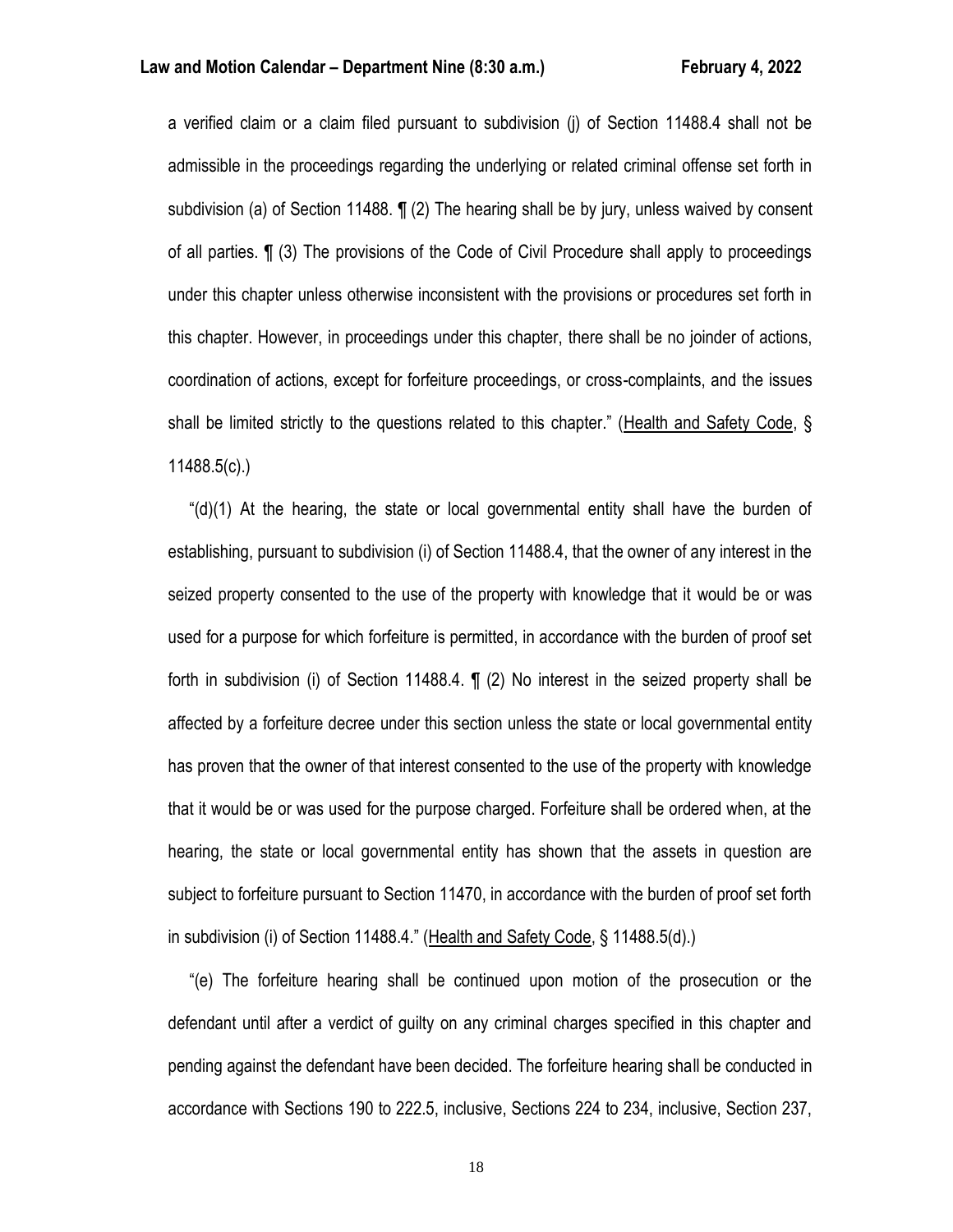and Sections 607 to 630 of the Code of Civil Procedure if trial by jury, and by Sections 631 to 636, inclusive, of the Code of Civil Procedure, if by the court. Unless the court or jury finds that the seized property was used for a purpose for which forfeiture is permitted, the court shall order the seized property released to the person it determines is entitled thereto. ¶ If the court or jury finds that the seized property was used for a purpose for which forfeiture is permitted, but does not find that a person claiming an interest therein, to which the court has determined he or she is entitled, had actual knowledge that the seized property would be or was used for a purpose for which forfeiture is permitted and consented to that use, the court shall order the seized property released to the claimant." (Health and Safety Code, § 11488.5(e).)

 "(3) In the case of property described in paragraphs (1) and (2), a judgment of forfeiture requires as a condition precedent thereto, that a defendant be convicted in an underlying or related criminal action of an offense specified in subdivision (f) or (g) of Section 11470 which offense occurred within five years of the seizure of the property subject to forfeiture or within five years of the notification of intention to seek forfeiture. If the defendant is found guilty of the underlying or related criminal offense, the issue of forfeiture shall be tried before the same jury, if the trial was by jury, or tried before the same court, if trial was by court, unless waived by all parties. The issue of forfeiture shall be bifurcated from the criminal trial and tried after conviction unless waived by all the parties." (Health and Safety Code, § 11488.4(i)(3).)

 "(5) If there is an underlying or related criminal action, and a criminal conviction is required before a judgment of forfeiture may be entered, the issue of forfeiture shall be tried in conjunction therewith. Trial shall be by jury unless waived by all parties. If there is no underlying or related criminal action, the presiding judge of the superior court shall assign the action brought pursuant to this chapter for trial." (Health and Safety Code, § 11488.4(i)(5).)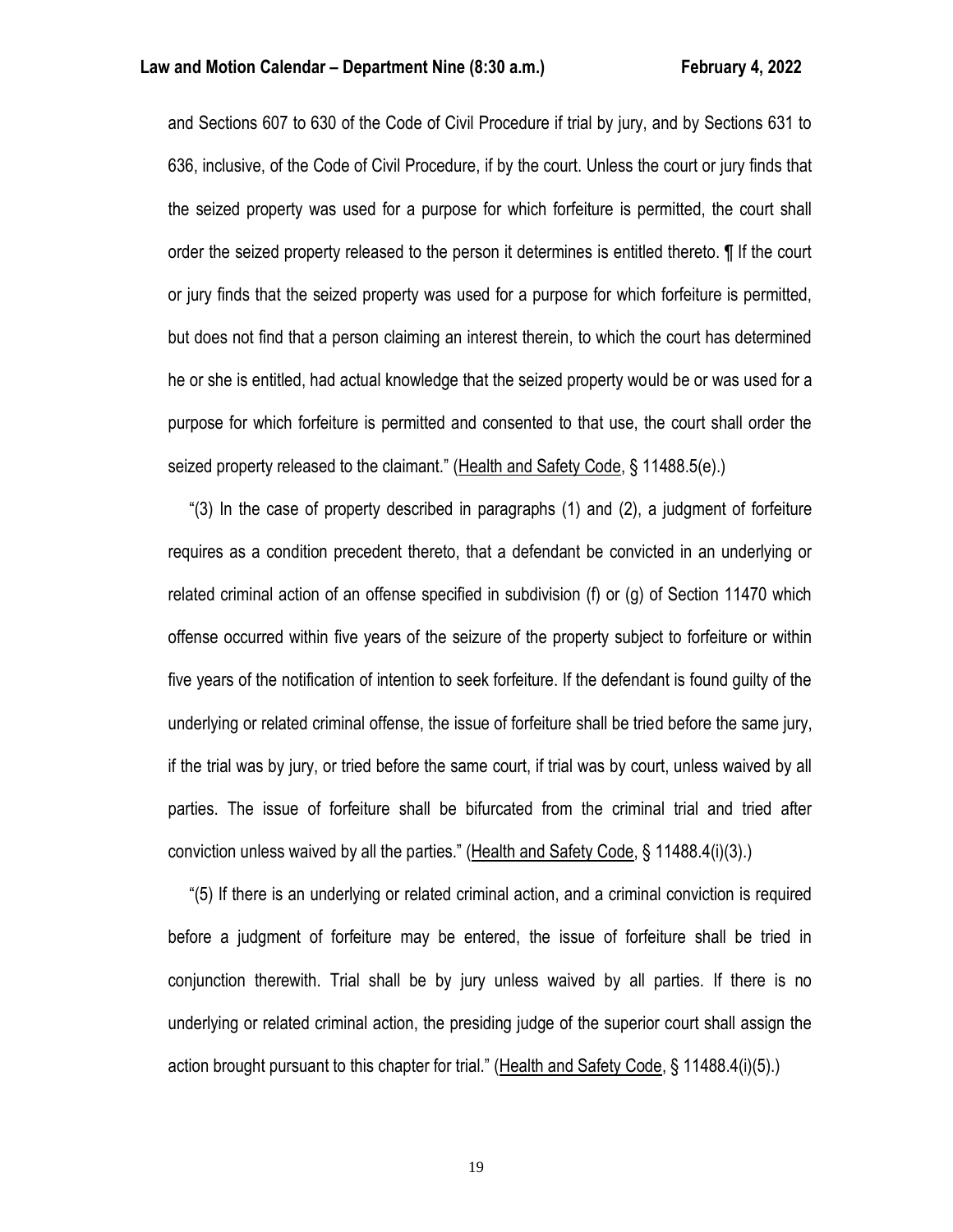Appearances are required to address the issue of lack of proof of service of the claim opposing forfeiture and notice of the hearing.

**TENTATIVE RULING # 5: APPEARANCES ARE REQUIRED AT 8:30 A.M. ON FRIDAY, FEBRUARY 4, 2022 IN DEPARTMENT NINE. IF A PARTY OR PARTIES WISH TO APPEAR TELEPHONICALLY THEY MUST APPEAR BY "VCOURT", WHICH MUST BE SCHEDULED AND PAID THROUGH THE COURT WEBSITE AT www.eldorado.courts.ca.gov/onlineservices/telephonic-appearances.**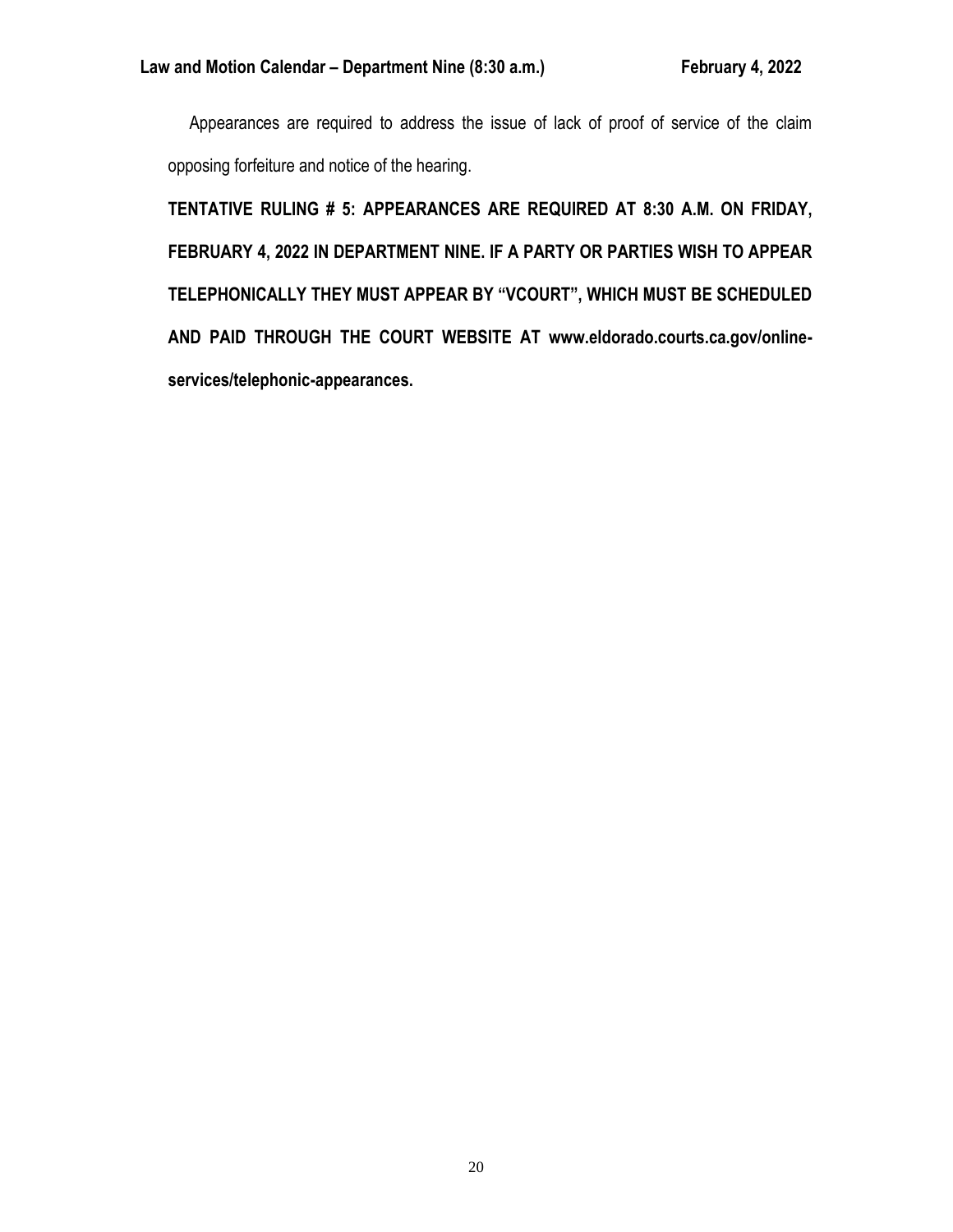### **6. PEOPLE v. JILL MCDONALD PCL-20210446**

#### **Hearing Re: Claim Opposing Forfeiture.**

 Claimant Jill McDonald filed a claim opposing forfeiture in response to a notice of administrative proceedings to determine that certain funds are forfeited. The proof of service of non-judicial asset forfeiture proceedings dated May 13, 2021 is attached to the claim. The claim contends: the \$11,500 in cash seized is from rent money and she does not keep large balances in the bank, because the Franchise Tax Board has locked the account and seized funds on deposit; and she claims all of the cash is rightfully hers.

"The following are subject to forfeiture:  $\P$  \* \* \* (f) All moneys, negotiable instruments, securities, or other things of value furnished or intended to be furnished by any person in exchange for a controlled substance, all proceeds traceable to such an exchange, and all moneys, negotiable instruments, or securities used or intended to be used to facilitate any violation of Section 11351, 11351.5, 11352, 11355, 11359, 11360, 11378, 11378.5, 11379, 11379.5, 11379.6, 11380, 11382, or 11383 of this code, or Section 182 of the Penal Code, or a felony violation of Section 11366.8 of this code, insofar as the offense involves manufacture, sale, possession for sale, offer for sale, or offer to manufacture, or conspiracy to commit at least one of those offenses, if the exchange, violation, or other conduct which is the basis for the forfeiture occurred within five years of the seizure of the property, or the filing of a petition under this chapter, or the issuance of an order of forfeiture of the property, whichever comes first." (Health and Safety Code, § 11470(f).)

 "(j) The Attorney General or the district attorney of the county in which property is subject to forfeiture under Section 11470 may, pursuant to this subdivision, order forfeiture of personal property not exceeding twenty-five thousand dollars (\$25,000) in value. The Attorney General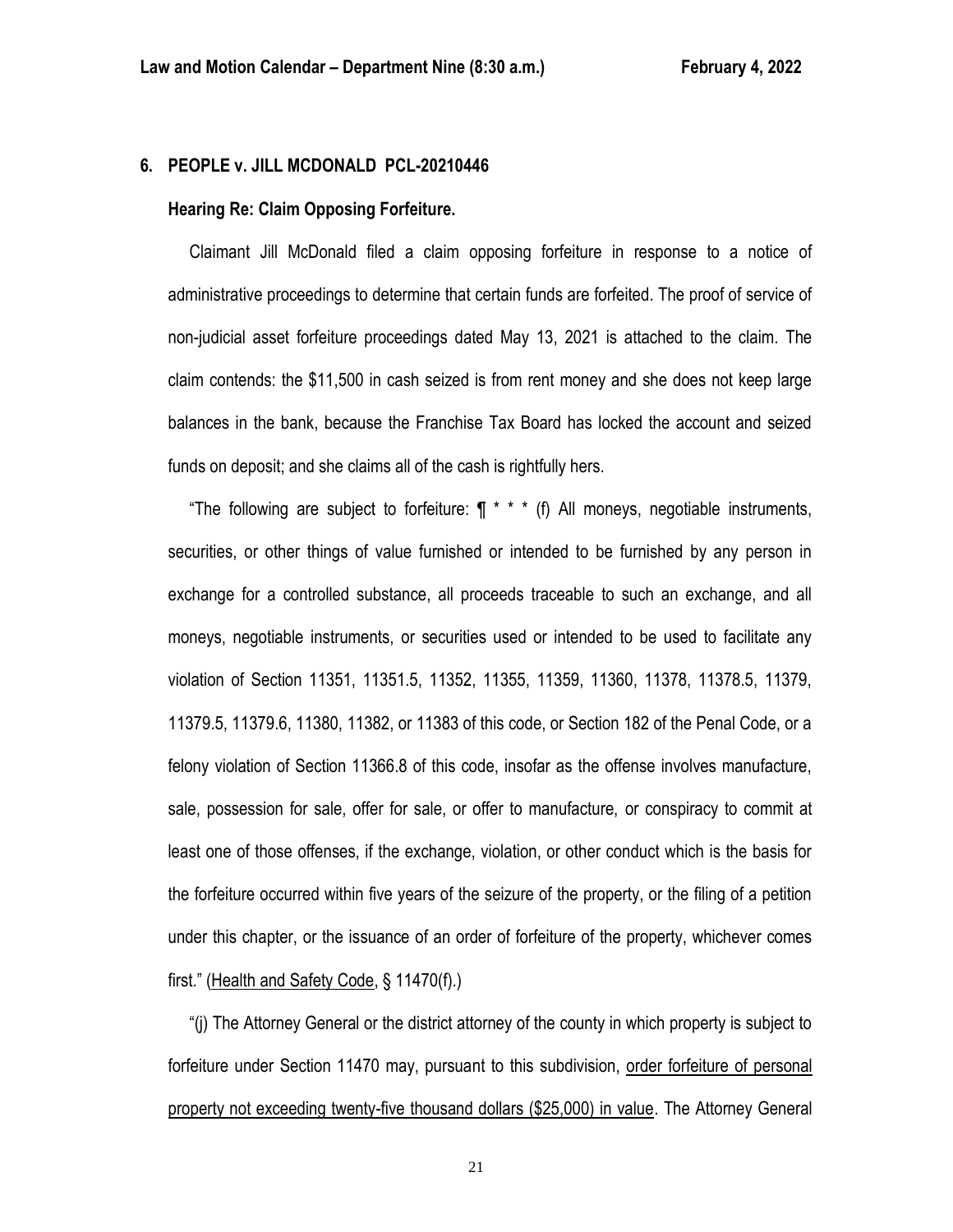or district attorney shall provide notice of proceedings under this subdivision pursuant to subdivisions (c), (d), (e), and (f), including:  $\P$  (1) A description of the property.  $\P$  (2) The appraised value of the property. ¶ (3) The date and place of seizure or location of any property not seized but subject to forfeiture. ¶ (4) The violation of law alleged with respect to forfeiture of the property. ¶ (5) The instructions for filing and serving a claim with the Attorney General or the district attorney pursuant to Section 11488.5 and time limits for filing a claim and claim form. ¶ If no claims are timely filed, the Attorney General or the district attorney shall prepare a written declaration of forfeiture of the subject property to the state and dispose of the property in accordance with Section 11489. A written declaration of forfeiture signed by the Attorney General or district attorney under this subdivision shall be deemed to provide good and sufficient title to the forfeited property. The prosecuting agency ordering forfeiture pursuant to this subdivision shall provide a copy of the declaration of forfeiture to any person listed in the receipt given at the time of seizure and to any person personally served notice of the forfeiture proceedings. ¶ If a claim is timely filed, then the Attorney General or district attorney shall file a petition of forfeiture pursuant to this section within 30 days of the receipt of the claim. The petition of forfeiture shall then proceed pursuant to other provisions of this chapter, except that no additional notice need be given and no additional claim need be filed." (Emphasis added.) (Health and Safety Code, § 11488.4(j).)

 "(a) Except as provided in subdivision (j), if the Department of Justice or the local governmental entity determines that the factual circumstances do warrant that the moneys, negotiable instruments, securities, or other things of value seized or subject to forfeiture come within the provisions of subdivisions (a) to (g), inclusive, of Section 11470, and are not automatically made forfeitable or subject to court order of forfeiture or destruction by another provision of this chapter, the Attorney General or district attorney shall file a petition of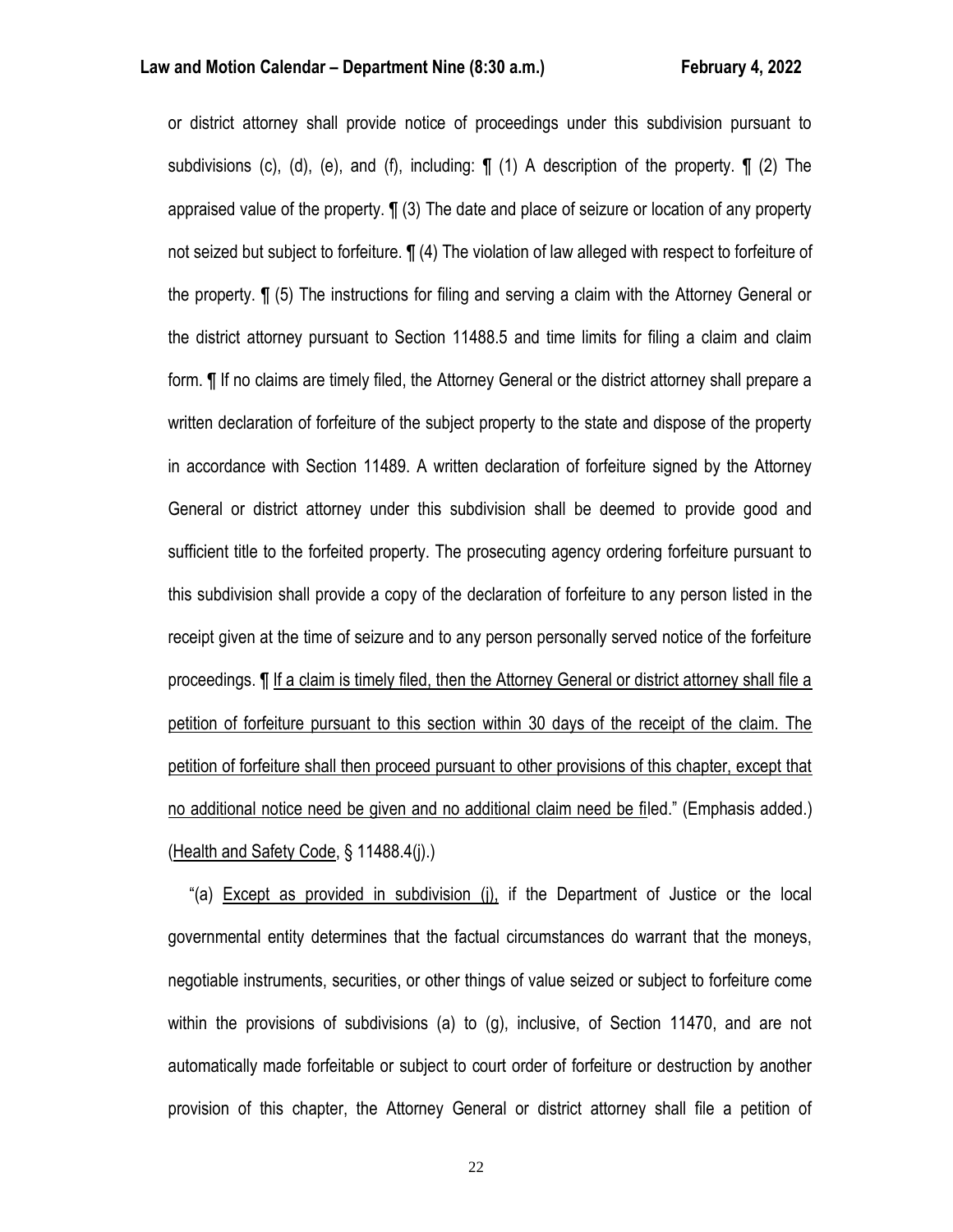forfeiture with the superior court of the county in which the defendant has been charged with the underlying criminal offense or in which the property subject to forfeiture has been seized or, if no seizure has occurred, in the county in which the property subject to forfeiture is located. If the petition alleges that real property is forfeitable, the prosecuting attorney shall cause a lis pendens to be recorded in the office of the county recorder of each county in which the real property is located. ¶ A petition of forfeiture under this subdivision shall be filed as soon as practicable, but in any case within one year of the seizure of the property which is subject to forfeiture, or as soon as practicable, but in any case within one year of the filing by the Attorney General or district attorney of a lis pendens or other process against the property, whichever is earlier." (Emphasis added.) (Health and Safety Code, § 11488.4(a).)

 "(a)(1) Any person claiming an interest in the property seized pursuant to Section 11488 may, unless for good cause shown the court extends the time for filing, at any time within 30 days from the date of the first publication of the notice of seizure, if that person was not personally served or served by mail, or within 30 days after receipt of actual notice, file with the superior court of the county in which the defendant has been charged with the underlying or related criminal offense or in which the property was seized or, if there was no seizure, in which the property is located, a claim, verified in accordance with Section 446 of the Code of Civil Procedure, stating his or her interest in the property. An endorsed copy of the claim shall be served by the claimant on the Attorney General or district attorney, as appropriate, within 30 days of the filing of the claim…" (Health and Safety Code, § 11488.5(a)(1).)

 The petition for forfeiture was filed on August 2, 2021. The proof of service declares it was served by mail on the claimant/respondent on August 2, 2021.

" $(c)(1)$  If a verified claim is filed, the forfeiture proceeding shall be set for hearing on a day not less than 30 days therefrom, and the proceeding shall have priority over other civil cases.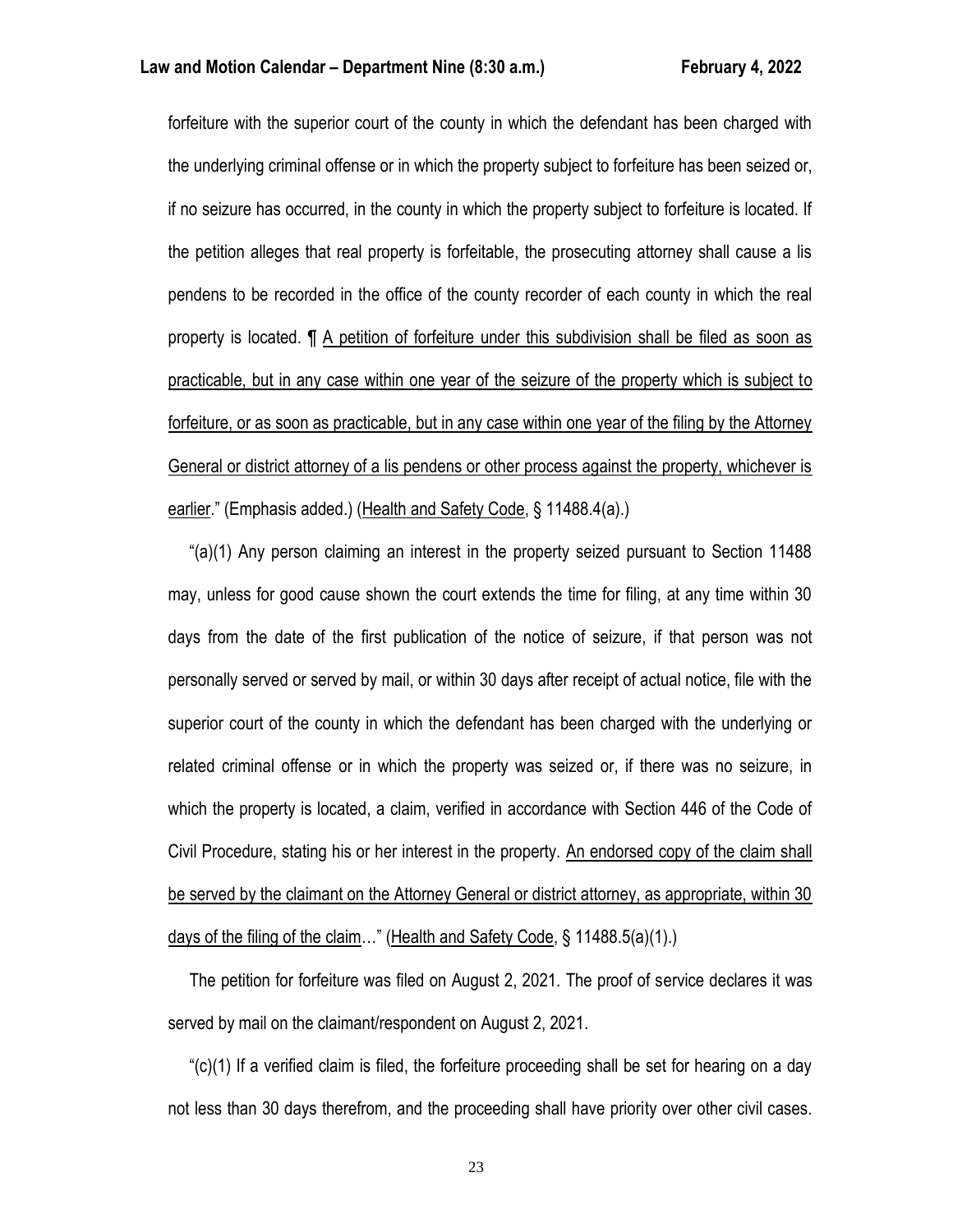Notice of the hearing shall be given in the same manner as provided in Section 11488.4. Such a verified claim or a claim filed pursuant to subdivision (j) of Section 11488.4 shall not be admissible in the proceedings regarding the underlying or related criminal offense set forth in subdivision (a) of Section 11488. ¶ (2) The hearing shall be by jury, unless waived by consent of all parties. ¶ (3) The provisions of the Code of Civil Procedure shall apply to proceedings under this chapter unless otherwise inconsistent with the provisions or procedures set forth in this chapter. However, in proceedings under this chapter, there shall be no joinder of actions, coordination of actions, except for forfeiture proceedings, or cross-complaints, and the issues shall be limited strictly to the questions related to this chapter." (Health and Safety Code, § 11488.5(c).)

 "(d)(1) At the hearing, the state or local governmental entity shall have the burden of establishing, pursuant to subdivision (i) of Section 11488.4, that the owner of any interest in the seized property consented to the use of the property with knowledge that it would be or was used for a purpose for which forfeiture is permitted, in accordance with the burden of proof set forth in subdivision (i) of Section 11488.4. ¶ (2) No interest in the seized property shall be affected by a forfeiture decree under this section unless the state or local governmental entity has proven that the owner of that interest consented to the use of the property with knowledge that it would be or was used for the purpose charged. Forfeiture shall be ordered when, at the hearing, the state or local governmental entity has shown that the assets in question are subject to forfeiture pursuant to Section 11470, in accordance with the burden of proof set forth in subdivision (i) of Section 11488.4." (Health and Safety Code, § 11488.5(d).)

 "(e) The forfeiture hearing shall be continued upon motion of the prosecution or the defendant until after a verdict of guilty on any criminal charges specified in this chapter and pending against the defendant have been decided. The forfeiture hearing shall be conducted in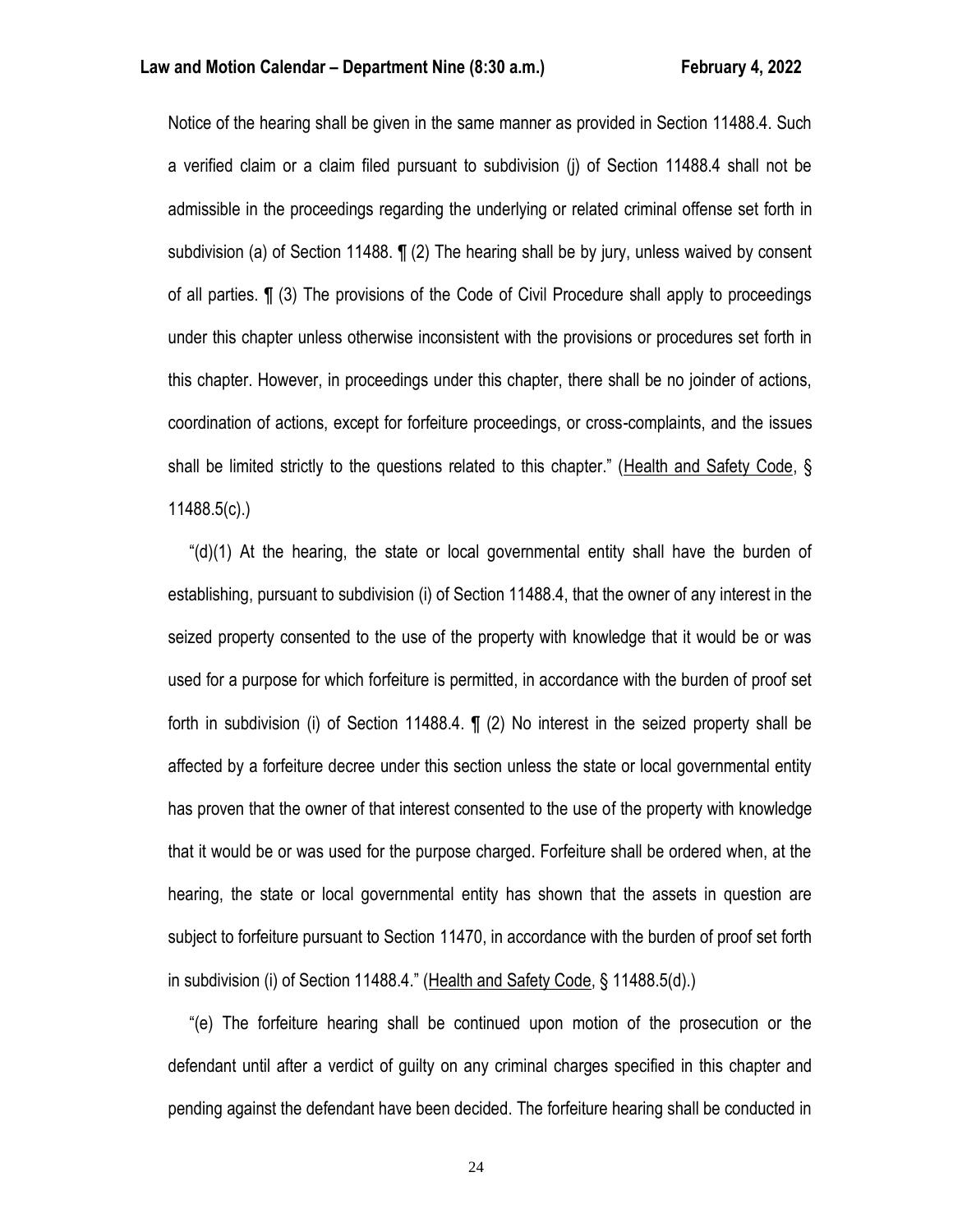accordance with Sections 190 to 222.5, inclusive, Sections 224 to 234, inclusive, Section 237, and Sections 607 to 630 of the Code of Civil Procedure if trial by jury, and by Sections 631 to 636, inclusive, of the Code of Civil Procedure, if by the court. Unless the court or jury finds that the seized property was used for a purpose for which forfeiture is permitted, the court shall order the seized property released to the person it determines is entitled thereto. ¶ If the court or jury finds that the seized property was used for a purpose for which forfeiture is permitted, but does not find that a person claiming an interest therein, to which the court has determined he or she is entitled, had actual knowledge that the seized property would be or was used for a purpose for which forfeiture is permitted and consented to that use, the court shall order the seized property released to the claimant." (Health and Safety Code, § 11488.5(e).)

 "(2) In the case of property described in subdivision (f) of Section 11470, except cash, negotiable instruments, or other cash equivalents of a value of not less than twenty-five thousand dollars (\$25,000), for which forfeiture is sought and as to which forfeiture is contested, the state or local governmental entity shall have the burden of proving beyond a reasonable doubt that the property for which forfeiture is sought meets the criteria for forfeiture described in subdivision (f) of Section 11470." (Emphasis added.) (Health and Safety Code, § 11488.4(i)(2).)

 "(3) In the case of property described in paragraphs (1) and (2), a judgment of forfeiture requires as a condition precedent thereto, that a defendant be convicted in an underlying or related criminal action of an offense specified in subdivision (f) or (g) of Section 11470 which offense occurred within five years of the seizure of the property subject to forfeiture or within five years of the notification of intention to seek forfeiture. If the defendant is found guilty of the underlying or related criminal offense, the issue of forfeiture shall be tried before the same jury, if the trial was by jury, or tried before the same court, if trial was by court, unless waived by all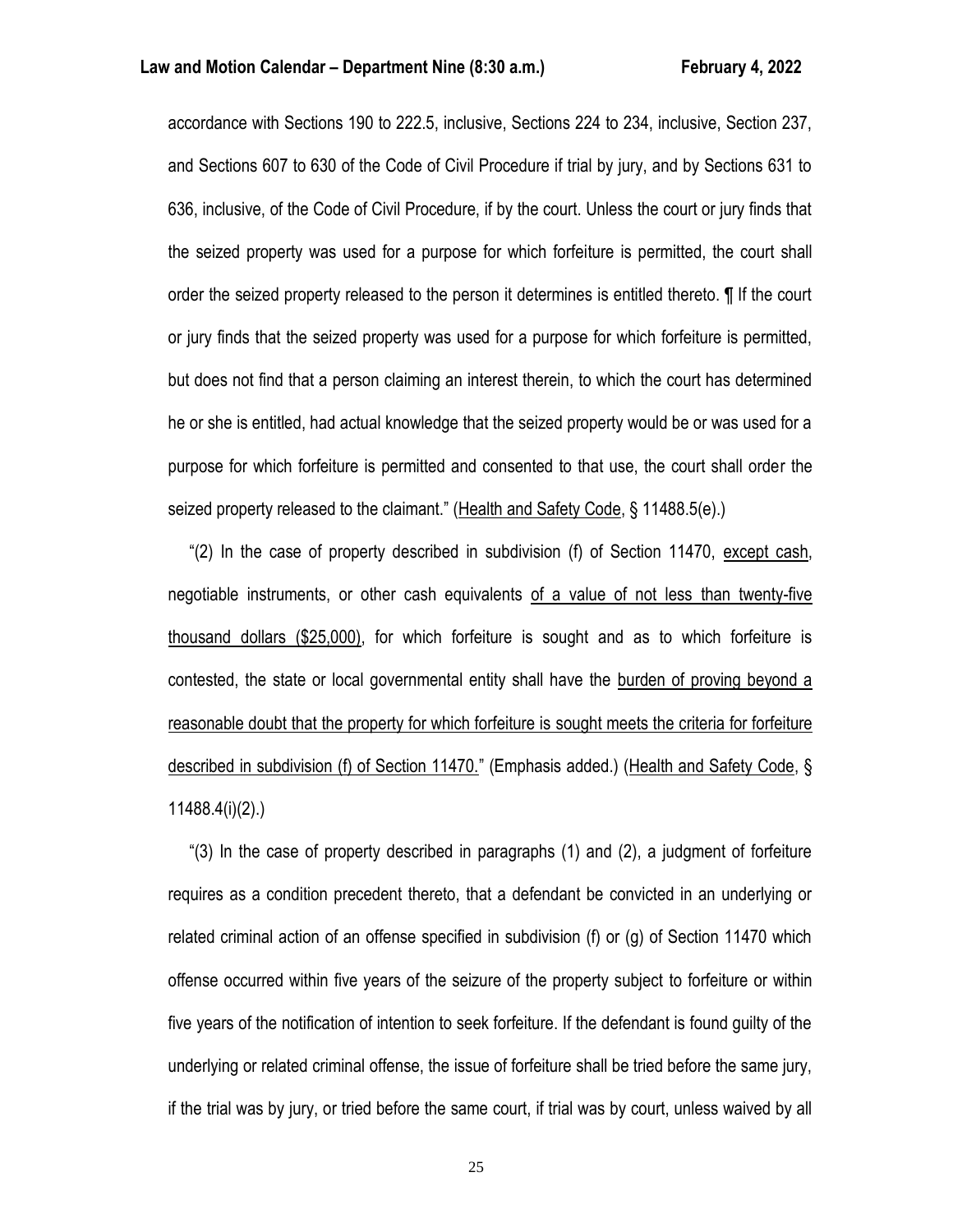parties. The issue of forfeiture shall be bifurcated from the criminal trial and tried after conviction unless waived by all the parties." (Health and Safety Code, § 11488.4(i)(3).)

 "(5) If there is an underlying or related criminal action, and a criminal conviction is required before a judgment of forfeiture may be entered, the issue of forfeiture shall be tried in conjunction therewith. Trial shall be by jury unless waived by all parties. If there is no underlying or related criminal action, the presiding judge of the superior court shall assign the action brought pursuant to this chapter for trial." (Health and Safety Code, § 11488.4(i)(5).)

 The People and claimant/respondent appeared at the hearing on July 30, 2021. The court was advised the preliminary hearing in the criminal case was set for August 24, 2021. Upon request of the People, the hearing was continued to September 24, 2021. At the hearing on September 24, 2021 the court was advised that due to the active related matter a continuance was requested. The hearing was continued to February 4, 2022. The court has not received any further word from the parties.

**TENTATIVE RULING # 6: APPEARANCES ARE REQUIRED AT 8:30 A.M. ON FRIDAY, FEBRUARY 4, 2022 IN DEPARTMENT NINE. IF A PARTY OR PARTIES WISH TO APPEAR TELEPHONICALLY THEY MUST APPEAR BY "VCOURT", WHICH MUST BE SCHEDULED AND PAID THROUGH THE COURT WEBSITE AT www.eldorado.courts.ca.gov/onlineservices/telephonic-appearances.**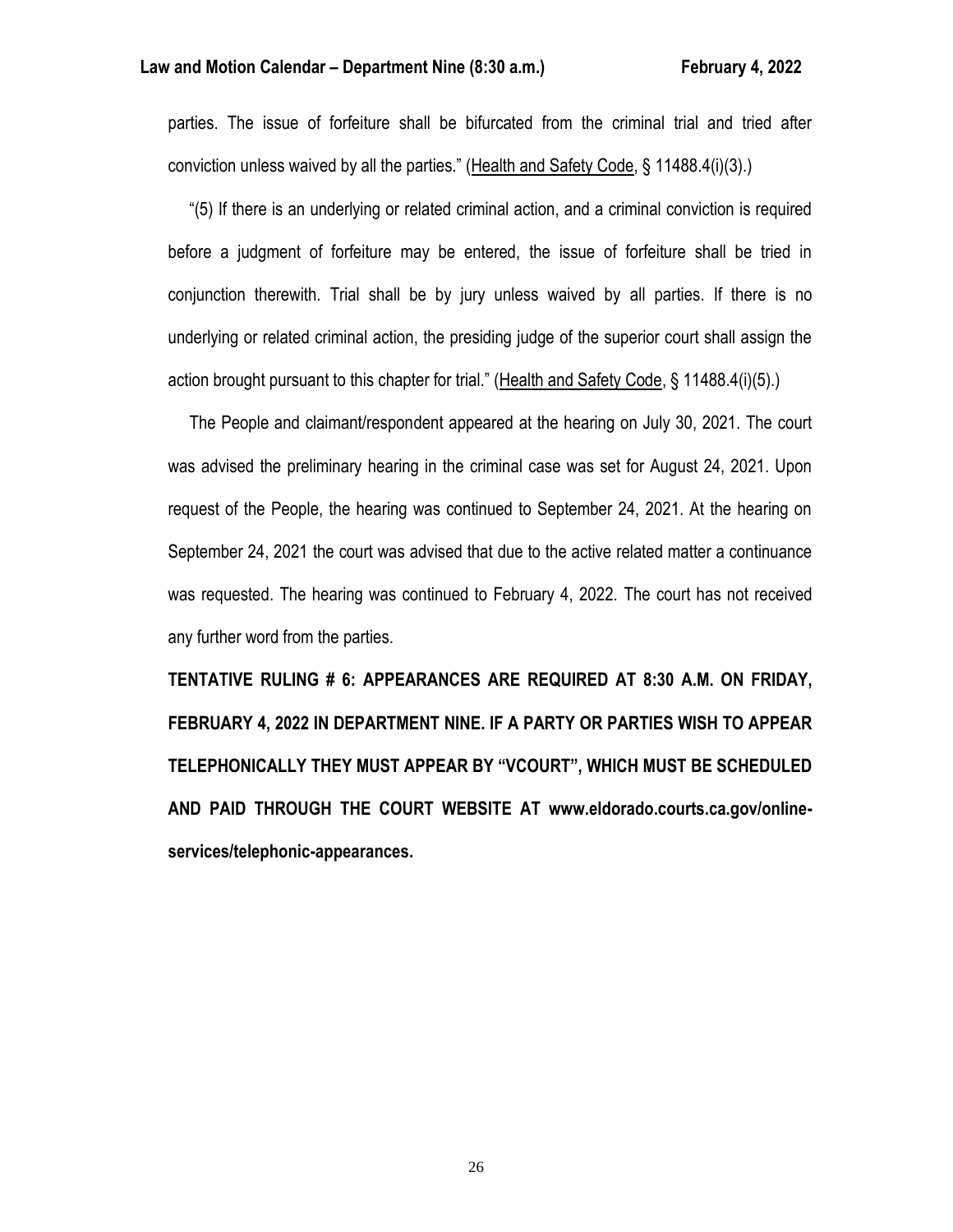### **7. PEOPLE v. WILLIS PCL-20210048**

#### **Hearing Re: Claim Opposing Forfeiture.**

 Claimant Willis filed a claim opposing forfeiture in response to a notice of judicial forfeiture proceedings, which requests that the claimed property not be ordered forfeited and the claimant's interest in the claimed property not be ordered forfeited. The People responded by filing a petition for forfeiture. The unverified petition contends: \$13,700 in U.S. Currency was seized by the El Dorado County Sheriff's Office; such funds are currently in the hands of the El Dorado County District Attorney's Office; and the property became subject to forfeiture pursuant to Health and Safety Code, § 11470(f), because that money was a thing of value furnished or intended to be furnished by a person in exchange for a controlled substance, the proceeds was traceable to such an exchange, and the money was used or intended to be used to facilitate a violation of multiple sections of the Health and Safety Code. The People pray for judgment declaring that the money is forfeited to the State of California.

 "The following are subject to forfeiture: ¶ \* \* \* (f) All moneys, negotiable instruments, securities, or other things of value furnished or intended to be furnished by any person in exchange for a controlled substance, all proceeds traceable to such an exchange, and all moneys, negotiable instruments, or securities used or intended to be used to facilitate any violation of Section 11351, 11351.5, 11352, 11355, 11359, 11360, 11378, 11378.5, 11379, 11379.5, 11379.6, 11380, 11382, or 11383 of this code, or Section 182 of the Penal Code, or a felony violation of Section 11366.8 of this code, insofar as the offense involves manufacture, sale, possession for sale, offer for sale, or offer to manufacture, or conspiracy to commit at least one of those offenses, if the exchange, violation, or other conduct which is the basis for the forfeiture occurred within five years of the seizure of the property, or the filing of a petition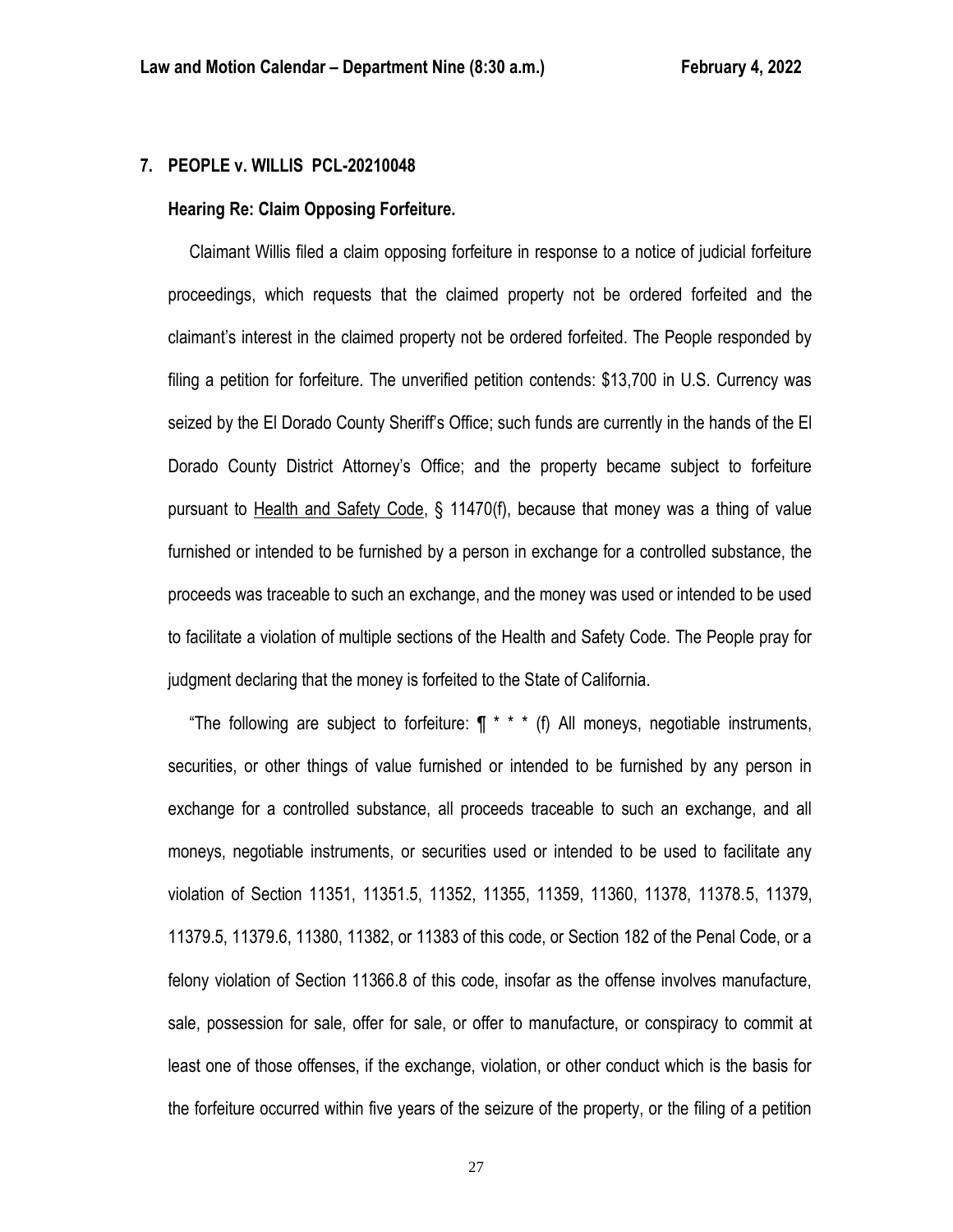under this chapter, or the issuance of an order of forfeiture of the property, whichever comes first." (Health and Safety Code, § 11470(f).)

 "(a) Except as provided in subdivision (j), if the Department of Justice or the local governmental entity determines that the factual circumstances do warrant that the moneys, negotiable instruments, securities, or other things of value seized or subject to forfeiture come within the provisions of subdivisions (a) to (g), inclusive, of Section 11470, and are not automatically made forfeitable or subject to court order of forfeiture or destruction by another provision of this chapter, the Attorney General or district attorney shall file a petition of forfeiture with the superior court of the county in which the defendant has been charged with the underlying criminal offense or in which the property subject to forfeiture has been seized or, if no seizure has occurred, in the county in which the property subject to forfeiture is located. If the petition alleges that real property is forfeitable, the prosecuting attorney shall cause a lis pendens to be recorded in the office of the county recorder of each county in which the real property is located. ¶ A petition of forfeiture under this subdivision shall be filed as soon as practicable, but in any case within one year of the seizure of the property which is subject to forfeiture, or as soon as practicable, but in any case within one year of the filing by the Attorney General or district attorney of a lis pendens or other process against the property, whichever is earlier." (Emphasis added.) (Health and Safety Code, § 11488.4(a).)

 "(a)(1) Any person claiming an interest in the property seized pursuant to Section 11488 may, unless for good cause shown the court extends the time for filing, at any time within 30 days from the date of the first publication of the notice of seizure, if that person was not personally served or served by mail, or within 30 days after receipt of actual notice, file with the superior court of the county in which the defendant has been charged with the underlying or related criminal offense or in which the property was seized or, if there was no seizure, in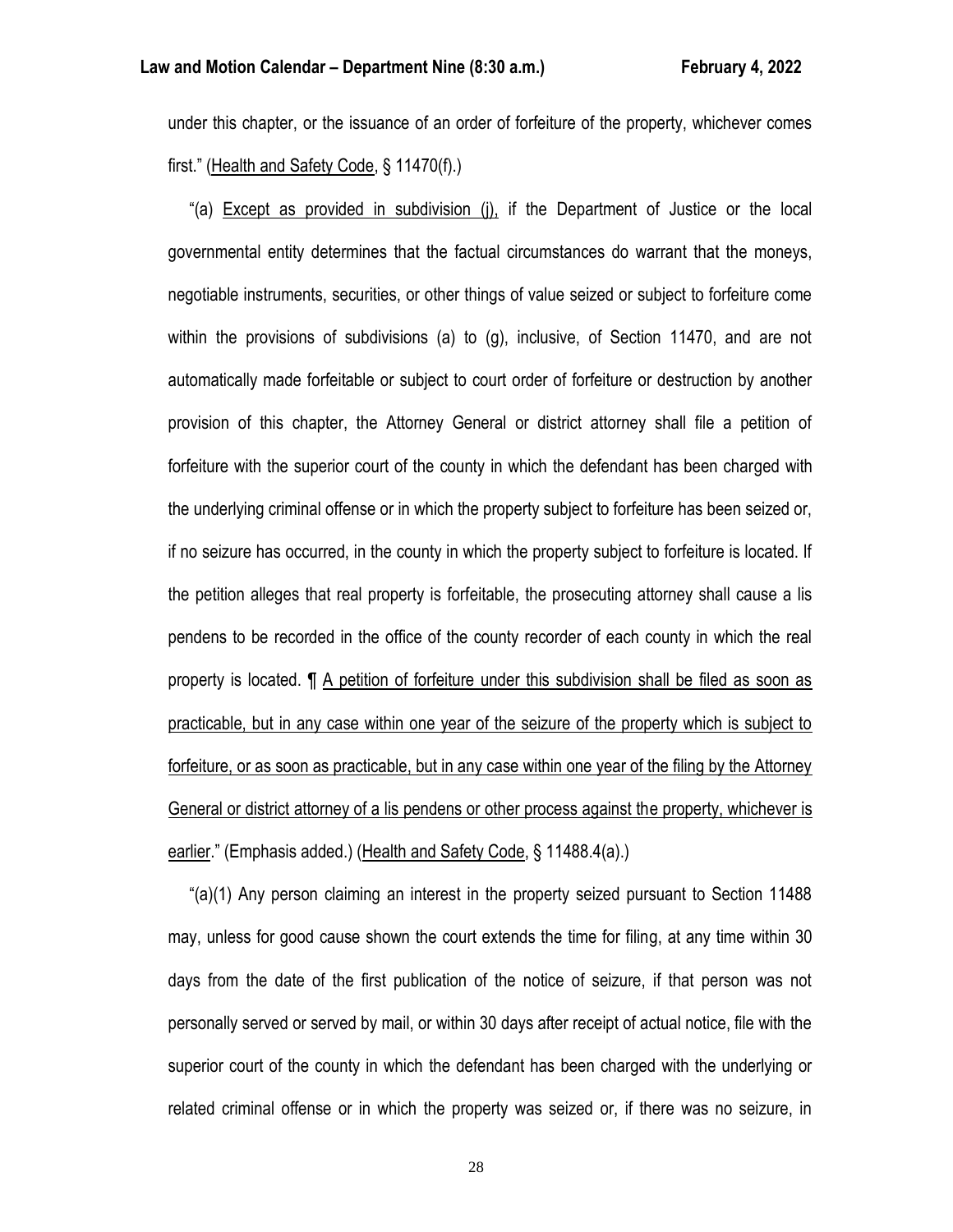which the property is located, a claim, verified in accordance with Section 446 of the Code of Civil Procedure, stating his or her interest in the property. An endorsed copy of the claim shall be served by the claimant on the Attorney General or district attorney, as appropriate, within 30 days of the filing of the claim…" (Health and Safety Code, § 11488.5(a)(1).)

 "In the case of property described in subdivision (f) of Section 11470 that is cash or negotiable instruments of a value of not less than twenty-five thousand dollars (\$25,000), the state or local governmental entity shall have the burden of proving by clear and convincing evidence that the property for which forfeiture is sought is such as is described in subdivision (f) of Section 11470. There is no requirement for forfeiture thereof that a criminal conviction be obtained in an underlying or related criminal offense." (Health and Safety Code, § 11488.4(i)(4).)

" $(c)(1)$  If a verified claim is filed, the forfeiture proceeding shall be set for hearing on a day not less than 30 days therefrom, and the proceeding shall have priority over other civil cases. Notice of the hearing shall be given in the same manner as provided in Section 11488.4. Such a verified claim or a claim filed pursuant to subdivision (j) of Section 11488.4 shall not be admissible in the proceedings regarding the underlying or related criminal offense set forth in subdivision (a) of Section 11488. ¶ (2) The hearing shall be by jury, unless waived by consent of all parties. ¶ (3) The provisions of the Code of Civil Procedure shall apply to proceedings under this chapter unless otherwise inconsistent with the provisions or procedures set forth in this chapter. However, in proceedings under this chapter, there shall be no joinder of actions, coordination of actions, except for forfeiture proceedings, or cross-complaints, and the issues shall be limited strictly to the questions related to this chapter." (Health and Safety Code, § 11488.5(c).)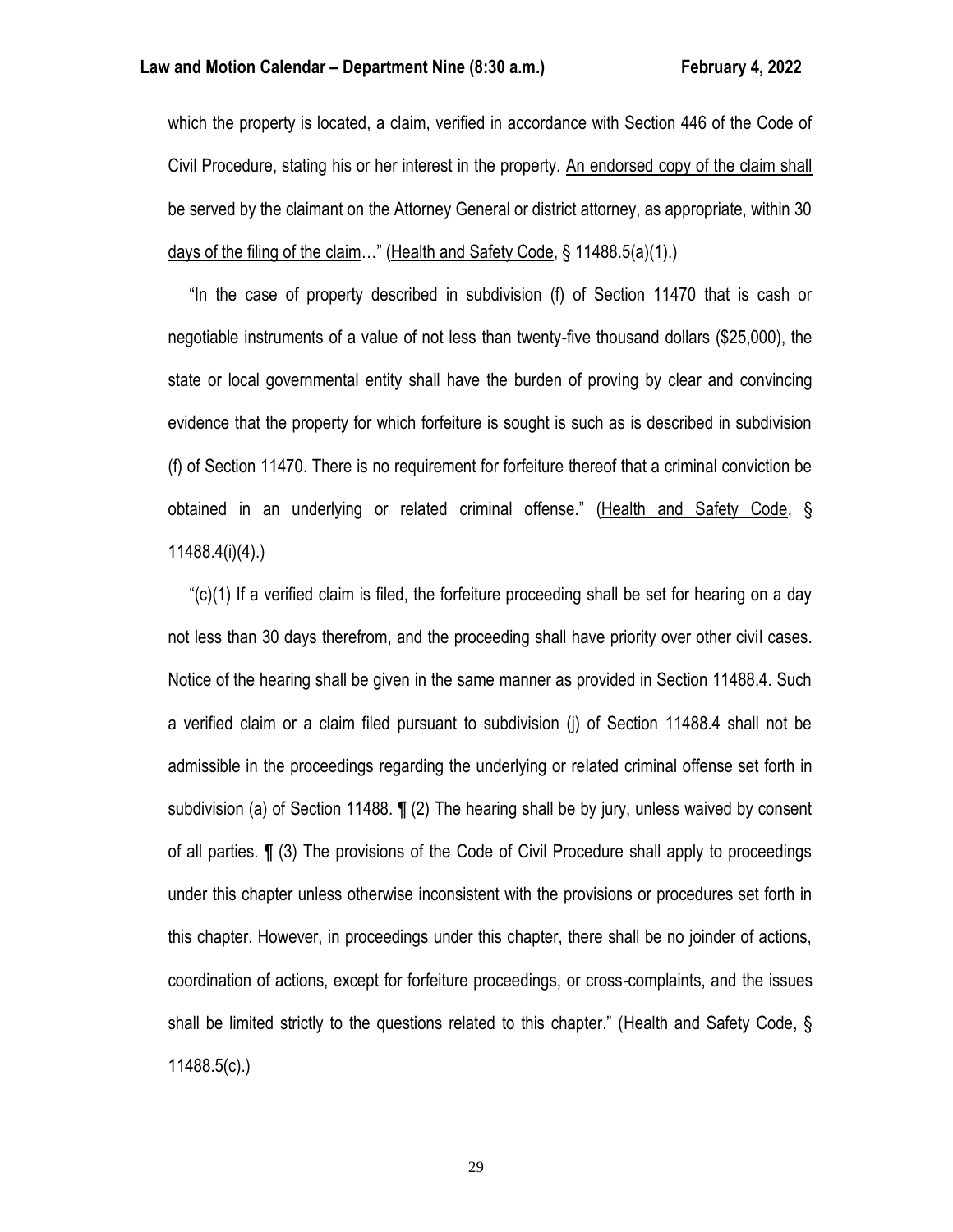" $(d)(1)$  At the hearing, the state or local governmental entity shall have the burden of establishing, pursuant to subdivision (i) of Section 11488.4, that the owner of any interest in the seized property consented to the use of the property with knowledge that it would be or was used for a purpose for which forfeiture is permitted, in accordance with the burden of proof set forth in subdivision (i) of Section 11488.4. ¶ (2) No interest in the seized property shall be affected by a forfeiture decree under this section unless the state or local governmental entity has proven that the owner of that interest consented to the use of the property with knowledge that it would be or was used for the purpose charged. Forfeiture shall be ordered when, at the hearing, the state or local governmental entity has shown that the assets in question are subject to forfeiture pursuant to Section 11470, in accordance with the burden of proof set forth in subdivision (i) of Section 11488.4." (Health and Safety Code, § 11488.5(d).)

 "(e) The forfeiture hearing shall be continued upon motion of the prosecution or the defendant until after a verdict of guilty on any criminal charges specified in this chapter and pending against the defendant have been decided. The forfeiture hearing shall be conducted in accordance with Sections 190 to 222.5, inclusive, Sections 224 to 234, inclusive, Section 237, and Sections 607 to 630 of the Code of Civil Procedure if trial by jury, and by Sections 631 to 636, inclusive, of the Code of Civil Procedure, if by the court. Unless the court or jury finds that the seized property was used for a purpose for which forfeiture is permitted, the court shall order the seized property released to the person it determines is entitled thereto. ¶ If the court or jury finds that the seized property was used for a purpose for which forfeiture is permitted, but does not find that a person claiming an interest therein, to which the court has determined he or she is entitled, had actual knowledge that the seized property would be or was used for a purpose for which forfeiture is permitted and consented to that use, the court shall order the seized property released to the claimant." (Health and Safety Code, § 11488.5(e).)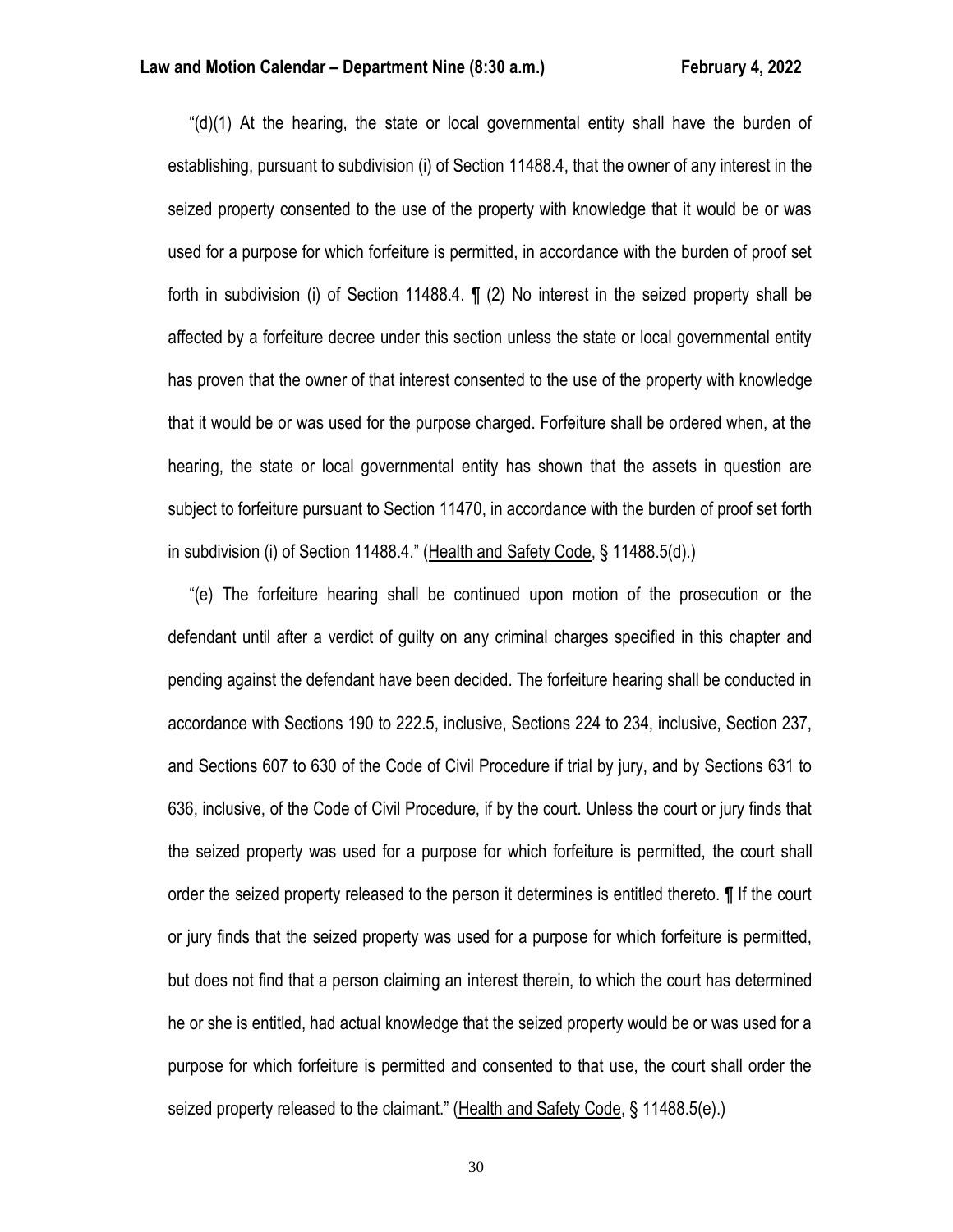"(3) In the case of property described in paragraphs (1) and (2), a judgment of forfeiture requires as a condition precedent thereto, that a defendant be convicted in an underlying or related criminal action of an offense specified in subdivision (f) or (g) of Section 11470 which offense occurred within five years of the seizure of the property subject to forfeiture or within five years of the notification of intention to seek forfeiture. If the defendant is found guilty of the underlying or related criminal offense, the issue of forfeiture shall be tried before the same jury, if the trial was by jury, or tried before the same court, if trial was by court, unless waived by all parties. The issue of forfeiture shall be bifurcated from the criminal trial and tried after conviction unless waived by all the parties." (Health and Safety Code, § 11488.4(i)(3).)

 "(5) If there is an underlying or related criminal action, and a criminal conviction is required before a judgment of forfeiture may be entered, the issue of forfeiture shall be tried in conjunction therewith. Trial shall be by jury unless waived by all parties. If there is no underlying or related criminal action, the presiding judge of the superior court shall assign the action brought pursuant to this chapter for trial." (Health and Safety Code, § 11488.4(i)(5).)

 At the hearing on March 19, 2021 the court was advised that the pre-trial conference in the criminal case was set for May 14, 2021 and the People's request that the hearing be continued was granted. At the hearing on August 13, 2021 the court was advised there was a pending criminal matter and a continuance was requested. The hearing was continued to February 4, 2022. The court has not received any further word from the parties.

**TENTATIVE RULING # 7: APPEARANCES ARE REQUIRED AT 8:30 A.M. ON FRIDAY, FEBRUARY 4, 2022 IN DEPARTMENT NINE. IF A PARTY OR PARTIES WISH TO APPEAR TELEPHONICALLY THEY MUST APPEAR BY "VCOURT", WHICH MUST BE SCHEDULED AND PAID THROUGH THE COURT WEBSITE AT www.eldorado.courts.ca.gov/onlineservices/telephonic-appearances.**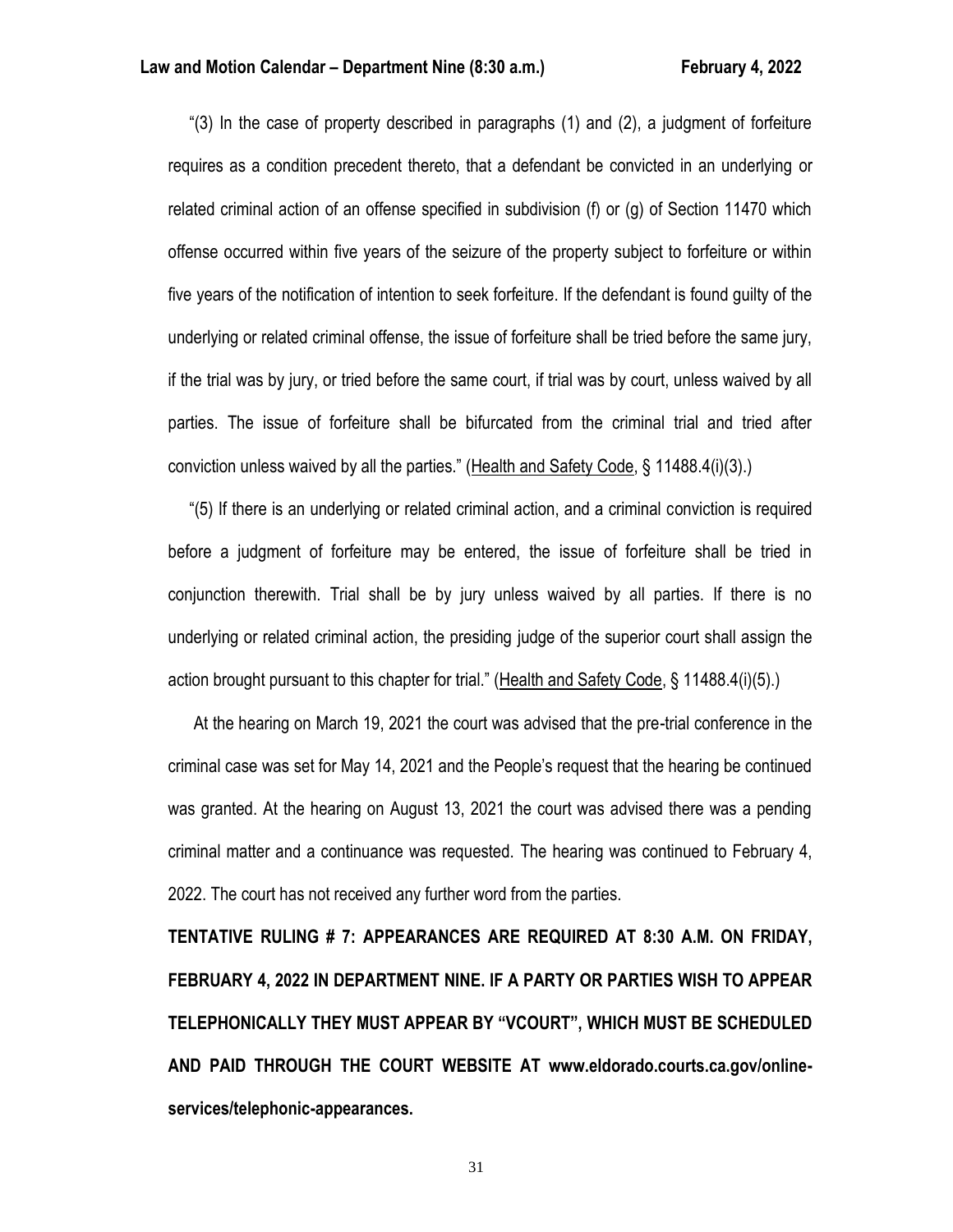### **8. ALLIANCE FOR RESPONSIBLE PLANNING v. EL DORADO COUNTY PC-20160346**

- **(1) Respondent County's Motion for Leave to Conduct Limited Discovery.**
- **(2) Petitioners' Motion for Attorney Fees.**

### **Respondent County's Motion for Leave to Conduct Limited Discovery.**

 On October 8, 2021 the court granted respondents County of El Dorado's and El Dorado County Board of Supervisors' (County's) Motion to Shorten Time to hear this motion for leave to conduct discovery. The court directed that the petitioner file any opposition to the motion by October 25, 2021.

 Respondents County essentially argue that limited discovery is necessary concerning whether the members of the petitioner non-profit corporation had private economic interests advanced by this litigation such that the litigation costs did not transcend the individual members' personal economic interest in the litigation, otherwise neither the Court, nor the County can determine whether these private economic interests preclude an award of attorney fees if these interests are hidden by a public interest group petitioner/plaintiff.

 Respondents County contends: petitioner argues in its motion for attorney fees that Measure E "posed an insurmountable hurdle for most discretionary development projects, including housing, office, retail, parks and recreation and services" (Petitioner's Points and Authorities, page 10, lines 3-8.) and if members of the Alliance or its pro bono counsel own real property burdened by such an alleged insurmountable hurdle, Section 1021.5 requires those interests be known; the court and County must look beyond the veil of the public interest corporate petitioner to determine whether its members and pro bono counsel were motivated to challenge Measure E to remove economic constraints imposed by Measure E on development of their properties; pro bono counsel is a member of the petitioner and the owner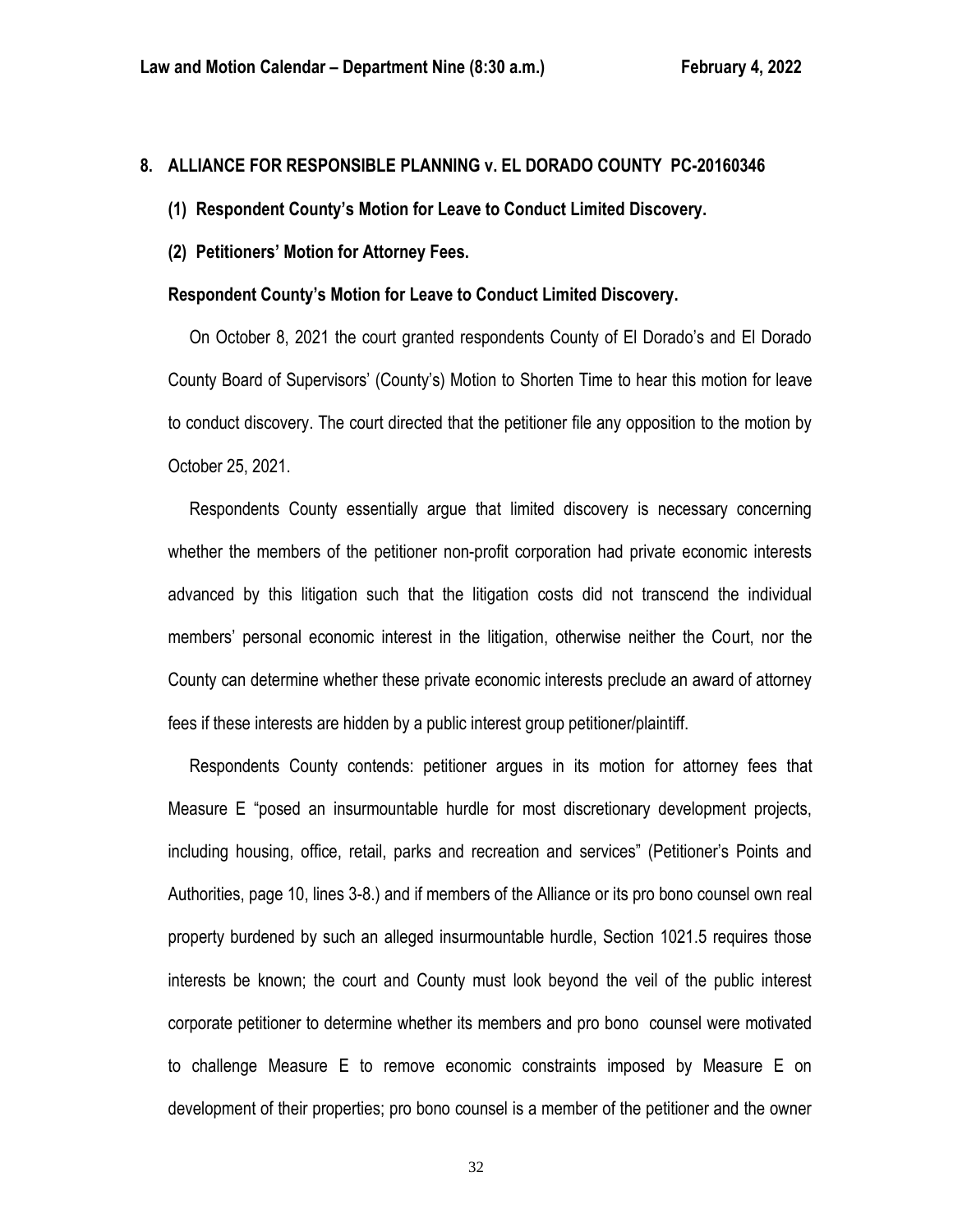of 76.7 acres of undeveloped land and one of the petitioner's officers is William Bacchi; County records indicate the Bacchi Family owns interests in substantial acreage in the County; and in recognition of associational privacy interests, the County discovery request excludes members of petitioner who do not own property in the County, is limited to the information necessary to oppose the fee motion, and further excludes parcels with primary residences that could not be further subdivided or developed.

 The proofs of service declare that on October 12, 2021 the order shortening time to hear this motion, the October 8, 2021 minute order shortening time, notice of the hearing, and moving papers were electronically served on petitioner's counsels.

 The parties subsequently stipulated to continue the hearing from November 5, 2021 to December 10, 2021, which was granted by the court on October 22, 2021.

 The opposition was directed to be filed by November 22, 2021 and the reply to be filed by December 6, 2021. The court later continued the hearing to February 4, 2022.

 Petitioner opposes the motion on the following grounds: Measure E applies to discretionary projects and not undeveloped land, even though as a condition of each new development of land Measure E requires that the project pay its fair share of the costs to mitigate the cumulative effect of all new development; the financial impacts of Measure E on discretionary projects depends on many variables; Alliance is unquestionably an independent entity with a history of involvement in education and advocacy and it is not a front to conceal the true identity of litigants so that they may bring litigation and be eligible for an award of attorney fees under Section 1021.5; Alliance has no members, no membership dues, no litigation fund, less means available to fund the litigation, and no quantifiable benefit to litigating the case; the financial burden as it relates to Alliance's counsel is not quantifiable; the public records reflect that the undeveloped land held by the Bacchi family members is held by multiple family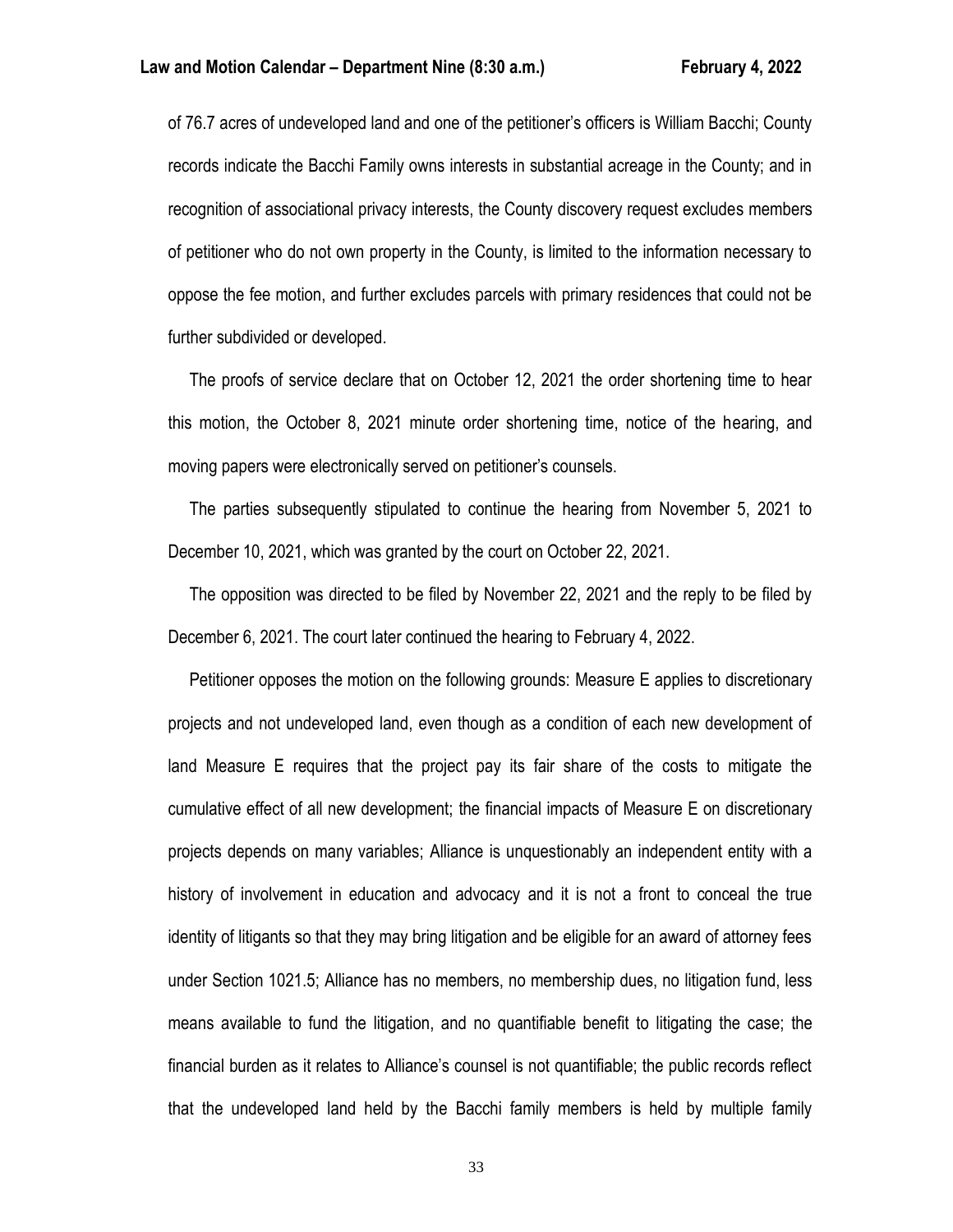members on multiple parcels; at no time during the course of the litigation was any consideration given to the effect of Measure E on Mr. Bacchi's property and Mr. Bacchi has not funded or agreed to fund the Measure E litigation; and County's request to discover the identity and real property interests of all "members" of Alliance is overly broad and violates the constitutional rights of freedom of association and privacy of Alliance and the targeted individuals.

 Respondent County replied to the opposition as follows: respondent has submitted sufficient evidence to suggest that petitioner's membership and petitioner's pro bono counsel have significant private economic benefits from this case that prelude them from obtaining an award of attorney fees under the private attorney general statute; before evaluating the propriety of any fee award, the court and County must have complete information about the private economic benefits respondent's membership and its pro bono counsel receive from this case; limited discovery of the petitioner's members' private property interests which are substantially burdened financially by Measure E prior to a decision in this case is appropriate under the circumstances presented; denial of such discovery would open the door for abuse of the private attorney general statute; the opposition seeks to prematurely argue the merits of a private benefit inquiry related to an award of attorney fees before the County has any opportunity to discover the evidence necessary to perform that analysis; contrary to petitioner's argument in opposition, the holding in Save Open Space Santa Monica Mountains v. Superior Court (2000) 84 Cal.App.4th 235 is not limited only to cases where there are contributions to litigation funds and did not even reference the litigation fund when it identified the issues on appeal; if the Save Open Space opinion was strictly limited to cases involving contributions to litigation funds, the holding and statement of issues to be resolved in the opinion would have expressly include that limitation; even in the absence of a litigation fund, the petitioner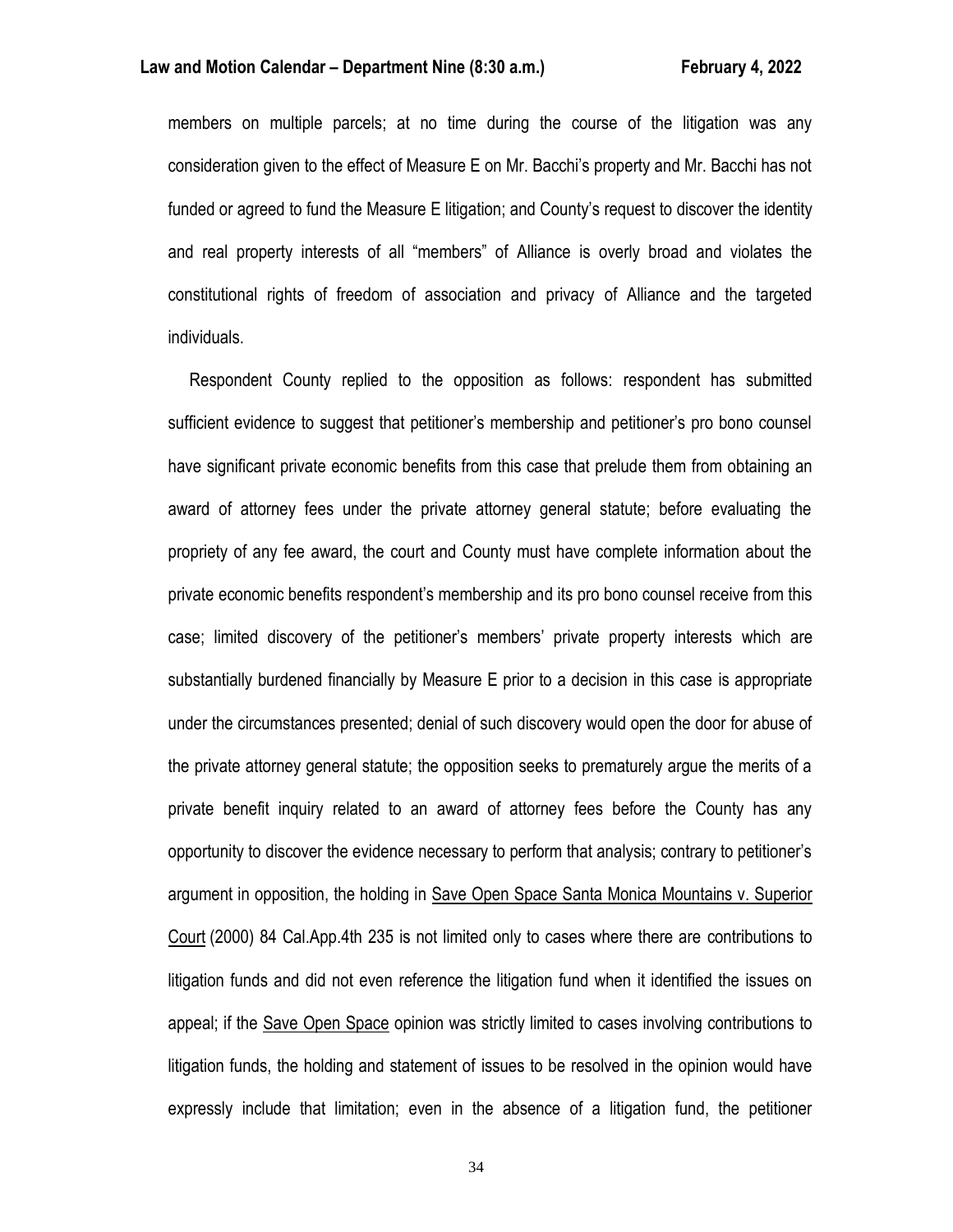organization assumed the financial obligations in bringing the case, such as covering costs of litigation and potential liability to intervenor costs and attorney fees if petitioner is unsuccessful, and the funding source for those obligations is unknown; petitioner mistakenly relies on Los Angeles Protective League v. City of Los Angeles (1986) 188 Cal.App.3d 1 as the leading standard to determine if private attorney general fees are recoverable as the case was expressly rejected by the appellate court opinion in Millview v County Water District (2016) 4 Cal.App.5<sup>th</sup> 759, 771-773.); submission of a project application by a member of the petitioner is not necessary to estimate the potential financial impacts of Measure E on that member's developable property interests; Measure E imposed significant financial burdens for funding capital improvements to develop the Hiddinge parcels; County has met its burden to present sufficient evidence suggesting that the petitioning public interest organization is primarily for the financial benefit of its membership, which justifies the limited discovery sought; the court should not be distracted by petitioner's submission of voluminous documents that are irrelevant to the narrow and relevant discovery necessary to understand the private economic interests hidden by petitioner's organization; and any privacy interests in the limited information sought do not weigh against allowing discover and an in camera review would not achieve the purpose of discovery as petitioner has previously published its list of members and petitioner has not sufficient established a reasonable expectation of privacy in ownership of property, which can be confirmed through public records absent the use of partnerships or other entities.

 "Upon motion, a court may award attorneys' fees to a successful party against one or more opposing parties in any action which has resulted in the enforcement of an important right affecting the public interest if: (a) a significant benefit, whether pecuniary or nonpecuniary, has been conferred on the general public or a large class of persons, (b) the necessity and financial burden of private enforcement, or of enforcement by one public entity against another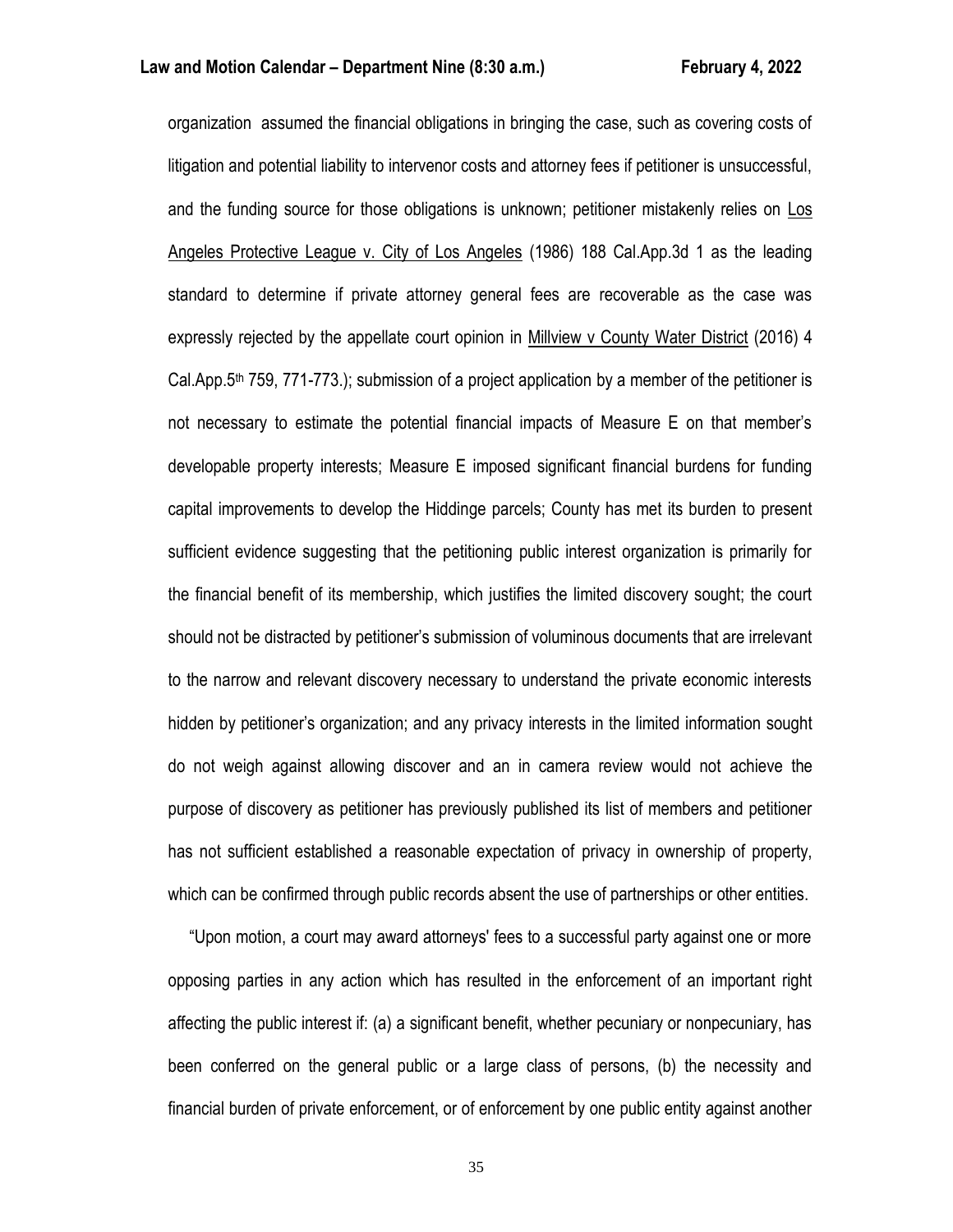public entity, are such as to make the award appropriate, and (c) such fees should not in the interest of justice be paid out of the recovery, if any. With respect to actions involving public entities, this section applies to allowances against, but not in favor of, public entities, and no claim shall be required to be filed therefor, unless one or more successful parties and one or more opposing parties are public entities, in which case no claim shall be required to be filed therefor under Part 3 (commencing with Section 900) of Division 3.6 of Title 1 of the Government Code. ¶ Attorneys' fees awarded to a public entity pursuant to this section shall not be increased or decreased by a multiplier based upon extrinsic circumstances, as discussed in Serrano v. Priest, 20 Cal.3d 25, 49." (Code of Civil Procedure, § 1021.5.)

 "Section 1021.5 codifies the private attorney general doctrine, which provides an exception to the " 'American rule' " that each party bears its own attorney fees. (*Olson v. Automobile Club of Southern California* (2008) 42 Cal.4th 1142, 1147, 74 Cal.Rptr.3d 81, 179 P.3d 882.) The fundamental objective of the private attorney general doctrine is to encourage suits enforcing important public policies by providing substantial attorney fees to successful litigants in such cases. (*Graham v. DaimlerChrysler Corp.* (2004) 34 Cal.4th 553, 565, 21 Cal.Rptr.3d 331, 101 P.3d 140.) Under section 1021.5, the court may award attorney fees to (1) a successful party in any action (2) that has resulted in the enforcement of an important right affecting the public interest (3) if a significant benefit has been conferred on the general public or a large class of persons, and (4) the necessity and financial burden of private enforcement are such as to make the award appropriate. (*Ibid.*) The burden is on the claimant to establish each prerequisite to an award of attorney fees under section 1021.5. (*Serrano v. Stefan Merli Plastering Co., Inc.* (2010) 184 Cal.App.4th 178, 185, 108 Cal.Rptr.3d 777.)" (Emphasis added.) (Ebbetts Pass Forest Watch v. California Dept. of Forestry and Fire Protection (2010) 187 Cal.App.4th 376, 381.)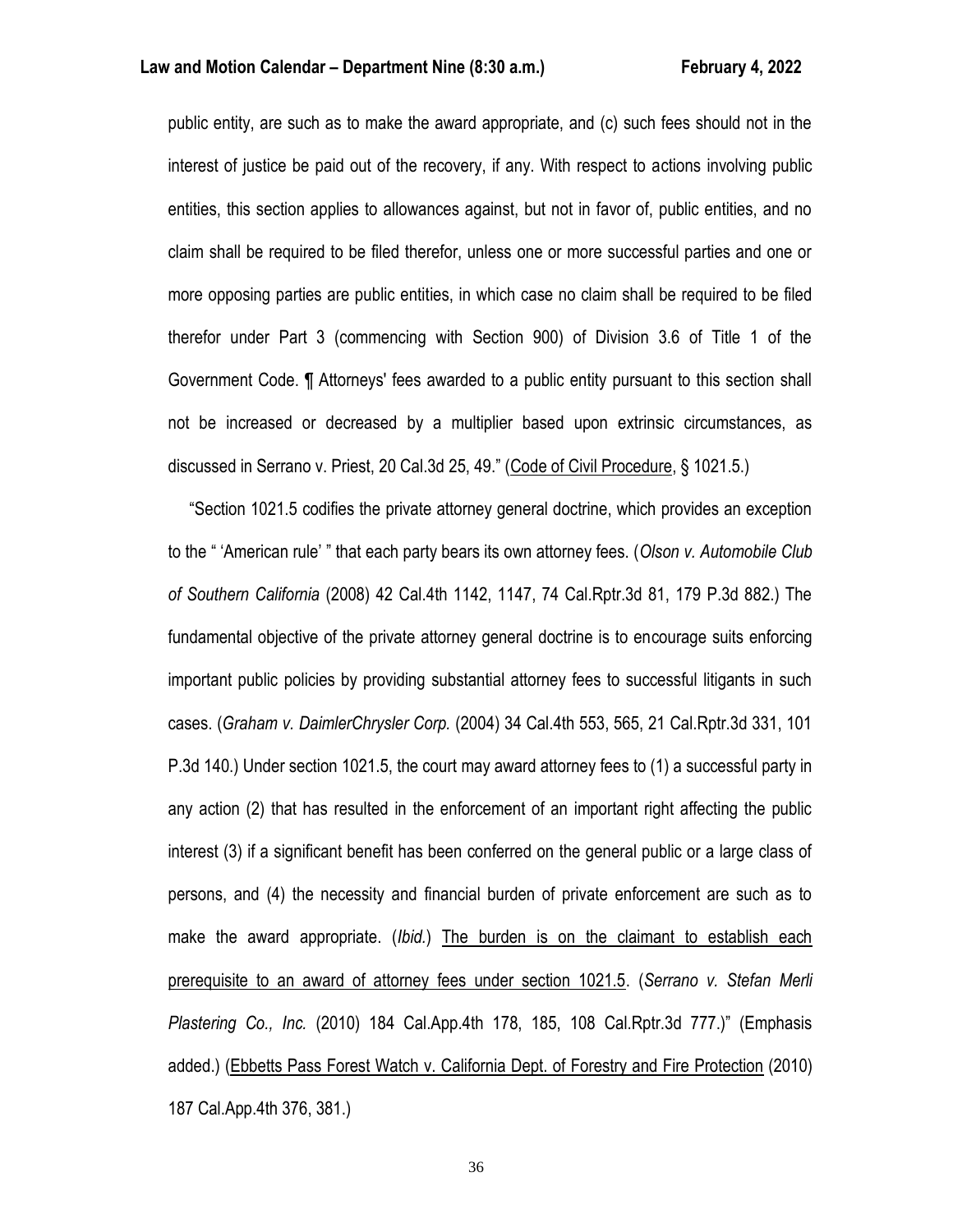"The determination of private attorney general fee awards under section 1021.5 is reviewed under an abuse of discretion standard. (See *Families Unafraid to Uphold Rural El Dorado County v. Board of Supervisors* (2000) 79 Cal.App.4th 505, 511–512, 94 Cal.Rptr.2d 205 (*Families Unafraid*), citing *Feminist Women's Health Center v. Blythe* (1995) 32 Cal.App.4th 1641, 1666, 39 Cal.Rptr.2d 189.)" (MBNA America Bank, N.A. v. Gorman (2006) 147 Cal.App.4th Supp. 1, 6.)

 "The threshold requirement for a fee award under section 1021.5 is that the fee applicant must be a "successful party." (*Protect Our Water v. County of Merced, supra,* 130 Cal.App.4th at p. 493, 30 Cal.Rptr.3d 202.) In this case, Robinson obtained (1) a peremptory writ of mandate that required City to provide him with notice of removal, a statement of reasons, and an opportunity for an administrative appeal and (2) a final judgment awarding him damages for breach of contract. Based on the actions City was required to perform pursuant to the writ of mandate and the damages it was required to pay under the judgment as a result of Robinson prevailing on some of his claims, we conclude as a matter of law that Robinson was a successful party. (See *Urbaniak v. Newton* (1993) 19 Cal.App.4th 1837, 1843, 24 Cal.Rptr.2d 333 [success determined by the action or cessation of action produced by the judgment, such as specific performance or payment of damages].) ¶ The fact that Robinson did not obtain all of the relief he sought in his original pleading does not lead to the conclusion that City, rather than Robinson, was the successful party in this litigation. Instead, a plaintiff's partial success is a factor considered in determining the amount of any fee award. (*Sokolow v. County of San Mateo* (1989) 213 Cal.App.3d 231, 249, 261 Cal.Rptr. 520 ["a reduced fee award is appropriate when a claimant achieves only limited success"].)" (Robinson v. City of Chowchilla (2011) 202 Cal.App.4th 382, 393.)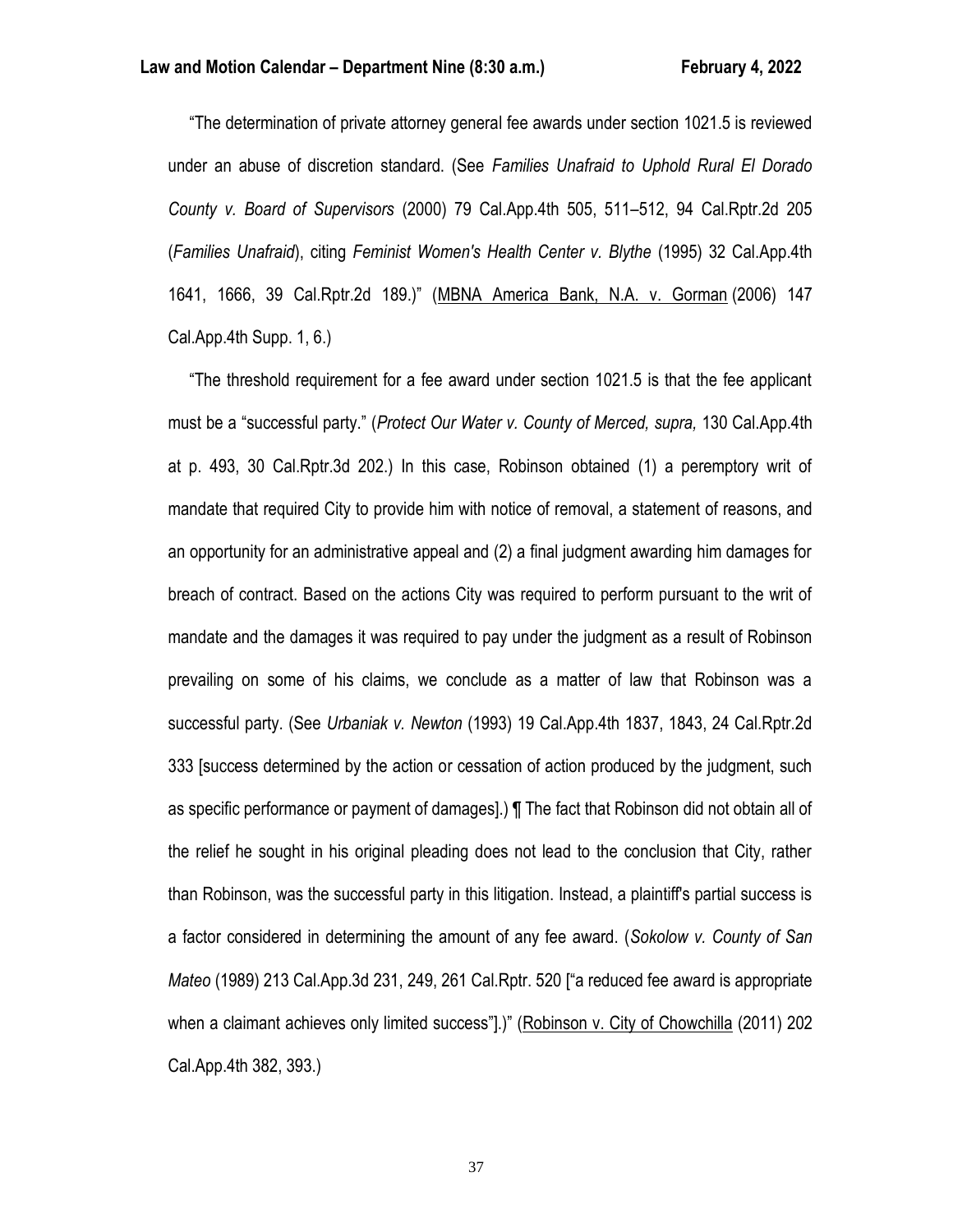"In ruling upon a section 1021.5 fees request, the trial court will exercise " ' "its traditional equitable discretion." ' " (*RiverWatch, supra,* 175 Cal.App.4th at p. 776, 96 Cal.Rptr.3d 362.) The trial court " ' " 'must realistically assess the litigation and determine, *from a practical perspective* ' whether or not the statutory criteria have been met." ' " (*Ibid.,* italics added.) "Courts take a '*broad, pragmatic view of what constitutes a* "*successful party* " ' in order to effectuate the policy underlying section 1021.5." (*RiverWatch, supra,* at pp. 782–783, 96 Cal.Rptr.3d 362, citing *Graham v. DaimlerChrysler Corp.* (2004) 34 Cal.4th 553, 565, 21 Cal.Rptr.3d 331, 101 P.3d 140 (*Graham*); italics added.)" (McGuigan v. City of San Diego (2010) 183 Cal.App.4th 610, 623.)

 "In order to establish the prerequisite set forth in subdivision (b) of section 1021.5, the party seeking an award on the "private attorney general" theory "bears the burden of establishing that its litigation costs transcend its personal interest." (*Beach Colony II v. California Coastal Com.* (1985) 166 Cal.App.3d 106, 113, 212 Cal.Rptr. 485; *County of Inyo v. City of Los Angeles* (1978) 78 Cal.App.3d 82, 90, 144 Cal.Rptr. 71.) In deciding whether this burden has been met, a trial court is required to make a "comparison of the *litigant's* private interests with the anticipated costs of suit." (*California Licensed Foresters Assn. v. State Bd. of Forestry* (1994) 30 Cal.App.4th 562, 570, 35 Cal.Rptr.2d 396, emphasis added.) SOS, seizing on the word "litigant," points out that SOS was the litigant in this action, not the contributors who funded the litigation. SOS claims that since it has no stake in the outcome of the Stokes Canyon litigation, either economic or non-economic, the trial court should have held that the information requested by real parties is irrelevant to the issue of whether SOS's financial burden of attorney's fees is out of proportion to its personal interest in litigating the case, and should have concluded that the information is thus irrelevant to the issue of whether SOS qualifies for an attorney fee award under section 1021.5. ¶ SOS cites *Los Angeles Police*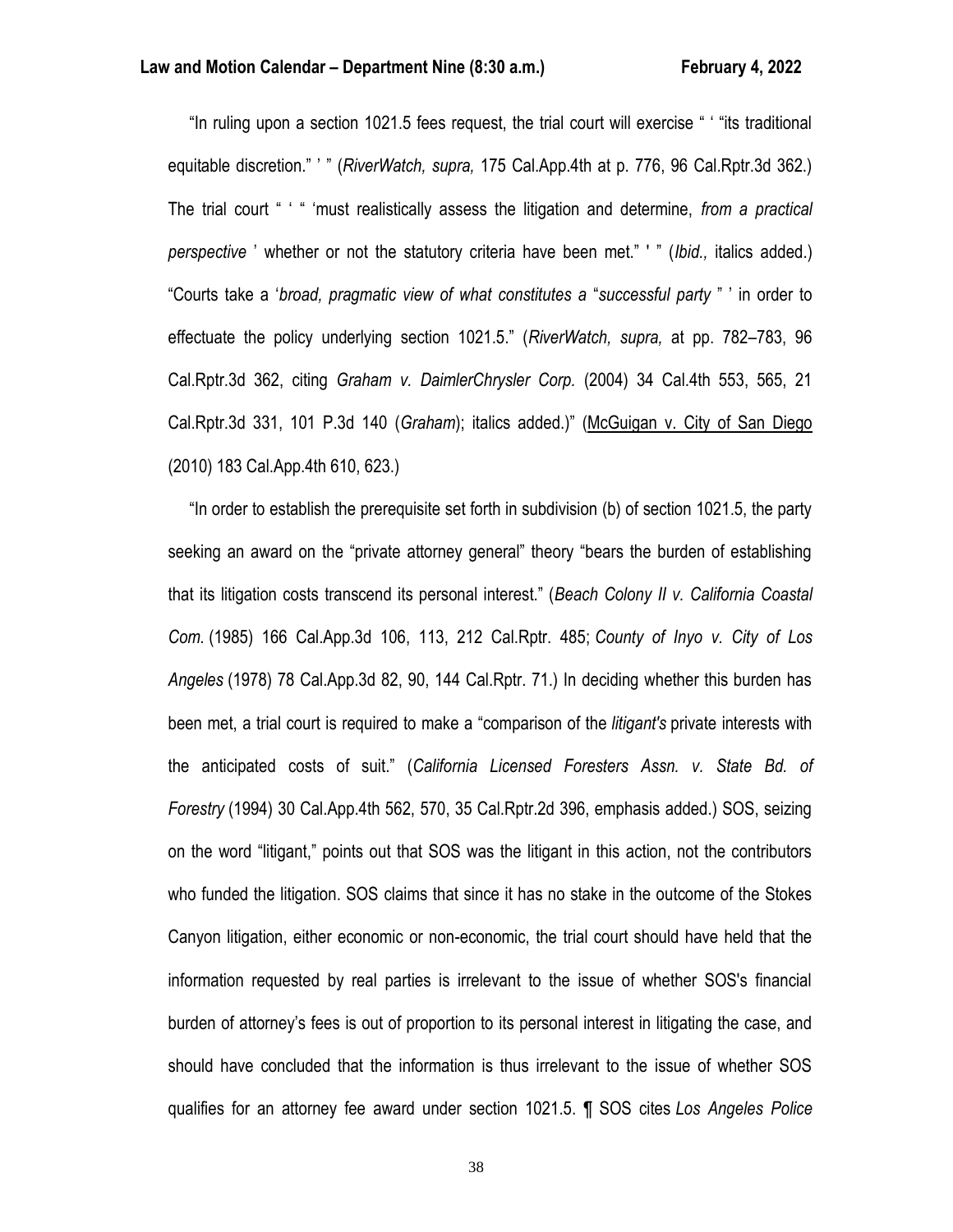*Protective League v. City of Los Angeles* (1986) 188 Cal.App.3d 1, 232 Cal.Rptr. 697 and *Baggett v. Gates* (1982) 32 Cal.3d 128, 185 Cal.Rptr. 232, 649 P.2d 874 for the proposition that where litigation is financed by a public interest organization a trial court is not entitled to consider the interests of nonparty donors in deciding whether "the necessity and financial burden of private enforcement ... are such as to make the award appropriate." (§ 1021.5, subd. (b).) Although language contained within *Los Angeles Police Protective League* and *Baggett* can be interpreted to mean that a trial court, in deciding whether an organization is entitled to an attorney fee award under section 1021.5, is required to focus on the interests of the organization rather than on the interests of its members, neither of these cases specifically discuss whether the interests of nonparty contributors to a litigation fund established by a public interest organization may be considered in the context of determining whether to award attorneys' fees under section 1021.5. Moreover, neither *Los Angeles Police Protective League* nor *Baggett* discuss whether information concerning the establishment of a public interest litigation fund and information concerning the contributors to the fund is discoverable by a party opposing a section 1021.5 attorney fee request. ¶ Courts have refused to award private attorney general fees to litigants who have obtained considerable benefit from litigation challenging public agency decisions. (See *Williams v. San Francisco Bd. of Permit Appeals, supra,* 74 Cal.App.4th 961, 965, 88 Cal.Rptr.2d 565 [homeowner who successfully blocked destruction of neighboring Victorian home denied award because he had a strong personal aesthetic interest in not having a large structure built next door to his residence]; *City of Hawaiian Gardens v. City of Long Beach* (1998) 61 Cal.App.4th 1100, 1113, 72 Cal.Rptr.2d 134 [city that successfully challenged neighboring city's street closure not entitled to attorneys' fees, in part because city's residents "received a substantial benefit when the proposed closure ... was blocked"]; *County of Inyo v. City of Los Angeles, supra,* 78 Cal.App.3d at p. 90, 144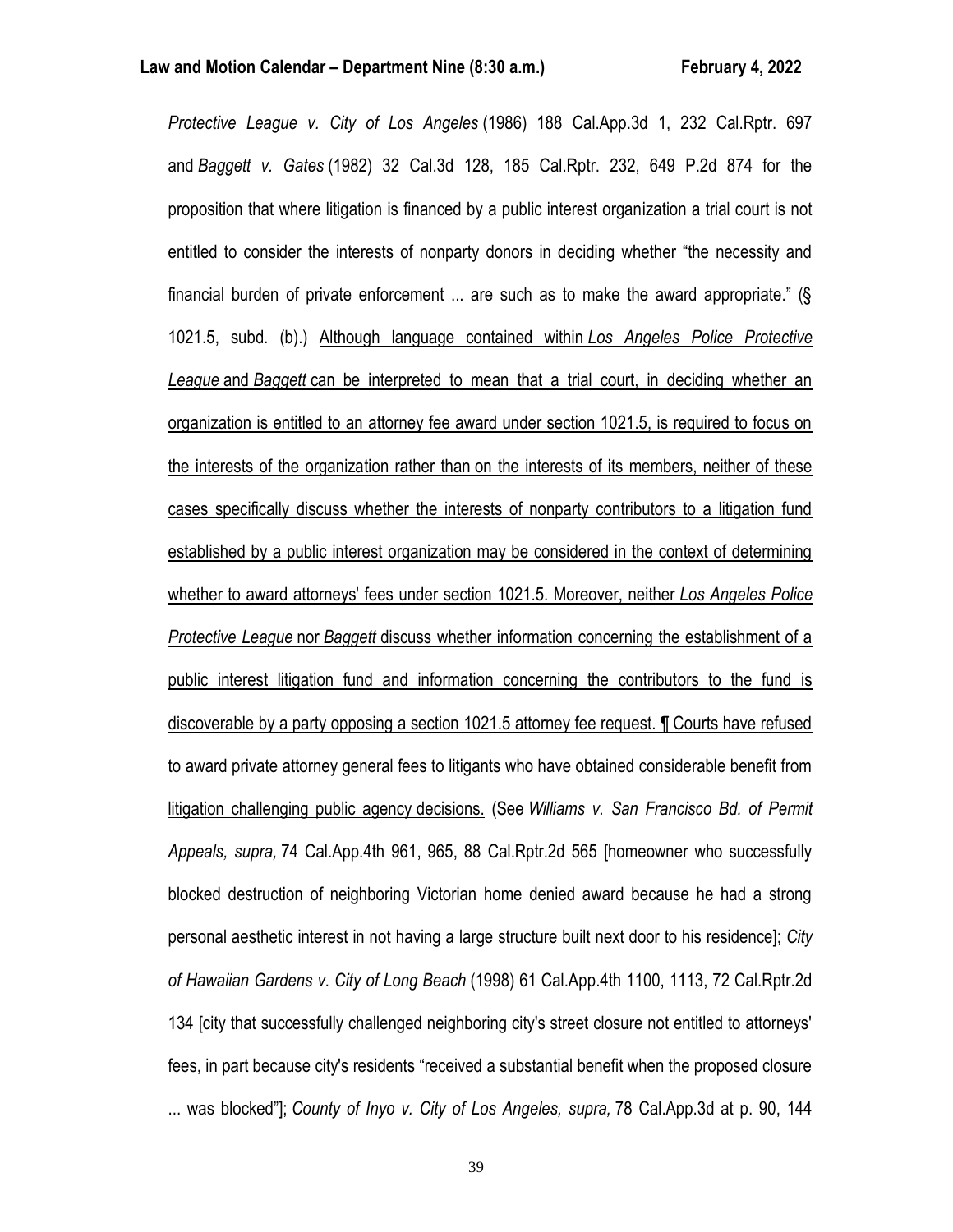Cal.Rptr. 71 [county that successfully challenged city's environmental impact report not entitled to private attorney general fees because the county's efforts had primarily benefited its own inhabitants]; *Terminal Plaza Corp. v. City and County of San Francisco* (1986) 177 Cal.App.3d 892, 914, 223 Cal.Rptr. 379 [fees denied to a prevailing neighboring property owner because the owner's "primary purpose in bringing suit was to pursue and protect its own property rights rather than to further a significant public interest"]; *Christward Ministry v. County of San Diego* (1993) 13 Cal.App.4th 31, 49, 16 Cal.Rptr.2d 435 [fees denied to a nonprofit religious organization that brought suit to block expansion of a landfill on neighboring property because the organization's private interest with reference to the use of its property was the real "basis" of the action.].) ¶ We recognize that these cases all involve instances where the interested individuals and entities were parties to the lawsuit. However, we need not blind ourselves to the fact that if individuals or entities having an interest in real property located in the vicinity of Stokes Canyon had prosecuted this action in their own names, it is possible that application of the principles set forth in the foregoing cases would bar them from obtaining a private attorney general fee award. ¶ The parties have cited no authority, and we know of none, that specifically discusses the issue of whether a party opposing a private attorney general fee award is permitted to conduct discovery in order to determine (1) whether a public interest organization has litigated an action for and at the direction of a specific group of individuals, and (2) whether those individuals have a private interest in the outcome of the litigation that would preclude an attorney fee award under section 1201.5. [FN 7] ¶ FN 7. Although *Citizens Against Rent Control v. City of Berkeley* (1986) 181 Cal.App.3d 213, 231, 226 Cal.Rptr. 265 suggests that such discovery may not be allowed, it does not hold that such discovery is to be denied in all cases. ¶ SCF claims that all such discovery should be prohibited because tax laws governing the tax deductibility of contributions are already in place to reduce substantially the potential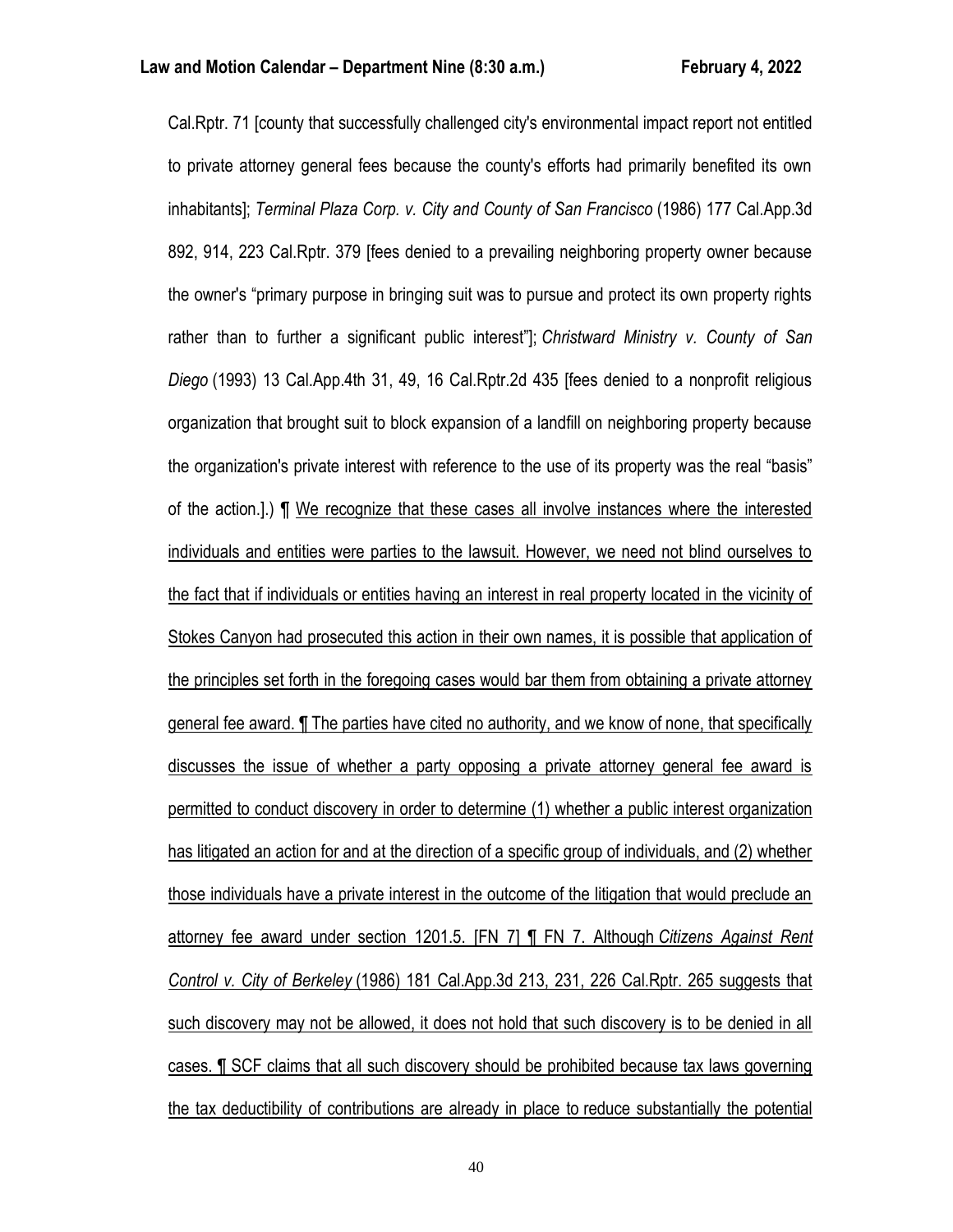that charitable organizations will serve as "unthinking conduits" for private interests. For example, a charitable organization must review any project it is considering sponsoring to ensure that the project comports with the organization's purpose. In addition, charitable organizations must retain complete discretion and control over the use of donated funds and, where the organization has established a specific project fund, the organization must maintain the authority to divert funds to other uses if the project ceases to advance the organization's goals. Consequently, donations that are earmarked for a specific project—i.e., that must be returned to the donor if not put to the specified use—are not tax deductible. ¶ Although state and federal tax agencies may well police nonprofit organizations in an ongoing effort to curb abuses, tax deductibility rules have no application to the question of whether discovery should be allowed to determine, in a private attorney general case, whether an organization is acting as an "unthinking conduit" in order to promote the private interests of a few individuals. The fact that SOS may have complied with applicable tax codes is but one factor to be considered by the trial court in deciding whether a public interest organization has litigated an action for and at the direction of a specific group of individuals. ¶ As real parties contend, there is evidence contained within the record suggesting that "[i]n reality, this case was litigated by and for the benefit of neighbors living in the vicinity of the [affected] subdivisions." For example, the retainer agreement itself makes clear that an individual owning real property in Stokes Canyon (James D. Wrigley) agreed to "assume personal financial responsibility for the payment of all attorneys' fees and expenses incurred in connection" with the Stokes Canyon litigation, with his liability limited to \$10,000. In the event the law firm representing SOS prevailed on a section 1021.5 motion, Wrigley was to be reimbursed. His liability depended "upon the amount of cash available in the Stokes Canyon Litigation Fund for payment of attorneys' fees and expenses." In addition, Wrigley was designated as the "chief liaison," which meant that he was to send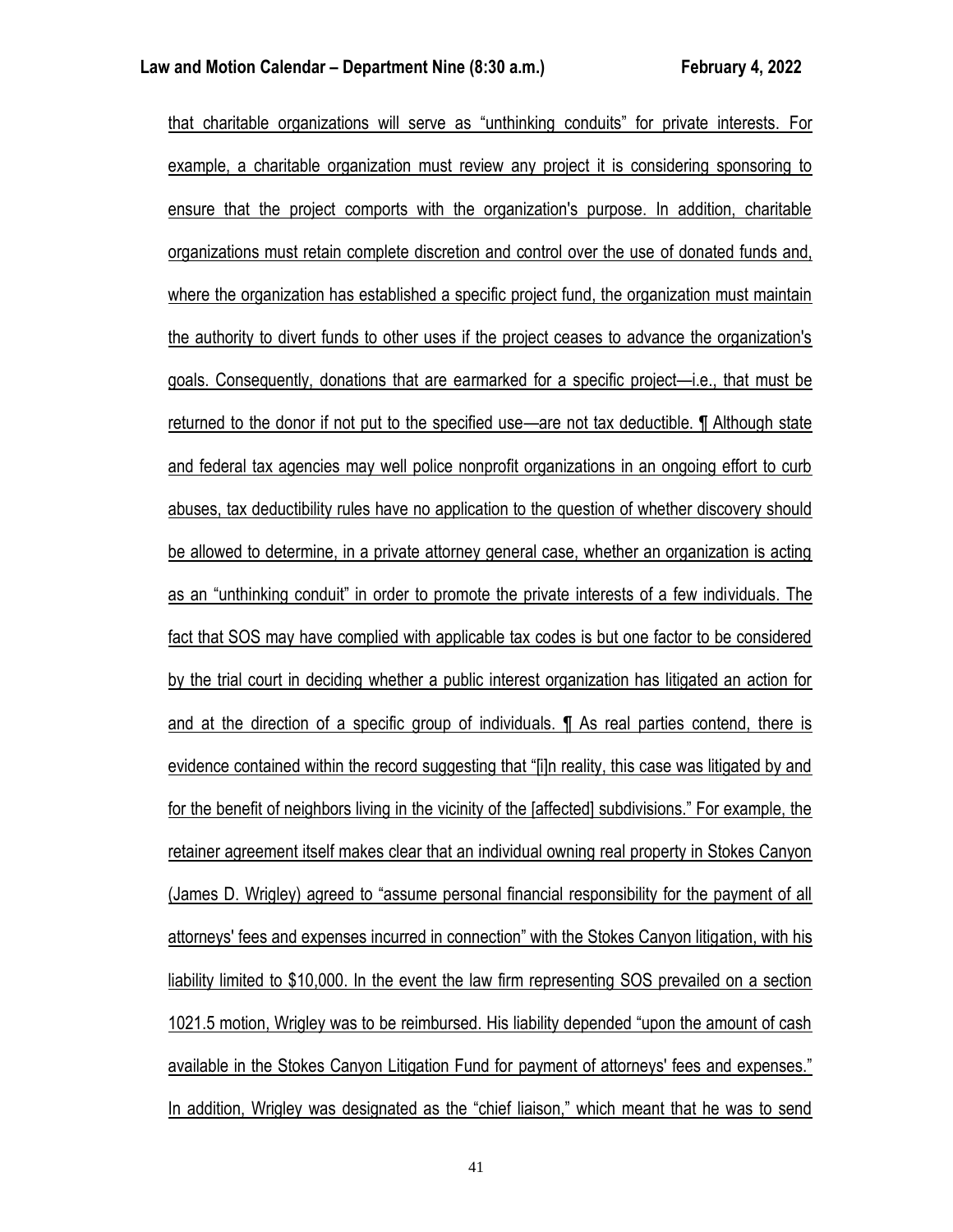copies of the billing statements to the SCF with an instruction to pay the law firm representing SOS. ¶ SOS and SCF claim that because SOS and SCF had complete control over the litigation, and because it is possible they will make no demand on Wrigley to pay the attorney fees and expenses, the fact that Wrigley agreed to be financially responsible for the Stokes Canyon litigation attorney fees and costs (up to a certain amount) should the organizations funding the litigation fail to receive donations sufficient to cover these fees and costs is irrelevant. We disagree. As long as Wrigley remains potentially liable to pay a certain percentage of the fees and expenses incurred by SOS with respect to the Stokes Canyon litigation, he has made a contribution to the litigation fund. It remains to be seen if this contribution is significant enough to compel the conclusion that he has received an important and substantial personal benefit from the litigation. ¶ We conclude that where, as here, the party opposing a section 1021.5 attorney fee award has produced evidence suggesting that a public interest organization is litigating an action primarily for the benefit of nonlitigants, the court should, in order to resolve the issue, allow the opposing party to conduct limited discovery. What kinds of discovery will be permissible is to be decided on a case-by-case basis. We caution, however, that before a trial court orders such discovery it must first determine whether the discovery ordered impermissibly infringes upon important associational privacy rights of third parties." (Emphasis added.) (Save Open Space Santa Monica Mountains v. Superior Court (2000) 84 Cal.App.4th 235, 247–250, disapproved on another ground in Williams v. Superior Court (2017) 3 Cal.5th 531, 557.)

 "Real parties claim that the right to association is not implicated here because real parties are not seeking membership lists or information about the political or organizational affiliations of contributors to SOS, SCF or SEE. However, the right to associate with an organization is not limited to the right to become a member of that organization. Individuals can choose to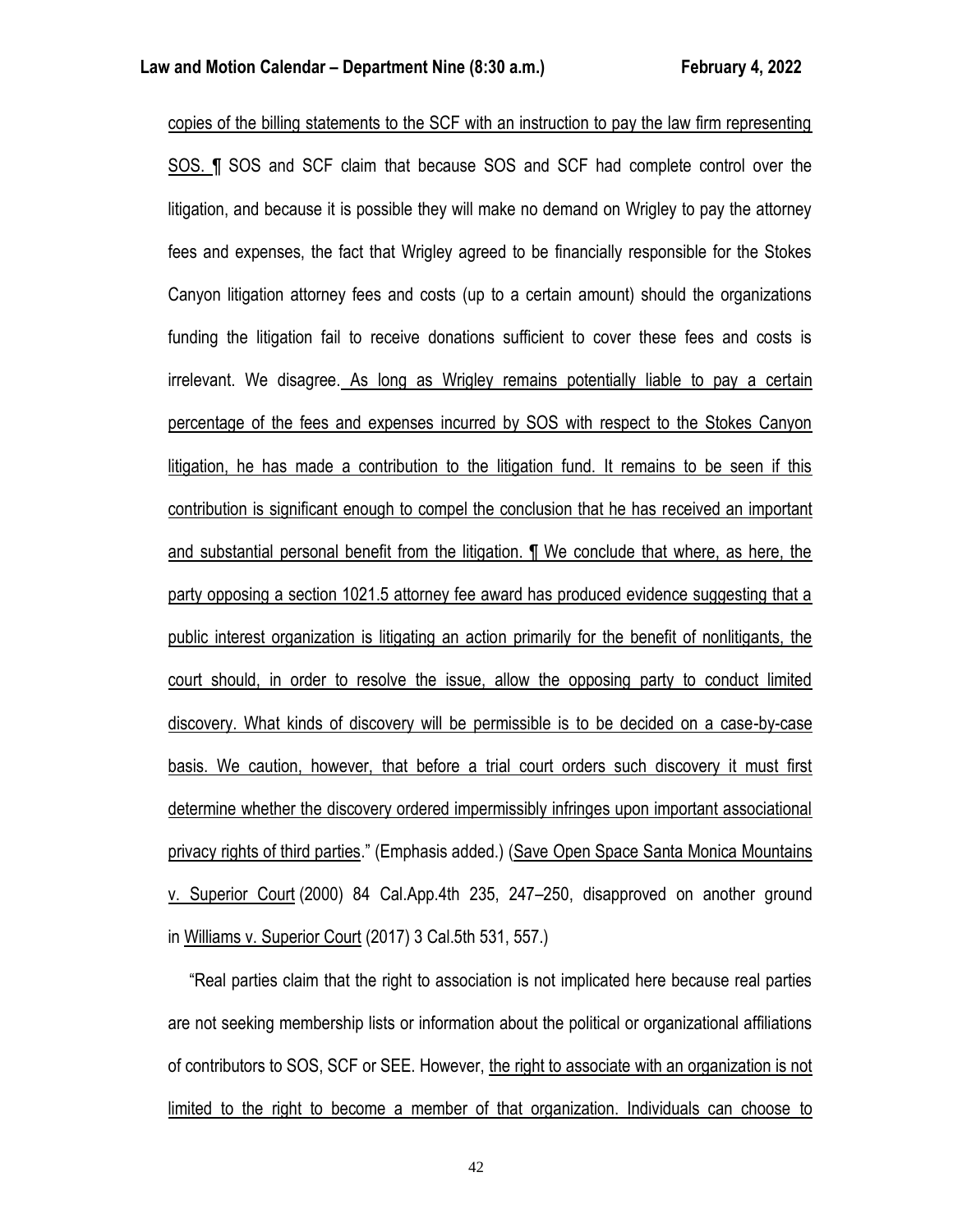associate with groups in any of a number of forms, including the making of financial contributions. (See *Barnes v. State Farm Mut. Auto. Ins. Co.* (1993) 16 Cal.App.4th 365, 372, 20 Cal.Rptr.2d 87 [holding political expenditures and contributions are forms of political speech]; *Kopp v. Fair Pol. Practices Com.* (1995) 11 Cal.4th 607, 688, fn. 2, 47 Cal.Rptr.2d 108, 905 P.2d 1248, (conc. & dis. opn. of Baxter, J.) ["As the United States Supreme Court recognized in its landmark decision upholding federal campaign contribution limits, '[m]aking a contribution, like joining a political party, serves to affiliate a person with a candidate. In addition, it enables like-minded persons to pool their resources in furtherance of common political goals.' [Citation.] For these reasons, the high court observed, contribution limits implicate fundamental First Amendment interests, such as the rights of political expression and association."].) ¶ It would thus appear that the right of privacy and a derivative right of confidentiality, as described in Britt, supra, are generally applicable to membership in and contribution to public interest organizations such as those affected by the trial court's discovery order in this case, i.e., SOS, SCF and SEE. ¶ **F. Balancing of the Competing Interests ¶** "Where discovery involves matters encompassed by the right of privacy, courts recognize that 'judicial discovery orders inevitably involve *state-compelled* disclosure....' [Citation.] Therefore, in reviewing a party's resistance to a discovery order, based on the claim that it entrenches upon a constitutional right, we treat the compelled disclosure as a product of state action subject to constitutional constraints. [Citation.]" (*Mendez v. Superior Court* (1988) 206 Cal.App.3d 557, 566–567, 253 Cal.Rptr. 731.) ¶ The right of associational privacy is not absolute. (*Britt, supra,* 20 Cal.3d at p. 855, 143 Cal.Rptr. 695, 574 P.2d 766, *Johnson, supra,* 80 Cal.App.4th at p. 1070, 95 Cal.Rptr.2d 864.) The party seeking discovery of private matters must do more than satisfy the relevancy standard set forth in section 2017. (See *Lantz v. Superior Court, supra,* 28 Cal.App.4th at p. 1853, 34 Cal.Rptr.2d 358.) He is required to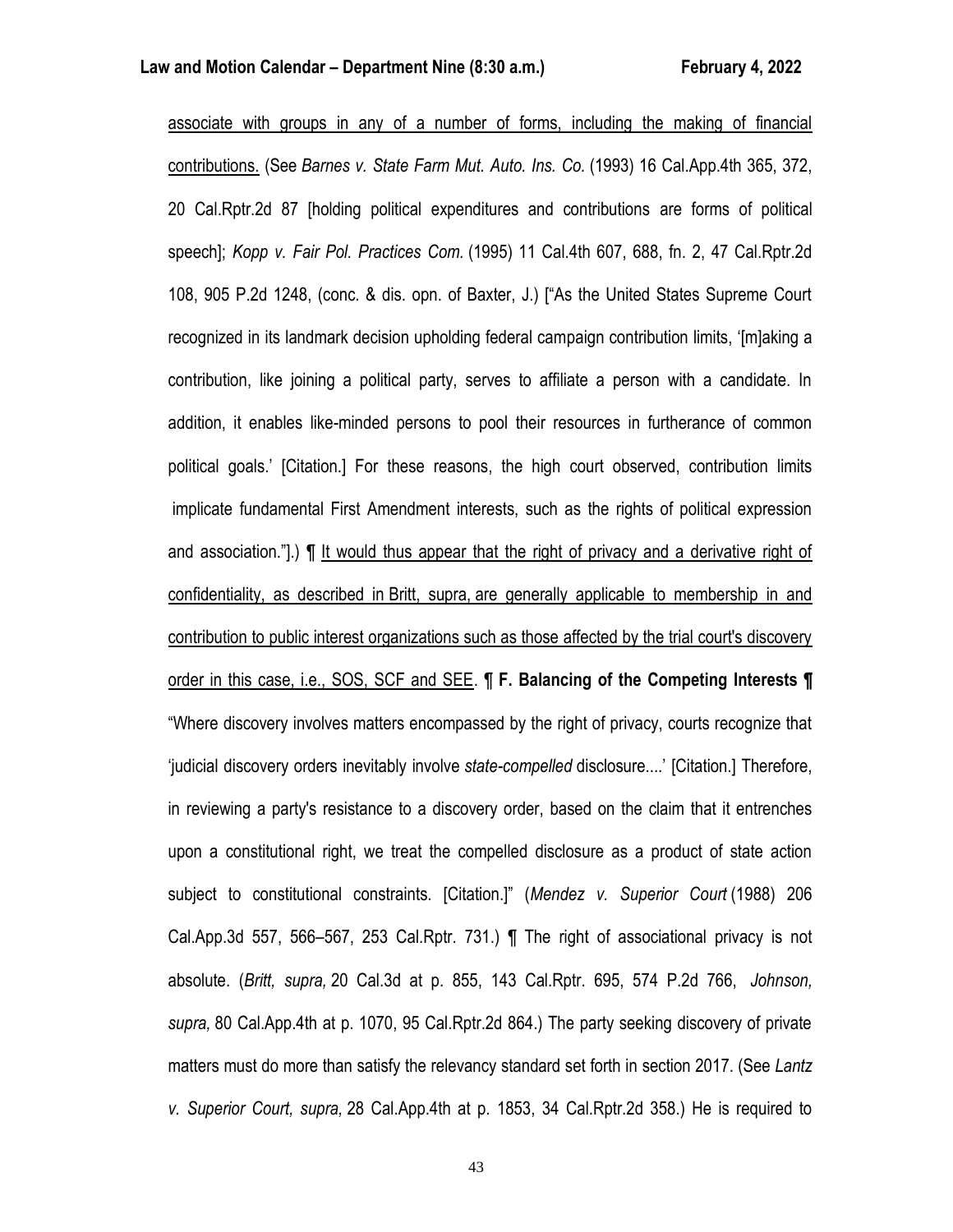demonstrate a "compelling need" for the discovery, and "that compelling need must be so strong as to outweigh the privacy right when these two compelling interests are carefully balanced." (*Id.* at pp. 1853–1854, 34 Cal.Rptr.2d 358.) ¶ The *Britt* court, in analyzing the interests that would warrant disclosure, noted that the filing of a lawsuit "may implicitly bring about a partial waiver of one's constitutional right of associational privacy." (*Britt, supra,* 20 Cal.3d at p. 859, 143 Cal.Rptr. 695, 574 P.2d 766.) The court cautioned, however, that "the scope of such 'waiver' must be narrowly rather than expansively construed, so that plaintiffs will not be unduly deterred from instituting lawsuits by the fear of exposure of their private associational affiliations and activities. [Citation.]" It is only "[w]hen such associational activities are *directly relevant* to the plaintiff's claim, and disclosure of the plaintiff's affiliations is essential to the fair resolution of the lawsuit, [that] a trial court may properly compel such disclosure. [Citation.] Even under such circumstances, however, the general First Amendment principles ... dictate that the compelled disclosure be narrowly drawn to assure maximum protection of the constitutional interests at stake." (*Ibid.*) [Footnote omitted.] ¶ The court abuses its discretion to resolve discovery disputes if it fails to undertake the required balancing of the associational privacy interests against the interests allegedly compelling disclosure. (See *Johnson, supra,* 80 Cal.App.4th at p. 1073, 95 Cal.Rptr.2d 864; *Lantz v. Superior Court, supra,* 28 Cal.App.4th at p. 1857, 34 Cal.Rptr.2d 358.) ¶ "The strength of an individual's interest in keeping personal information private depends in large part on the consequences of disclosure. Courts look to 'human experience' to determine the likely effect of disclosure of the information at issue. [Citation.] For example, in [*City of San Jose v. Superior Court* (1999) 74 Cal.App.4th 1008, 1024, 88 Cal.Rptr.2d 552] the court ruled that a newspaper could not compel a city to disclose the names, addresses and telephone numbers of individuals who had complained about airport noise. The court reasoned that it could infer from human experience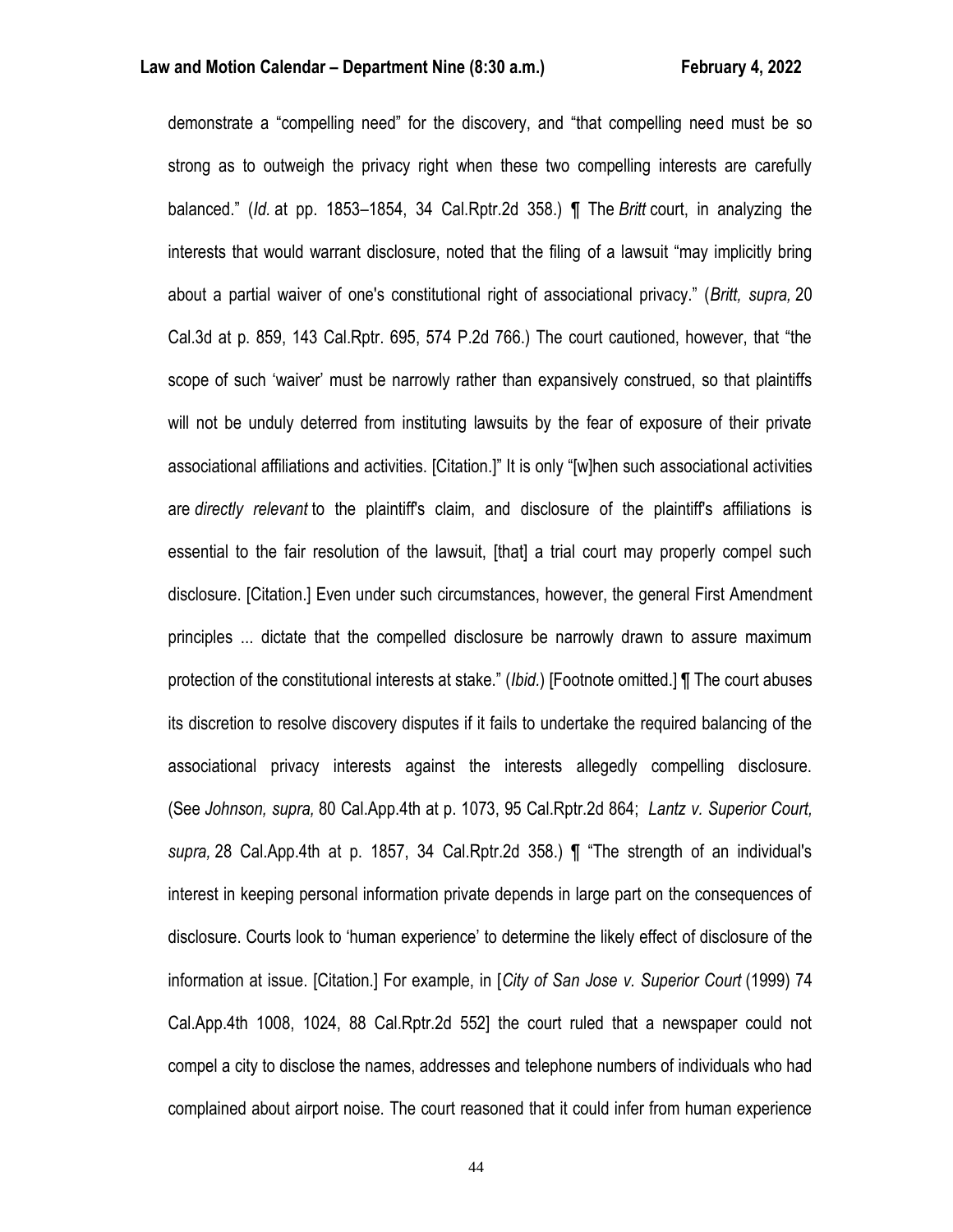that public disclosure of that information would 'have a chilling effect on the number of complaints made' and that it would 'subject the complainants to the loss of confidentiality in their complaints, and also to direct contact by the media and by persons who wish to discourage complaints.' [Citation.]" (*Planned Parenthood Golden Gate v. Superior Court* (2000) 83 Cal.App.4th 347, 360, 99 Cal.Rptr.2d 627.) ¶ The donors to the Stokes Canyon litigation fund have an interest in preserving their right to freely and privately associate with SOS. SOS has an interest in protecting the associational privacy rights of its donors so as to encourage these same donors, and others, to contribute funds to future projects. ¶ Real parties, on the other hand, have a legitimate interest in ensuring that attorney fees are not awarded where the statutory requirements set forth in section 1021.5 are not met. And, because attorney fee awards paid by the County are necessarily paid from taxpayer funds, County taxpayers have an interest in limiting unwarranted attorney fee awards so that funds needed for public services are not diverted to pay unauthorized attorney fees. The state (and thus all taxpayers) has an interest in ensuring that charitable contributions are not shams—and that the donated funds truly become the property of the charity that receives them. Equally as important as these interests is the state's compelling interest, as reflected in its broad discovery statutes, in " 'facilitating the ascertainment of truth in connection with legal proceedings.' [Citation.]" (*Britt, supra,* 20 Cal.3d at p. 857, 143 Cal.Rptr. 695, 574 P.2d 766; *Johnson, supra,* 80 Cal.App.4th at p. 1071, 95 Cal.Rptr.2d 864.) ¶ To determine whether the state's interest in "seeking the truth in court proceedings" (*Johnson, supra,* 80 Cal.App.4th at p. 1071, 95 Cal.Rptr.2d 864) outweighs the privacy interests in this case, we must balance the privacy interests against real parties' need for discovery. (See, e.g., *Palay v. Superior Court* (1993) 18 Cal.App.4th 919, 934, 22 Cal.Rptr.2d 839; *Johnson, supra,* 80 Cal.App.4th at p. 1070, 95 Cal.Rptr.2d 864.) ¶ When ruling on a motion for attorney fees under section 1021.5, the court is required to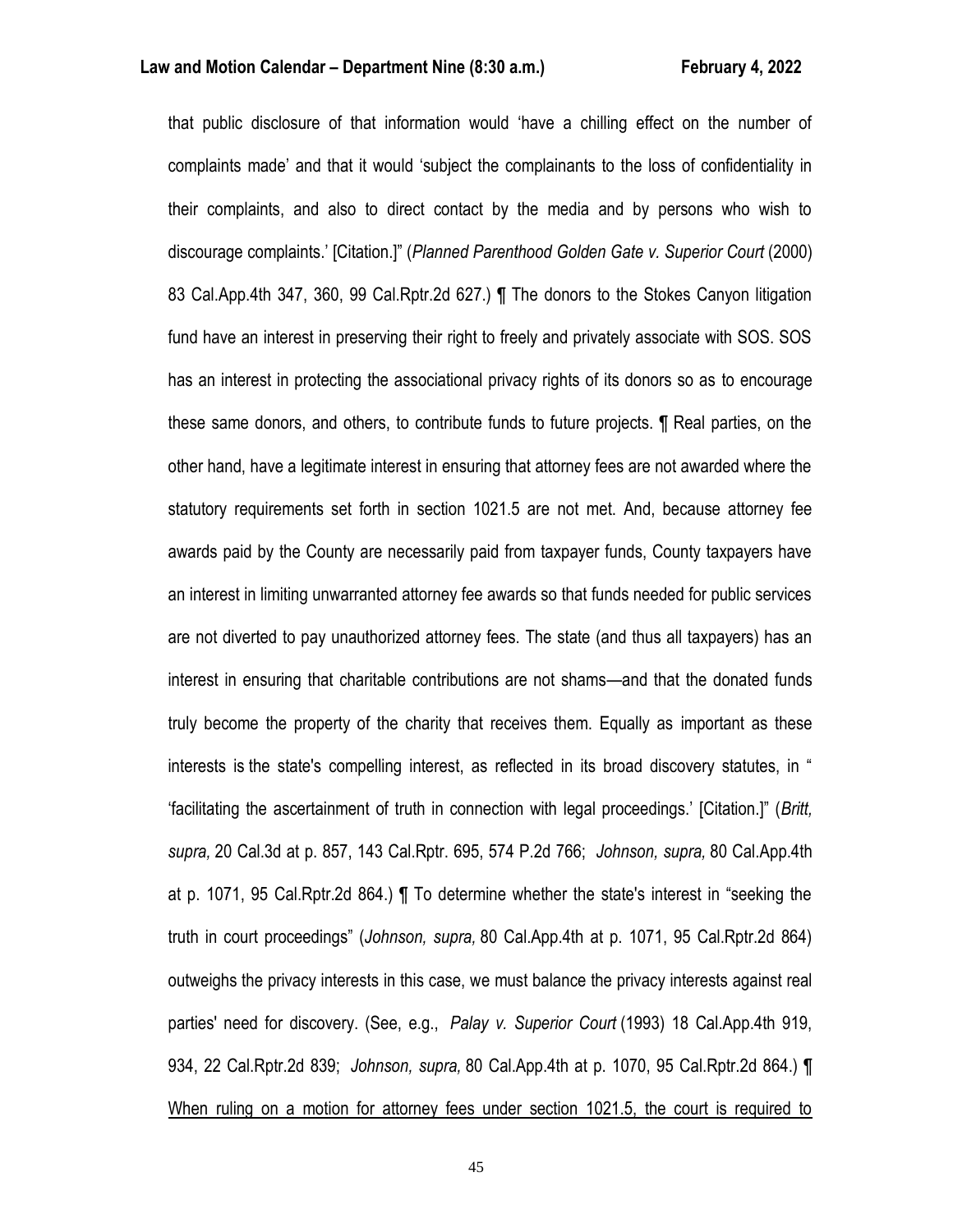"realistically assess the litigation and determine, from a practical perspective," whether or not the statutory requirements have been met. (See *Woodland Hills Residents Assn., Inc. v. City Council, supra,* 23 Cal.3d at p. 938, 154 Cal.Rptr. 503, 593 P.2d 200; *Baggett v. Gates, supra,* 32 Cal.3d at p. 142, 185 Cal.Rptr. 232, 649 P.2d 874.) A trial court cannot realistically assess the interests of a fee applicant if the applicant (and hence the nature and extent of his interest) can be hidden behind a public interest organization. This case may, or may not be an example of a creative attempt to recover private attorney general fees through the use of a private interest organization. However, because different conclusions can be drawn from the evidence, in this case the trial court needs a complete record in order to assess the truth of the matter. To deny those opposing a fee request and, in turn, a trial court, the means to discover whether an organization is litigating a case to further private interests would open the door for abuse of the private attorney general statute. ¶ While the consequences of disclosure of donor information may properly be characterized as profound in some cases, this is not such a case. We are not convinced that disclosing, in increments and in camera, information concerning donations made to a litigation fund, and, if necessary, the names of some of the donors, will have, as SOS and amicus curiae contend it will, an undue chilling effect on the willingness of concerned citizens to contribute funds to public interest organizations." (Save Open Space Santa Monica Mountains v. Superior Court (2000) 84 Cal.App.4th 235, 252–254, disapproved of by Williams v. Superior Court (2017) 3 Cal.5th 531,537.)

 "…Courts must instead place the burden on the party asserting a privacy interest to establish its extent and the seriousness of the prospective invasion, and against that showing must weigh the countervailing interests the opposing party identifies, as *Hill* requires. What suffices to justify an invasion will, as Marshalls recognizes, vary according to the context. Only obvious invasions of interests fundamental to personal autonomy must be supported by a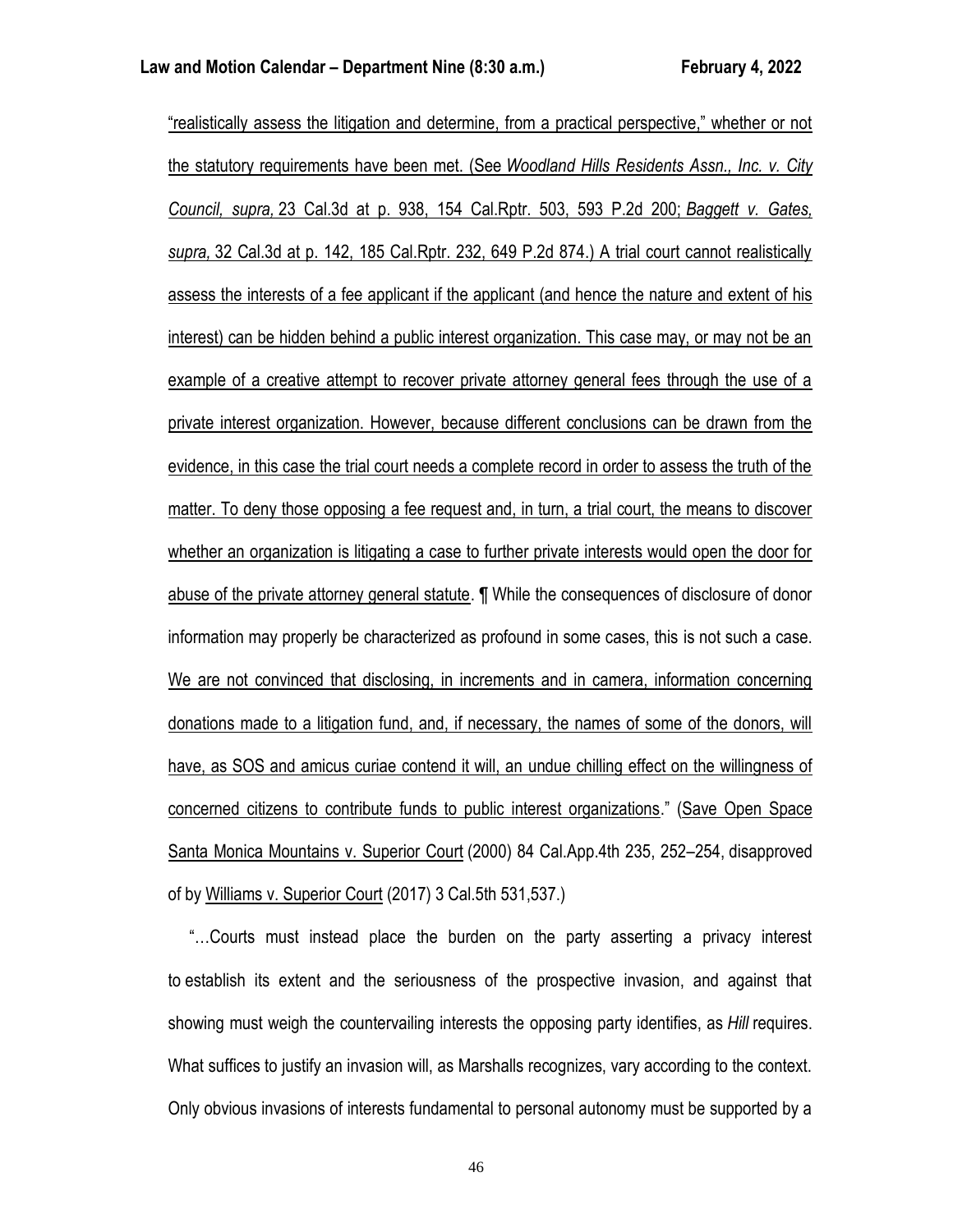compelling interest. (*Hill*, at p. 34, 26 Cal.Rptr.2d 834, 865 P.2d 633.) To the extent prior cases require a party seeking discovery of private information to always establish a compelling interest or compelling need, without regard to the other considerations articulated in *Hill v. National Collegiate Athletic Assn.*, *supra*, 7 Cal.4th 1, 26 Cal.Rptr.2d 834, 865 P.2d 633, they are disapproved. [Footnote omitted.]" (Emphasis added.) (Williams v. Superior Court (2017) 3 Cal.5th 531, 557.)

 Respondents County have filed several declarations in support of the motion for limited discovery and a request for judicial notice.

 There is evidence that all three officers of Alliance own real property in El Dorado County, including potential significant land holdings by William Bacchi; and Alliance's counsel has an interest in a limited partnership that holds vacant land in El Dorado County. (Declaration of Julie Lopez in Support of Motion, paragraphs 4-7 and Exhibits A-C; and Declaration of Breann Moebius in Support of Motion, paragraphs 7 and 9.)

 A Deputy County Counsel declares that during representation of the County in this matter several individuals informed counsel that one motivation for this litigation was the economic constraints that Measure E imposed on development of particular parcels, including Alliance members and Alliance's counsel; and counsel was informed that Alliance's counsel is a member of Alliance. (Declaration of Breann Moebius in Support of Motion, paragraph 5.)

 These individual informants are not identified and their foundation for knowing such information is not described in the declaration, which leaves little, if any, probative value to the assertion that one motivation for this litigation was the economic constraints that Measure E imposed on development of particular parcels, including Alliance members and Alliance's counsel; and little, if any, support to the legal argument made in paragraph 11 of .the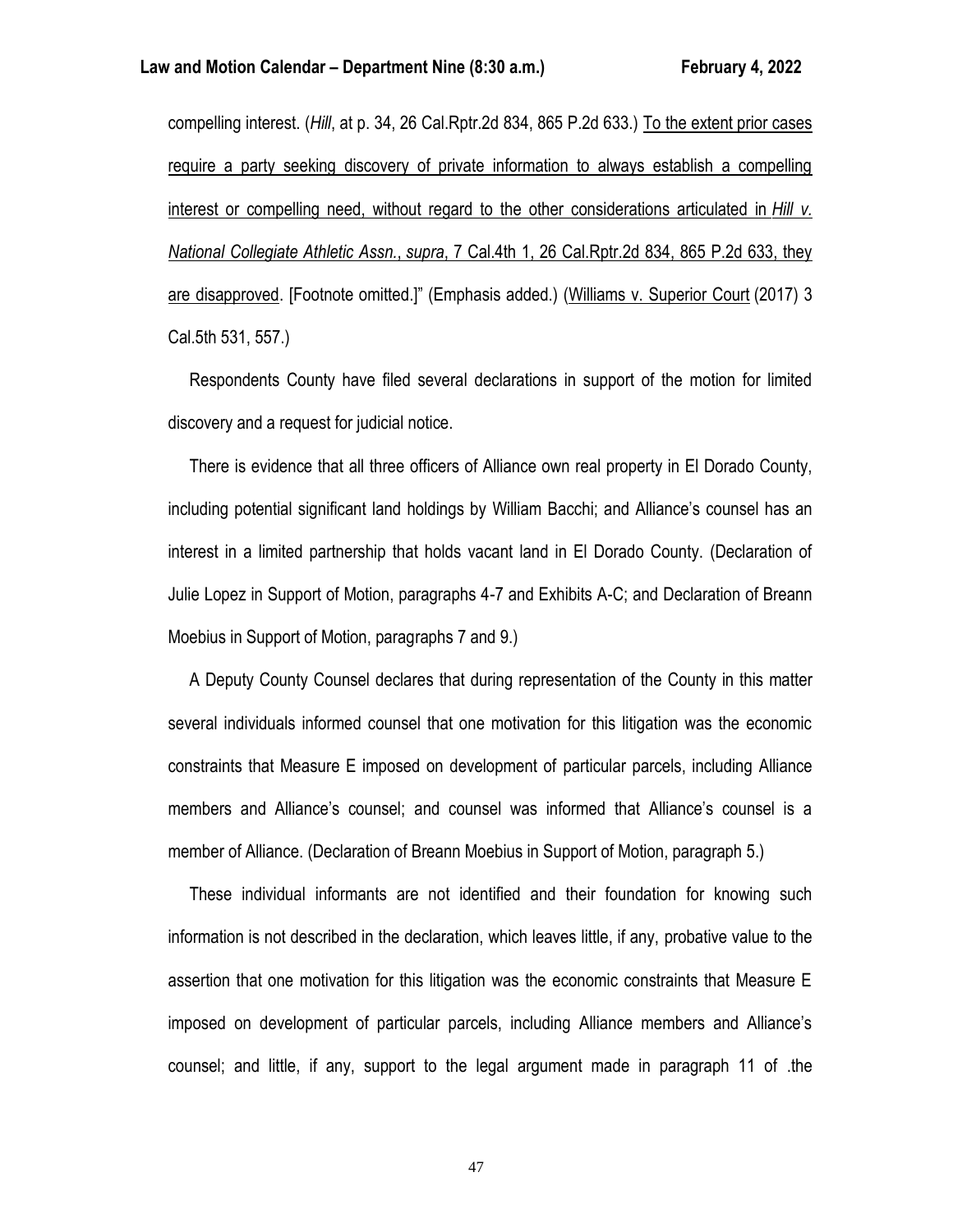Declaration of Breann Moebius in Support of Motion that it is likely that members of Alliance and Alliance's counsel have private economic interests that likely motivated this lawsuit.

 There is evidence that petitioner Alliance is not governed by the decision of members as it has no members, petitioner is governed and decisions are made by the directors, Alliance previously published a list of volunteers and participants on its website under the heading "Who We Are", and when the website was updated in 2015 the list was removed and Alliance thereafter avoided disclosure of the identity of any participant, volunteer or email recipient to protect their rights of privacy and freedom of association. (See Declaration of James L. Brunello in Opposition to Motion, paragraphs 18 and 19.) Petitioner's counsel declares that Alliance has three officers/directors who are Maryann Argyres, Gordon Vicini and Bill Bacchi. (See Declaration of James L. Brunello in Opposition to Motion, paragraph 17.) Counsel further declares: petitioner has volunteers and participants, some of whom offer time and expertise to generate research papers, develop the website, and maintain a social media page; and that Alliance has never collected dues from any volunteer, participant or other person. (See Declaration of James L. Brunello in Opposition to Motion, paragraph 18.) Petitioner's counsel also declares: the assertion that a motivation for the litigation was Measure E's economic constraints imposed on development of particular parcels of members of Alliance and Alliance's counsel is untrue; at no time during the discussion of the merits of filing or during the pendency of the litigation did counsel consider the potential impact of Measure E on his personal financial interests; and he did not discuss with the Alliance Board the impact of the initiative on any real property owned by the Alliance Board members. (Declaration of James L. Brunello in Opposition to Motion, paragraph 47.)

 The evidence establishes that there are no members of the Alliance, a non-profit Public Benefit Corporation; the three Alliance officers/directors necessarily made the decision of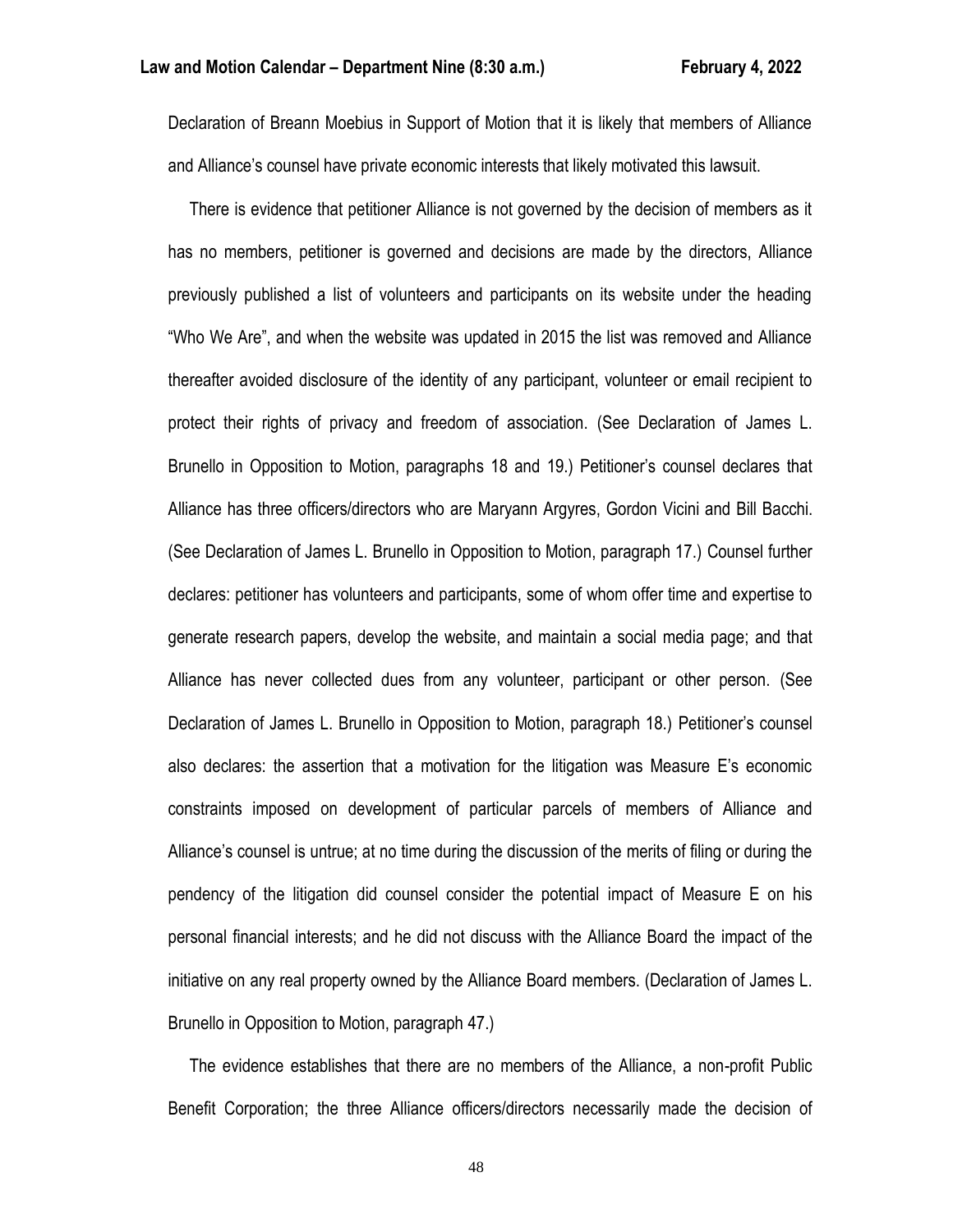whether to file the underlying petition challenging portions of Measure E; that Alliance does not collect dues from any volunteer, participant or other person; Alliance's Counsel made no effort at no time during the discussion of the merits of filing or during the pendency of the litigation to discuss with the Alliance Board the impact of the initiative on any real property owned by the Alliance Board members and did not consider the potential impact of Measure E on his personal financial interests.

 As there is no Alliance membership, dues are not collected from any volunteer, participant or other person, and there are only three decision makers for the corporation, there is no evidence establishing that there is any likelihood that Alliance is acting as a front or unthinking conduit to serve the economic interests of Alliance's volunteers and participants, There is no basis for discovery of the names and real property economic interests of Alliance's volunteers and participants.

 William Bacchi is only one of three directors/officers of Alliance. There is no evidence that he or any other of Alliance's officers/directors funded or assumed responsibility for payment of costs and expenses of this litigation. There is no evidence that William Bacchi discussed with or attempted to sway the other two officers/directors to vote to file the subject litigation due to his real property economic interests. While there is evidence that the other two officers/directors of Alliance own property in El Dorado County, there is no evidence that they own developable property that would be impacted by the operation of Measure E. In fact, there is no evidence as to the nature of their land holdings. Defense counsel denies any motivation to have the litigation filed in order to protect his economic interests and declares he did not discuss with the Alliance Board the impact of the initiative on any real property owned by the Alliance Board members, which weighs in favor of a finding that the Alliance Board decision was not motivated in any way by the real property interests of the officer/directors. The only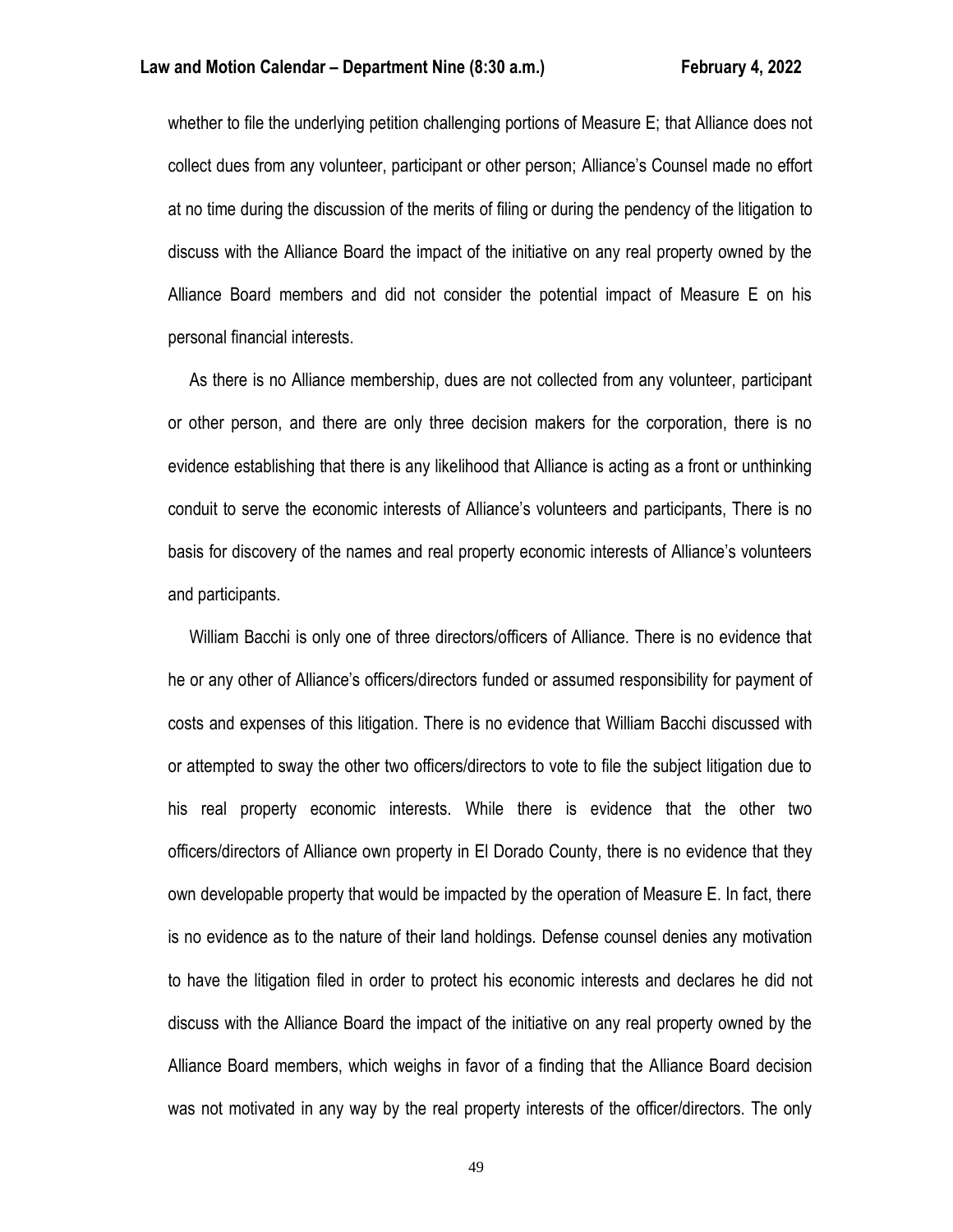evidence that one likely motivation to file the lawsuit was the economic interests of the Alliance Board members and Alliance counsel is from anonymous sources with no information as to their foundation for that assertion, which leaves that evidence with essentially little or no weight.

 Considering the totality of the circumstances presented, there is insufficient evidence to suggest that Alliance was motivated to litigate the action primarily for the benefit of the nonlitigant corporate officers/directors or Alliance's counsel and they were hiding behind Alliance's corporate front. Balancing the privacy interests against the County's need for discovery the right to privacy outweighs the County's need for discovery under the circumstances.

Respondent County's motion for leave to conduct limited discovery is denied.

### **Petitioners' Motion for Attorney Fees.**

 Pursuant to the court order entered on October 8, 2021, petitioner's motion for attorney fees was dropped from the calendar and the parties were instructed that within five days after the parties agree discovery is complete or an order denying discovery is issued by the court, the parties shall file a stipulation proposing a new hearing date and briefing schedule for the motion for attorney fees.

**TENTATIVE RULING # 8: RESPONDENT COUNTY'S MOTION FOR LEAVE TO CONDUCT LIMITED DISCOVERY IS DENIED. PETITIONER'S MOTION FOR ATTORNEY FEES WAS DROPPED FROM THE CALENDAR. WITHIN FIVE DAYS AFTER THIS ORDER DENYING DISCOVERY IS ISSUED BY THE COURT, THE PARTIES SHALL FILE A STIPULATION PROPOSING A NEW HEARING DATE AND BRIEFING SCHEDULE FOR THE MOTION FOR ATTORNEY FEES. NO HEARING ON THIS MATTER WILL BE HELD (LEWIS V. SUPERIOR COURT (1999) 19 CAL.4TH 1232, 1247.), UNLESS A NOTICE OF INTENT TO**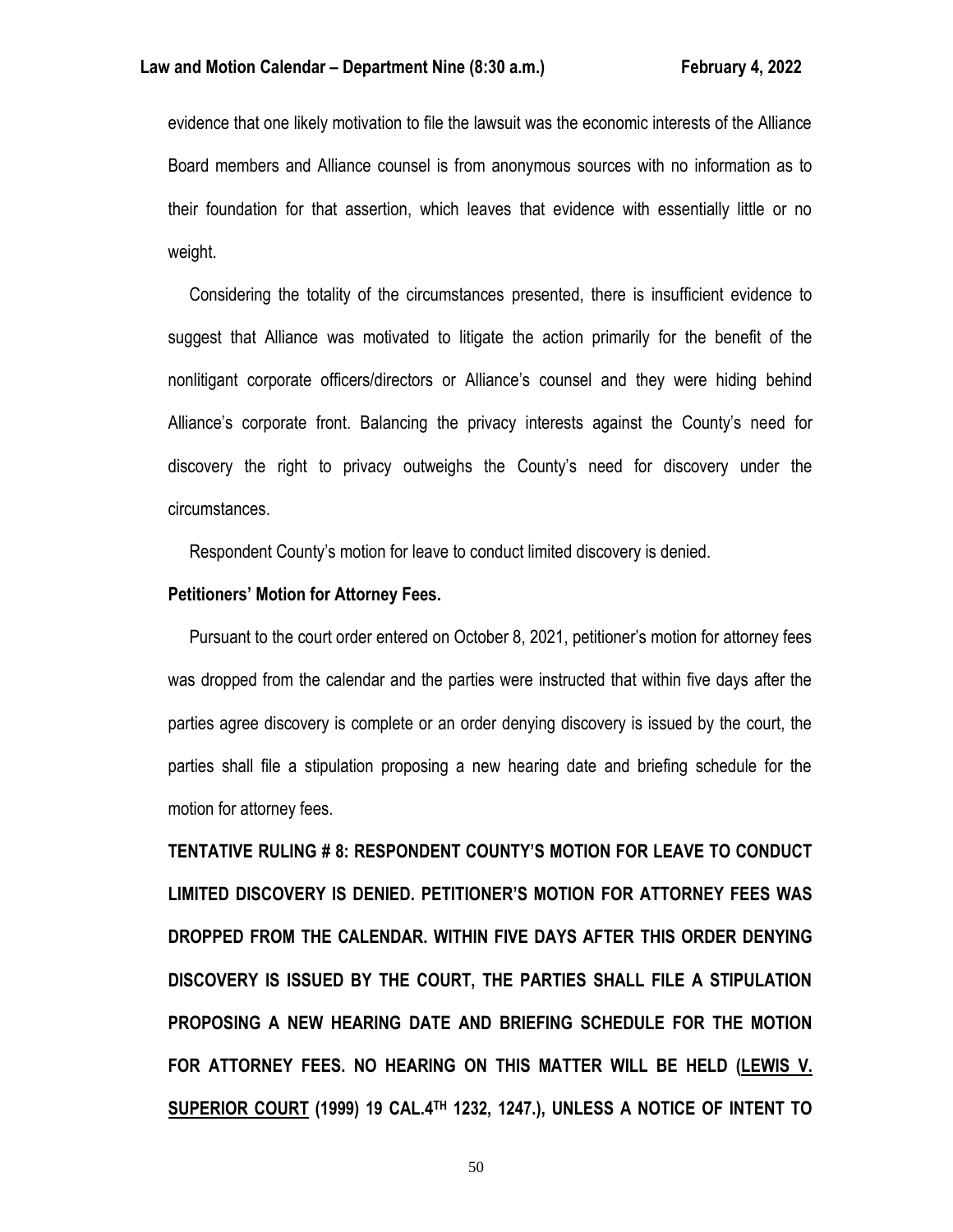**APPEAR AND REQUEST FOR ORAL ARGUMENT IS TRANSMITTED ELECTRONICALLY THROUGH THE COURT'S WEBSITE OR BY TELEPHONE TO THE COURT AT (530) 621- 6551 BY 4:00 P.M. ON THE DAY THE TENTATIVE RULING IS ISSUED. NOTICE TO ALL PARTIES OF AN INTENT TO APPEAR MUST BE MADE BY TELEPHONE OR IN PERSON. PROOF OF SERVICE OF SAID NOTICE MUST BE FILED PRIOR TO OR AT THE HEARING. LONG CAUSE HEARINGS MUST BE REQUESTED BY 4:00 P.M. ON THE DAY THE TENTATIVE RULING IS ISSUED AND THE PARTIES ARE PROVIDE THE COURT WITH THREE MUTUALLY AGREEABLE DATES ON FRIDAY AFTERNOONS AT 2:30 P.M. LONG CAUSE ORAL ARGUMENT REQUESTS WILL BE SET FOR HEARING ON ONE OF THE THREE MUTUALLY AGREEABLE DATES ON FRIDAY AFTERNOONS AT 2:30 P.M. THE COURT WILL ADVISE THE PARTIES OF THE LONG CAUSE HEARING DATE AND TIME BY 5:00 P.M. ON THE DAY THE TENTATIVE RULING IS ISSUED. PARTIES MAY PERSONALLY APPEAR AT THE HEARING. IF A PARTY OR PARTIES WISH TO APPEAR TELEPHONICALLY THEY MUST APPEAR BY "VCOURT", WHICH MUST BE SCHEDULED AND PAID THROUGH THE COURT WEBSITE AT www.eldorado.courts.ca.gov/onlineservices/telephonic-appearances. MATTERS IN WHICH THE PARTIES' TOTAL TIME ESTIMATE FOR ARGUMENT IS 15 MINUTES OR LESS WILL BE HEARD ON THE LAW AND MOTION CALENDAR AT 8:30 A.M. ON FRIDAY, FEBRUARY 4, 2022 EITHER IN PERSON OR BY VCOURT TELEPHONIC APPEARANCE UNLESS OTHERWISE NOTIFIED BY THE COURT.**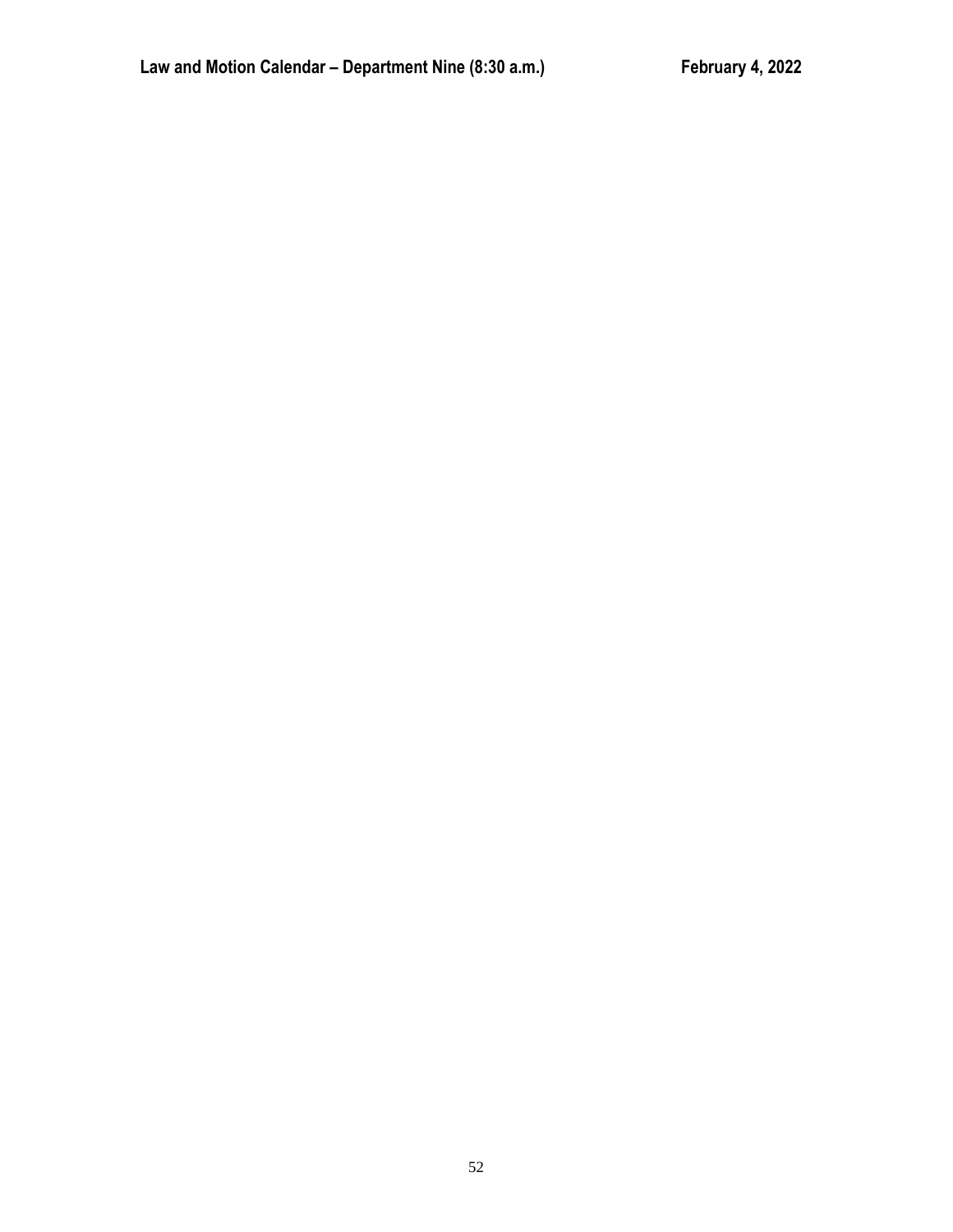# **9. AORAKI HOLDINGS PARTY v. LABMOR ENTERPRISES PC-20190488**

### **Hearing Re: Default Judgment.**

 On September 11, 2019 plaintiff file an action asserting 10 causes of action against defendants Labmor Enterprises, Inc., Casey Labbitt, Stephanie Labbitt, and DOES 1-50. On September 26, 2019 plaintiff filed a DOE amendment naming CMP Agg Innovations, LLC. as DOE 1, CMP Agg Innovations, LLC. as DOE 2, Constantly Growing, Inc. as DOE 3, Gardensmart, Inc. as DOE 4, Callarick Business, Inc. as DOE 5, Labtech Greenhouses, Inc. as DOE 6, Callarick Enterprises, LP as DOE 7, and 2<sup>nd</sup> Hand Hydro, LLC as DOE 8. On October 23, 2019 defendants Labmor Enterprises, Inc., Casey Labbitt, Stephanie Labbitt, CMP Agg Innovations, LLC., Constantly Growing, LLC, Constantly Growing, Inc., Callarick Business, Inc., Labtech Greenhouses, Inc., and Callarick Enterprises, LLC filed their answer to the complaint. On December 11, 2019 default was entered against defendant 2nd Hand Hydro, LLC.

 The complaint alleges that defendants owe plaintiff \$238,066.62. (Complaint, paragraphs 33, 34, 40, 53, and 56.)

 On December 3, 2021 plaintiff filed a notice of hearing on the default prove up hearing on seeking entry of judgment against purportedly defunct corporate defendants Labmor Enterprises, Inc., Callarick Business, Inc., Labtech Greenhouses, Inc., CMP Agg Innovations, LLC., Gardensmart, Inc., and Constantly Growing, Inc., stating it was set for December 8, 2021. The proof of service declares the notice was personally served on defense counsel and the California Secretary of State's Office on December 2, 2021.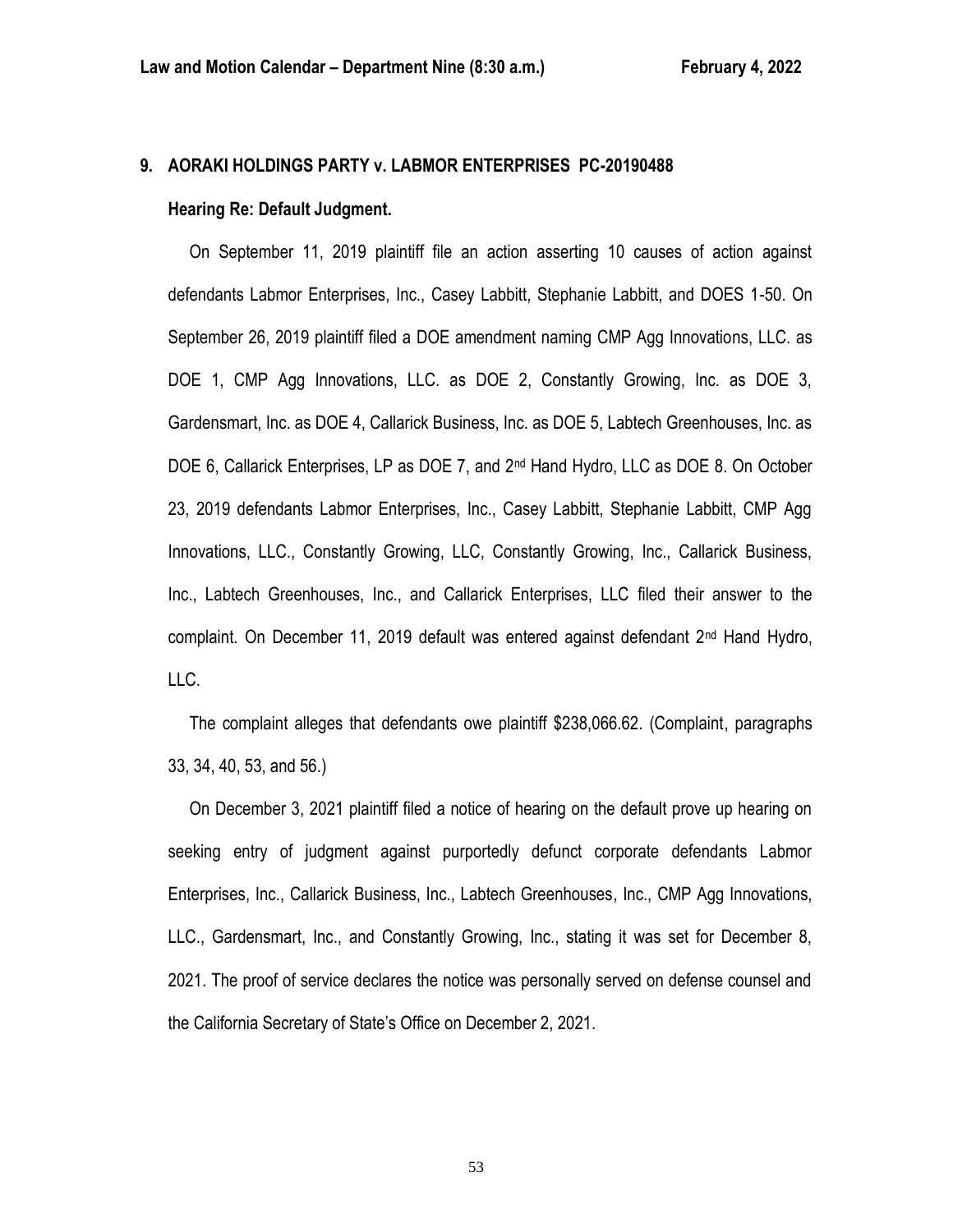The default prove up hearing was continued to February 4, 2022 by minute order, which was served by the clerk on plaintiff's counsel and defense counsel by mail on November 29, 2021.

 The court takes judicial notice that Labmor Enterprises, Inc. and Constantly Growing, Inc. are listed as active corporate entities by the California Secretary of State's Office.

 The court also takes judicial notice that Callarick Business, Inc., Labtech Greenhouses, Inc., CMP Agg Innovations, LLC, and Gardensmart, Inc. are listed as FTB suspended corporate entities by the California Secretary of State's Office.

 The court record reflects that at the October 8, 2021 hearing on plaintiff's motion to strike the answers of Labmor Enterprises, Inc., CMP Agg Innovations, LLC., Constantly Growing, Inc. Gardensmart, Inc., Callarick Business, Inc., and Labtech Greenhouses, Inc., and enter their defaults the court's tentative ruling was to grant the motion. The court was advised that there were certificates of revivor issued by the Secretary of State regarding Labmor Enterprises, Inc. and Constantly Growing, Inc. and that the parties stipulated to adopt the tentative ruling as to the remaining suspended corporations and deny the motion as to Labmor Enterprises, Inc. an Constantly Growing, Inc. The court ordered that the motion was denied as to Labmor Enterprises, Inc., and Constantly Growing, Inc. and granted the motion as to Gardensmart, Inc., Callarick Business, Inc., and Labtech Greenhouses, Inc., thereby striking their answers and entering their defaults.

 After default the plaintiff may apply to the court for the relief demanded in the complaint; the court shall hear the evidence offered by the plaintiff, and shall render judgment in his or her favor for such sum not exceeding the amount stated in the complaint, in the statement required by Section 425.11, or in the statement provided for by Section 425.115, as appears by such evidence to be just. (Code of Civil Procedure, § 585(b).)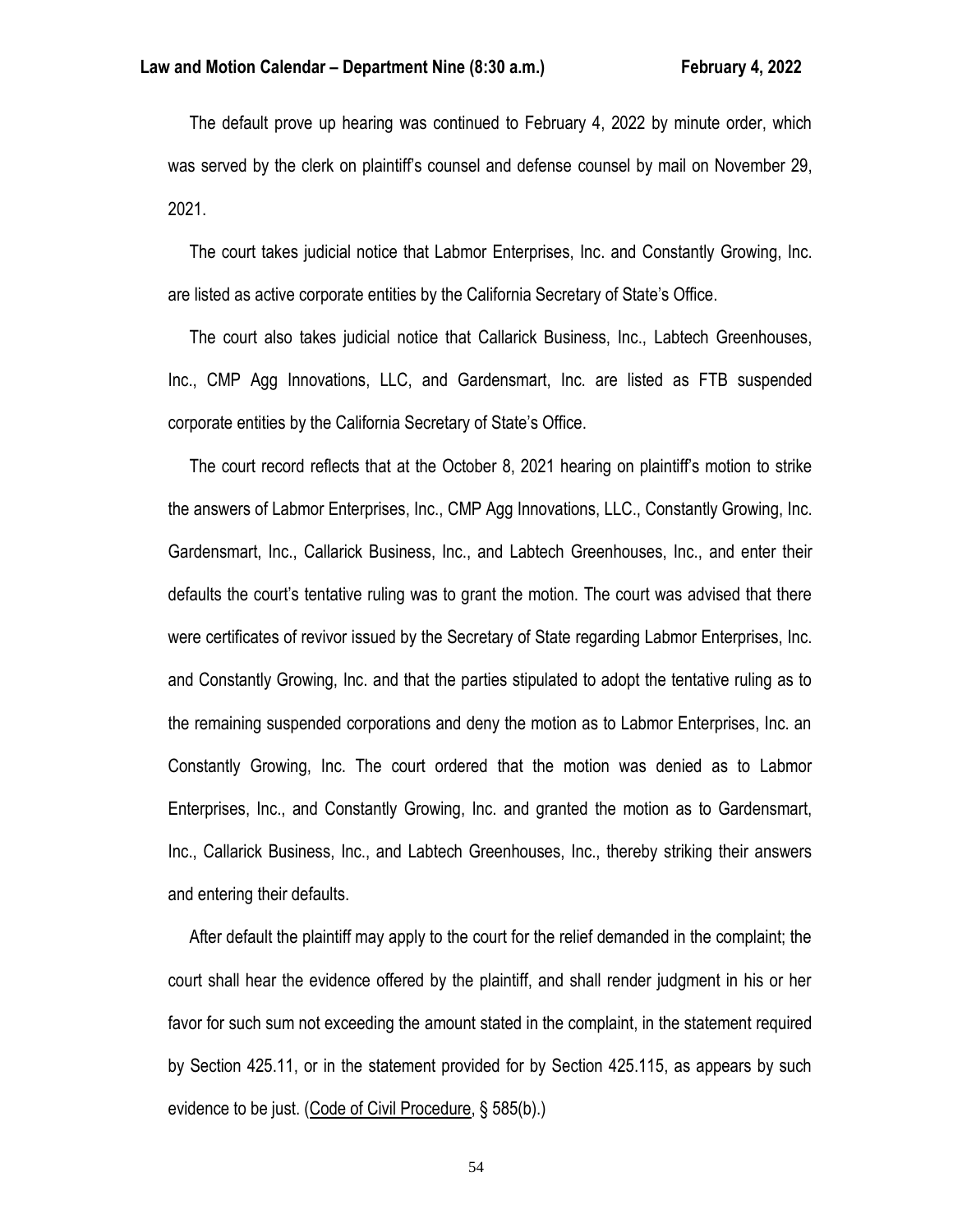The Third District Court of Appeal has held with regard to sufficient allegations of the amount of damages in order to enter a default judgment: "Under *Greenup* and *Schwab,* this is insufficient to give the requisite notice of the amount of damages claimed. In order to meet the notice requirements imposed by due process, a plaintiff must either give notice of the damages claimed in a separate statement of damages or by the allegations of the complaint. To pass constitutional muster, the complaint must either allege a specific dollar amount of damages in the body or prayer or at the very least allege the boilerplate damages are "in an amount that exceeds the jurisdictional requirements" of the superior court. An allegation seeking damages "according to proof" fails to fulfill the mandate of section 425.11 or of due process. After all, a "defendant is entitled to actual notice of the liability to which he or she may be subjected, a reasonable period of time before default may be entered." (*Schwab, supra,* 53 Cal.3d at p. 435, 280 Cal.Rptr. 83, 808 P.2d 226.)" (Parish v. Peters (1991) 1 Cal.App.4th 202, 216.)

 The Third District Court of Appeal has held: "A defendant's failure to answer the complaint has the same effect as admitting the well-pleaded allegations of the complaint, and as to these admissions *no further proof of liability is required.* (§ 431.20, subd. (a); *Kim, supra,* 201 Cal.App.4th at pp. 281–282, 133 Cal.Rptr.3d 774.) Thus, in a default situation such as this, if the complaint properly states a cause of action, the only additional proof required for the judgment is that needed to establish the amount of damages. (See *Beeman v. Burling, supra,* 216 Cal.App.3d at p. 1597, 265 Cal.Rptr. 719; see also *Ostling v. Loring, supra,* 27 Cal.App.4th at p. 1745, 33 Cal.Rptr.2d 391.) ¶ "The 'well-pleaded allegations' of a complaint refer to ' " 'all material facts properly pleaded, but not contentions, deductions or conclusions of fact or law.' " ' [Citations.]" (*Kim, supra*, 201 Cal.App.4th at p. 281, 133 Cal.Rptr.3d 774.) A well-pleaded complaint "set[s] forth the ultimate facts constituting the cause of action, not the evidence by which plaintiff proposes to prove those facts." (*Committee on Children's Television, Inc. v.*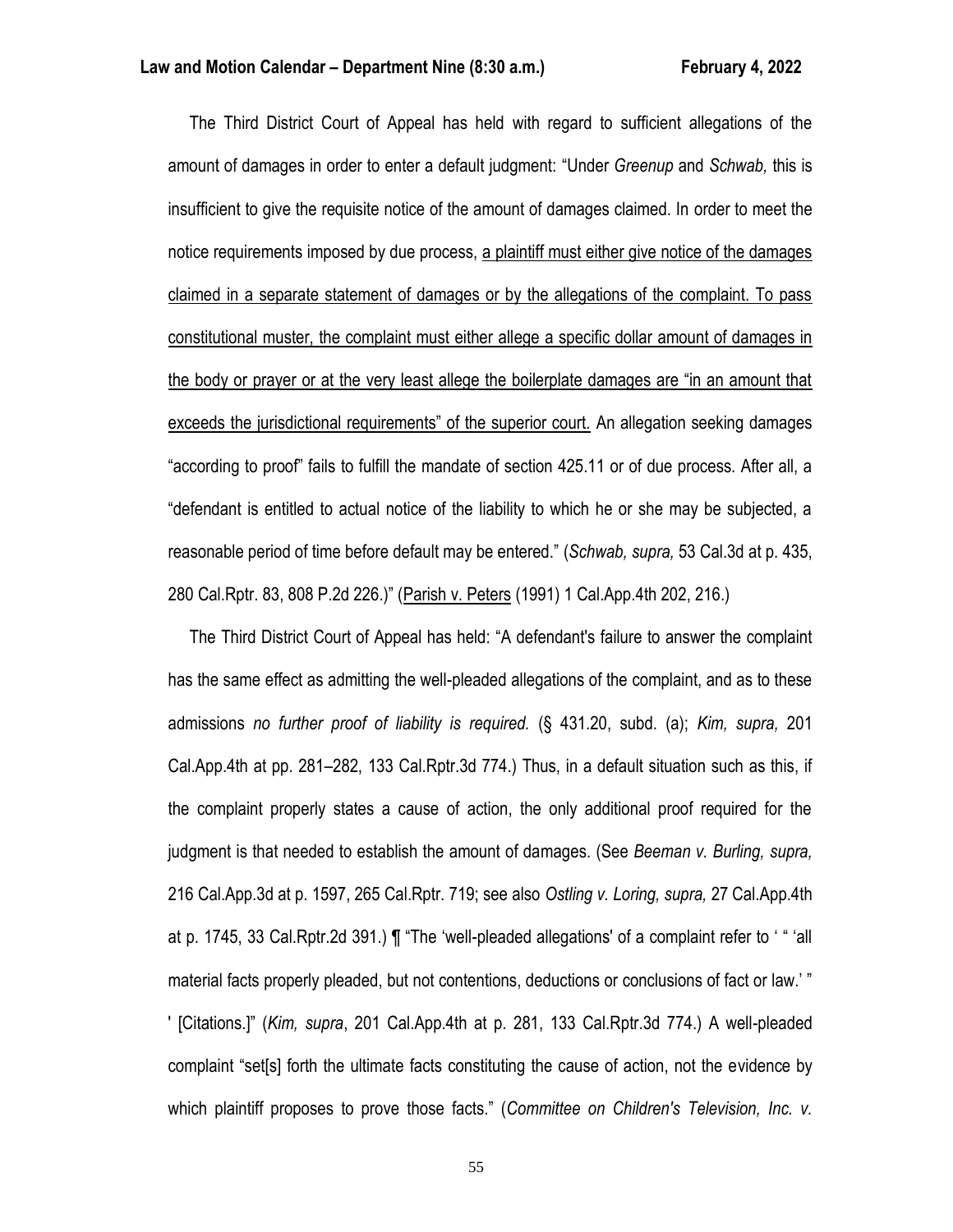*General Foods Corp.* (1983) 35 Cal.3d 197, 211–212, 197 Cal.Rptr. 783, 673 P.2d 660, fn. omitted; see also *Doe v. City of Los Angeles* (2007) 42 Cal.4th 531, 550, 67 Cal.Rptr.3d 330, 169 P.3d 559 ["[T]he complaint ordinarily is sufficient if it alleges ultimate rather than evidentiary facts."].) "The complaint delimits the legal theories a plaintiff may pursue and the nature of the evidence which is admissible. [Citation.] 'The court cannot allow a plaintiff to prove different claims or different damages at a default hearing than those pled in the complaint.' [Citation.]" (*Electronic Funds Solutions, LLC v. Murphy* (2005) 134 Cal.App.4th 1161, 1182, 36 Cal.Rptr.3d 663.) Thus, the plaintiff cannot supplement the general allegations of the complaint by reference to the plaintiff's showing in the summary judgment proceeding. (Cf. *FPI, supra*, 231 Cal.App.3d at pp. 383–384, 282 Cal.Rptr. 508.)" (Carlsen v. Koivumaki (2014) 227 Cal.App.4th 879, 898–899.)

 "Plaintiffs in a default judgment proceeding must prove they are entitled to the damages claimed. (Code of Civ.Proc., § 585; *Taliaferro v. Hoogs* (1963) 219 Cal.App.2d 559, 560, 33 Cal.Rptr. 415.)" (Barragan v. Banco BCH (1986) 188 Cal.App.3d 283, 302.)

 ""It is imperative in a default case that the trial court take the time to analyze the complaint at issue and ensure that the judgment sought is not in excess of or inconsistent with it. It is not in plaintiffs' interest to be conservative in their demands, and without any opposing party to point out the excesses, it is the duty of the court to act as gatekeeper, ensuring that only the appropriate claims get through." (*Heidary v. Yadollahi* (2002) 99 Cal.App.4th 857, 868, 121 Cal.Rptr.2d 695 (*Heidary*).)" (Electronic Funds Solutions v. Murphy (2005) 134 Cal.App.4th 1161, 1179.)

 There is no evidence submitted in support of the default prove-up that would establish the amount of damages incurred in an amount not exceeding the amount of \$238,066.62 alleged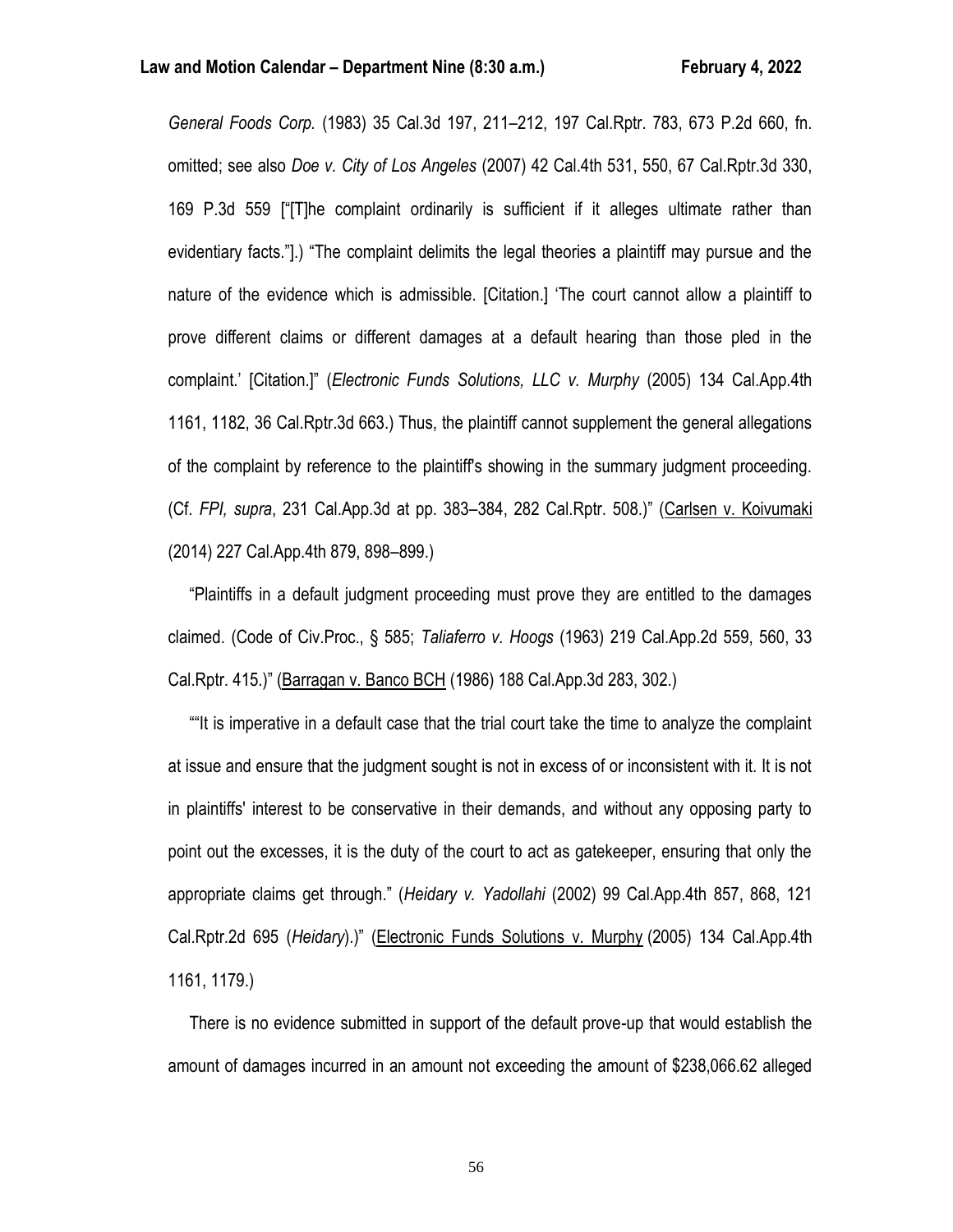in the complaint. Appearances are required in order for plaintiff to submit evidence to prove up the amount of damages sought.

**TENTATIVE RULING # 9: APPEARANCES ARE REQUIRED AT 8:30 A.M. ON FRIDAY, FEBRUARY 4, 2022 IN DEPARTMENT NINE. IF A PARTY OR PARTIES WISH TO APPEAR TELEPHONICALLY THEY MUST APPEAR BY "VCOURT", WHICH MUST BE SCHEDULED AND PAID THROUGH THE COURT WEBSITE AT www.eldorado.courts.ca.gov/onlineservices/telephonic-appearances.**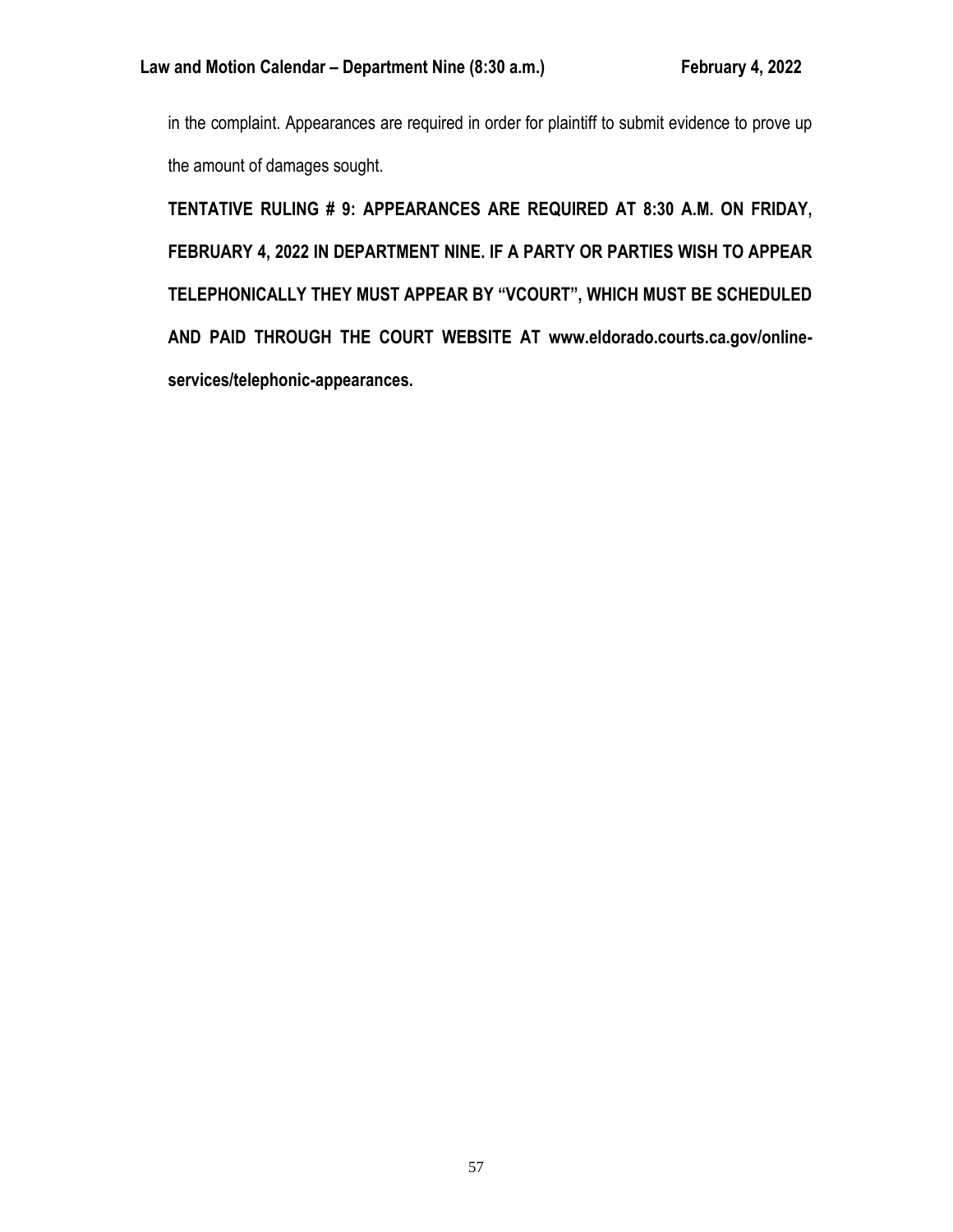## **10. ROSICK v. FINLEY PC-20200633**

### **OSC Re: Failure to Appear at CMC and Failure to File Proof of Service.**

 On August 16, 2021 plaintiff's then counsel of record failed to appear at the CMC. The CMC was continued to November 15, 2021 and plaintiff was directed to file a proof of service. The August 16, 2021 minute order was served on counsel Joseph Weinberger by mail on August 16, 2021. On November 3, 2021 plaintiff filed a substitution of attorney naming Hank Greenblatt as plaintiff's new counsel of record. Plaintiff's new counsel failed to attend the Case Management Conference (CMC) on November 15, 2021 and failed to file proof of service of the summons and complaint as required by state and local court rules. The November 15, 2021 minute order was served on plaintiff's former counsel Joseph Weinberger by mail on November 17, 2021.

 "A judicial officer shall have the power to impose reasonable money sanctions, not to exceed fifteen hundred dollars (\$1,500), notwithstanding any other provision of law, payable to the court, for any violation of a lawful court order by a person, done without good cause or substantial justification. This power shall not apply to advocacy of counsel before the court. For the purposes of this section, the term "person" includes a witness, a party, a party's attorney, or both. ¶ Sanctions pursuant to this section shall not be imposed except on notice contained in a party's moving or responding papers; or on the court's own motion, after notice and opportunity to be heard. An order imposing sanctions shall be in writing and shall recite in detail the conduct or circumstances justifying the order." (Code of Civil Procedure, § 177.5)

 ""Due process, as well as the statute itself, requires that a person against whom Code of Civil Procedure section 177.5 sanctions may be imposed be given adequate notice that such sanctions are being considered, notice as to what act or omission of the individual is the basis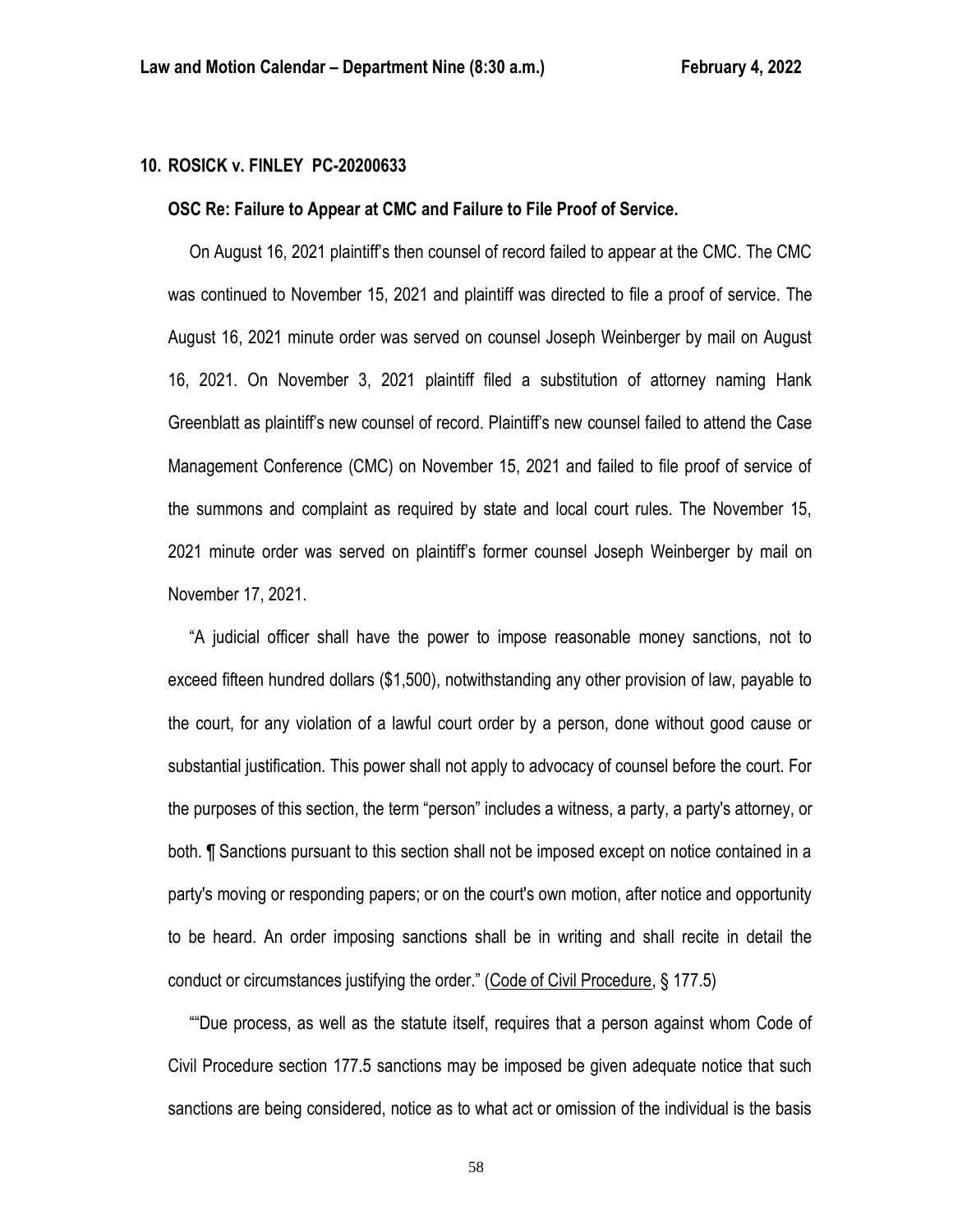for the proposed sanctions, and an objective hearing at which the person is permitted to address the lawfulness of the order, the existence of the violation, and the absence of good cause or substantial justification for the violation." (*Seykora, supra,* 232 Cal.App.3d at p. 1088, 283 Cal.Rptr. 857 (dis. opn. of Grignon, J.).)" (People v. Hundal (2008) 168 Cal.App.4th 965, 970.)

 On December 23, 2020 plaintiff filed a civil action against defendant for personal injury and property damage arising from an alleged motor vehicle accident. There is no proof of service of the complaint on defendant in the court's file and plaintiff has not obtained an order for publication of the summons. Plaintiff must serve all named defendants and file proofs of service on those defendants within 60 days after the filing of the complaint. When the complaint is amended to add a defendant, the added defendant must be served and proof of service must be filed within 30 days after the filing of the amended complaint. (Rules of Court, Rule 3.110(b).)

 "If a party fails to serve and file pleadings as required under this rule, and has not obtained an order extending time to serve its pleadings, the court may issue an order to show cause why sanctions shall not be imposed." (Rules of Court, Rule 3.110(f).)

 "Responsive papers to an order to show cause issued under this rule must be filed and served at least 5 calendar days before the hearing." (Rules of Court, Rule 3.110(i).)

 There is no evidence before the court that new counsel of record for plaintiff was provided notice of this hearing on the OSC Re: Sanctions. Therefore, the hearing was continued from January 7, 2022 to February 4, 2022.in order to serve notice on Hank Greenblatt as plaintiff's new counsel of record. The court directed the clerk to serve copies of the August 16, 2021, November 15, 2021, and January 7, 2022 minute orders to Hank Greenblatt. There is no proof of service of these rulings on new counsel Hank Greenblatt in the court's fie. The hearing must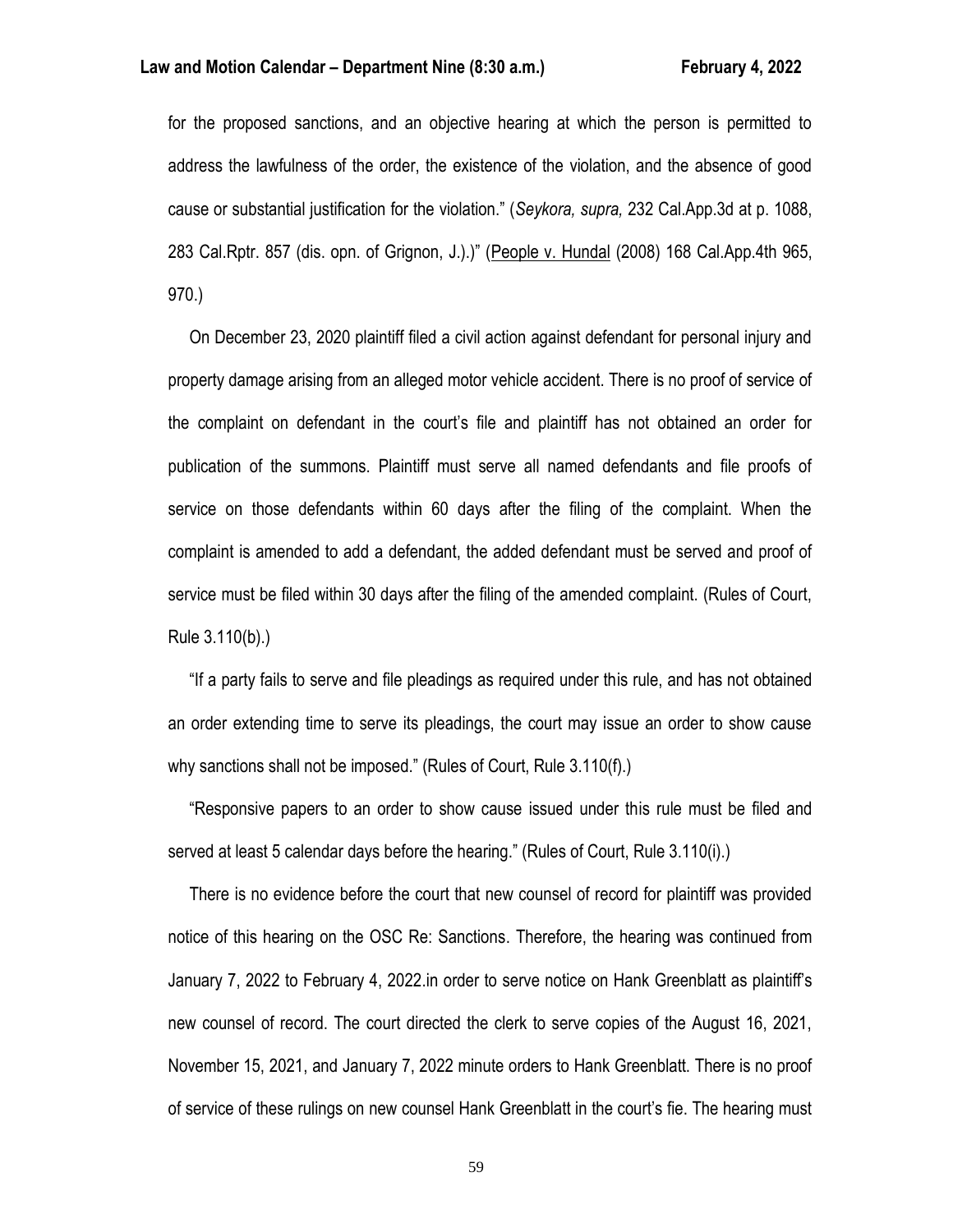be continued again and the clerk directed to serve copies of the August 16, 2021, November 15, 2021, January 7, 2022, and February 4, 2022 minute orders to Hank Greenblatt **TENTATIVE RULING # 10: THIS MATTER IS CONTINUED TO 8:30 A.M. ON FRIDAY MARCH 4, 2022 IN DEPARTMENT NINE.**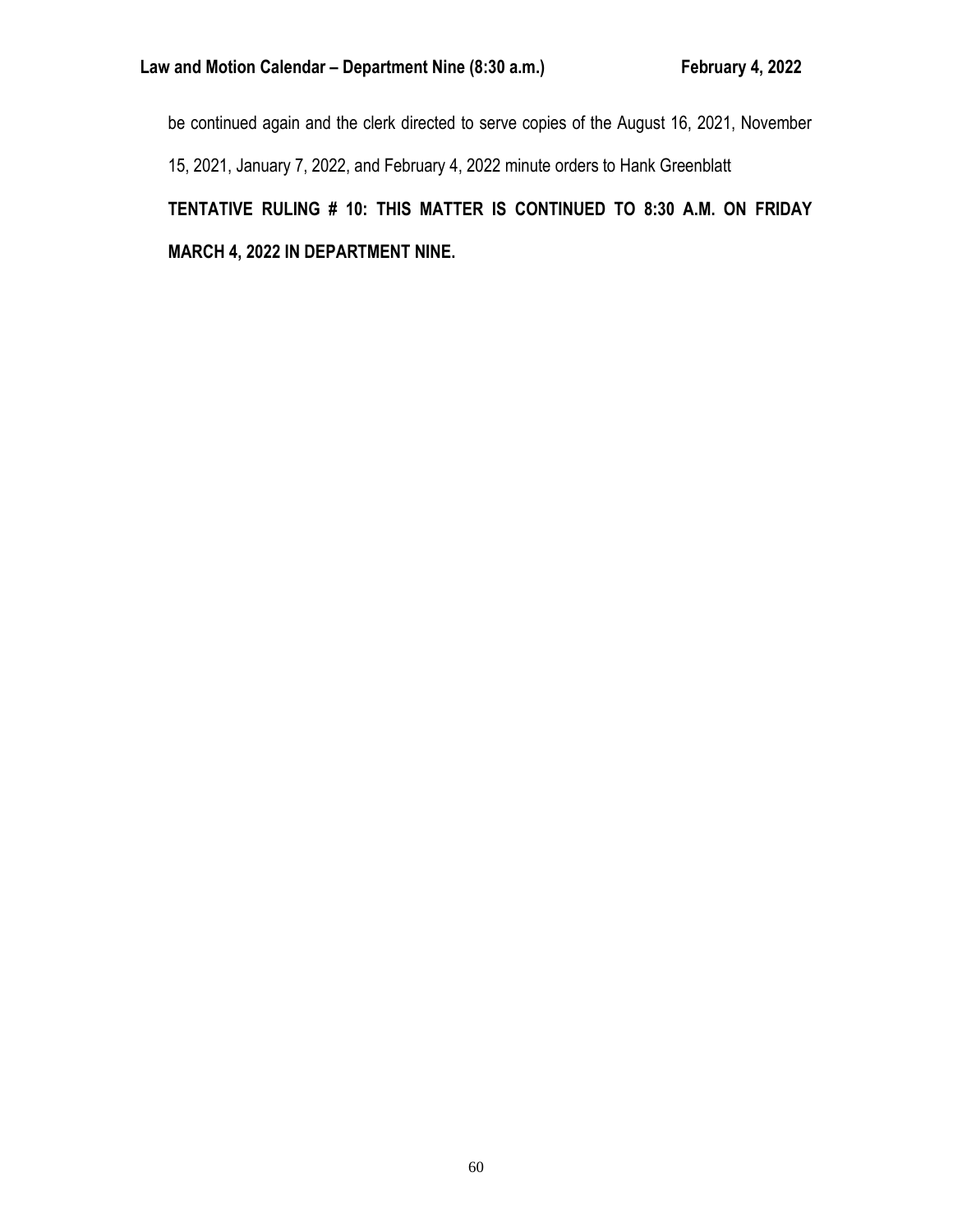# **11. DEBT MANAGEMENT PARTNERS, LLC v. SPECK PCL-20210411**

#### **Plaintiff's Motion to Deem Admitted Requests for Admission.**

 Plaintiff's counsel declares: on August 16, 2021 requests for admission were served on defendant; and despite a request for responses and an extension of time to respond, defendant failed to provide any responses to the discovery propounded. Plaintiff moves to deem admitted requests for admission. Plaintiff has not requested an award of monetary sanctions.

 The proof of service in the court's file declares that on October 13, 2021 notice of the hearing and copies of the moving papers were served by mail to defendant's address of record and on November 29, 2021 the court served on plaintiff's counsel and defendant notice of the continuance of the motion to February 4, 2022. There is no opposition to the motion in the court's file.

 Where a party fails to timely respond to requests for admission, the court is mandated to deem such requests admitted, "…unless it finds that the party to whom the requests for admission have been directed has served, before the hearing on the motion, a proposed response to the requests for admission that is in substantial compliance with Section 2033.220. It is mandatory that the court impose a monetary sanction under Chapter 7 (commencing with Section 2023.010) on the party or attorney, or both, whose failure to serve a timely response to requests for admission necessitated this motion." (Code of Civil Procedure, § 2033.280(c).)

 Absent opposition, it appears appropriate under the circumstances to grant the motion to deem admitted the requests for admission.

**TENTATIVE RULING # 11: PLAINTIFF'S MOTION TO DEEM ADMITTED REQUESTS FOR ADMISSION IS GRANTED. THE COURT ORDERS THAT REQUESTS FOR ADMISSION,**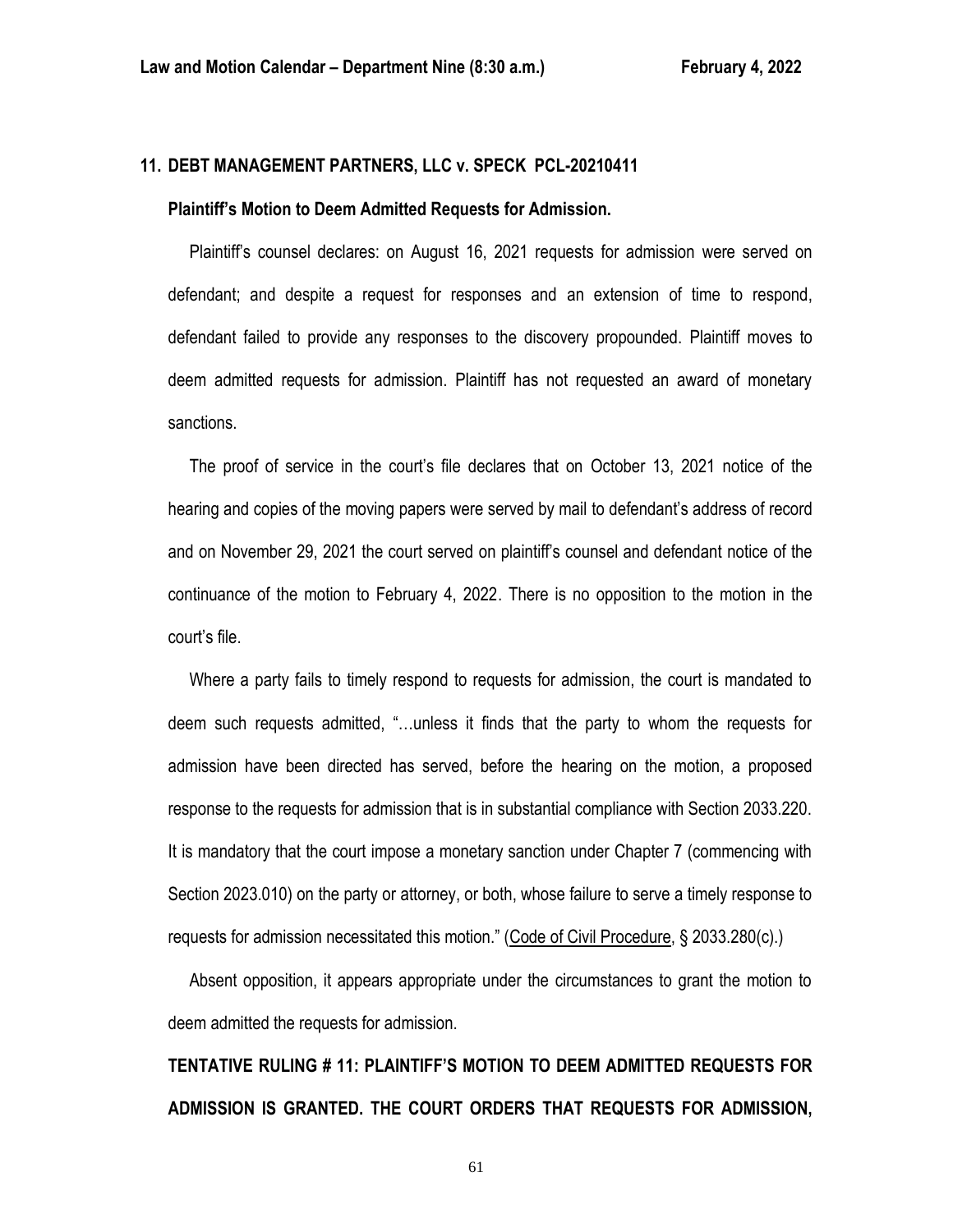**SET ONE, PROPOUNDED UPON DEFENDANT SPECK ARE DEEMED ADMITTED. MONETARY SANCTIONS NOT HAVING BEEN REQUESTED, THE COURT DOES NOT AWARD ANY MONETARY SANCTIONS. NO HEARING ON THIS MATTER WILL BE HELD (LEWIS V. SUPERIOR COURT (1999) 19 CAL.4TH 1232, 1247.), UNLESS A NOTICE OF INTENT TO APPEAR AND REQUEST FOR ORAL ARGUMENT IS TRANSMITTED ELECTRONICALLY THROUGH THE COURT'S WEBSITE OR BY TELEPHONE TO THE COURT AT (530) 621-6551 BY 4:00 P.M. ON THE DAY THE TENTATIVE RULING IS ISSUED. NOTICE TO ALL PARTIES OF AN INTENT TO APPEAR MUST BE MADE BY TELEPHONE OR IN PERSON. PROOF OF SERVICE OF SAID NOTICE MUST BE FILED PRIOR TO OR AT THE HEARING. LONG CAUSE HEARINGS MUST BE REQUESTED BY 4:00 P.M. ON THE DAY THE TENTATIVE RULING IS ISSUED AND THE PARTIES ARE TO PROVIDE THE COURT WITH THREE MUTUALLY AGREEABLE DATES ON FRIDAY AFTERNOONS AT 2:30 P.M. LONG CAUSE ORAL ARGUMENT REQUESTS WILL BE SET FOR HEARING ON ONE OF THE THREE MUTUALLY AGREEABLE DATES ON FRIDAY AFTERNOONS AT 2:30 P.M. THE COURT WILL ADVISE THE PARTIES OF THE LONG CAUSE HEARING DATE AND TIME BY 5:00 P.M. ON THE DAY THE TENTATIVE RULING IS ISSUED. PARTIES MAY PERSONALLY APPEAR AT THE HEARING. IF A PARTY OR PARTIES WISH TO APPEAR TELEPHONICALLY THEY MUST APPEAR BY "VCOURT", WHICH MUST BE SCHEDULED AND PAID THROUGH THE COURT WEBSITE AT www.eldorado.courts.ca.gov/online-services/telephonic-appearances. MATTERS IN WHICH THE PARTIES' TOTAL TIME ESTIMATE FOR ARGUMENT IS 15 MINUTES OR LESS WILL BE HEARD ON THE LAW AND MOTION CALENDAR AT 8:30 A.M. ON FRIDAY, FEBRUARY 4, 2022 EITHER IN PERSON OR BY VCOURT TELEPHONIC APPEARANCE UNLESS OTHERWISE NOTIFIED BY THE COURT.**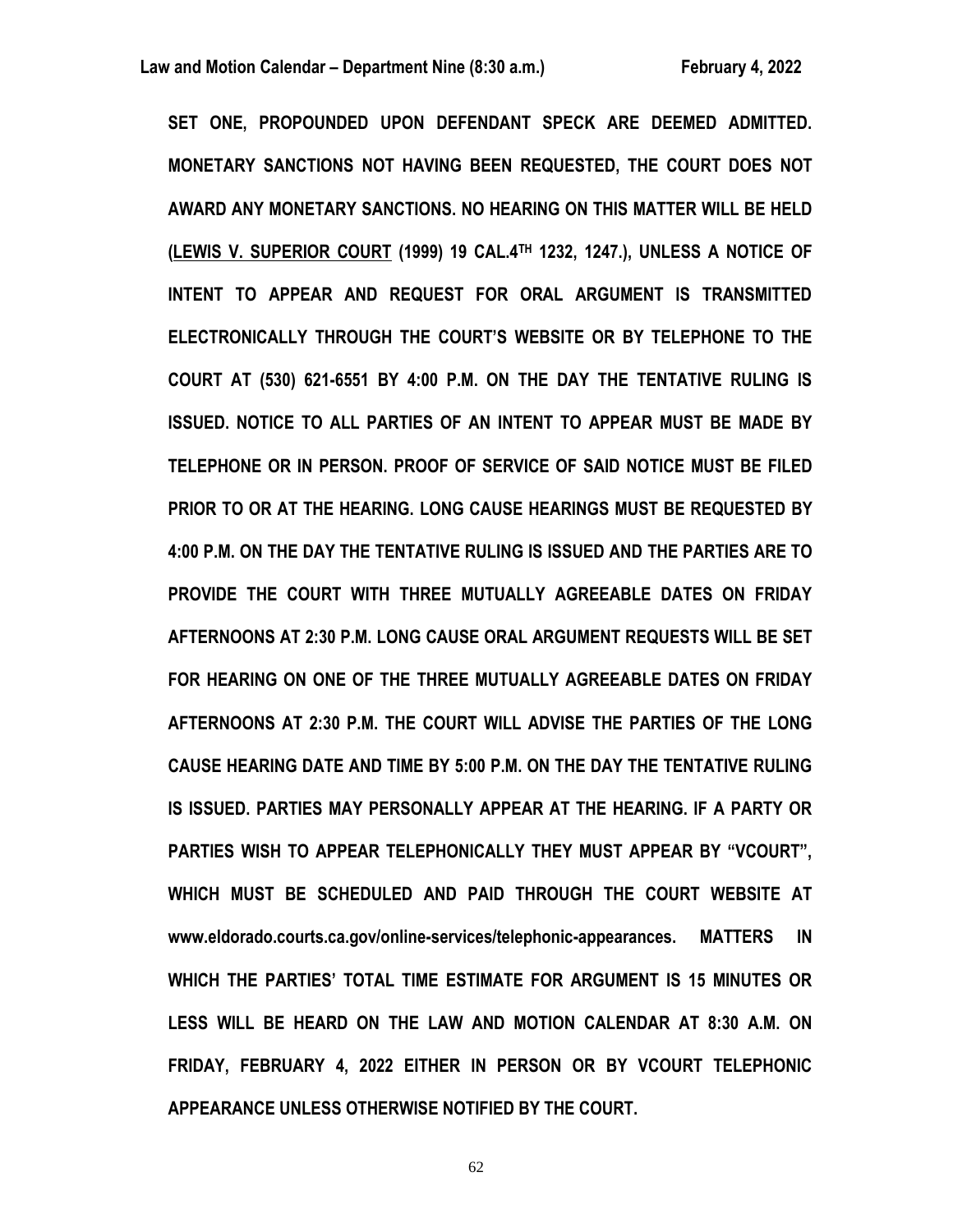# **12. COOK v. COOK SC-20160174**

#### **Plaintiff's Motion to Appoint Referee.**

 The parties in this action have a disagreement in relation to the sale of certain art work to effectuate the settlement of the case and concerning reimbursement for expenses incurred in restoration of one work of art that is to be sold.

 On June 6, 2019 the court granted in part and denied in part plaintiff's motion to appoint referee. The court ordered that a referee be appointed to sell the three subject artworks through art dealers/art sales agents as agreed in the settlement agreement. each of the parties are to submit to the court and serve on the other party the names of up to three potential referees, describe each of their qualifications, and state the rates they charge for their services. The court further ordered that the names be submitted and served not later than June 13, 2019; and the parties are to meet and confer and attempt to select one referee agreeable to both parties. The court also set a review hearing re: selection of at which time the court will appoint the referee agreed to by the parties or, should the parties not agree, select a referee from the list and appoint that person the referee.

 The parties reported to the court in the joint stipulation and request for continuance of appointment of referee filed on June 19, 2019 that the parties made considerable progress since June 6, 2019 in the following ways: the parties executed a written amendment to the settlement agreement; the parties agreed to a dealer for each of the works of art to be sold; the parties agreed to the term and conditions of dealer contracts for each of the three works of art to be sold; the dealer contracts are part of the written amendment to the settlement agreement; the parties agreed on the amount of reimbursement to the plaintiff; and the parties agreed on the amount of the equalizing payment required in the settlement agreement. The parties also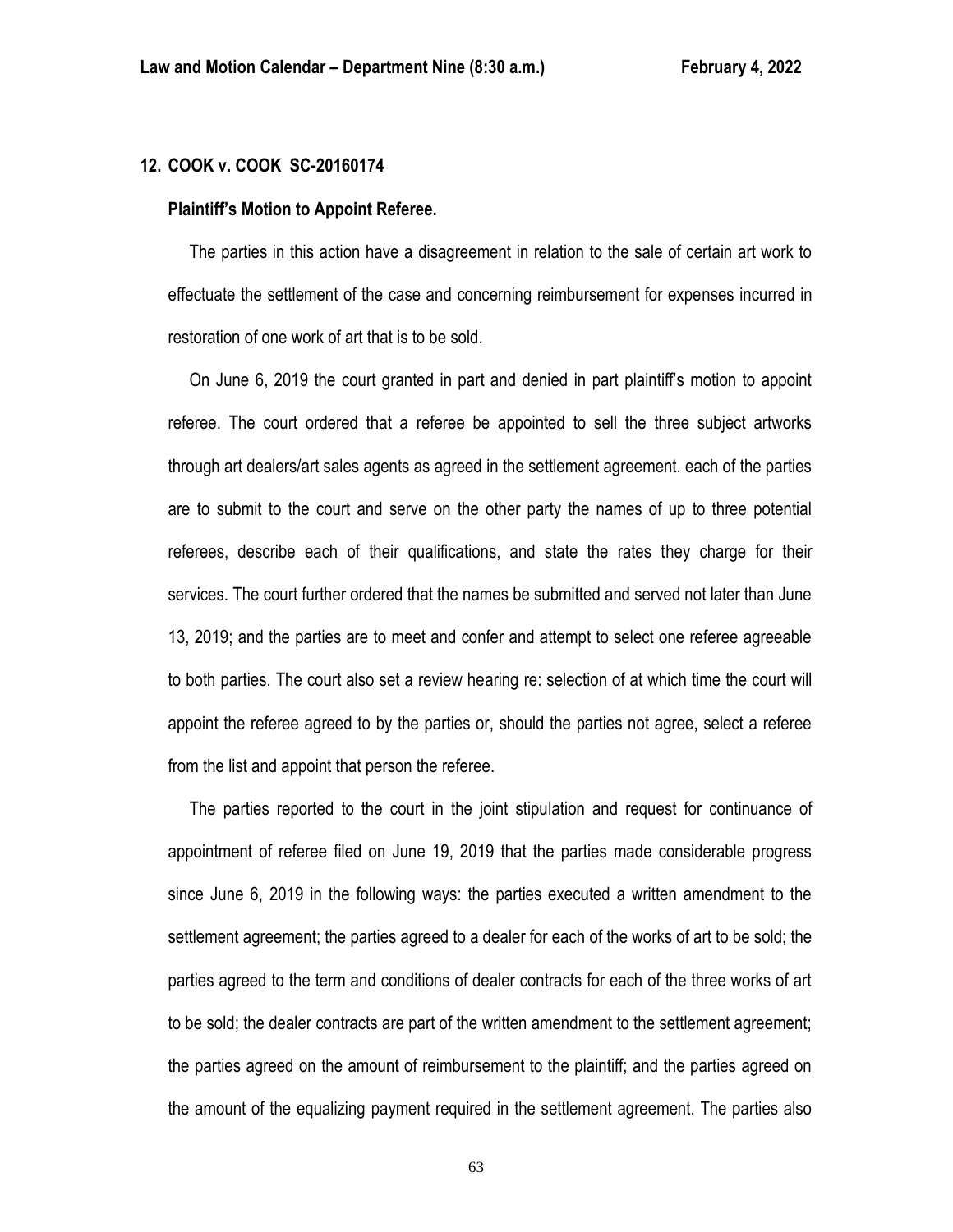reported they were in the process of carting the works of art and/or shipping them to the respective dealers. The court granted the parties request to continue the review hearing.

 On September 18, 2019 the parties requested a further continuance to October 18, 2019, which was granted. On October 18, 2019 the parties submitted a joint status report and requested a six month continuance, which was granted. The matter was set for hearing on April 3, 2020 and later continued due to the public health crisis.

 At the hearing on June 5, 2020 plaintiff requested a six month continuance of the hearing and defendant asserted that March and December are the best months for art sales and the dealers are unsure if it will happen in December 2020. The court continued the hearing to January 15, 2021. At the hearing on January 15, 2016 the parties reported difficulties in selling a painting. The court continued the hearing to July 23, 2021 with instructions that Gina Cook was to make every effort to sell the painting.

 Gina Cook and Kristin Cook filed status reports. Gina Cook reports that various problems have arisen concerning sale of the two remaining works of art; the parties have explored several alternatives, such as defendant buying out plaintiff's interests, an auction sale, donation to obtain a tax credit or deduction, and coordination related to better assess the marketplace and to determine who to contact next to sell the artwork; the parties can not come to an agreement as to what alternatives should be executed and are at a deadlock. Kristin Cook also reports difficulties in selling the two remaining works of art; she states the gallery where the sculpture is located stated it would be back to business as usual in the near future and would like the opportunity to continue to offer the piece for sale and requests that the court continue the hearing for another six months; the remaining artwork can not be sold as there is no willing dealer to offer it and no willing buyer; and she suggests that the artwork be donated.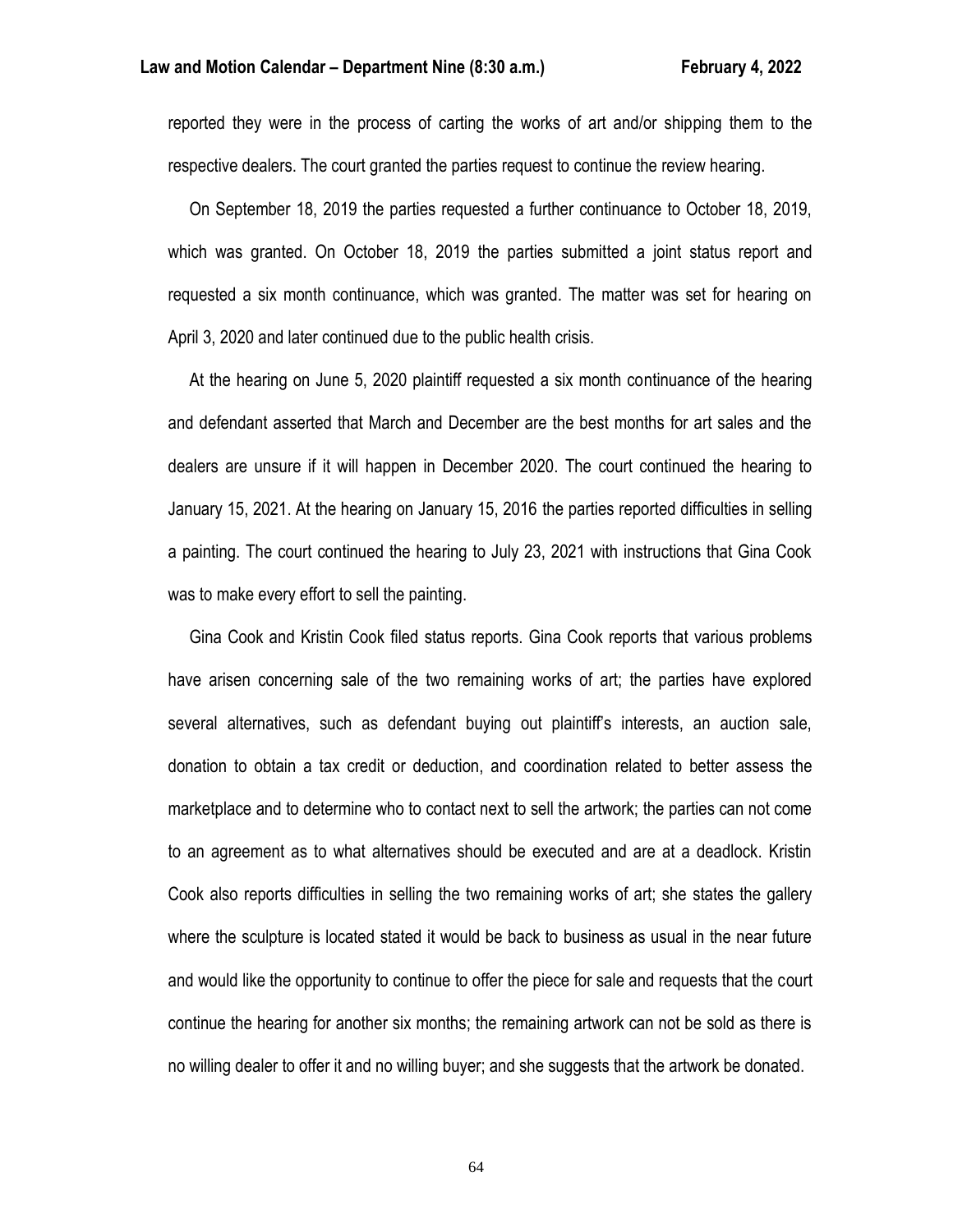At the hearing on July 23, 2021 the court stated it would continue the hearing for another six months. The court continued the hearing to February 4, 2022 and set an MSC for October 20, 2021.

 At the MSC on October 20, 2021 the court found that the matter had not settled and the parties are not ready for trial. The court also directed the parties to file motions for appointment of a partition referee, "and to set them for hearing within 120 days." (Emphasis added.)

There are no motions for appointment of a partition referee in the court's file.

 On January 24, 2022 plaintiff filed a status report stating that the case was not settled at the October 20, 2021 MSC and the parties were to submit motions for appointment of a partition referee within 120 days, which is February 17, 2022.

 The parties were to set the hearing on the petition to take place within 120 days of the MSC, not merely submit the motions for filing within 120 days.

**TENTATIVE RULING # 12: APPEARANCES ARE REQUIRED AT 8:30 A.M. ON FRIDAY, FEBRUARY 4, 2022 IN DEPARTMENT NINE. IF A PARTY OR PARTIES WISH TO APPEAR TELEPHONICALLY THEY MUST APPEAR BY "VCOURT", WHICH MUST BE SCHEDULED AND PAID THROUGH THE COURT WEBSITE AT www.eldorado.courts.ca.gov/onlineservices/telephonic-appearances.**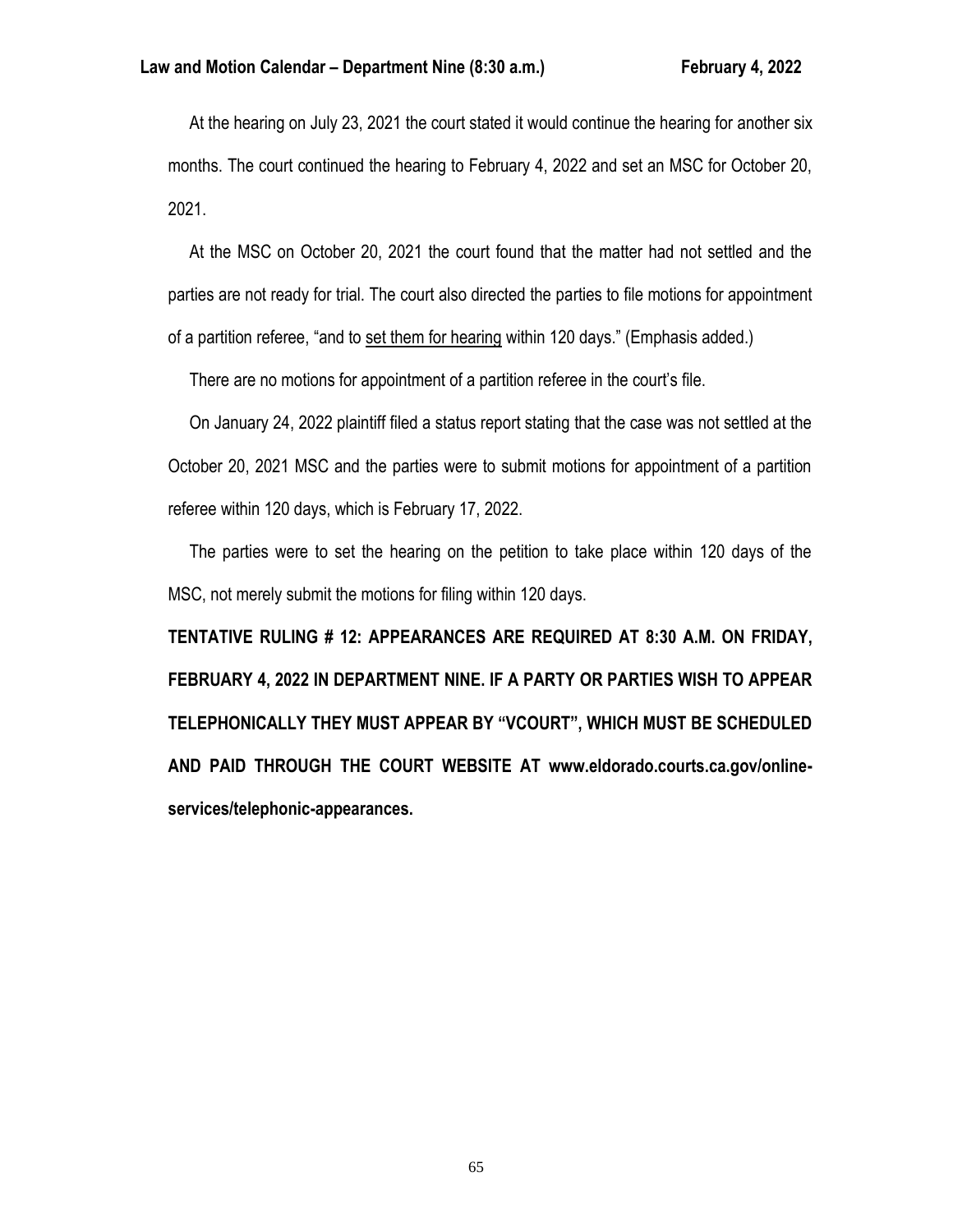### **13. IN RE: SEQUOIA COMPANIES, LLC 21CV0010**

#### **Petition to Approve Transfer of Structured Settlement Payment.**

 In 2001 the payee entered into a settlement of litigation for personal injuries wherein it was agreed to accept a structured settlement. The payee has agreed to sell a lump sum payment in the amount of \$400,000 that is payable on July 24, 2044. The petitioner states that payment has a present value of \$318,438.89. In exchange, payee will be paid \$90,870.09, which payee declares will be used to put towards the purchase of a residence. The payee further declares: payee has no children; payee is not subject to any court orders or child support obligations; payee has no monthly income outside of the annuity; payee has previously completed three court approved transactions in 2019 and 2020 selling certain payments from the annuity; after this transaction is completed, payee will retain monthly payment rights in the amounts of \$2,000 per month until June 24, 2024, \$4,120 per month starting June 24, 2025 through June 24, 2044, and then for life thereafter with a 3% COLA and other lump sums payable over a period of years.

 Petitioner seeks an order approving the transfer of the structured settlement payments pursuant to the provisions of Insurance Code, §§ 10134, et seq. on the ground that the transfer of the structured settlement payment rights is fair and reasonable and in the best interest of the payee, taking into account the welfare and support of the payee's dependents. (Insurance Code, 10137(a).)

 "No transfer of structured settlement payment rights, either directly or indirectly, shall be effective by a payee domiciled in this state, or by a payee entitled to receive payments under a structured settlement funded by an insurance contract issued by an insurer domiciled in this state or owned by an insurer or corporation domiciled in this state, and no structured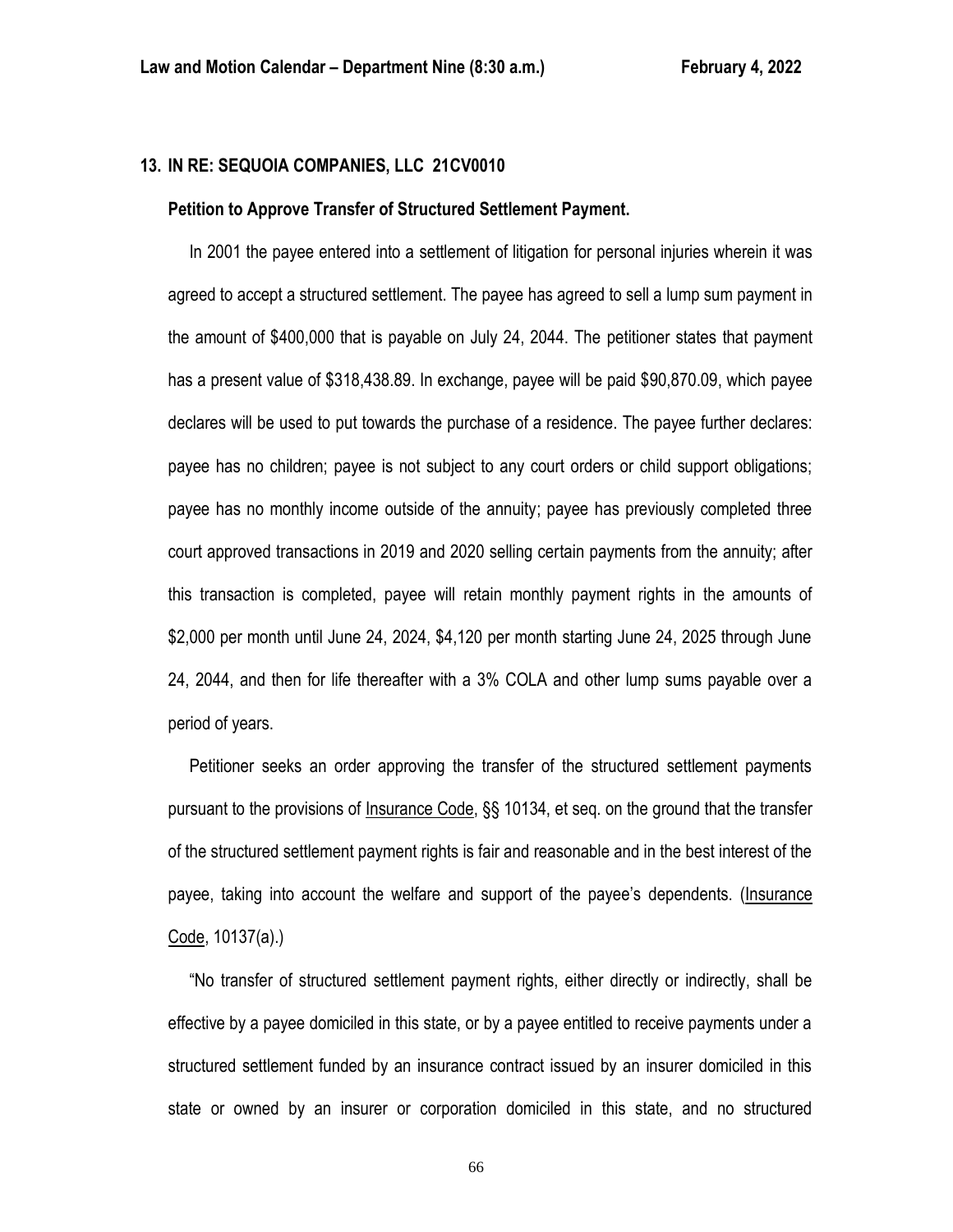settlement obligor or annuity issuer shall be required to make any payment directly or indirectly to a transferee, unless all of the provisions of this section are satisfied." (Insurance Code, § 10136(a).)

 "At any time before the date on which a court enters a final order approving the transfer agreement pursuant to Section 10139.5, the payee may cancel the transfer agreement, without cost or further obligation, by providing written notice of cancellation to the transferee." (Insurance Code, § 10136(e).)

 "A transfer of structured settlement payment rights is void unless all of the following conditions are met: ¶ (a) The transfer of the structured settlement payment rights is fair and reasonable and in the best interest of the payee, taking into account the welfare and support of his or her dependents.  $\P$  (b) The transfer complies with the requirements of this article, will not contravene other applicable law, and is approved by a court as provided in Section 10139.5." (Insurance Code, § 10137.)

 Notice of the hearing and copies of the petitioning papers must be filed and served 20 days prior to the hearing, plus 2 court days when served by express mail. (Insurance Code, §10139.5(f)(2) and Code of Civil Procedure, § 1013(c).)

 The proofs of service in the court's file declare that petitioner served notice of the hearing, the petition, and supporting documents on the beneficiary/payee of the structured settlement payments, the Department of Justice, the annuity issuer and the payment obligor by Federal Express on November 12, 2021; served the payee's supplemental declaration on the beneficiary/payee of the structured settlement payments, the Department of Justice, the annuity issuer and the payment obligor by mail on November 18, 2021; and served the notice of continued hearing on the beneficiary/payee of the structured settlement payments, the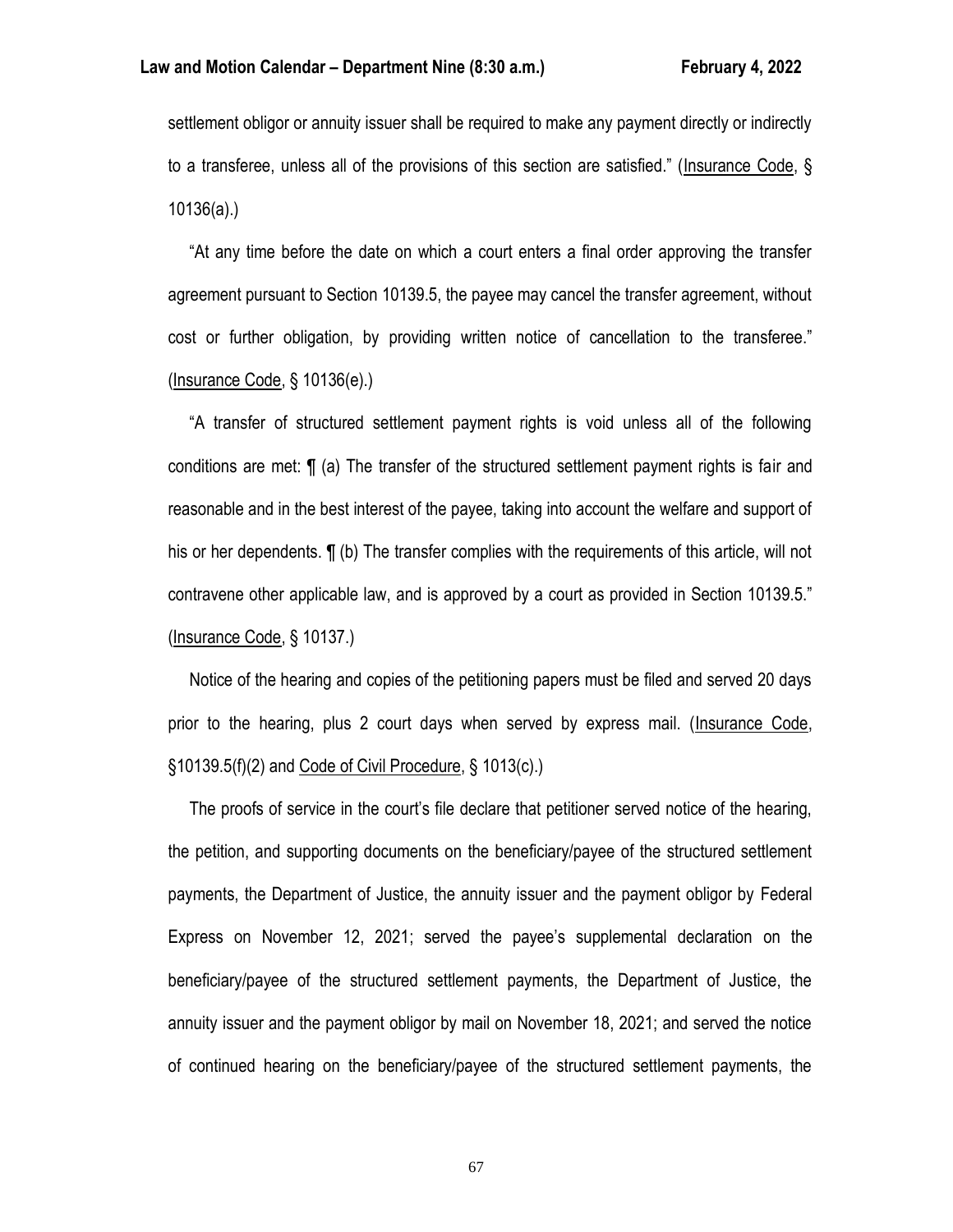Department of Justice, the annuity issuer and the payment obligor by mail on December 3, 2021 .

 Having reviewed the petition and documents filed in support of the petition, absent objections, it appears appropriate to grant the petition.

**TENTATIVE RULING # 13: THE PETITION IS GRANTED. NO HEARING ON THIS MATTER WILL BE HELD (LEWIS V. SUPERIOR COURT (1999) 19 CAL.4TH 1232, 1247.), UNLESS A NOTICE OF INTENT TO APPEAR AND REQUEST FOR ORAL ARGUMENT IS TRANSMITTED ELECTRONICALLY THROUGH THE COURT'S WEBSITE OR BY TELEPHONE TO THE COURT AT (530) 621-6551 BY 4:00 P.M. ON THE DAY THE TENTATIVE RULING IS ISSUED. NOTICE TO ALL PARTIES OF AN INTENT TO APPEAR MUST BE MADE BY TELEPHONE OR IN PERSON. PROOF OF SERVICE OF SAID NOTICE MUST BE FILED PRIOR TO OR AT THE HEARING. LONG CAUSE HEARINGS MUST BE REQUESTED BY 4:00 P.M. ON THE DAY THE TENTATIVE RULING IS ISSUED AND THE PARTIES ARE PROVIDE THE COURT WITH THREE MUTUALLY AGREEABLE DATES ON FRIDAY AFTERNOONS AT 2:30 P.M. LONG CAUSE ORAL ARGUMENT REQUESTS WILL BE SET FOR HEARING ON ONE OF THE THREE MUTUALLY AGREEABLE DATES ON FRIDAY AFTERNOONS AT 2:30 P.M. THE COURT WILL ADVISE THE PARTIES OF THE LONG CAUSE HEARING DATE AND TIME BY 5:00 P.M. ON THE DAY THE TENTATIVE RULING IS ISSUED. PARTIES MAY PERSONALLY APPEAR AT THE HEARING. IF A PARTY OR PARTIES WISH TO APPEAR TELEPHONICALLY THEY MUST APPEAR BY "VCOURT", WHICH MUST BE SCHEDULED AND PAID THROUGH THE COURT WEBSITE AT www.eldoradocourt.org/onlineservices/vcourt.html. MATTERS IN WHICH THE PARTIES' TOTAL TIME ESTIMATE FOR ARGUMENT IS 15 MINUTES OR LESS WILL BE HEARD ON THE LAW AND MOTION CALENDAR AT 8:30**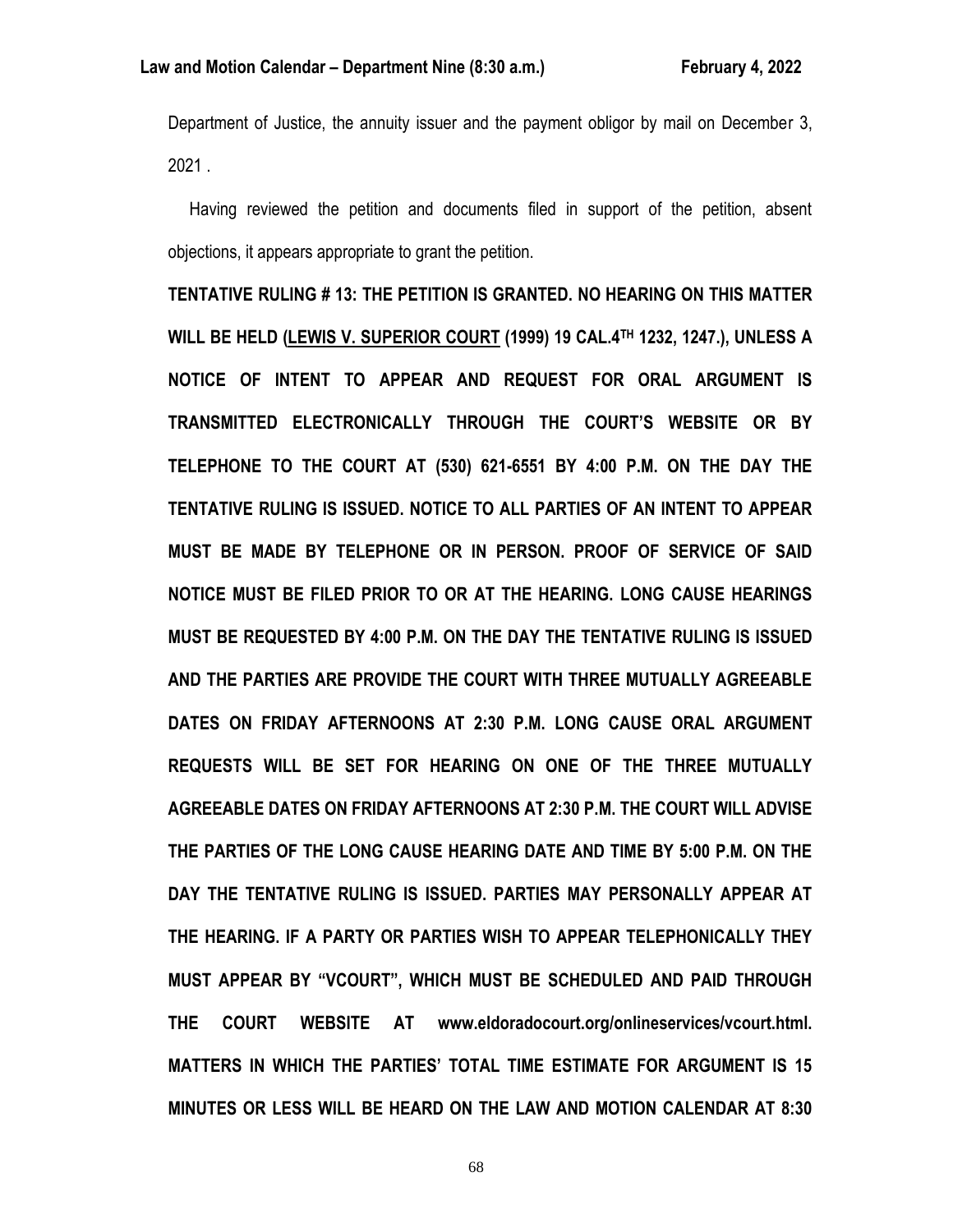**A.M. ON FRIDAY, FEBRUARY 4, 2022 EITHER IN PERSON OR BY VCOURT TELEPHONIC APPEARANCE UNLESS OTHERWISE NOTIFIED BY THE COURT.**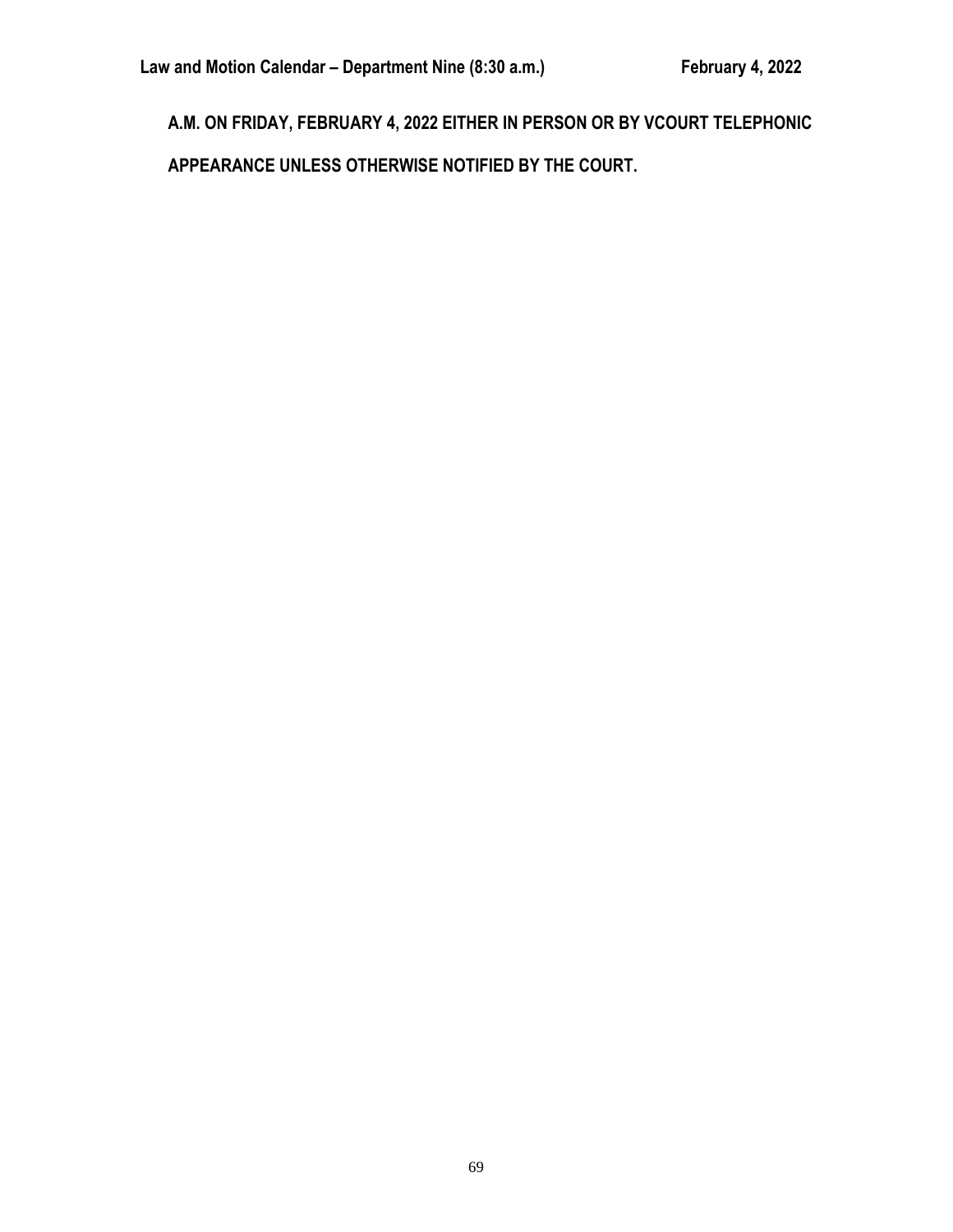# **14. SATO v. FOLSOM FAMILY & SPORTS MEDICAL PC-20190059**

- **(1) Plaintiffs' Motion for Relief from Untimely Motion to Compel Further Responses.**
- **(2) Plaintiffs' Motion to Compel Further Responses to Discovery.**

### **Plaintiffs' Motion for Relief from Untimely Motion to Compel Further Responses.**

 Plaintiffs attempted to have the motion to compel further responses filed on October 26, 2021 in order to meet the 45 day time limit to file a motion to compel further responses to the requests for production propounded upon defendants. On October 27, 2021 the court clerk filed plaintiffs' motion to compel further responses to form interrogatory number 17.1, special interrogatories, requests for production, and requests for admission.

 Plaintiffs argue that there was a mistake in that the moving papers were attempted to be fax filed and not eFiled with the court as counsel intended, which led to the court clerk rejecting the filing due to the failure to provide the mandatory cover sheet; relief from that mistake that resulted in filing the motion one day late can be granted by the court under Code of Civil Procedure, § 473; and Rule 8.77(d) allows the court to order the electronically transmitted document to be filed nunc pro tunc to the date the filer originally sought to transmit it to the court.

 While there is no opposition to the motion for relief from untimely motion to compel further responses in the court's file, defendant's opposition to the motion to compel further discovery filed on December 23, 2021 addresses the issue by asserting that the motion to compel further responses to the requests for production must be denied as untimely as the motion to compel was not filed by October 26, 2021, which is the date the 45 day limitation would expire; and the court should deny relief from the untimely filing on October 27, 2021. (Emphasis the court's.) (See Defendants' Opposition to Plaintiffs' Motion to Compel Further Responses to Discovery,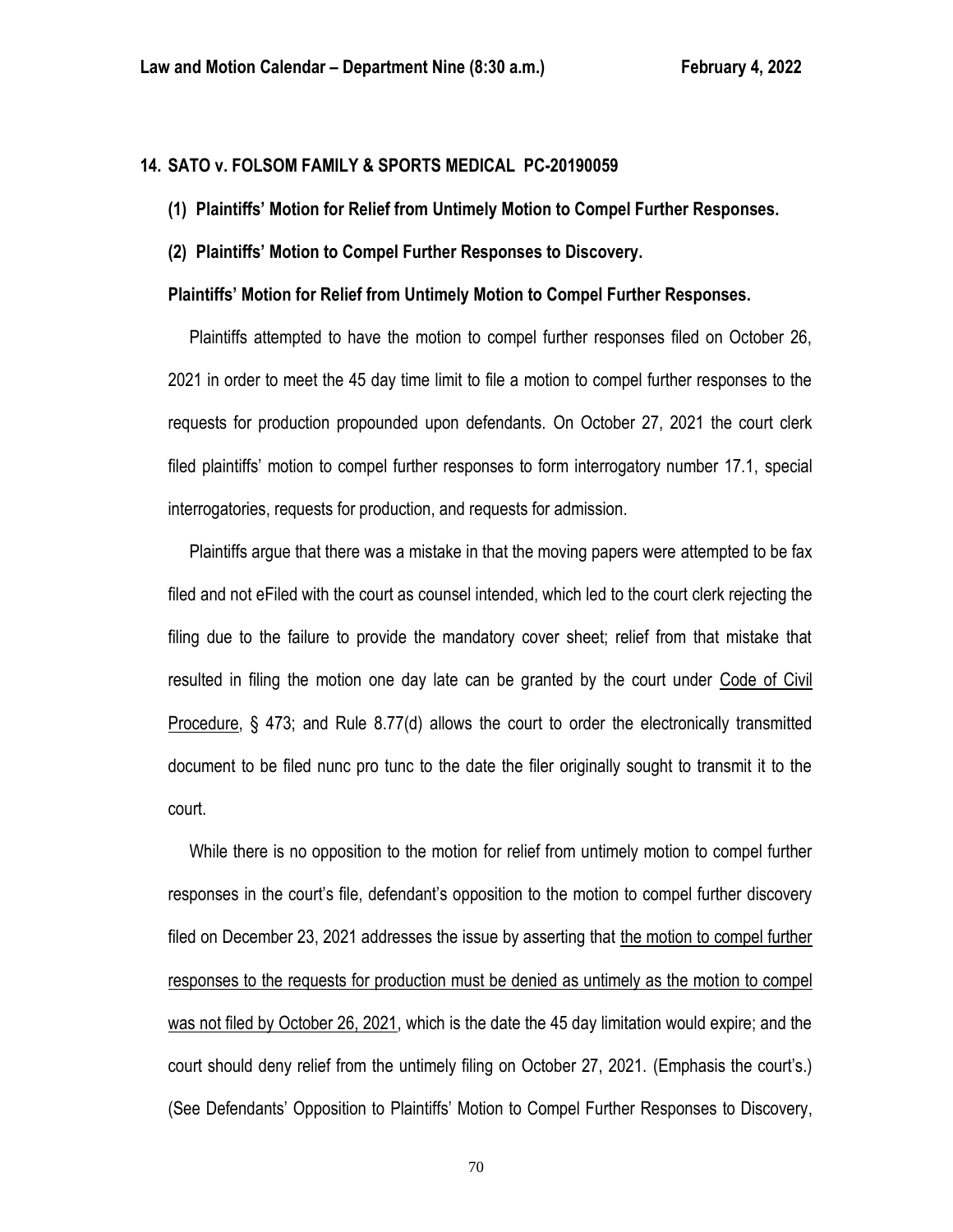### **Law and Motion Calendar – Department Nine (8:30 a.m.) February 4, 2022**

page 14, line 22 to page 15, line 12.) Defendants state that the 45 day deadline for the motion to compel further responses to the requests for production was October 26, 2021. (See Defendants' Opposition to Plaintiffs' Motion to Compel Further Responses to Discovery, page 15, lines 1-3.)

 "Unless notice of this motion is given within 45 days of the service of the response, or any supplemental response, or on or before any specific later date to which the demanding party and the responding party have agreed in writing, the demanding party waives any right to compel a further response to the demand." (Emphasis added.) (Code of Civil Procedure, § 2031.310(c).)

Rule 8.77(d) relief does not apply under the circumstances presented.

 "If a filer fails to meet a filing deadline imposed by court order, rule, or statute because of a failure at any point in the electronic transmission and receipt of a document, the filer may file the document on paper or electronically as soon thereafter as practicable and accompany the filing with a motion to accept the document as timely filed. For good cause shown, the court may enter an order permitting the document to be filed nunc pro tunc to the date the filer originally sought to transmit the document electronically." (Emphasis added.) (Rules of Court, Rule 8.77(d).)

 There is no evidence of a failure in the electronic transmission of the moving papers and receipt of the moving papers by the court. Plaintiff's counsel admits in his declaration in support of the motion that the failure that resulted in rejection of the filing was that the mandatory cover sheet had not been submitted to the court. (See Declaration of Benjamin Tagert in Support of Motion, paragraph 16.) In other words, the mandatory cover sheet was never attempted to be transmitted and the failure to receive the cover sheet not a result of error in the transmission.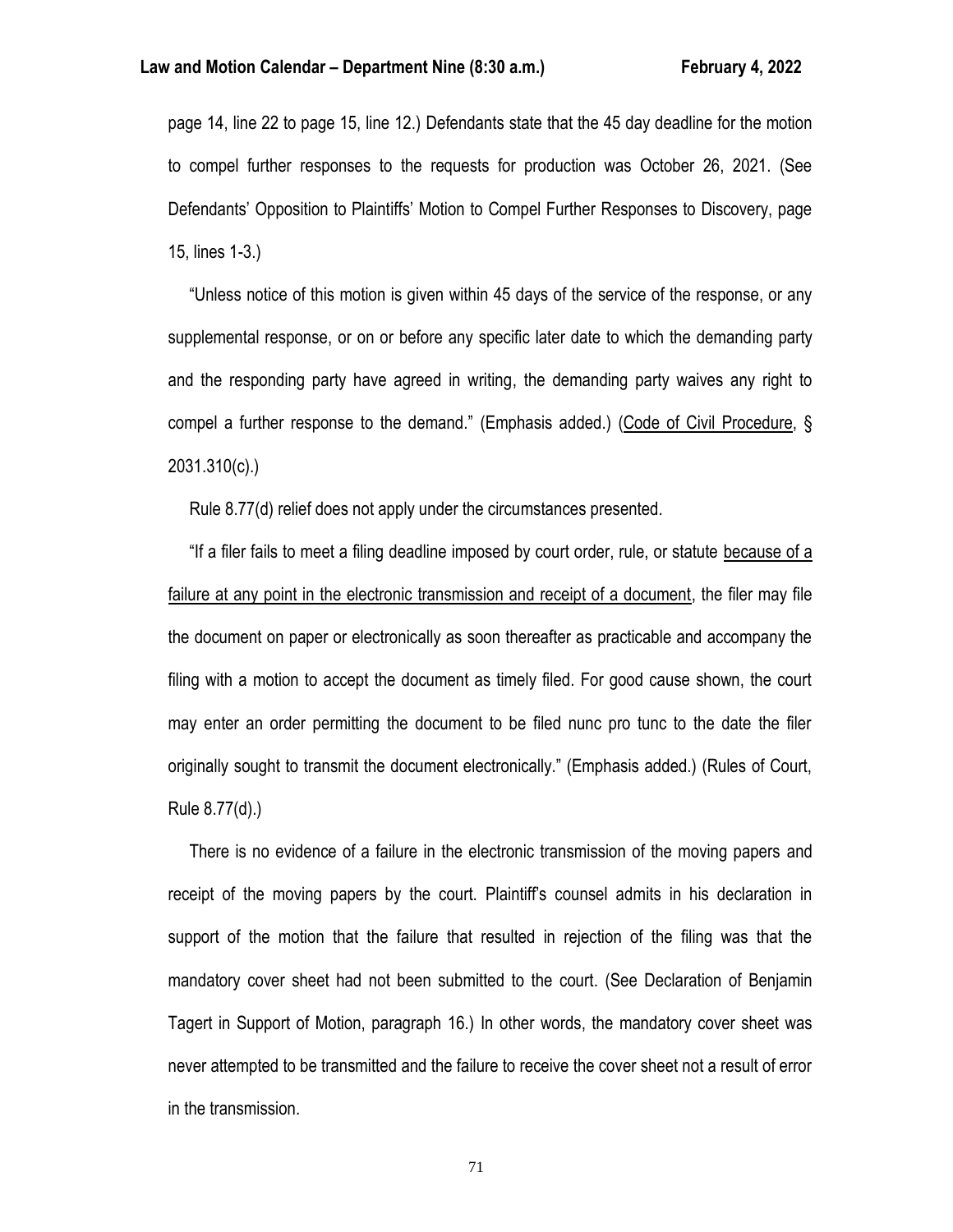Relief under Section 473 is also not available as the intent of the Legislature in removing authority of the court to grant an extension of the limitation period to file a motion to compel further responses upon finding good cause indicates that the relief provisions of Section 473 can not be applied to circumvent Legislative intent to not authorize the court to grant relief from untimely motions to compel further responses.

 A court acts in excess of jurisdiction where it rules on a motion to compel further responses to interrogatories that was filed and served in excess of the 45 day limitation. "Section 2030 provides that once answers and objections have been filed, a motion to compel further responses must be filed within 30 days after receipt of the answers or the right to compel is waived. This statute is mandatory and the court may not entertain a belated motion to compel. (*Deyo v. Kilbourne,* (1978) 84 Cal.App.3d 771, 788, 149 Cal.Rptr. 499; *Karz v. Karl* (1982) 137 Cal.App.3d 637, 646, 187 Cal.Rptr. 183.)" (Vidal Sassoon, Inc. v. Superior Court (1983) 147 Cal.App.3d 681, 683.) Section 2030 in effect when the decision was made also provided that the notice must be given within the statutory limitation period, which was 30 days at the time. "(a) ... If the party who has submitted the interrogatories deems that further response is required, he may move the court for an order requiring further response. Such motion must be upon notice given within 30 days from date of service of the answers or objections unless the court, on motion and notice, and for good cause shown, enlarges the time. Otherwise, the party submitting the interrogatories shall be deemed to have waived the right to compel answer pursuant to this section." (Emphasis added.) (Vidal Sassoon, Inc. v. Superior Court (1983) 147 Cal.App.3d 681, 683, fn 1.)

 "We find it significant the 1986 amendments of sections 2030, subdivision (*l* ) and 2031, subdivision (*l* ) did not include the earlier provision of section 2030 subdivision (a) allowing the court on motion and for good cause to extend the time for making a motion to compel further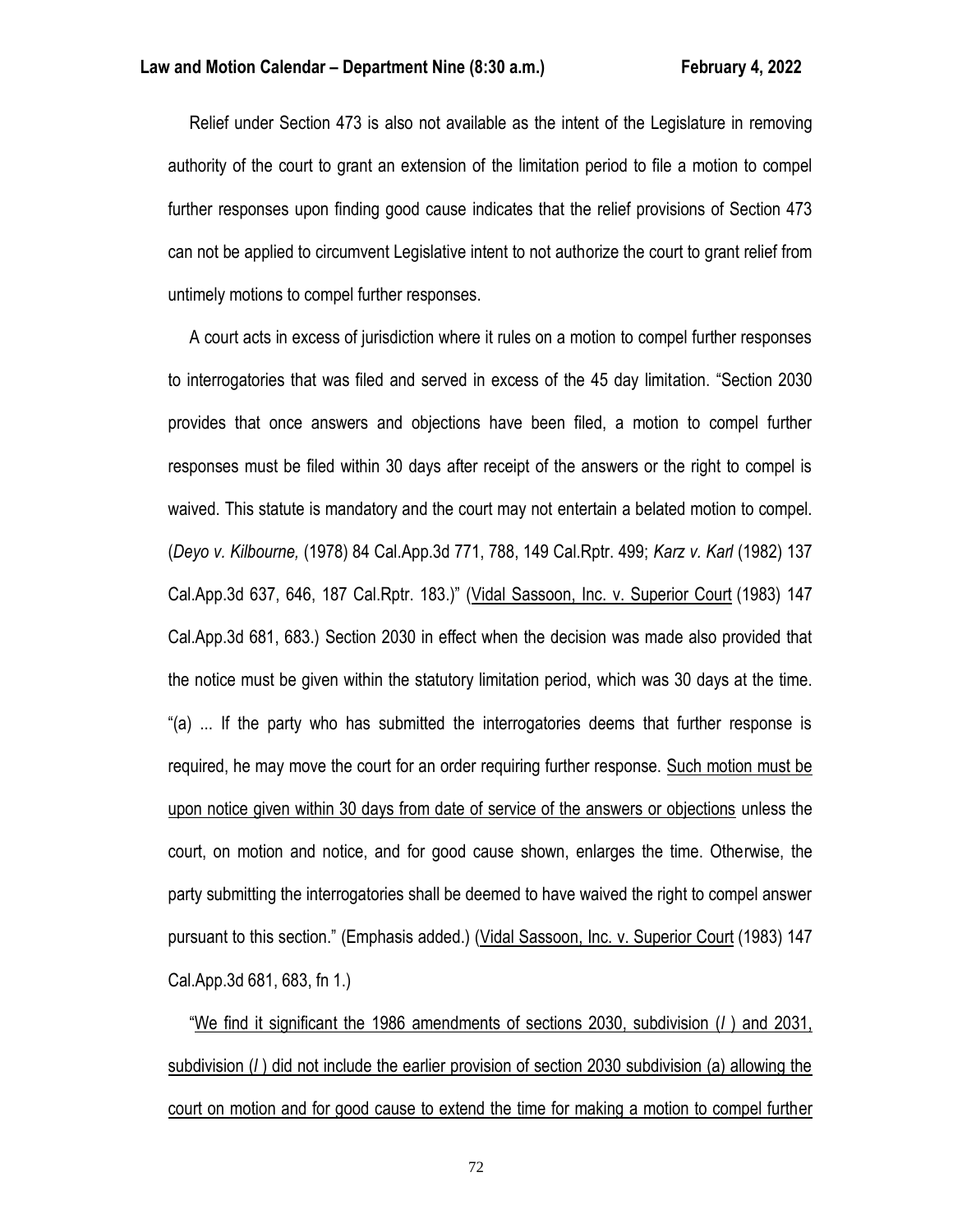answers to interrogatories. The elimination of the pre-1986 law which gave authority to extend the time for making a motion to compel further answers indicates an intention by the Legislature not to vest any authority in the court to permit discovery that is not timely made. The language of sections 2030, subdivision (*l* ) and 2031, subdivision (*l* ) could not be clearer: "Unless notice of this motion is given within 45 days of the service of the response, or any supplemental response, or on or before any specific later date to which the [propounding/demanding] party and the responding party have agreed in writing, the [propounding/demanding] party waives any right to compel a further response to the inspection demand [or the interrogatories]."" (Sexton v. Superior Court (1997) 58 Cal.App.4th 1403, 1409.)

 "Given the symmetry of section 2030, subdivision (l) and 2031, subdivision (l), we conclude that the time within which to make a motion to compel production of documents is mandatory and jurisdictional just as it is for motions to compel further answers to interrogatories. ¶ We agree with the qualification expressed in *Standon Co. v. Superior Court* (1990) 225 Cal.App.3d 898, 275 Cal.Rptr. 833 regarding the qualified 'jurisdictional' nature of the time line limitation of section 2031, subdivision (l ): 'Failure to [timely move to compel] within the specified period constitutes a waiver of any right to compel a further response; indeed, similar provisions have been held at least quasi-jurisdictional. (*Lincolnshire Condominium Ltd. v. Superior Court* (1984) 158 Cal.App.3d 524, 206 Cal.Rptr. 1 ...; cf*. Vidal Sassoon, Inc. v. Superior Court* [, supra,] 147 Cal.App.3d 681, 195 Cal.Rptr. 295....)' (Emphasis added.) We do not believe the 45-day limitation is 'jurisdictional' in the fundamental sense, but is only 'jurisdictional' in the sense that it renders the court without authority to rule on motions to compel other than to deny them. [Footnote omitted.]" (Sexton v. Superior Court (1997) 58 Cal.App.4th 1403, 1409-1410.)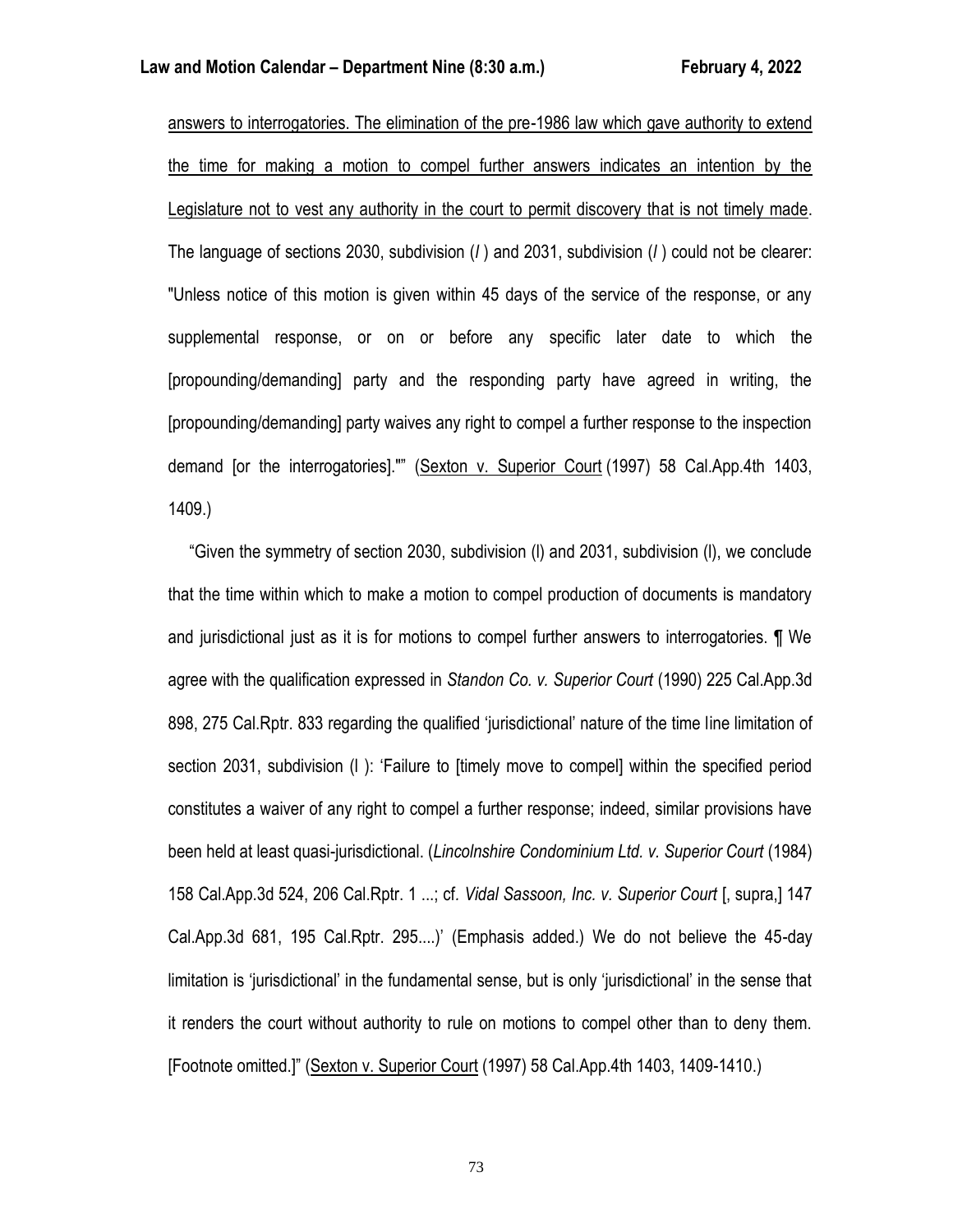The legal authorities cited by plaintiffs in support of the motion do not stand for the principle that the court can grant Section 473 relief from an untimely motion to compel further responses to production requests.

 Plaintiffs cite footnote 3 of the appellate opinion in Weinstein v. Blumberg (2018) 25 Cal.App.5th 316 for the proposition that despite the 45 day limitation being mandatory and quasi-jurisdictional, the court may grant relief from that deadline. The appellate court stated in footnote 3: "Prejudice is not required; discovery deadlines are mandatory and we have treated them as jurisdictional (*Sexton v. Superior Court* (1997) 58 Cal.App.4th 1403, 1410, 68 Cal.Rptr.2d 708), even though a trial court may grant relief from deadlines to file motions to compel. Where a party does not obtain trial court relief from the statutory deadline, "failure to move for further answers within the statutory time forecloses further relief ...." (*O'Brien v. Superior Court* (1965) 233 Cal.App.2d 388, 391, 43 Cal.Rptr. 815.)" (Weinstein v. Blumberg (2018) 25 Cal.App.5th 316, 322, fn 3.)

 The facts in that case was that while the moving papers to compel further production in a deposition proceeding were filed, the moving papers were not served on the opposing deponent until 15 court days prior to the hearing date. The court's rationale for denying the motion as untimely was premised upon the motion not being made by filing and service of the motion within the 60 day limitation and didn't even analyze whether the party was entitled to relief under section 473. In fact, Section 473 type relief from the untimely motion was not at issue in the appeal.

 The appellate court stated the issues to be resolved were as follows:" RPB contends that the motion to compel was untimely because the papers supporting the motion were not filed and served until well after the 60-day deadline to file the motion to compel. Because the motion was untimely, RPB argues, the trial court lacked jurisdiction to award sanctions based on that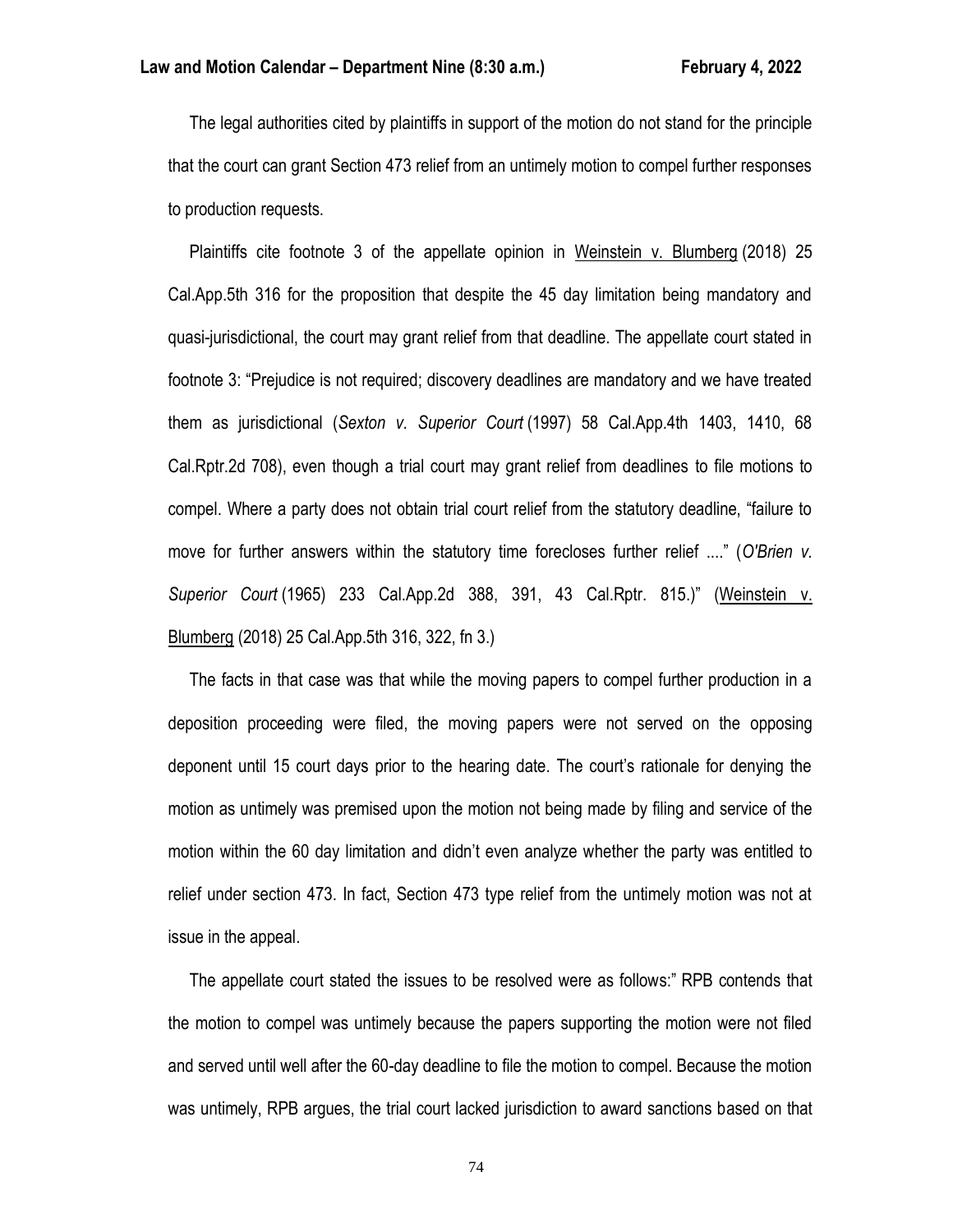#### **Law and Motion Calendar – Department Nine (8:30 a.m.) February 4, 2022**

motion. RPB also contends that it was denied due process by BRI's failure to serve the supporting documents until 15 court days before the noticed hearing, in violation of Code of Civil Procedure section 1005, subdivision (b). [Footnote omitted.] ¶ BRI counters that its motion to compel was timely served because the Code of Civil Procedure requires only that a notice of motion and motion be served within the 60-day deadline, not supporting papers. BRI argues that there are independent grounds upon which the trial court *could* have sanctioned RPB, so even if the motion was untimely, the sanction award should be affirmed. BRI also contends that its service of the supporting documents one court day after section 1005's required 16-days' notice was not prejudicial." (Weinstein v. Blumberg (2018) 25 Cal.App.5th 316, 319.)

 The party in Weinstein seeking to compel further responses never raised the issue of Section 473 relief from failure to comply with the time limitation and the appellate court did not consider and rule on a claim of Section 473 relief. The appellate opinion in Weinstein v. Blumberg (2018) 25 Cal.App.5th 316 simply does not stand for the legal principle that the court can grant relief from the failure to timely file a motion to compel further discovery.

 "An opinion is not authority for a point not raised, considered, or resolved therein. (E.g., *People v. Castellanos* (1999) 21 Cal.4th 785, 799, fn. 9, 88 Cal.Rptr.2d 346, 982 P.2d 211; *San Diego Gas & Elec. Co. v. Superior Court* (1996) 13 Cal.4th 893, 943, 55 Cal.Rptr.2d 724, 920 P.2d 669.)" (Styne v. Stevens (2001) 26 Cal.4th 42, 57-58.)

 The appellate opinion in Zellerino v. Brown (1991) 235 Cal.App.3d 1097 does not hold that provisions of the discovery act where the Legislature previously removed the court's prior authority to extend time to file motions to compel from a previous version of the statute is to be construed to allow the court to continue to extend the time to file by granting relief under Section 473. In fact, the appellate court bases its decision on the existence of mistake,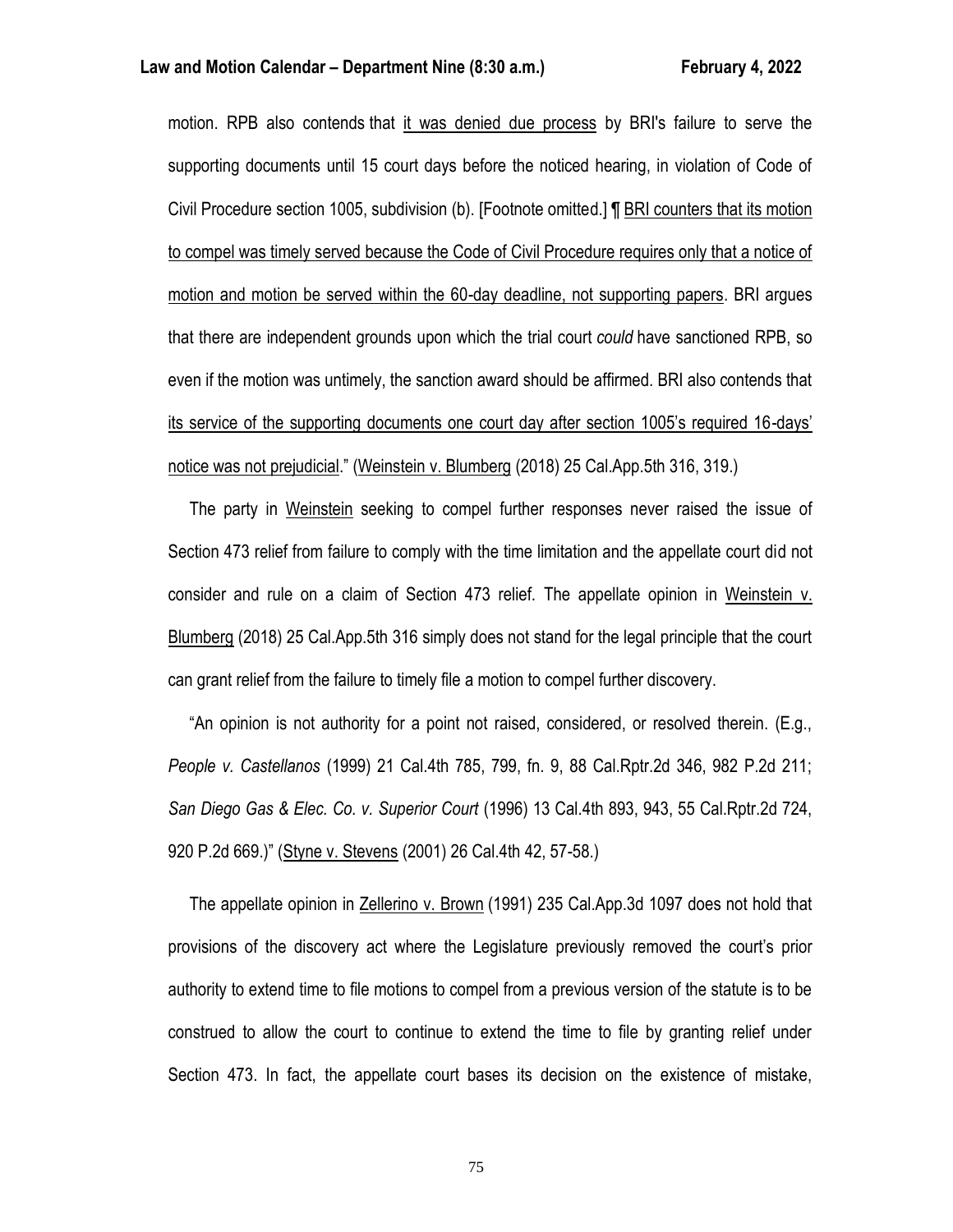inadvertence, surprise, or excusable neglect language being contained within the discovery statute in order to allow the court to apply Section 473 principles to grant relief from failure to timely exchange expert witness information.

 The appellate court stated: "We agree with *City of Fresno, supra,* that the Legislature intended to incorporate the principles of section 473 into those provisions of the discovery act which employ similar language. Relief under section 473 is unavailable when the discovery act provides analogous, if more limited relief. As nothing in the section governing expert witness disclosure provides for relief from failure to file a timely demand for exchange of expert trial witnesses information, relief is available under section 473. In this case the court was authorized to grant relief under section 473." (Emphasis added.) (Zellerino v. Brown (1991) 235 Cal.App.3d 1097, 1106–1107.)

 Code of Civil Procedure, § 2034.710 expressly authorizes the court to allow leave to file an untimely designation of expert witnesses.

 "(a) On motion of any party who has failed to submit expert witness information on the date specified in a demand for that exchange, the court may grant leave to submit that information on a later date. ¶ (b) A motion under subdivision (a) shall be made a sufficient time in advance of the time limit for the completion of discovery under Chapter 8 (commencing with Section 2024.010) to permit the deposition of any expert to whom the motion relates to be taken within that time limit. Under exceptional circumstances, the court may permit the motion to be made at a later time. ¶ (c) The motion shall be accompanied by a meet and confer declaration under Section 2016.040." (Emphasis added.) (Code of Civil Procedure, § 2034.710.)

 As stated earlier, similar language allowing the court to grant relief from failure to timey file the motion to compel production is not included in the current version of Section 2031.310. Therefore, that case opinion is distinguishable and inapplicable to the instant case.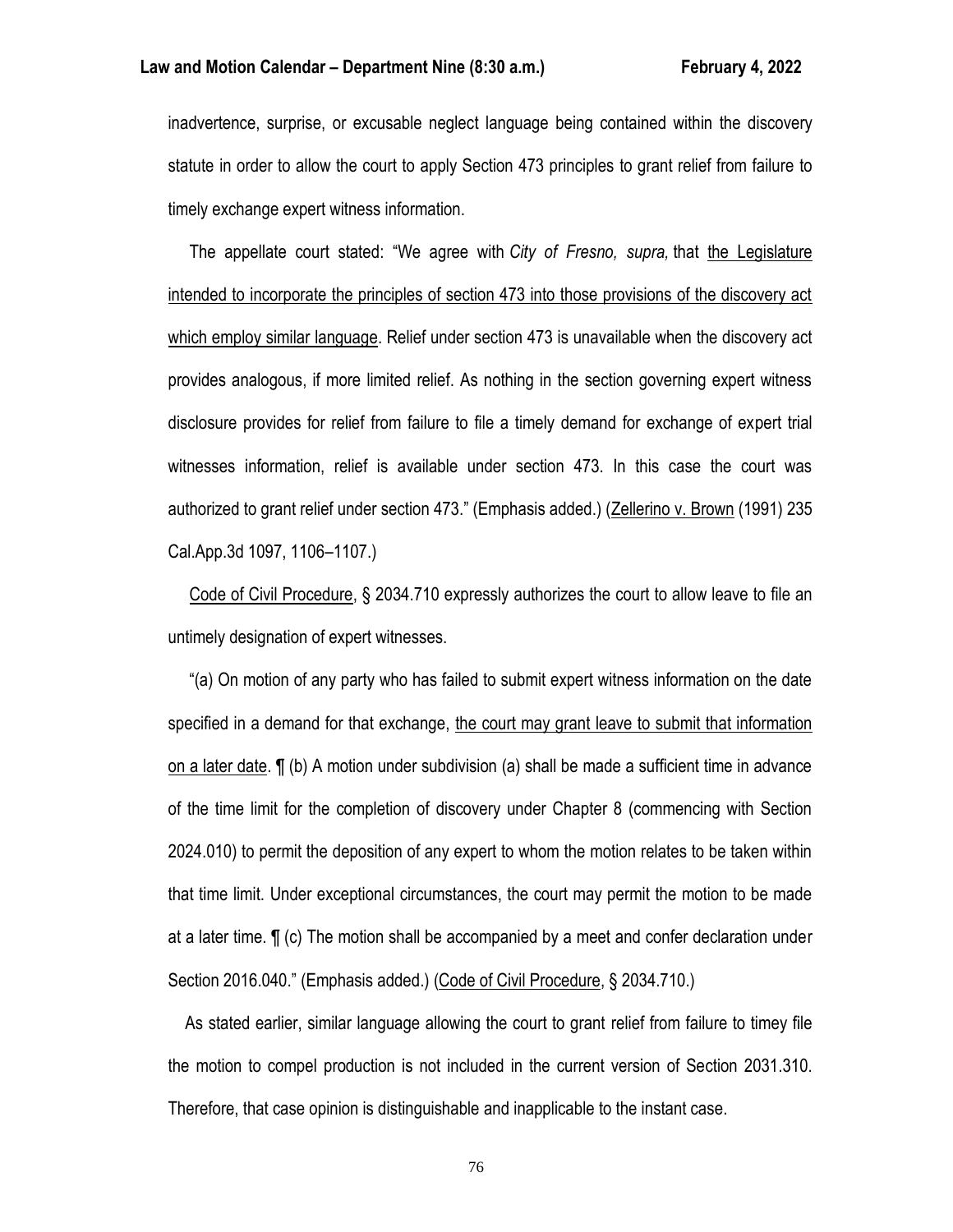In addition, the appellate opinion in Comunidad en Accion v. Los Angeles City Council (2013) 219 Cal.App.4th 1116 does not set forth any legal principle that the limitation to file a motion to compel further discovery is subject to the court granting relief from an untimely filing under Section 473 principles. The appellate court was not faced with a timely discovery motion issue. It dealt with the issue of whether an untimely request for a CEQA hearing was subject to being granted relief under Section 473. The appellate court stated: "CEQA does not categorically bar relief under Code of Civil Procedure section 473. (*Miller v. City of Hermosa Beach* (1993) 13 Cal.App.4th 1118, 1136, 17 Cal.Rptr.2d 408; *McCormick v. Board of Supervisors* (1988) 198 Cal.App.3d 352, 359, 243 Cal.Rptr. 617.) Courts have afforded plaintiffs relief for the failure to properly request a hearing under Public Resources Code section 21167.4, but only when such failure constituted excusable error. (*Miller v. City of Hermosa Beach, supra,* at pp. 1136–1137, 17 Cal.Rptr.2d 408 [granting relief where attorney requested hearing on preliminary matters but not on petition operating under a mistake of law]; *McCormick v. Board of Supervisors, supra,* at p. 363, 243 Cal.Rptr. 617 [granting relief when request for hearing was made but no specific hearing date was requested].)" (Emphasis added.) (Comunidad en Accion v. Los Angeles City Council (2013) 219 Cal.App.4th 1116, 1132.)

 The court finds the motion to compel further responses to requests for production was untimely and not subject to relief under Section 473. The motion for relief from untimely motion to compel further responses to requests for production is denied.

#### **Plaintiffs' Motion to Compel Further Responses to Discovery.**

 Plaintiff Dr. Mimi K. Sato moves to compel responses to the following identical discovery propounded on each of the two defendants, Dr. Matossian and Folsom Family and Sports Medical Group, Inc. (Folsom Family): special interrogatories, Set One, numbers 1-55;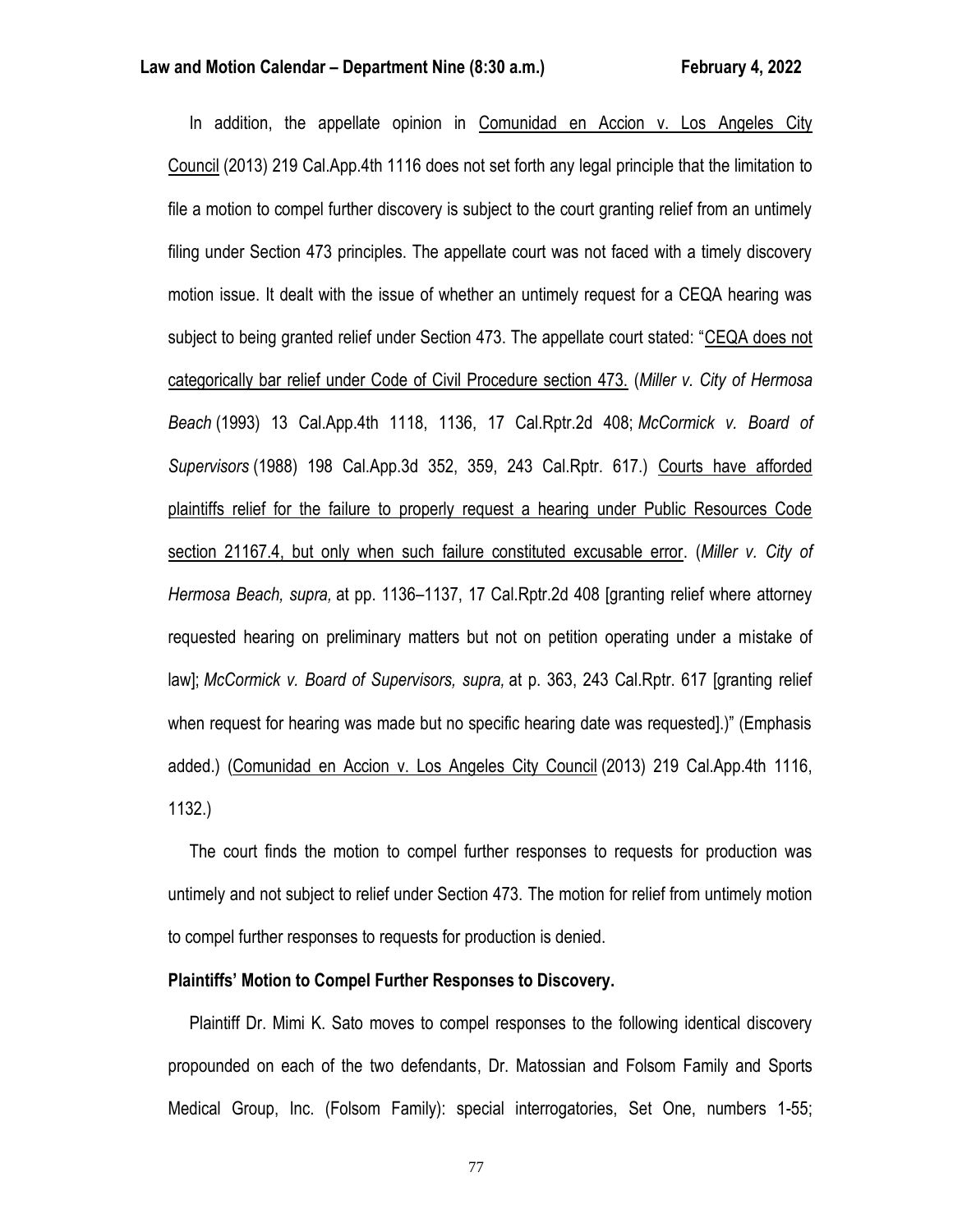Requests of Admission, Set , Set One, numbers 1-64 and second request number 17; Form Interrogatories, Set One, number 17.1 (Dr. Matossian); Form Interrogatories, Set Two, number 17.1 (Folsom Family); Requests for Production, Set Two, numbers 1-9 and 11-24 (Folsom Family); and Requests for Production, Set One, numbers 1-9 and 11-24 (Dr. Matossian).

 Plaintiff argues that further responses to the discovery should be compelled for the following reasons: defendants only provided improper boilerplate objections to the special interrogatories without a single substantive answer to any special interrogatory; defendants only provided an improper statement that form interrogatory, number 17.1 requesting information related to all responses to the requests for admission that were not an unqualified admission does not apply, which is unresponsive to the extent that further responses to the requests for admission are ordered and those further responses do not amount to an unqualified admission; defendants only provided improper boilerplate objections to the requests for admission without a single substantive answer to any request for admission; and defendants only provided improper boilerplate objections to 18 of the 23 requests for production serving as an incomplete joint production.

 Plaintiffs further request an award of sanctions against defendants in the amount of \$15,882.50.

 Defendants oppose the motion on the following grounds: the motions to compel both defendants to provide further responses to requests for production are untimely; that it was improper to file a consolidated motion seeking further responses concerning multiple types of discovery propounded; and the notice of motion is defective. Defendants explain that no substantive opposition on the merits was asserted, because defendants believe that assertion of such an opposition on the merits at the same time as procedural and untimely filing objections are asserted would result in defendants waiving those objections. Defendants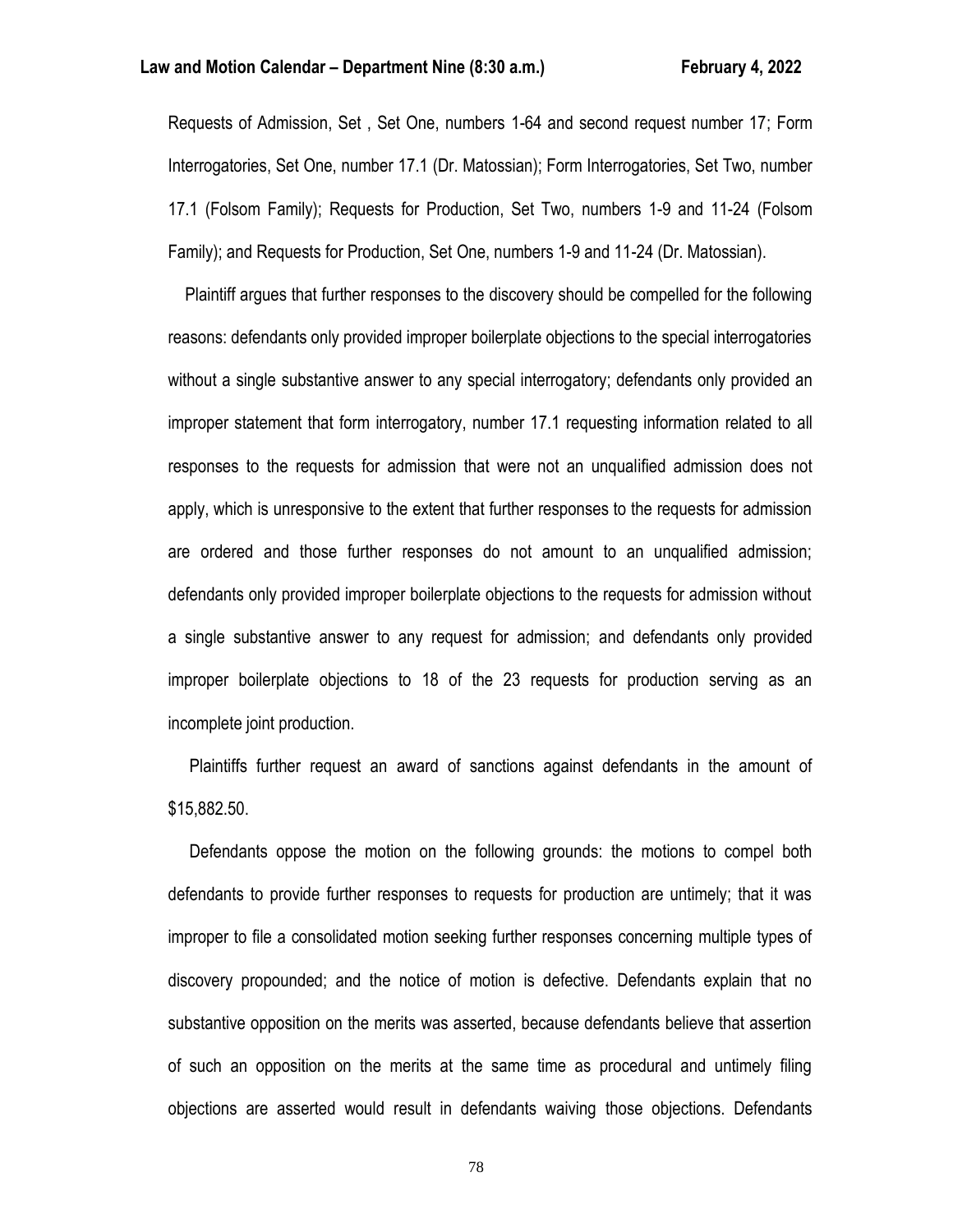request that sanctions be denied to plaintiffs, because there were inadequate meet and confer activities by plaintiffs.

 Plaintiffs reply to the opposition: defendants had actual notice of the motion, the relief sought, and grounds asserted therein on October 26, 2021, and by defense counsel's own admission, defense counsel has been working on the motion since that day; there is no dispute that the timeliness objection is not asserted against the relief sought concerning discovery propounded other than as it relates to the requests for production; the court should rule on the merits as an unopposed motion, because defendants have refused to oppose the motion on the merits; and sanctions in the amount of \$18,322.50 are appropriately imposed on defendants for refusal to respond to 95% of plaintiffs' discovery requests.

#### Untimely Motion to Compel Further Reponses to Requests for Production

 The court incorporates its ruling on plaintiffs' motion for relief from untimely motion to compel further responses. For the same reasons as stated in that ruling, the court finds that the motion as it relates to the requests for production is untimely and will deny the portion of the motion seeking further responses to requests for production as untimely.

# Defendants' Procedural Objection to Filing a Composite Motion Seeking to Compel Further Responses to Several Methods of Discovery Propounded on Defendants

 Defendants cite no legal authority for their argument that there is a fatal procedural defect every time a party files a motion seeking to compel several methods of discovery in a single motion.

 The court is unaware of any such legal authorities. The court also notes that it is fairly commonplace for consolidated motions to compel to be filed. The procedural objection lacks merit.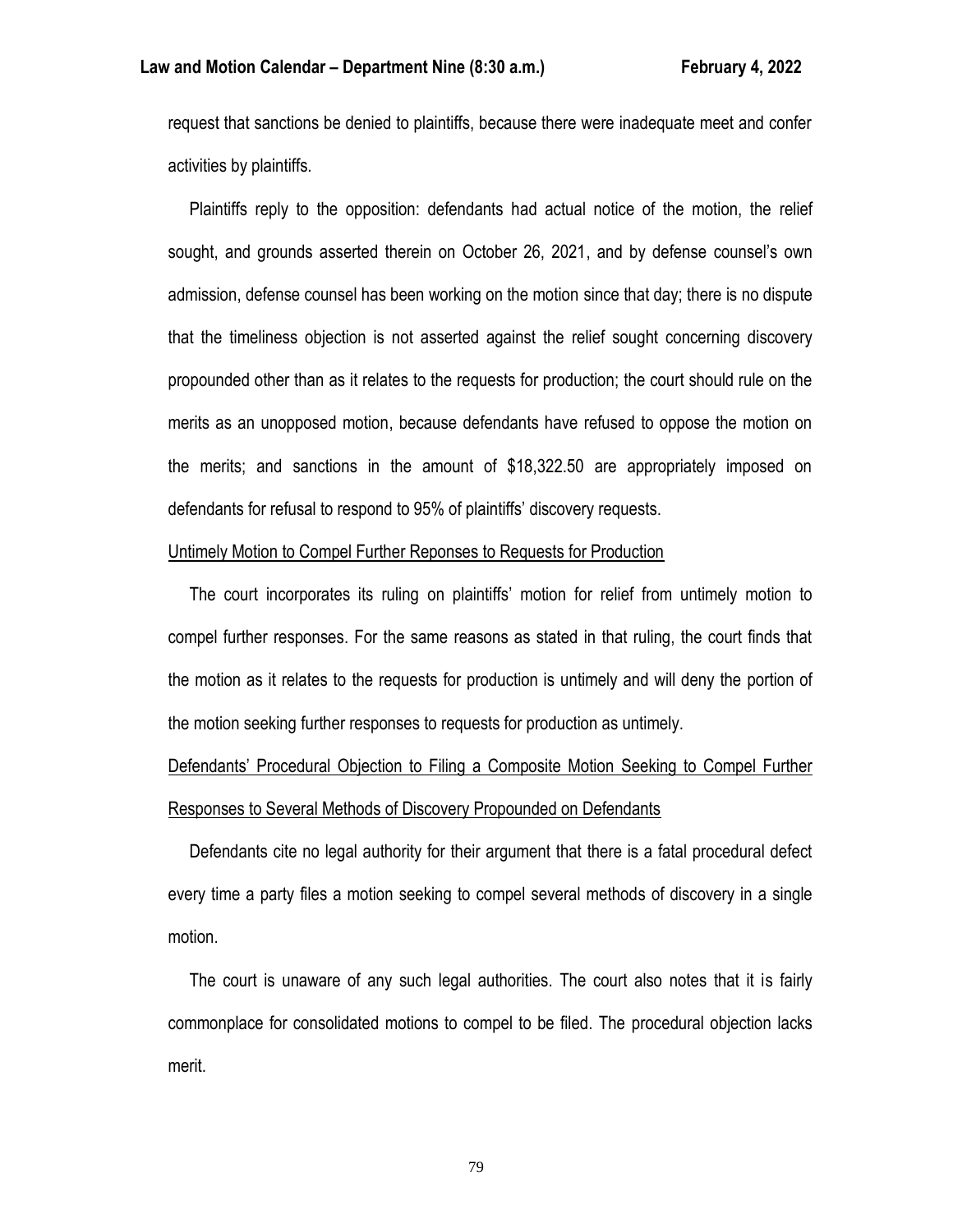# Defendants' Objection to Sufficiency of Notice

 Citing Code of Civil Procedure, §§ 1005(a) and 1010 and Rule 3.1112(d), defendants argue that the motion is fatally defective, because it does not specify if the individual plaintiff or the corporate plaintiff is bringing the motion and plaintiff fails to identify the statute upon which the motion is predicated, which was not cured by the amended notice.

 "Notices must be in writing, and the notice of a motion, other than for a new trial, must state when, and the grounds upon which it will be made, and the papers, if any, upon which it is to be based. If any such paper has not previously been served upon the party to be notified and was not filed by him, a copy of such paper must accompany the notice. Notices and other papers may be served upon the party or attorney in the manner prescribed in this chapter, when not otherwise provided by this code. No bill of exceptions, notice of appeal, or other notice or paper, other than amendments to the pleadings, or an amended pleading, need be served upon any party whose default has been duly entered or who has not appeared in the action or proceeding." (Emphasis added.) (Code of Civil Procedure, § 1010.)

 "Unless otherwise provided by the rules in this division, the papers filed in support of a motion must consist of at least the following: ¶ (1) A notice of hearing on the motion; ¶ (2) The motion itself; and ¶ (3) A memorandum in support of the motion or demurrer." (Rules of Court, Rule 3.1112(a).)

 "A motion must: ¶ (1) Identify the party or parties bringing the motion; ¶ (2) Name the parties to whom it is addressed;  $\P$  (3) Briefly state the basis for the motion and the relief sought; and ¶ (4) If a pleading is challenged, state the specific portion challenged." (Emphasis added.) (Rules of Court, Rule 3.1112(d).)

 On November 23, 2021 plaintiffs filed an amended notice of hearing on plaintiff's motion to compel further responses to discovery. The proof of service attached to the amended notice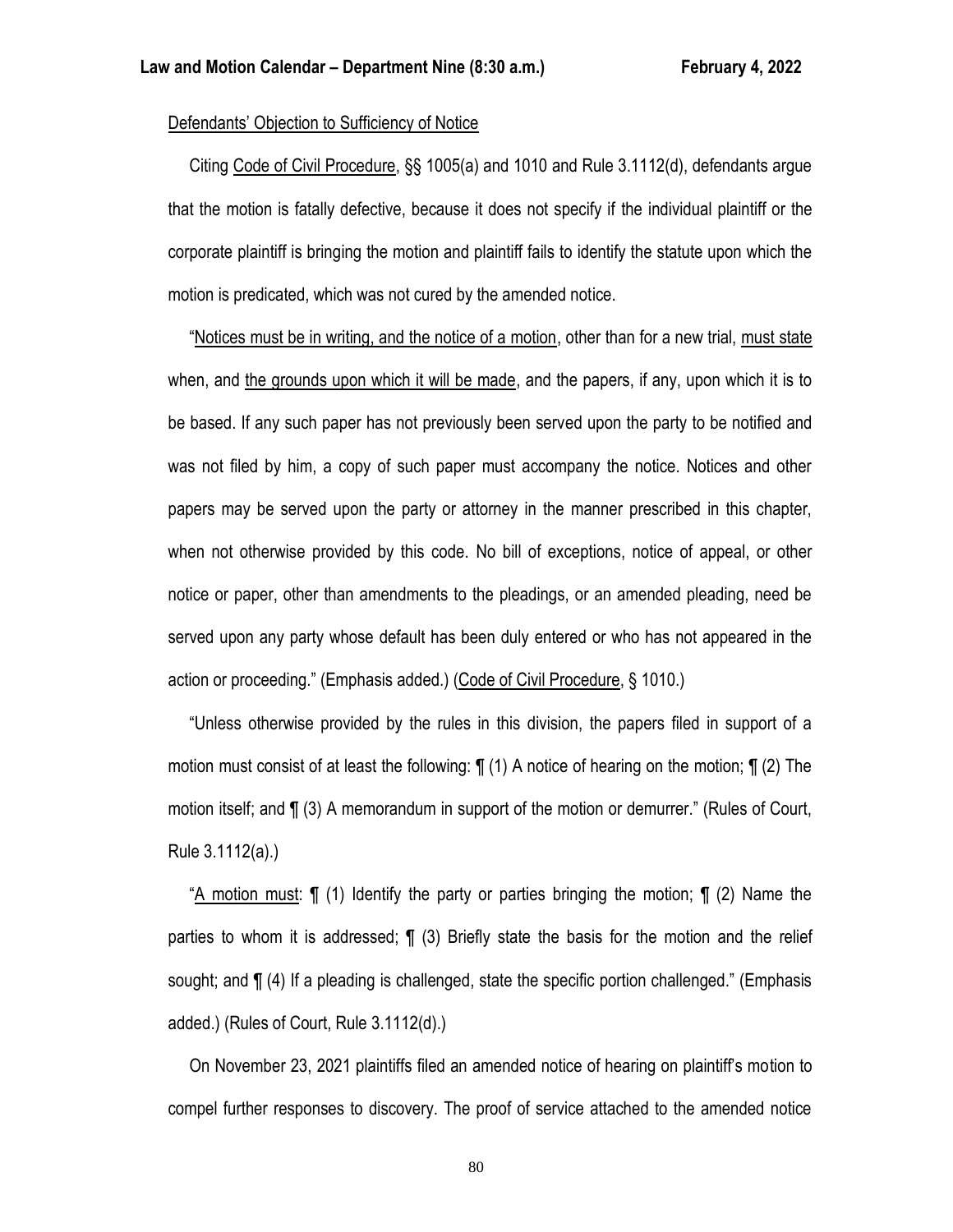declares it was served by electronic transmission to defendants' counsel on November 22, 2021. The opposition was filed one month later on December 23, 2021.

 The notice specifies that plaintiff Dr. Sato-Re is bringing the motion against defendants Matossian and Folsom Family on the grounds that defendants collectively failed to provide statutorily compliant responses to plaintiff's discovery requests proffering only meritless objections without any substantive responses to 95% of the discovery requests. (Amended Notice filed on November 23, 2021, page 1, line 27 to page 2, line 3.); and the motion is supported by a memorandum of points and authorities, the declaration of counsel, and the separate statements and exhibits filed with the motion (Amended Notice filed on November 23, 2021, page 3, lines 1-3.). A memorandum of points and authorities in support of the motion is in the court's file. The proof of service filed on October 27, 2021 declares that the memorandum was served on defense counsel by electronic transmission on October 26, 2021. That memorandum cites various statutes and case authorities in support of the motion.

 The notice clearly identifies the party bringing the motion and grounds for the motion as required by Section 1010. The motion also meets the requirements of Rule 3.1112(d)

 The court finds that the defendants' objections to the notice and motion to be without any merit and are overruled.

#### Sufficiency of Meet and Confer

 Meet and confer declarations are required for motions to compel further responses to discovery, to compel further production of documents and things, and to compel a deponent to attend a duly noticed deposition or answer questions during the deposition. (See Code of Civil Procedure, §§ 2025.450(a), 2025.450(b), 2030.300(a), 2030.300(b), 2031.310(a), and 2030.310(b).)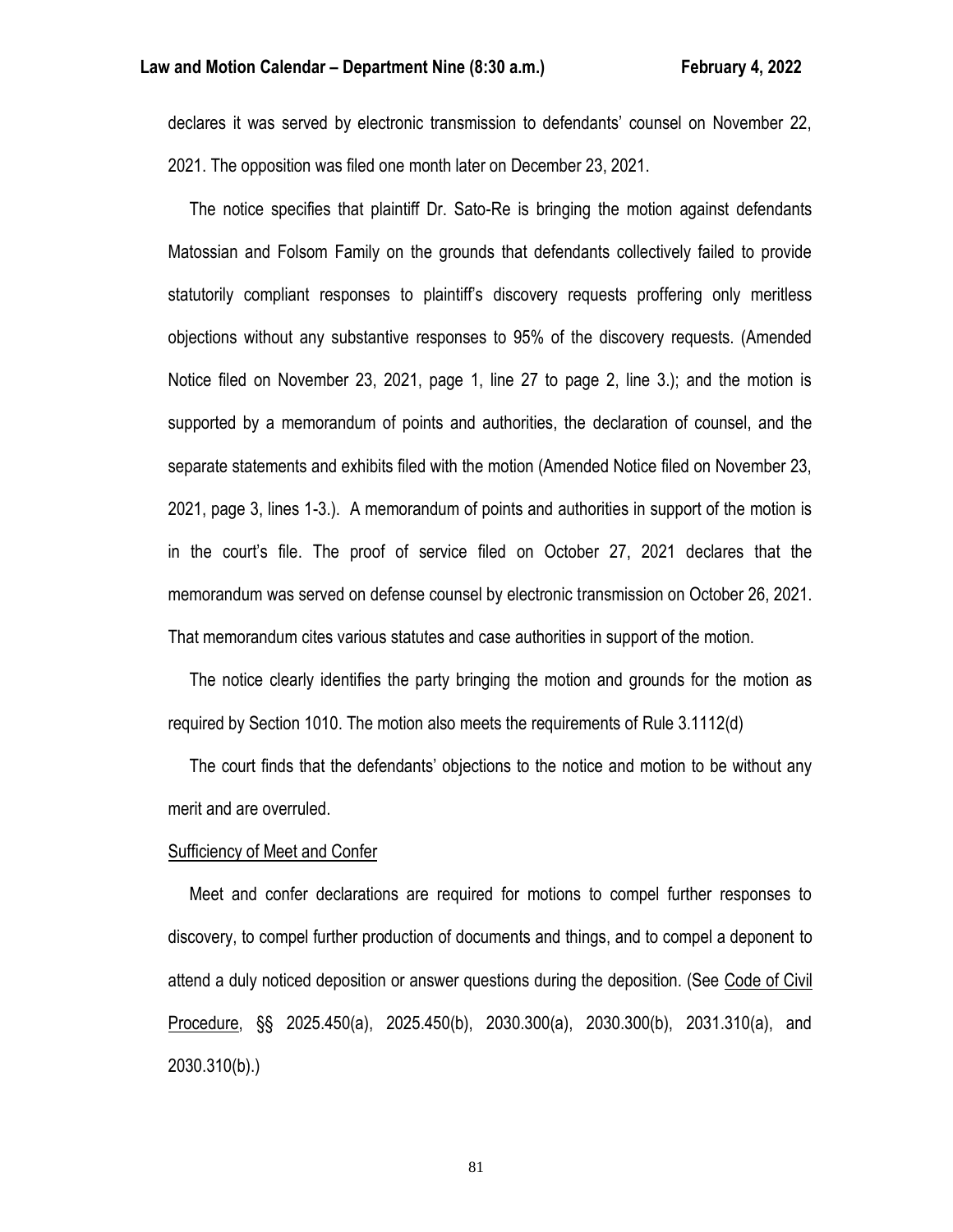It is a misuse of discovery to fail to confer in person, by telephone, or by letter with an opposing party or attorney in a reasonable and good faith attempt to resolve informally any dispute concerning discovery, if the section governing a particular discovery motion requires the filing of a declaration stating facts showing that an attempt at informal resolution has been made. (Code of Civil Procedure, § 2023.010(i).) "Notwithstanding the outcome of the particular discovery motion, the court shall impose a monetary sanction ordering that any party or attorney who fails to confer as required pay the reasonable expenses, including attorney's fees, incurred by anyone as a result of that conduct." (Code of Civil Procedure, § 2023.020.)

 "It is a central precept to the Civil Discovery Act of 1986 (Code Civ.Proc., § 2016 et seq.) (hereinafter "Discovery Act") that civil discovery be essentially self-executing. (*Zellerino v. Brown* (1991) 235 Cal.App.3d 1097, 1111, 1 Cal.Rptr.2d 222.) The Discovery Act requires that, prior to the initiation of a motion to compel, the moving party declare that he or she has made a serious attempt to obtain "an informal resolution of each issue." (§ 2025, subd. (o); *DeBlase v. Superior Court* (1996) 41 Cal.App.4th 1279, 1284, 49 Cal.Rptr.2d 229.) This rule is designed "to encourage the parties to work out their differences informally so as to avoid the necessity for a formal order...." (*McElhaney v. Cessna Aircraft Co.* (1982) 134 Cal.App.3d 285, 289, 184 Cal.Rptr. 547.) This, in turn, will lessen the burden on the court and reduce the unnecessary expenditure of resources by litigants through promotion of informal, extrajudicial resolution of discovery disputes. (*DeBlase v. Superior Court*, supra, 41 Cal.App.4th 1279, 1284, 49 Cal.Rptr.2d 229; see also *Volkswagenwerk Aktiengesellschaft v. Superior Court* (1981) 122 Cal.App.3d 326, 330, 175 Cal.Rptr. 888.)" (Townsend v. Superior Court (1998) 61 Cal.App.4th 1431, 1434-1435.)

 "A determination of whether an attempt at informal resolution is adequate also involves the exercise of discretion. The level of effort at informal resolution which satisfies the 'reasonable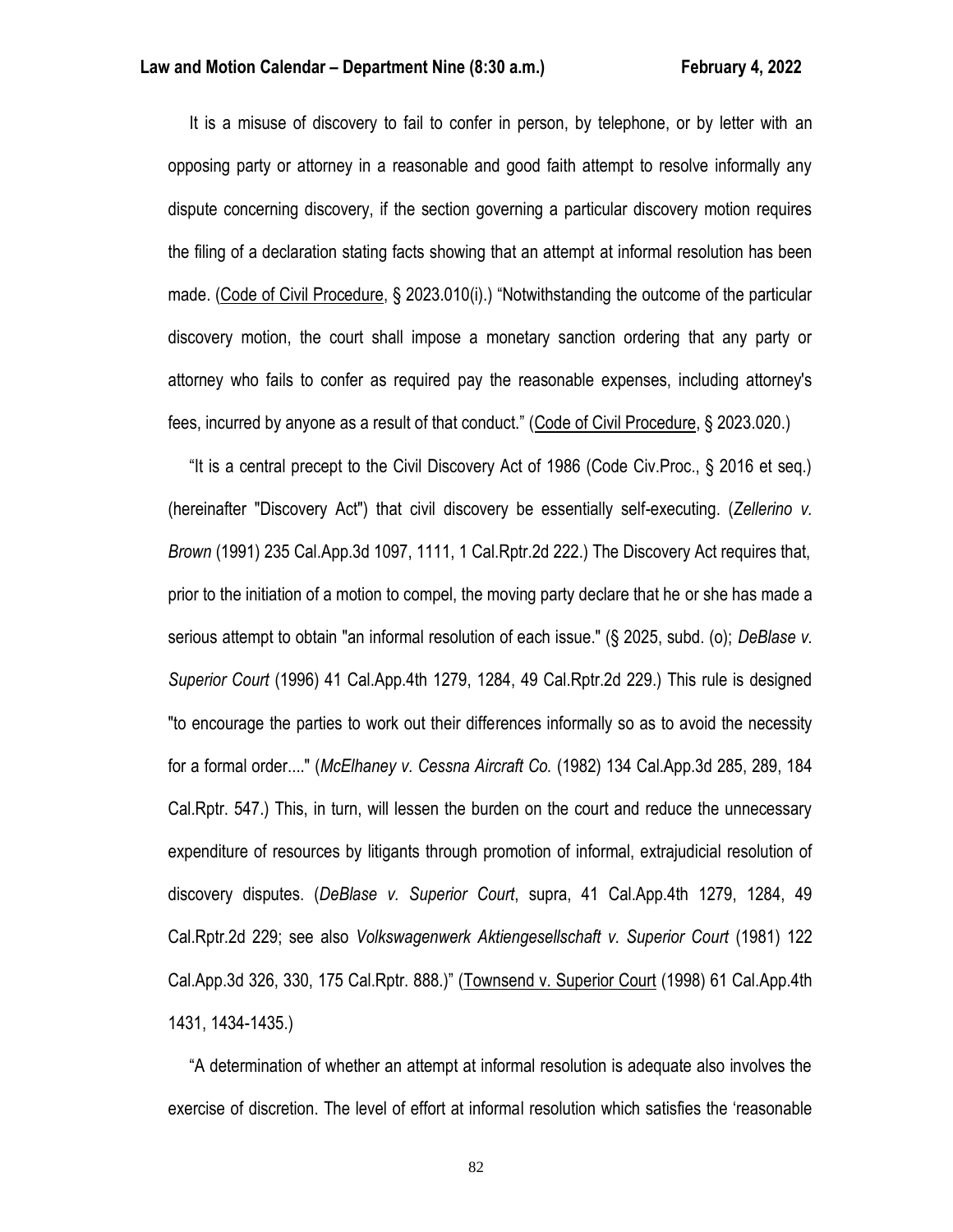and good faith attempt' standard depends upon the circumstances. In a larger, more complex discovery context, a greater effort at informal resolution may be warranted. In a simpler, or more narrowly focused case, a more modest effort may suffice. The history of the litigation, the nature of the interaction between counsel, the nature of the issues, the type and scope of discovery requested, the prospects for success and other similar factors can be relevant. Judges have broad powers and responsibilities to determine what measures and procedures are appropriate in varying circumstances. (See, e.g., Gov.Code, § 68607 [judge has responsibility to manage litigation]; Code Civ. Proc., § 128, subd. (a)(5) [judge has power to control conduct of judicial proceeding in furtherance of justice].) Judges also have broad discretion in controlling the course of discovery and in making the various decisions necessitated by discovery proceedings. (Citations omitted.)" (Obregon v. Superior Court (1998) 67 Cal.App.4th 424, 431.) "Although some effort is required in all instances (see, e.g., *Townsend*, supra, 61 Cal.App.4th at p. 1438, 72 Cal.Rptr.2d 333 [no exception based on speculation that prospects for informal resolution may be bleak] ), the level of effort that is reasonable is different in different circumstances, and may vary with the prospects for success. These are considerations entrusted to the trial court's discretion and judgment, with due regard for all relevant circumstances." (Obregon, supra at pages 432-433.)

 Having read and considered the moving and opposition papers, including the declarations of the respective counsels, the court finds under the totality of circumstances that sufficient meet and confer activities were engaged in related to the discovery disputes at issue in this law and motion proceeding. The court rejects defendants' assertion that the plaintiffs did not engage in sufficient meet and confer activities.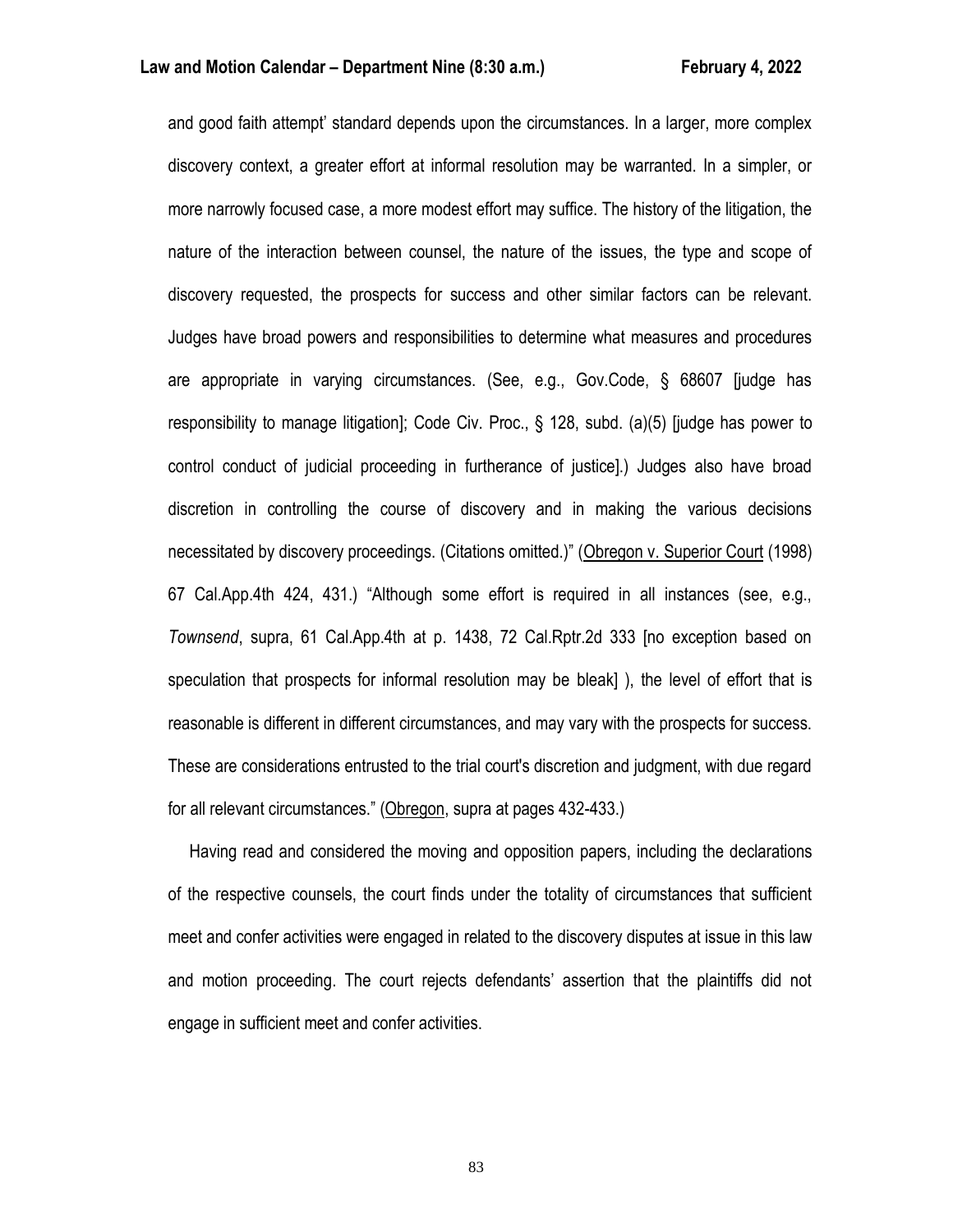Waiver of Jurisdictional and Notice Defects if the Party Objects and Also Address the Merits in the Opposition

 Defendants cite Bohn v. Bohn (1913) 164 Cal. 532, Vlahovich v. Cruz (1989) 213 Cal.App.3d 317, and Tate v. Superior Court (1975) 45 Cal.App.3d 925 in support of their assertion that the defendants would waive their right to challenge of the notice deficiencies if they raised an argument on the merits of the motion prior to a ruling on their notice objection.

 "Appellant complains he received inadequate notice of respondent's motion to modify the judgment. On March 30, 1987 appellant filed a document with the court wherein he asserted that respondent's motion papers were received with only two days' notice. ¶ " 'It is well settled that the appearance of a party at the hearing of a motion and his or her opposition to the motion on its merits is a waiver of any defects or irregularities in the notice of motion. *This rule applies even when no notice was given at all.* Accordingly, a party who appears and contests a motion in the court below cannot object on appeal or by seeking extraordinary relief in the appellate court that he had no notice of the motion or that the notice was insufficient or defective.' " (*Alliance Bank v. Murray* (1984) 161 Cal.App.3d 1, 7–8, 207 Cal.Rptr. 233, quoting *Tate v. Superior Court* (1975) 45 Cal.App.3d 925, 930, 119 Cal.Rptr. 835; citing *Estate of Pailhe* (1952) 114 Cal.App.2d 658, 660–661, 251 P.2d 76, citations omitted.) ¶ After raising the argument in writing on March 30 appellant thereafter appeared at the hearing on the motion, addressed the merits of the motion and made no argument concerning the purportedly inadequate notice. By doing so he waived any defect in the notice and, thus, may not raise this issue on appeal. [FN 1] ¶ FN 1. Appellant asserts that the "express registering of [an] objection precludes waiver of rights." In support of this statement he cites *Farrar v. McCormick* (1972) 25 Cal.App.3d 701, 705, 102 Cal.Rptr. 190 and *Bohn v. Bohn* (1913) 164 Cal. 532, 538–539, 129 P. 981. Neither of these cases supports his position. *Farrar* stands for the opposite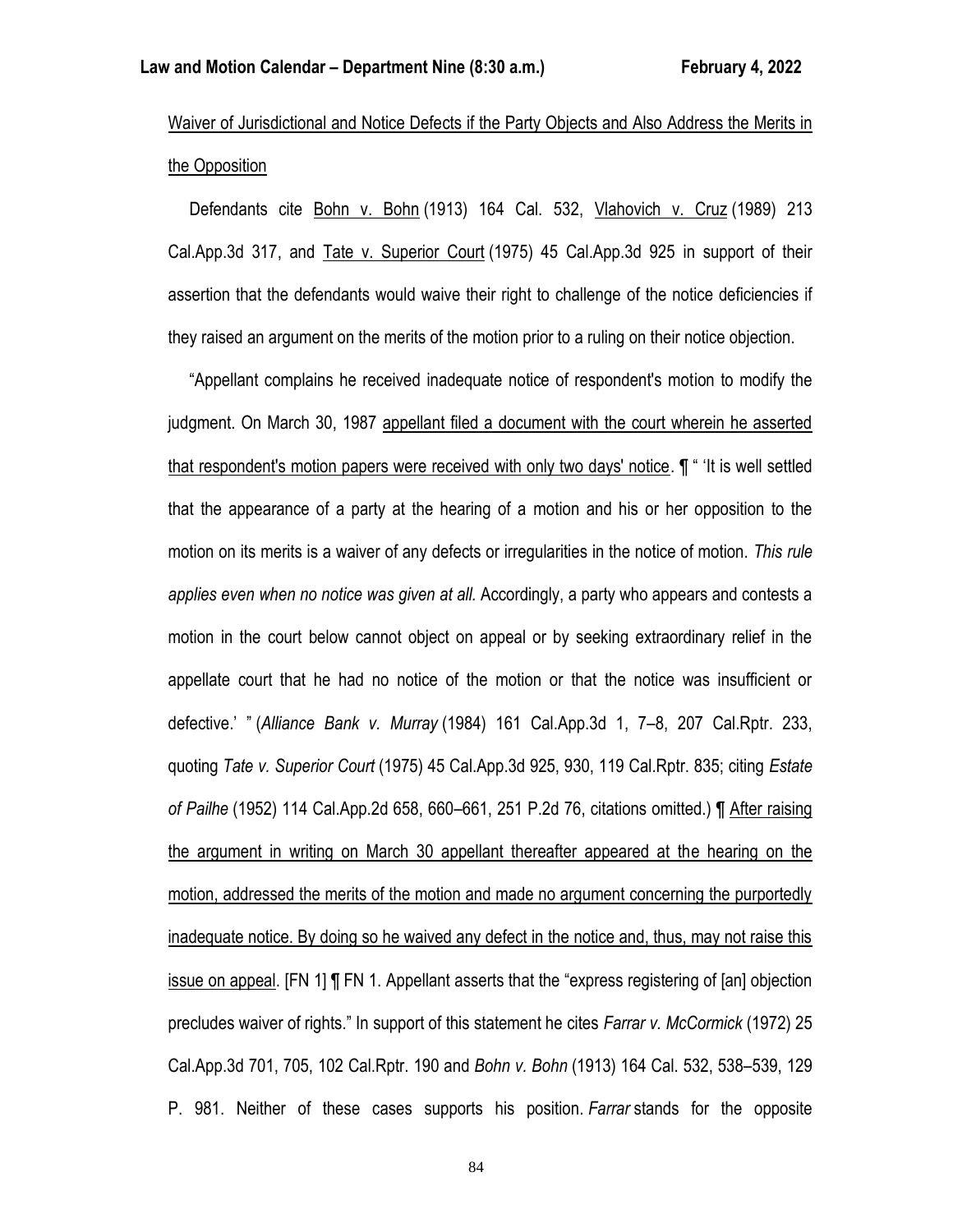proposition—that defects in a motion's timeliness are waived by an appearance at the hearing. In *Bohn* the court concluded that the objection had not been waived where, *unlike the instant case,* the appealing party made a limited appearance at the hearing, did not address the merits of the motion and only argued the motion was defective in form." (Emphasis added.) (Vlahovich v. Cruz (1989) 213 Cal.App.3d 317, 320–321.)

 Therefore, the Vlahovich opinion holds that an appearance at the hearing on a motion and arguing the merits of the motion without also arguing the objection to notice defects waives the notice objection. It does not hold that a party who argues both the notice objection and the merits in opposition to the motion during the hearing waives the right to contest the alleged notice deficiencies.

 "An opinion is not authority for a point not raised, considered, or resolved therein. (E.g., *People v. Castellanos* (1999) 21 Cal.4th 785, 799, fn. 9, 88 Cal.Rptr.2d 346, 982 P.2d 211; *San Diego Gas & Elec. Co. v. Superior Court* (1996) 13 Cal.4th 893, 943, 55 Cal.Rptr.2d 724, 920 P.2d 669.)" (Styne v. Stevens (2001) 26 Cal.4th 42, 57-58.)

 Bohn v. Bohn (1913) 164 Cal. 532 holds that a special appearance for the sole limited purpose to argue the lack of sufficient advance notice to the opposing party is not a waiver of the right to contest the sufficiency of notice. (See Bohn v. Bohn (1913) 164 Cal. 532, 538-539.)

 The appellate court in Tate v. Superior Court (1975) 45 Cal.App.3d 925 found that the appellant had waived the insufficiency of the notice of motion to dismiss the case because the party did not appear specially in the trial court to object to the court's jurisdiction or to the failure of the court to comply with the advance notice requirement, did not move to quash the notice as not providing sufficient advance notice of the hearing on the motion, and, instead, appeared at the hearing and argued the motion to dismiss on its merits. (See Tate v. Superior Court (1975) 45 Cal.App.3d 925, 930–931.)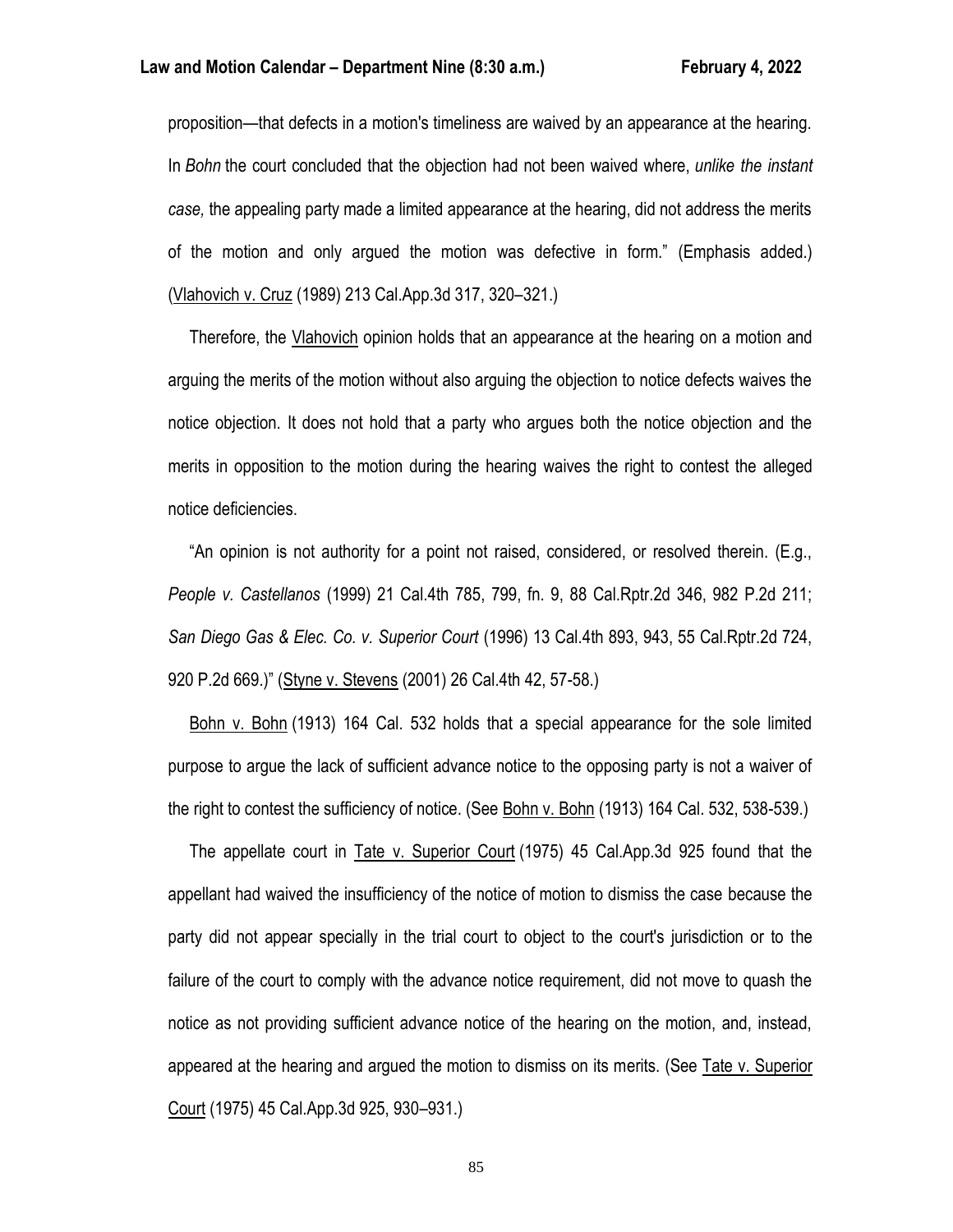The appellate court in Tate did not raise, consider, or resolve the issue of whether a party can object to the notice deficiency and, in the alternative, address the merits at the same time.

 In other words, none of this case authority raised, considered, or held that there is a waiver of the right to assert lack of sufficient notice as a ground to deny a motion when the notice defects and the merits are argued in the same hearing.

 On the other hand, there is no legal authority before the court that a party must raise both the notice objection and an argument on the merits at the same time, or be deemed to have waived an opposition and hearing on the merits of the motion.

 Although the court denies the notice objection, the court also finds that when a notice objection has been asserted, which if granted would require denial of the motion on due process grounds, the party raising the due process notice objection is not required to also argue the merits of the motion or be deemed to have waived the opposition on the merits, particularly where the right to oppose the motion is expressly reserved. Therefore, the court will allow the defendants sufficient time to file an opposition on the merits and plaintiffs will be free to file a reply addressing that opposition on the merits. The hearing will be continued to allow for sufficient time to file the opposition and reply on the merits of the motion.

#### Sanctions

The issue of sanctions will be determined in the final ruling on the merits of the motion.

# Discovery Referee

 "When the parties do not consent, the court may, upon the written motion of any party, or of its own motion, appoint a referee in the following cases pursuant to the provisions of subdivision (b) of Section 640:  $\P$ <sup>\*</sup> \* \* (5) When the court in any pending action determines that it is necessary for the court to appoint a referee to hear and determine any and all discovery motions and disputes relevant to discovery in the action and to report findings and make a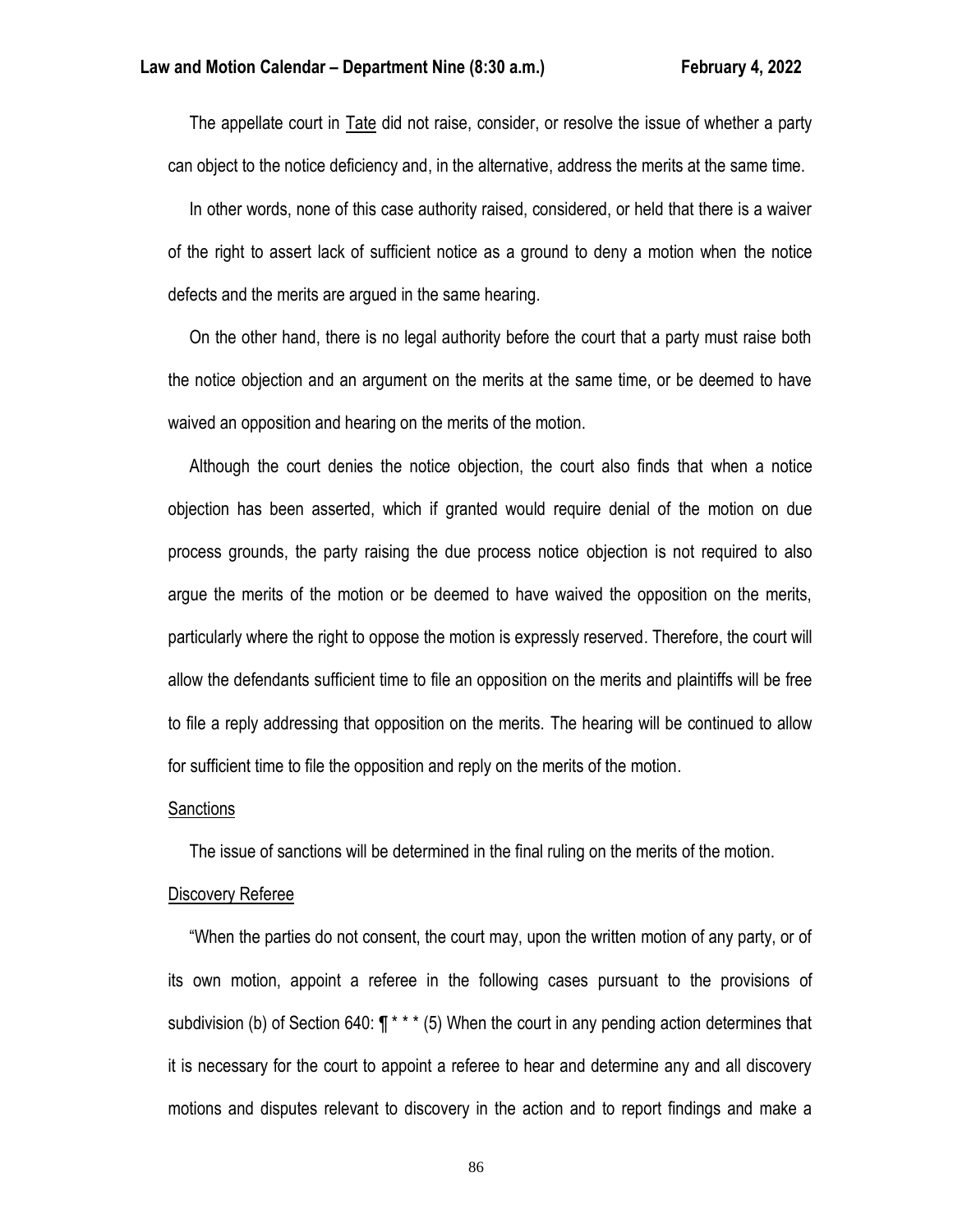recommendation thereon." (Code of Civil Procedure, § 639(a)(5).) "Unless both parties have agreed to a reference, the court should not make blanket orders directing all discovery motions to a discovery referee except in the unusual case where a majority of factors favoring reference are present. These include: (1) there are multiple issues to be resolved; (2) there are multiple motions to be heard simultaneously; (3) the present motion is only one in a continuum of many; (4) the number of documents to be reviewed (especially in issues based on assertions of privilege) make the inquiry inordinately time-consuming. ¶ In making its decision, the trial courts need consider the statutory scheme is designed only to permit reference over the parties' objections where that procedure is necessary, not merely convenient. (§ 639, subd. (e).) Where one or more of the above factors unduly impact the court's time and/or limited resources, the court is clearly within its discretion to make an appropriate reference. ¶ On the other hand, certain factors will always militate against reference. Resolution of legal issues underlying discovery requests which are complex, unsettled or of first impression, lie peculiarly within the purview of the court. Further, where there are parties to the litigation who are not involved in these particular discovery proceedings, but who will be affected by the final rulings, it is the trial court which is best able to determine who these parties are and to what extent they may be affected, and best ensure they are properly noticed and their interests protected." (Taggares v. Superior Court (1998) 62 Cal.App.4th 94, 105-106.)

 "A discovery referee must not be appointed under Code of Civil Procedure section 639(a)(5) unless the exceptional circumstances of the particular case require the appointment." (Rules of Court Rule. 3.920(c).)

 The court is inclined to appoint a discovery referee for all purposes in this case as it appears necessary due to the following exceptional circumstances presented in this case: there are essentially multiple motions to be heard simultaneously; there are multiple issues to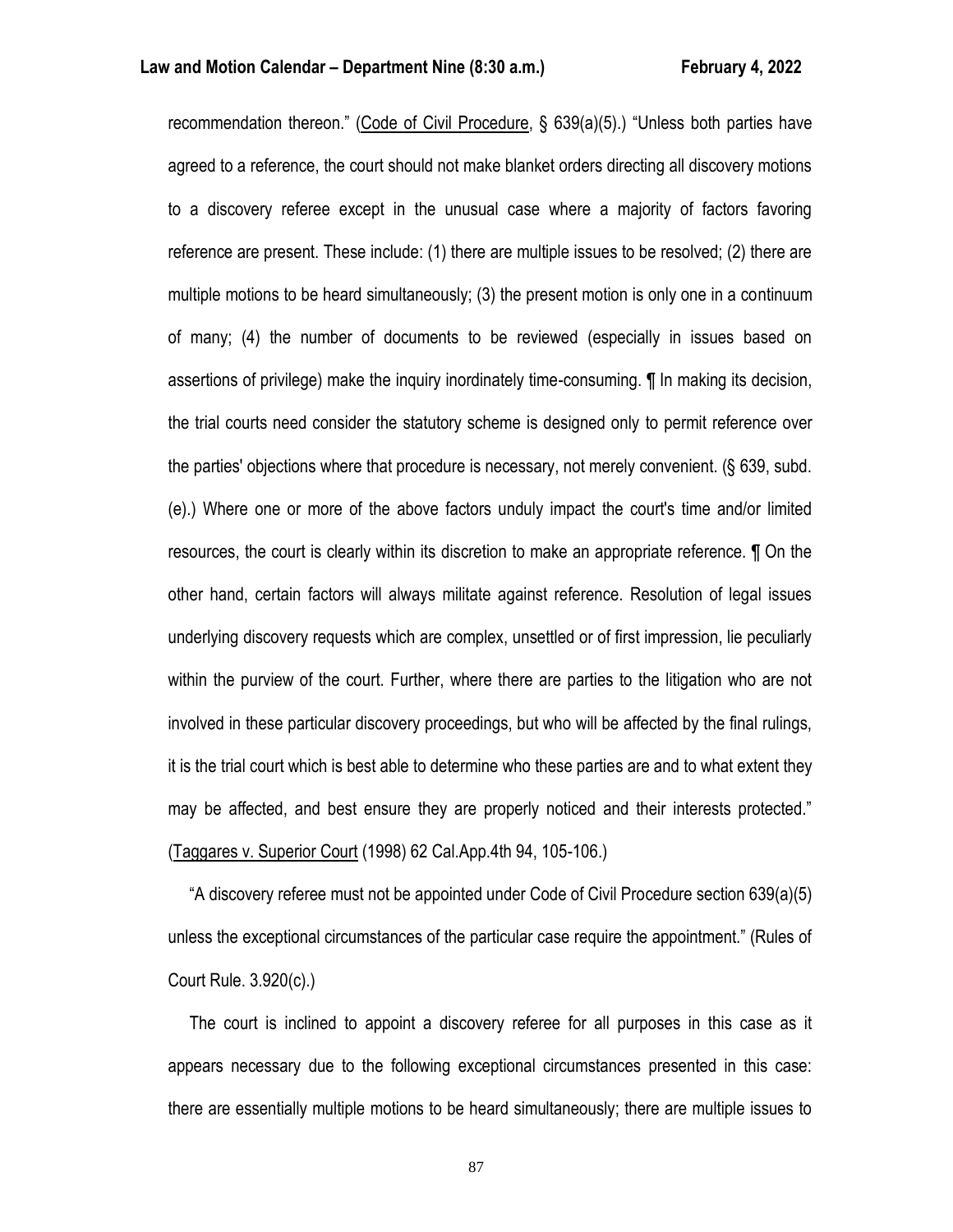be resolved; the present motion is only one in a continuum of many; the number of documents to be reviewed make the inquiry inordinately time-consuming; and these factors unduly impact the court's time and limited resources.

 "If the referee is appointed under section 639(a)(5) to hear and determine discovery motions and disputes relevant to discovery, the order must state that the referee is authorized to set the date, time, and place for all hearings determined by the referee to be necessary; direct the issuance of subpoenas; preside over hearings; take evidence; and rule on objections, motions, and other requests made during the course of the hearing." (Rules of Court, Rule 3.922(e).)

 Appearances are required for argument on the issue of appointment of a discovery referee. **TENTATIVE RULING # 14: PLAINTIFFS' MOTION FOR RELIEF FROM UNTIMELY MOTION TO COMPEL FURTHER RESPONSES TO REQUESTS FOR PRODUCTION IS DENIED. APPEARANCES ARE REQUIRED ON THE PLAINTIFFS' MOTION TO COMPEL FURTHER RESPONSES TO DISCOVERY. IF A PARTY OR PARTIES WISH TO APPEAR TELEPHONICALLY THEY MUST APPEAR BY "VCOURT", WHICH MUST BE SCHEDULED AND PAID THROUGH THE COURT WEBSITE AT www.eldoradocourt.org/onlineservices/vcourt.html. NO HEARING ON PLAINTIFFS' MOTION FOR RELIEF FROM UNTIMELY MOTION TO COMPEL FURTHER RESPONSES WILL BE HELD (LEWIS V. SUPERIOR COURT (1999) 19 CAL.4TH 1232, 1247.), UNLESS A NOTICE OF INTENT TO APPEAR AND REQUEST FOR ORAL ARGUMENT IS TRANSMITTED ELECTRONICALLY THROUGH THE COURT'S WEBSITE OR BY TELEPHONE TO THE COURT AT (530) 621-6551 BY 4:00 P.M. ON THE DAY THE TENTATIVE RULING IS ISSUED. NOTICE TO ALL PARTIES OF AN INTENT TO APPEAR MUST BE MADE BY TELEPHONE OR IN PERSON. PROOF OF SERVICE OF SAID**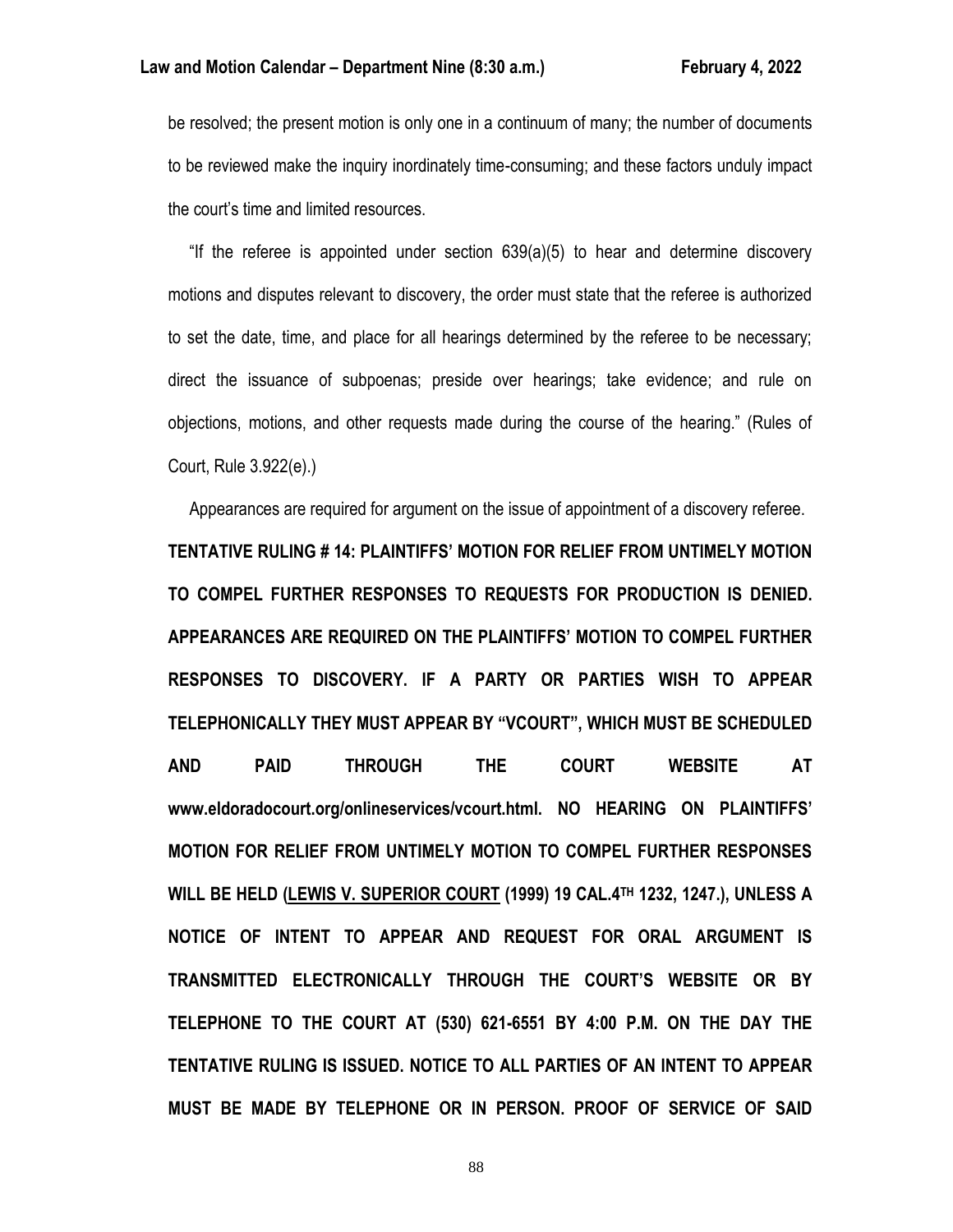**NOTICE MUST BE FILED PRIOR TO OR AT THE HEARING. LONG CAUSE HEARINGS MUST BE REQUESTED BY 4:00 P.M. ON THE DAY THE TENTATIVE RULING IS ISSUED AND THE PARTIES ARE PROVIDE THE COURT WITH THREE MUTUALLY AGREEABLE DATES ON FRIDAY AFTERNOONS AT 2:30 P.M. LONG CAUSE ORAL ARGUMENT REQUESTS WILL BE SET FOR HEARING ON ONE OF THE THREE MUTUALLY AGREEABLE DATES ON FRIDAY AFTERNOONS AT 2:30 P.M. THE COURT WILL ADVISE THE PARTIES OF THE LONG CAUSE HEARING DATE AND TIME BY 5:00 P.M. ON THE DAY THE TENTATIVE RULING IS ISSUED. PARTIES MAY PERSONALLY APPEAR AT THE HEARING. IF A PARTY OR PARTIES WISH TO APPEAR TELEPHONICALLY THEY MUST APPEAR BY "VCOURT", WHICH MUST BE SCHEDULED AND PAID THROUGH THE COURT WEBSITE AT www.eldoradocourt.org/onlineservices/vcourt.html. MATTERS IN WHICH THE PARTIES' TOTAL TIME ESTIMATE FOR ARGUMENT IS 15 MINUTES OR LESS WILL BE HEARD ON THE LAW AND MOTION CALENDAR AT 8:30 A.M. ON FRIDAY, FEBRUARY 4, 2022 EITHER IN PERSON OR BY VCOURT TELEPHONIC APPEARANCE UNLESS OTHERWISE NOTIFIED BY THE COURT.**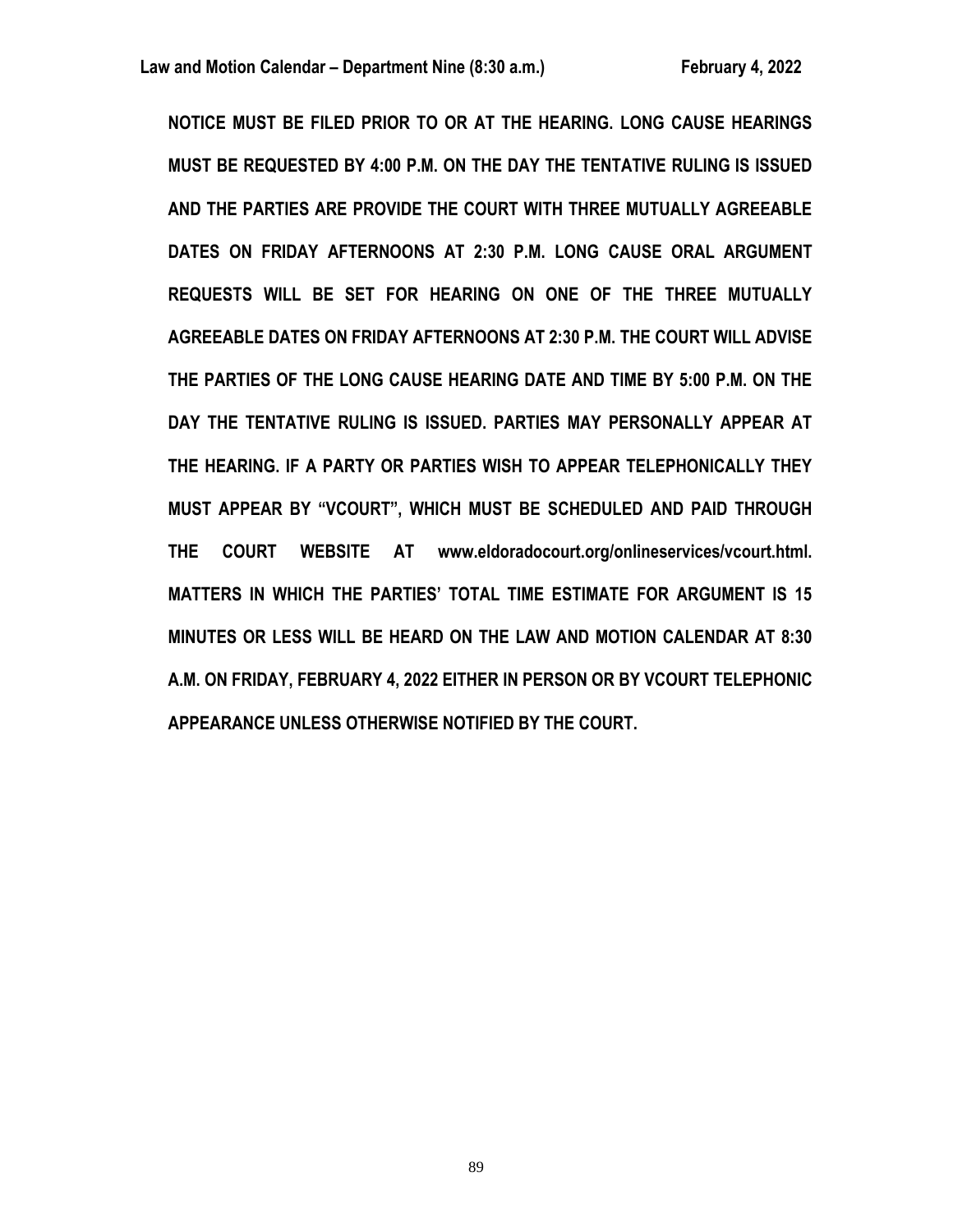# **15. LACEY v. UNEMPLOYMENT INS. APPEALS BOARD PC-20200620**

#### **(1) Review Hearing Re: Status of Service and Receipt of Administrative Record.**

#### **(2) Hearing Re: Petition for Writ of Mandate.**

 Petitioner seeks to overturn the Unemployment Insurance Appeals Board's decision to reverse an Employment Development Department examiner's decision granting petitioner's claim for unemployment insurance benefits.

 The real party in interest, Cameron Park Rent a Storage, answered the petition and filed an opposition.

Petitioner filed a response to the real party in interest's answer and opposition.

 On December 13, 2021 respondent California Unemployment Insurance Appeals Board filed an answer to the petition.

 "(a) Where the writ is issued for the purpose of inquiring into the validity of any final administrative order or decision made as the result of a proceeding in which by law a hearing is required to be given, evidence is required to be taken, and discretion in the determination of facts is vested in the inferior tribunal, corporation, board, or officer, the case shall be heard by the court sitting without a jury. All or part of the record of the proceedings before the inferior tribunal, corporation, board, or officer may be filed with the petition, may be filed with respondent's points and authorities, or may be ordered to be filed by the court. Except when otherwise prescribed by statute, the cost of preparing the record shall be borne by the petitioner. Where the petitioner has proceeded pursuant to Article 6 (commencing with Section 68630) of Chapter 2 of Title 8 of the Government Code and the Rules of Court implementing that section and where the transcript is necessary to a proper review of the administrative proceedings, the cost of preparing the transcript shall be borne by the respondent. Where the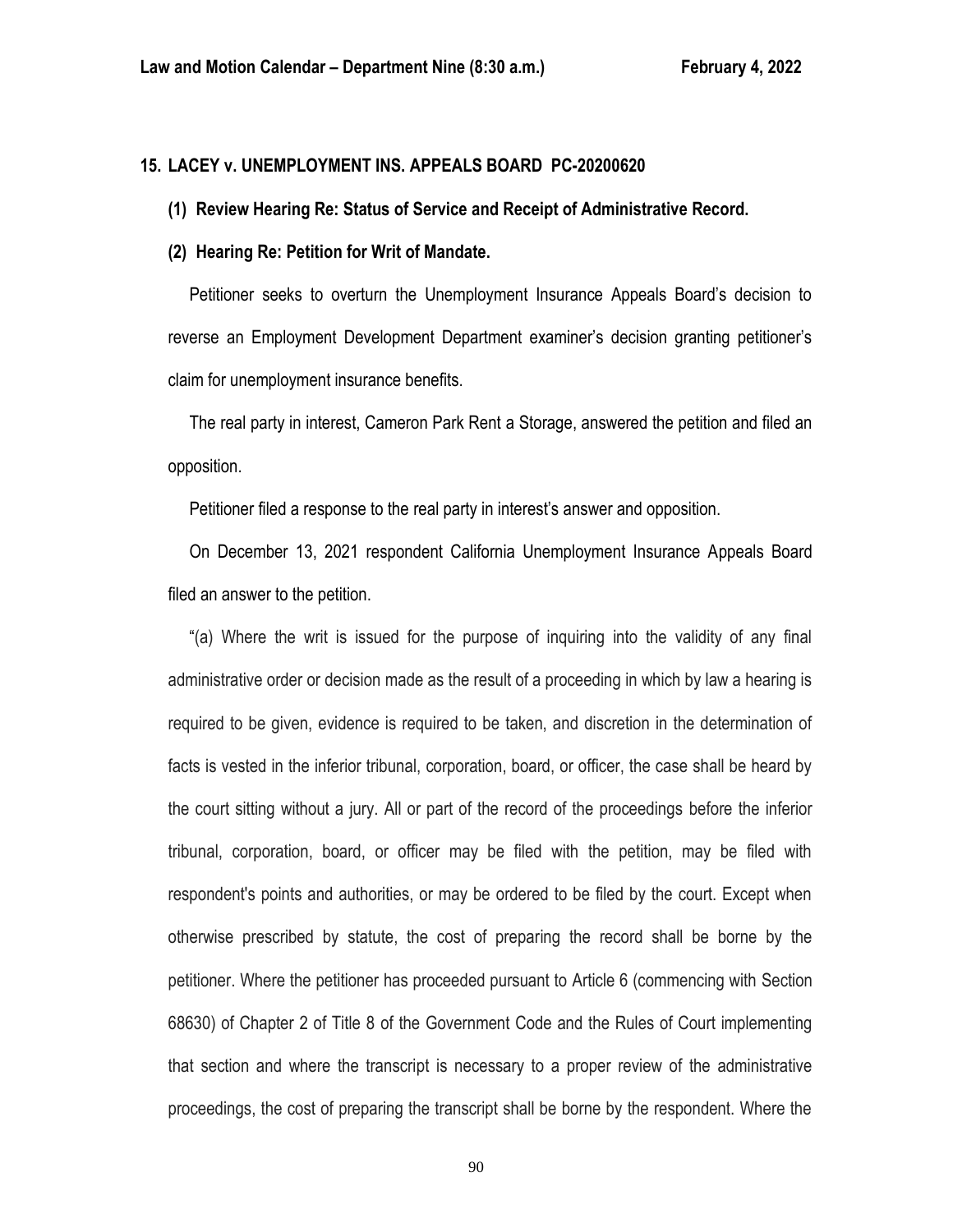#### **Law and Motion Calendar – Department Nine (8:30 a.m.) February 4, 2022**

party seeking the writ has proceeded pursuant to Section 1088.5, the administrative record shall be filed as expeditiously as possible, and may be filed with the petition, or by the respondent after payment of the costs by the petitioner, where required, or as otherwise directed by the court. If the expense of preparing all or any part of the record has been borne by the prevailing party, the expense shall be taxable as costs." (Code of Civil Procedure, § 1094.5(a).)

 "(b) The inquiry in such a case shall extend to the questions whether the respondent has proceeded without, or in excess of, jurisdiction; whether there was a fair trial; and whether there was any prejudicial abuse of discretion. Abuse of discretion is established if the respondent has not proceeded in the manner required by law, the order or decision is not supported by the findings, or the findings are not supported by the evidence." (Code of Civil Procedure, § 1094.5(b).)

 "(c) Where it is claimed that the findings are not supported by the evidence, in cases in which the court is authorized by law to exercise its independent judgment on the evidence, abuse of discretion is established if the court determines that the findings are not supported by the weight of the evidence. In all other cases, abuse of discretion is established if the court determines that the findings are not supported by substantial evidence in the light of the whole record." (Code of Civil Procedure, § 1094.5(c).)

 "If the administrative proceedings are quasi-judicial in character, judicial review will be stricter. Whereas quasi-legislative acts involve the formulation of rules of wide application, quasi-judicial action involves "the actual application of such a rule to a specific set of existing facts." (*Strumsky, supra,* 11 Cal.3d at pp. 34–35, fn. 2, 112 Cal.Rptr. 805, 520 P.2d 29.) Since such a proceeding adjudicates individual rights and interests, findings are required and the reviewing court looks to see whether the findings are supported by the evidence. (*Topanga*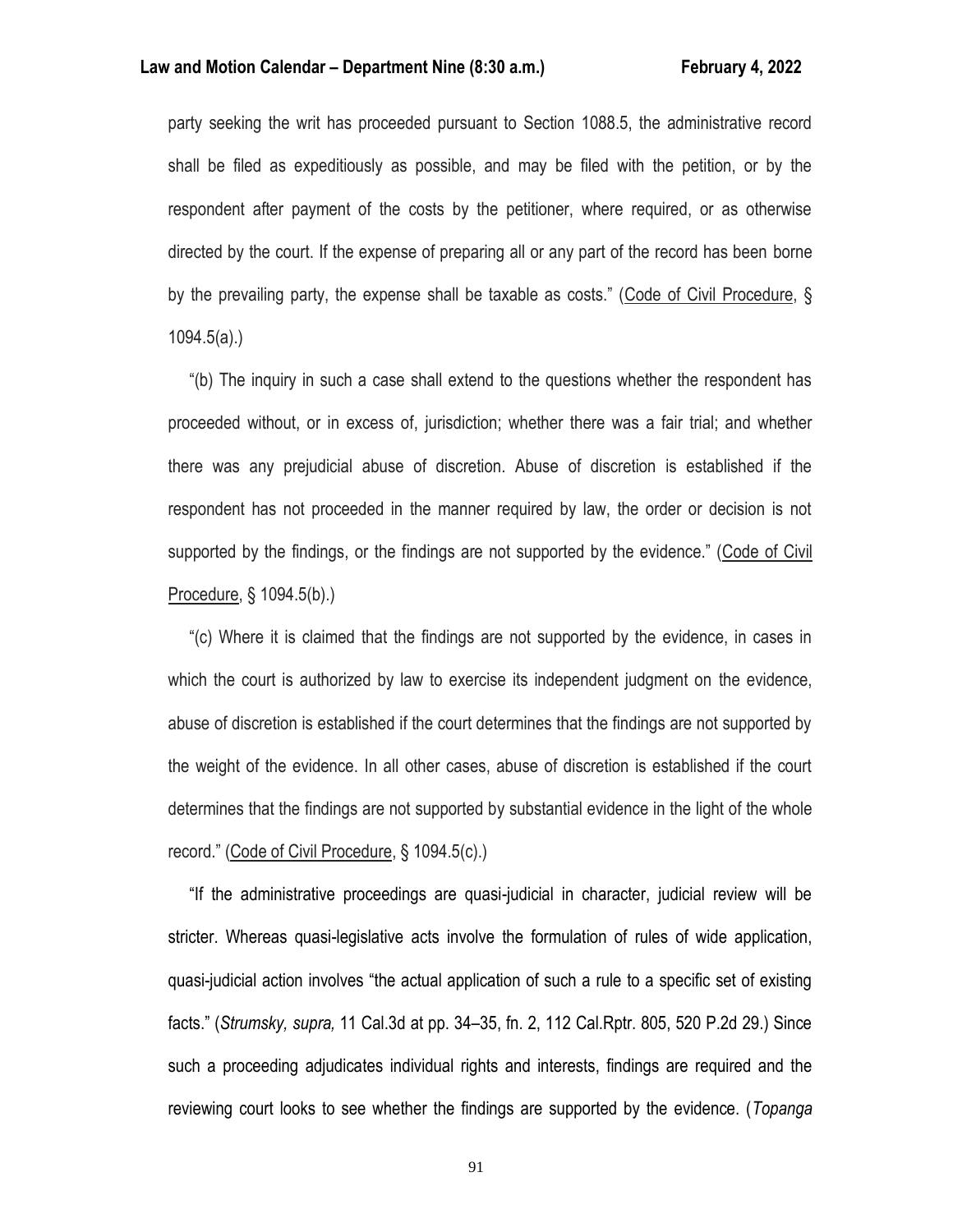*Assn. For A Scenic Community v. County of Los Angeles* (1974) 11 Cal.3d 506, 514–515, 113 Cal.Rptr. 836, 522 P.2d 12; *Stauffer Chemical Co. v. Air Resources Board, supra,* 128 Cal.App.3d at p. 794, 180 Cal.Rptr. 550.) If fundamental rights are implicated the court may be authorized to exercise its independent judgment to determine whether the findings are supported by the weight of the evidence. In all other cases the court examines the record for substantial evidence in support of the findings. (Code Civ.Proc., § 1094.5, subds. (b) and (c).)" (Shapell Industries, Inc. v. Governing Board (1991) 1 Cal.App.4th 218, 231.)

 On February 4, 2021 the court received unauthenticated copies of documents, which is not the certified administrative record required to be filed in order for the court to review the previous administrative hearing related to petitioner's claim for unemployment benefits and the appeal from the initial decision concerning that claim.

 At the hearing on March 12, 2021 petitioner explained that she gave the court the only copy of the administrative record she has. Counsel for respondent Cameron Park Rent A Storage stated that she only had an uncertified copy.

 The court ordered the Unemployment Insurance Appeals Board to submit a certified copy of the administrative record directly to the court. The March 12, 2021 minute order was served by mail to the interested persons on March 12, 2021, including the Unemployment Insurance Appeals Board.

 An uncertified administrative record was filed by petitioner on December 1, 2021. At the time this ruling was prepared, the certified record was not lodged.

**TENTATIVE RULING # 15: APPEARANCES ARE REQUIRED AT 8:30 A.M. ON FRIDAY, FEBRUARY 4, 2022 IN DEPARTMENT NINE. IF A PARTY OR PARTIES WISH TO APPEAR TELEPHONICALLY THEY MUST APPEAR BY "VCOURT", WHICH MUST BE SCHEDULED**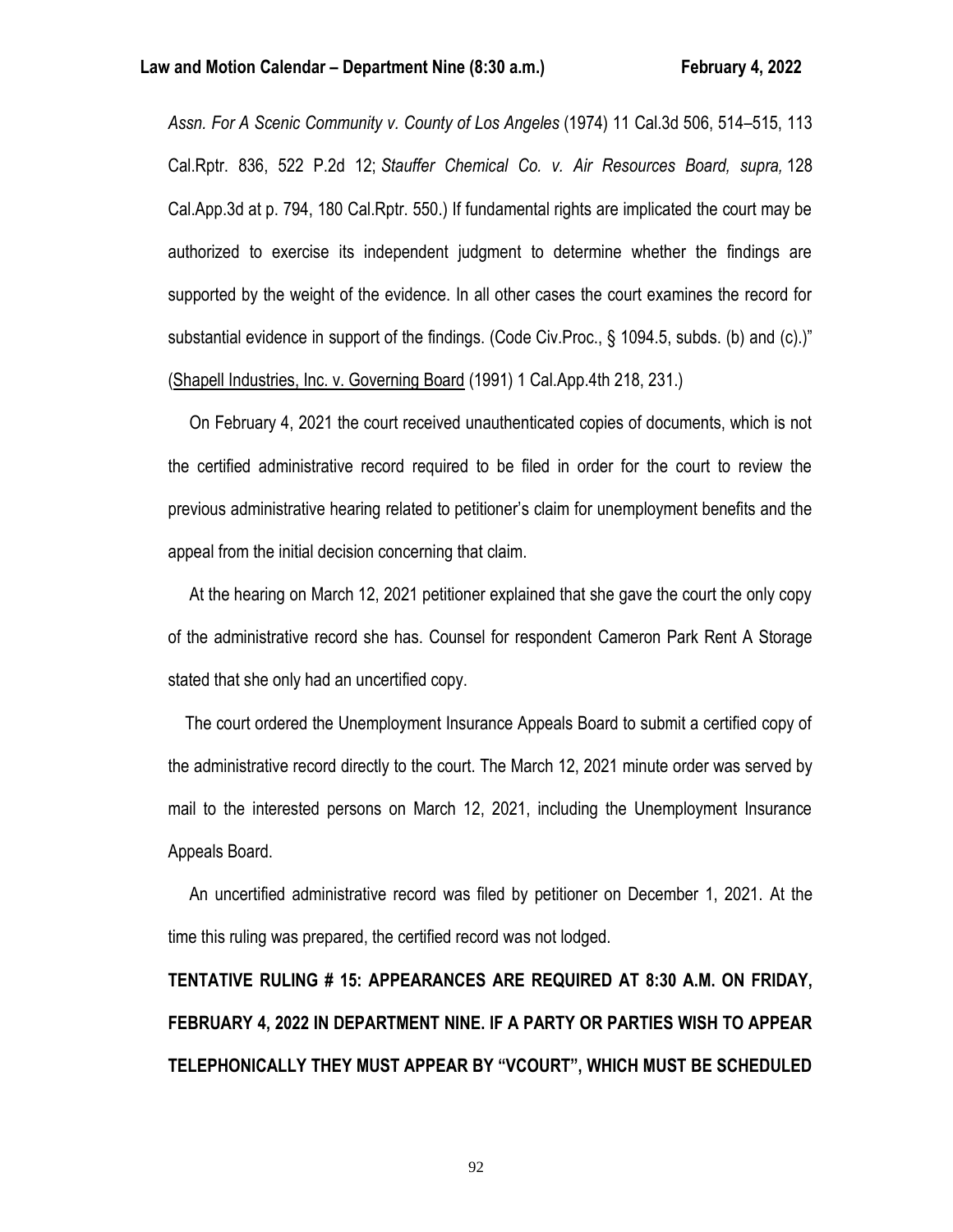**AND PAID THROUGH THE COURT WEBSITE AT www.eldorado.courts.ca.gov/onlineservices/telephonic-appearances.**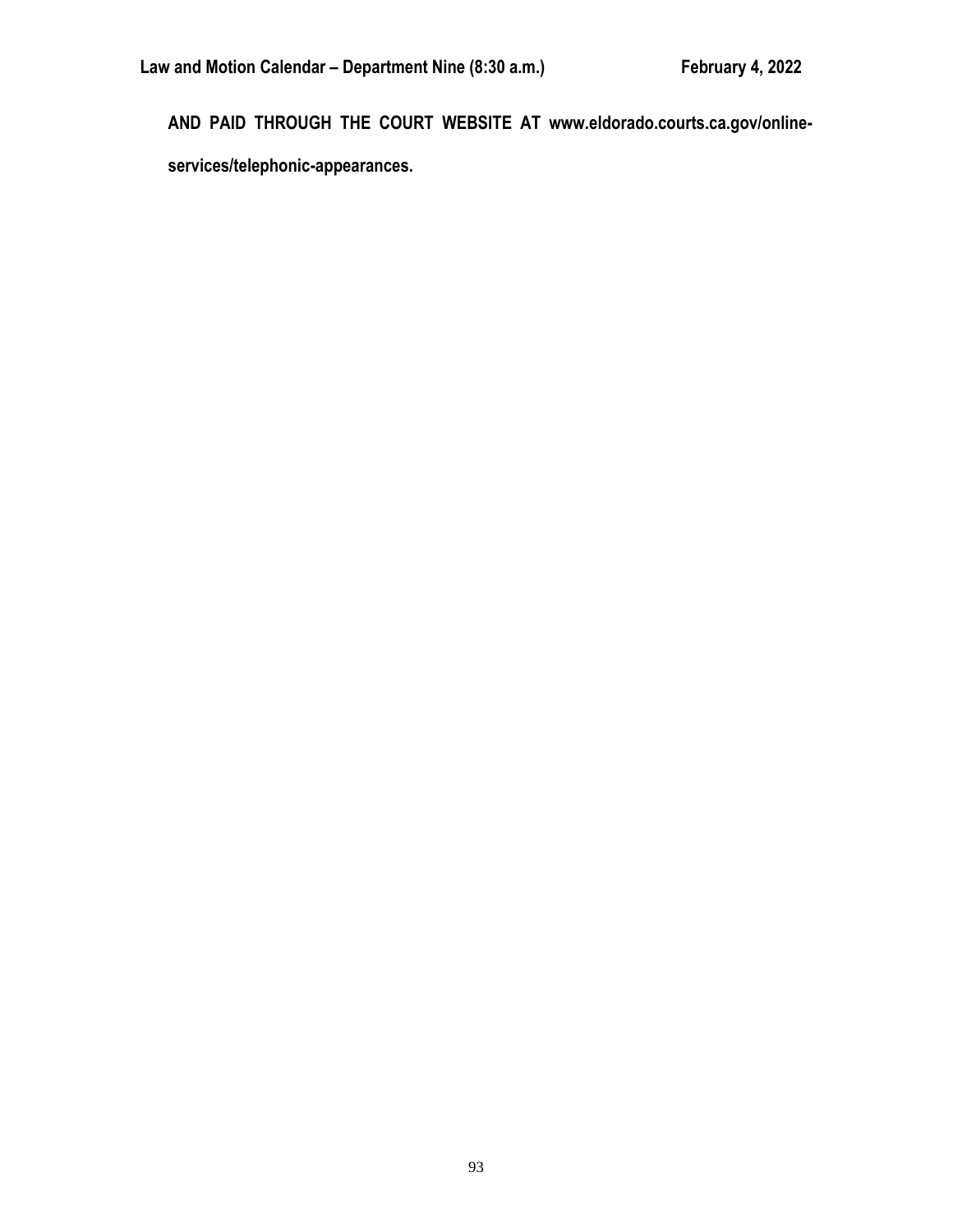# **16. TOWNSEND v. SMITH PC-20200583**

**Motion to be Relieved as Counsel of Record for Defendant.**

**TENTATIVE RULING # 16: THE MOTION IS GRANTED. WITHDRAWAL WILL BE EFFECTIVE AS OF THE DATE OF FILING PROOF OF SERVICE OF THE FORMAL, SIGNED ORDER UPON THE CLIENT. NO HEARING ON THIS MATTER WILL BE HELD (LEWIS V. SUPERIOR COURT (1999) 19 CAL.4TH 1232, 1247.), UNLESS A NOTICE OF INTENT TO APPEAR AND REQUEST FOR ORAL ARGUMENT IS TRANSMITTED ELECTRONICALLY THROUGH THE COURT'S WEBSITE OR BY TELEPHONE TO THE COURT AT (530) 621-6551 BY 4:00 P.M. ON THE DAY THE TENTATIVE RULING IS ISSUED. NOTICE TO ALL PARTIES OF AN INTENT TO APPEAR MUST BE MADE BY TELEPHONE OR IN PERSON. PROOF OF SERVICE OF SAID NOTICE MUST BE FILED PRIOR TO OR AT THE HEARING. LONG CAUSE HEARINGS MUST BE REQUESTED BY 4:00 P.M. ON THE DAY THE TENTATIVE RULING IS ISSUED AND THE PARTIES ARE PROVIDE THE COURT WITH THREE MUTUALLY AGREEABLE DATES ON FRIDAY AFTERNOONS AT 2:30 P.M. LONG CAUSE ORAL ARGUMENT REQUESTS WILL BE SET FOR HEARING ON ONE OF THE THREE MUTUALLY AGREEABLE DATES ON FRIDAY AFTERNOONS AT 2:30 P.M. THE COURT WILL ADVISE THE PARTIES OF THE LONG CAUSE HEARING DATE AND TIME BY 5:00 P.M. ON THE DAY THE TENTATIVE RULING IS ISSUED. PARTIES MAY PERSONALLY APPEAR AT THE HEARING. IF A PARTY OR PARTIES WISH TO APPEAR TELEPHONICALLY THEY MUST APPEAR BY "VCOURT", WHICH MUST BE SCHEDULED AND PAID THROUGH THE COURT WEBSITE AT www.eldoradocourt.org/onlineservices/vcourt.html. MATTERS IN WHICH THE PARTIES' TOTAL TIME ESTIMATE FOR ARGUMENT IS 15 MINUTES OR LESS WILL BE HEARD ON**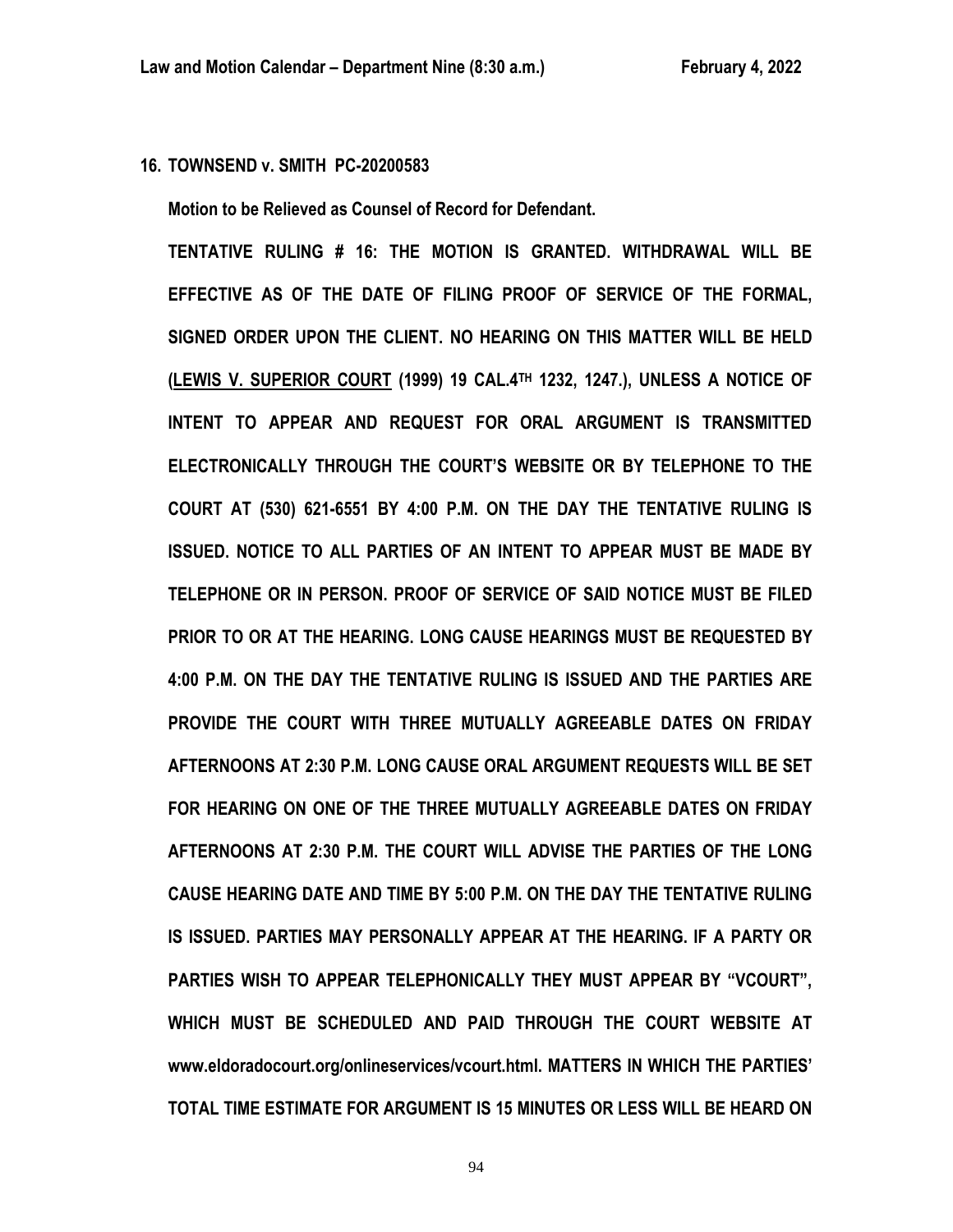**THE LAW AND MOTION CALENDAR AT 8:30 A.M. ON FRIDAY, FEBRUARY 4, 2022 EITHER IN PERSON OR BY VCOURT TELEPHONIC APPEARANCE UNLESS OTHERWISE NOTIFIED BY THE COURT.**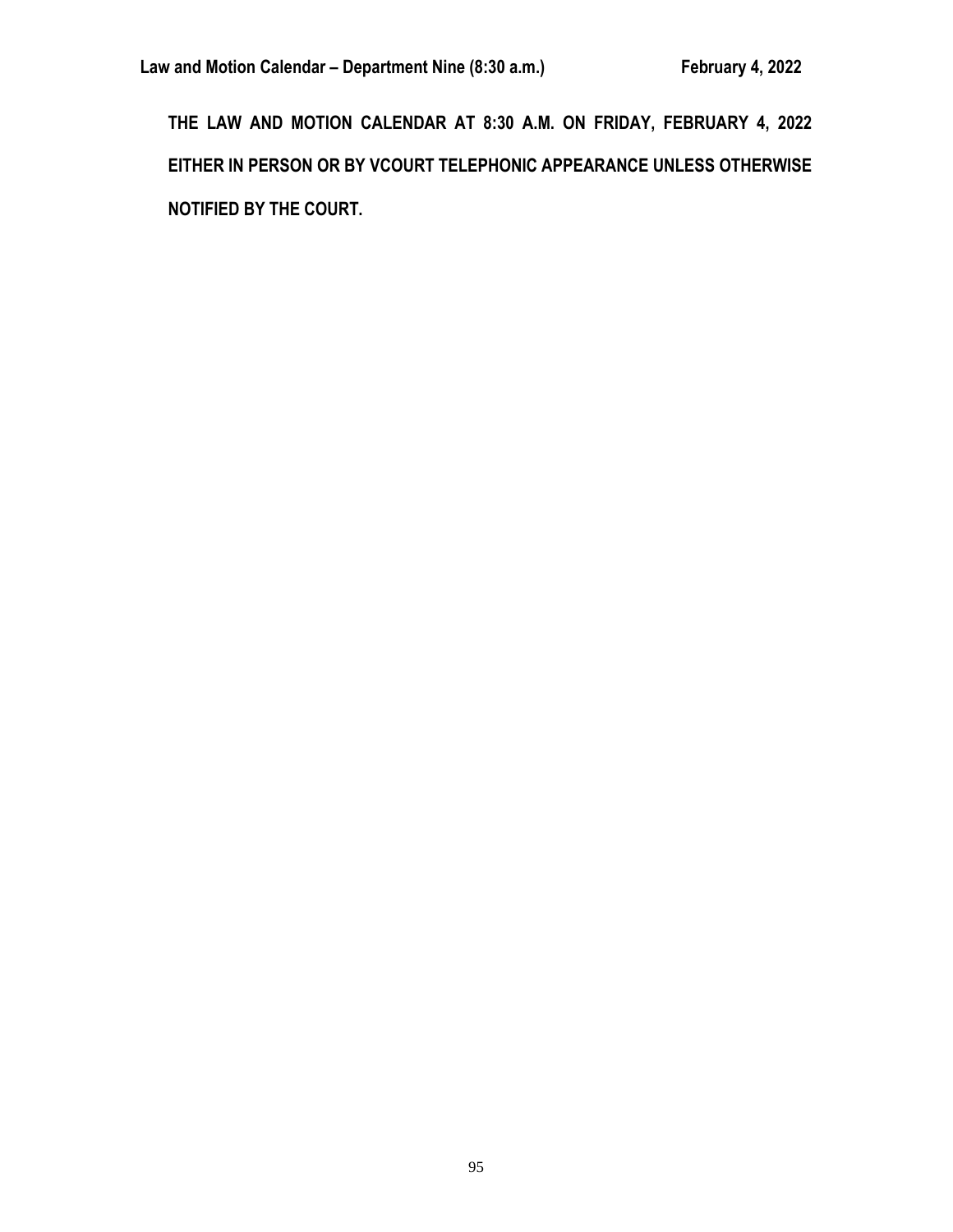# **17. MATTER OF THE MARTHA J. VOESTER LIVING TRUST PP-20160033**

# **Hearing Re: Motion to Enter Default Against Respondent for Failure to Respond to 2nd Amended Petition.**

This action is stayed by the respondent's bankruptcy proceeding.

 Petitioner reports: the Bankruptcy case was referred to the Bankruptcy Court's settlement program; while the Bankruptcy Court notified counsel that the Bankruptcy case had settled, the COVID-19 pandemic has disrupted the orderly progression to completion; the final settlement agreement has not been executed; a motion to enforce the bankruptcy settlement agreement was required as not all parties signed the agreement; the order granting that motion was entered on March 29, 2021; the bankruptcy court judgment has not yet been ordered and bankruptcy counsel has not yet advised when such a judgment will enter and become final; the bankruptcy court jurisdiction and stay continues in effect.

 Upon request of counsel, the May 7, 2021 hearing was continued to August 27, 2021. Petitioner filed a notice of continuing automatic bankruptcy stay, which reported: counsel was advised that a motion to enforce the settlement agreement in the Bankruptcy became necessary, which was granted by the Bankruptcy Court and entered on March 29, 2021; the order provided for a judgment of non-dischargeability of debt to be entered together with interest; the judgment was not entered for some time and petitioner's bankruptcy attorney has not yet advised as to when judgment would be entered, when it would be final, and when the time for appeal would expire; counsel has now been advised that the judgment was entered, however, the Bankruptcy Court also entered a stay of the judgment, leaving the date of finality of the judgment and time to appeal unknown; and the Bankruptcy Court jurisdiction and stay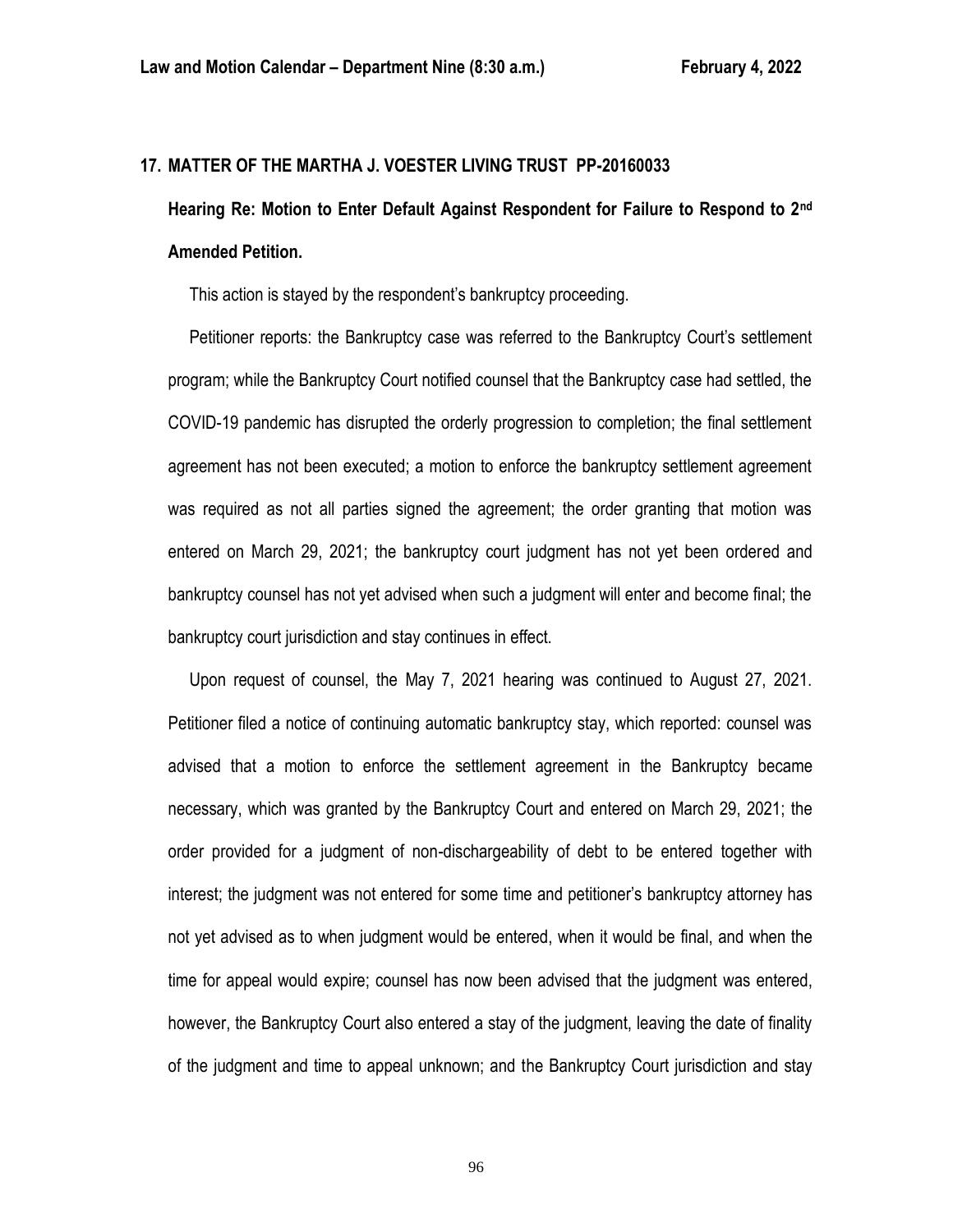continued in effect. Counsel requested and was granted a continuance of the hearing to February 4, 2022.

The court has not received any further information from the parties.

**TENTATIVE RULING # 17: APPEARANCES ARE REQUIRED AT 8:30 A.M. ON FRIDAY, FEBRUARY 4, 2022 IN DEPARTMENT NINE. IF A PARTY OR PARTIES WISH TO APPEAR TELEPHONICALLY THEY MUST APPEAR BY "VCOURT", WHICH MUST BE SCHEDULED AND PAID THROUGH THE COURT WEBSITE AT www.eldorado.courts.ca.gov/onlineservices/telephonic-appearances.**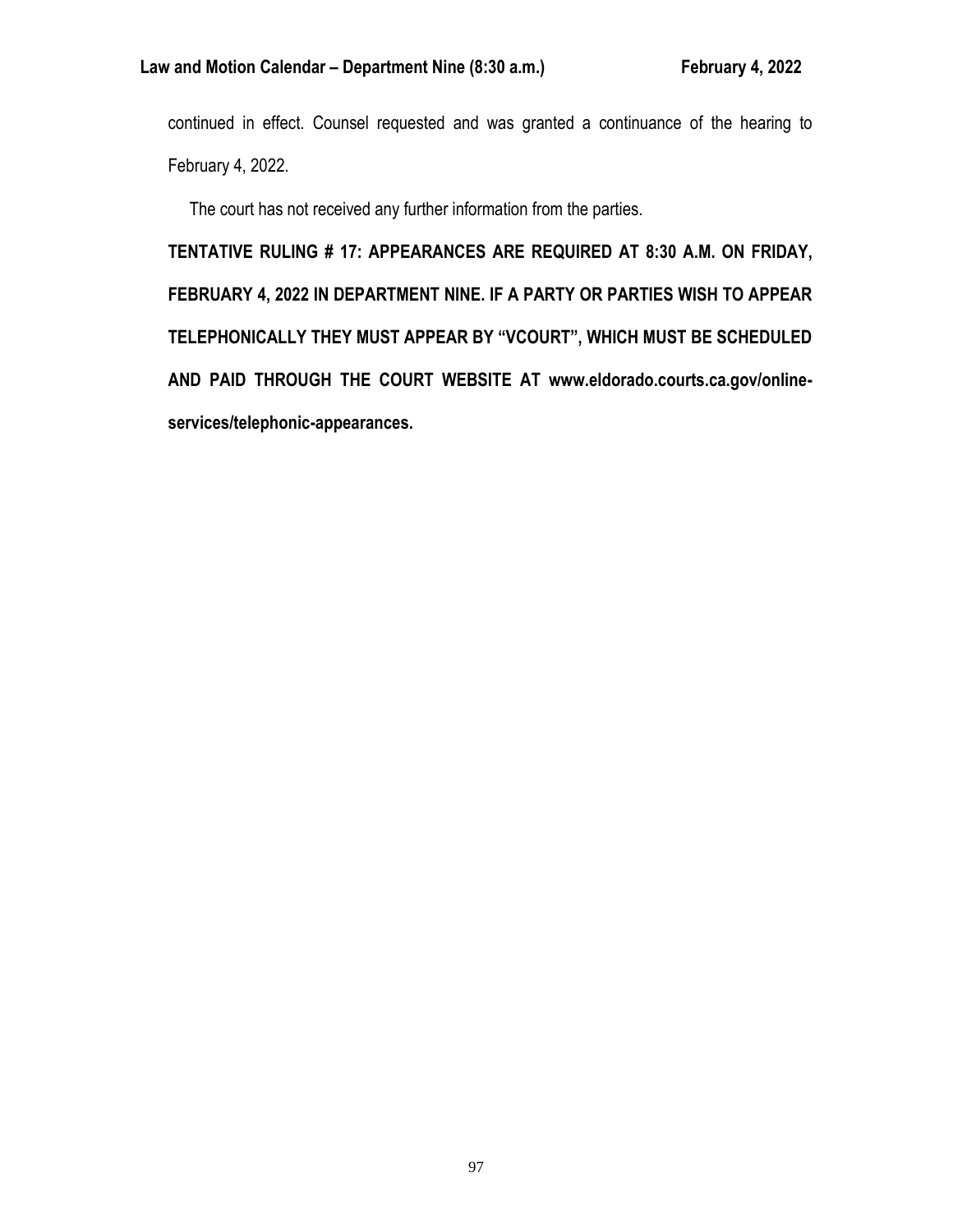# **18. ALL ABOUT EQUINE ANIMAL RESCUE v. BYRD PC-20200294**

- **(1) Defendants Byrd's, Rodarte's, Wilson's, and Saunders' Demurrer to 1st Amended Complaint in Consolidated Case Georgetown Divide v. Byrd (PC-20210234).**
- **(2) Plaintiff All About Equine Animal Rescue, Inc.'s Motion for Attorney Fees.**

**TENTATIVE RULING # 18: THESE MATTERS ARE CONTINUED TO 8:30 A.M. ON FRIDAY,** 

**FEBRUARY 18, 2022 IN DEPARTMENT NINE.**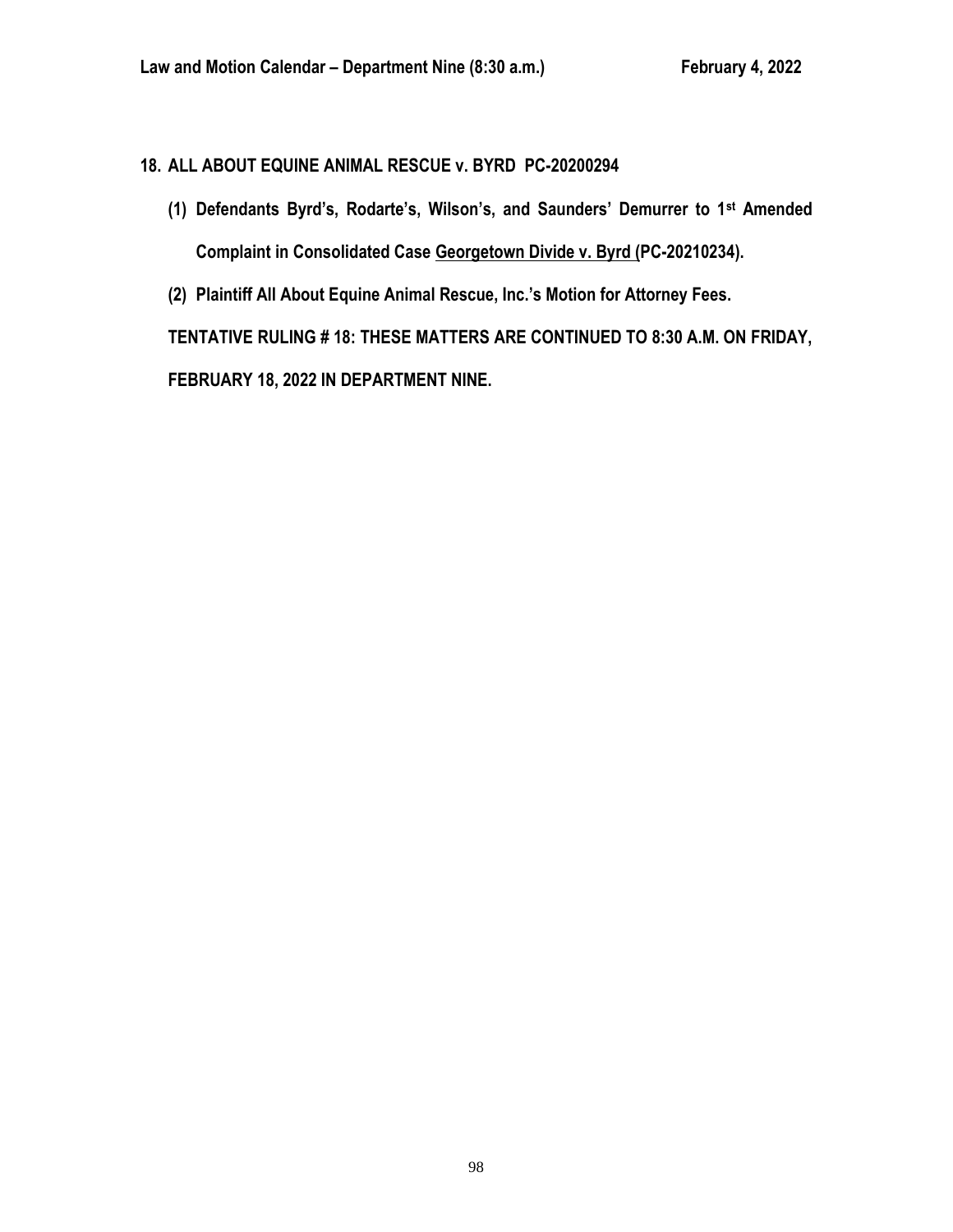# **19. GAUTSCHI v. KRICKFIT, INC. PC-20200074**

#### **Plaintiff's Motion for Protective Order.**

 On June 21, 2021 defendants filed a motion for summary judgment against plaintiff asserting that plaintiff's execution of a waiver, release and assumption of the risk form bars the current action. On September 16, 2021 plaintiff filed an opposition, which asserted, among other things, that the motion does not address the issue of gross negligence by defendants; there remains a triable issue of material fact concerning defendant's gross negligence causing plaintiff's injuries, which is not covered by the waiver, release and assumption of the risk form; and plaintiff's expert, Clarke Brodnicki, declares in opposition that defendants' conduct reflected indifference or want of even scant care, which raises the triable issue of gross negligence.

 Defendants noticed plaintiff's expert's deposition for November 16, 2021. Plaintiff asserted objections to the deposition, including that the notice of deposition of the expert is premature, because experts had not yet been designated and a trial date not yet set. The deposition was renoticed and deposition set for November 24, 2021. On November 23, 2021 plaintiff filed the subject motion for protective order.

 Plaintiff moves for a protective order barring the deposition of her expert witness, Clarke Brodnicki, or that the court strictly limit the deposition and document production to the foundational basis for his expert opinions in the expert's declaration filed in opposition to the defendants' motion for summary judgment. Plaintiff asserts: the opinion of the expert is protected from discovery by the attorney work product privilege stated in Code of Civil Procedure, § 2018; only after designation of the expert witness pursuant to the provisions of Code of Civil Procedure, § 2034.210 are the expert opinions a proper subject for discovery; no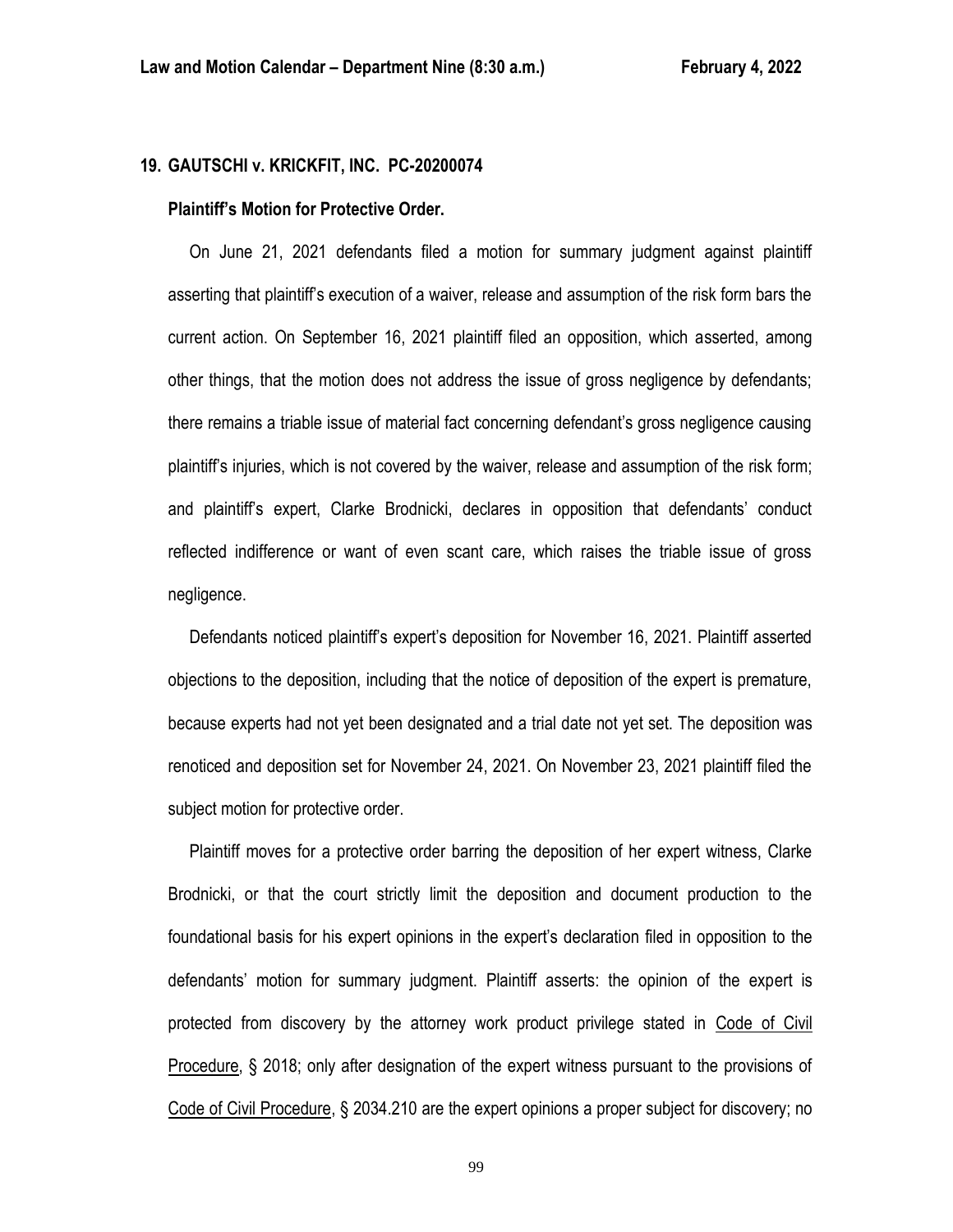trial date has been set; good cause exists to prevent production of expert's file material and deposition of the expert in order to prevent defense counsel taking unfair advantage of plaintiff's counsel's industry and efforts to prepare the case for trial; the limited exception to discovery set forth in St. Mary Medical Center v. Superior Court (1996) 50 Cal.App.4th 1531 does not apply, because there has been nothing presented by defendants that legitimately suggests a lack of candor or ambiguity in the expert declaration and defendants have not presented evidence that raises a legitimate question as to materials relied on by the expert or that the opinions presented are contrary to those materials; and the claim of legitimate questions about the expert declaration are speculative.

 Defendants oppose the motion on the following grounds: there are serious concerns about the questionable or total lack of foundation for many of the expert opinions in the declaration; the declaration did not include a curriculum vitae demonstrating the requisite background and experience to qualify Mr. Brodnicki as an expert; Mr. Brodnicki failed to offer any description of his experience and/or training with the sole piece of equipment at issue – the Bosu Ball; while Mr. Brodnicki declared he reviewed various documents in preparing his opinions, he did not attach any of those documents to his declaration and does not cite to any exhibits to either the MSJ or opposition; due to such lack of documentation there is no way of knowing if the manufacturer's training and instruction manual mentioned in the declaration is the same one as attached as an exhibit to plaintiff's opposition; the defense should be afforded an opportunity to examine the witness regarding the foundation for his opinions; and plaintiff's suggestion that plaintiff should be allowed to cure the declaration defects in order to avoid the deposition is not allowed under Code of Civil Procedure, § 437c.

 Plaintiff replies: defendant did not address the factual showing necessary for limited discovery concerning the expert declarant; defendant unreasonably delayed in seeking the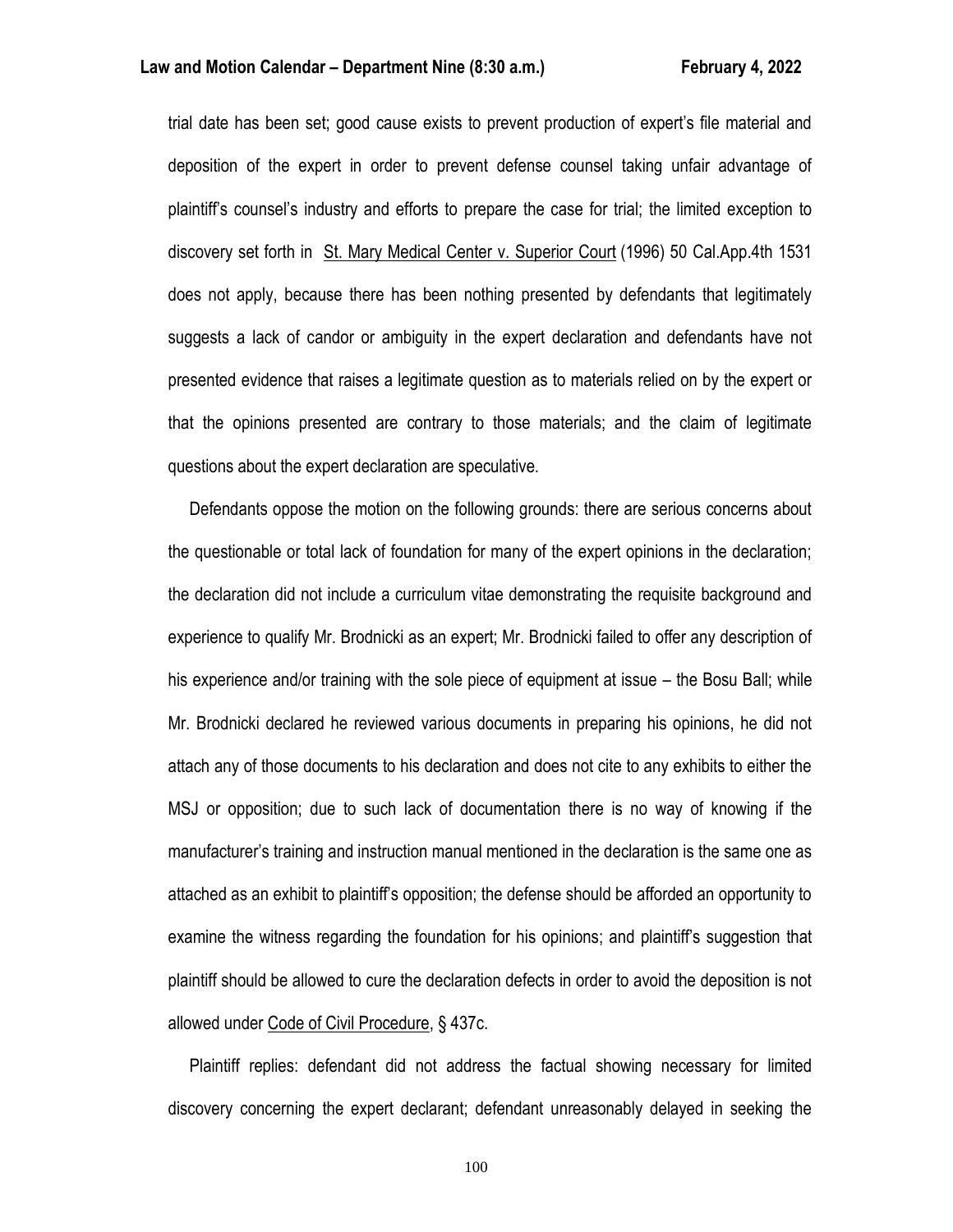deposition; the Brodnicki declaration only supports a single basis for denying the MSJ and the motion must be denied if there are other triable issues totally unrelated to that triable issue; the court can not order an expert deposition in an ex parte proceeding, the court merely continued the MSJ hearing at the ex parte hearing, and did not rule on the merits of a claim that the expert deposition was appropriate; the timing of the filing of the motion for protective order the day that the deposition was to take place did not prejudice defendants, because the MSJ hearing was continued to February 4, 2022; and defendants have to prove that the waiver barred actions for both ordinary and gross negligence in order to prevail on the MSJ as the complaint allegations assert both ordinary and gross negligence, therefore, the Brodnicki declaration may not be dispositive and the expert should not be deposed or documents produced for a deposition.

 "After the setting of the initial trial date for the action, any party may obtain discovery by demanding that all parties simultaneously exchange information concerning each other's expert trial witnesses to the following extent: ¶ (a) Any party may demand a mutual and simultaneous exchange by all parties of a list containing the name and address of any natural person, including one who is a party, whose oral or deposition testimony in the form of an expert opinion any party expects to offer in evidence at the trial. ¶ (b) If any expert designated by a party under subdivision (a) is a party or an employee of a party, or has been retained by a party for the purpose of forming and expressing an opinion in anticipation of the litigation or in preparation for the trial of the action, the designation of that witness shall include or be accompanied by an expert witness declaration under Section 2034.260. ¶ (c) Any party may also include a demand for the mutual and simultaneous production for inspection and copying of all discoverable reports and writings, if any, made by any expert described in subdivision (b) in the course of preparing that expert's opinion." (Code of Civil Procedure, § 2034.210.)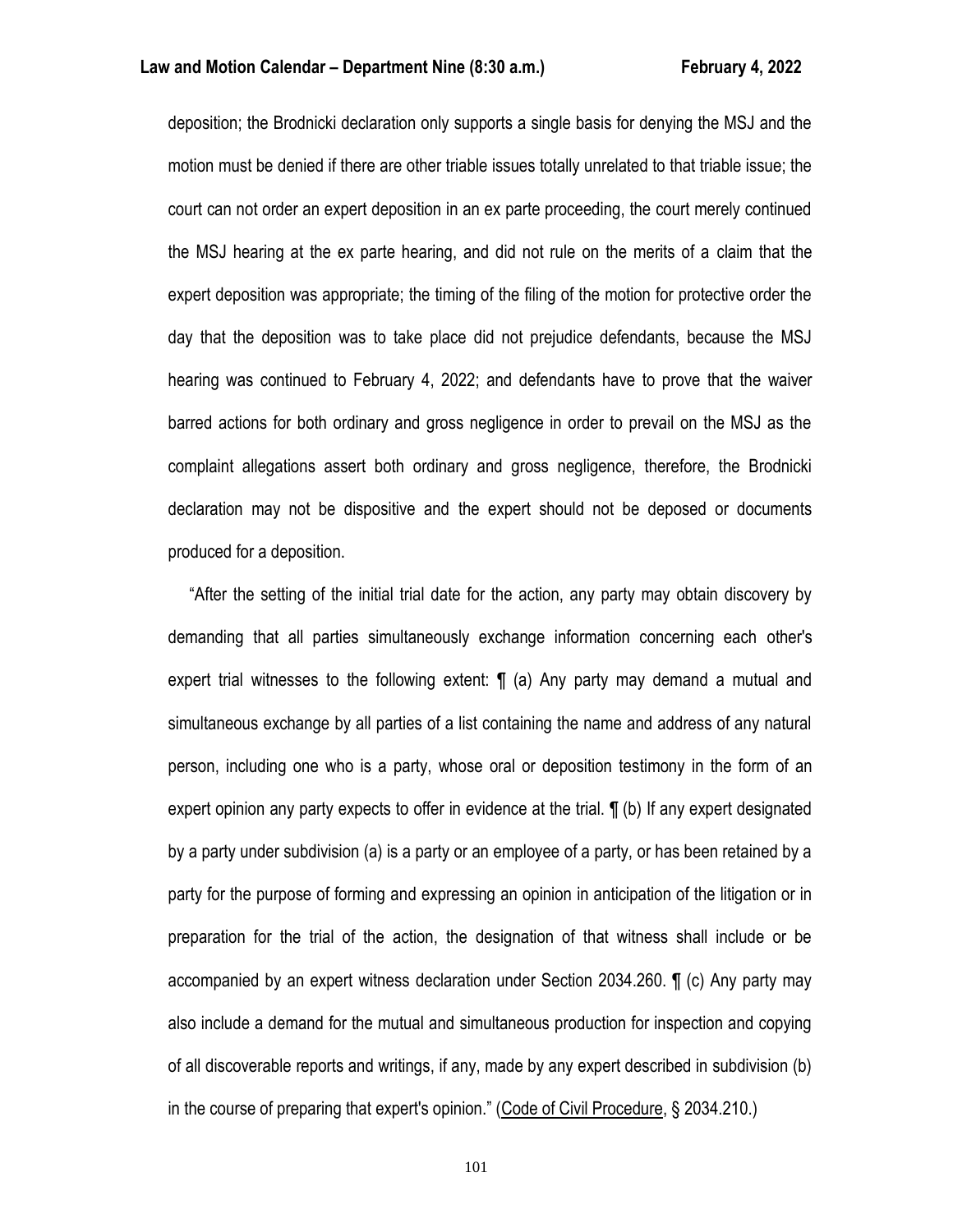"We agree with petitioners that the juxtaposition of the time requirements of sections 2034 and 437c causes a problem for litigants in drafting and noticing an effective motion pursuant to section 437c. The designation of experts will not usually take place until 50 days or less prior to trial. Absent the court's ordering otherwise, this leaves no time to depose the opposition experts before the time that a motion for summary judgment is required to be noticed. Even then, assuming that a medical malpractice defendant notices a motion 58 days ahead of the trial date, opposition is called for in 14 days, or 44 days ahead of the trial date. (§ 437c, subd. (b).) A reply is then allowed to be filed within 5 days ahead of the hearing date, or 35 days ahead of trial. (*Id.*) Assuming that the names of experts are exchanged 50 days ahead of the trial date, this leaves only a window of 15 days for the moving party to notice, prepare for, take the depositions of the opposition experts, and file a reply to the opposition. This is an unreasonably short period of time in which to operate, especially if the parties cannot cooperate. ¶ "The purpose of summary judgment is to penetrate evasive language and adept pleading and to ascertain, by means of affidavits, the presence or absence of triable issues of fact. Accordingly, the function of the trial court in ruling on a motion for summary judgment is merely to determine whether such issues of fact exist, and not to decide the merits of the issues themselves. [Citations.]" (*Preach v. Monter Rainbow* (1993) 12 Cal.App.4th 1441, 1449–1450, 16 Cal.Rptr.2d 320.) Thus, it would defeat the purpose of the summary procedure were we to recognize an absolute right of a party involved in the process to depose any person who provides evidence in support of or opposition to the proceeding. On the reverse side of the coin, it would defeat the concept of a summary procedure if the opposition party were to be allowed to defeat the motion by less than candid declarations or affidavits in opposition. This is recognized in section 437c, subdivision (i) which allows the court to issue sanctions if "any of the affidavits are presented in bad faith or solely for purposes of delay." However, the statute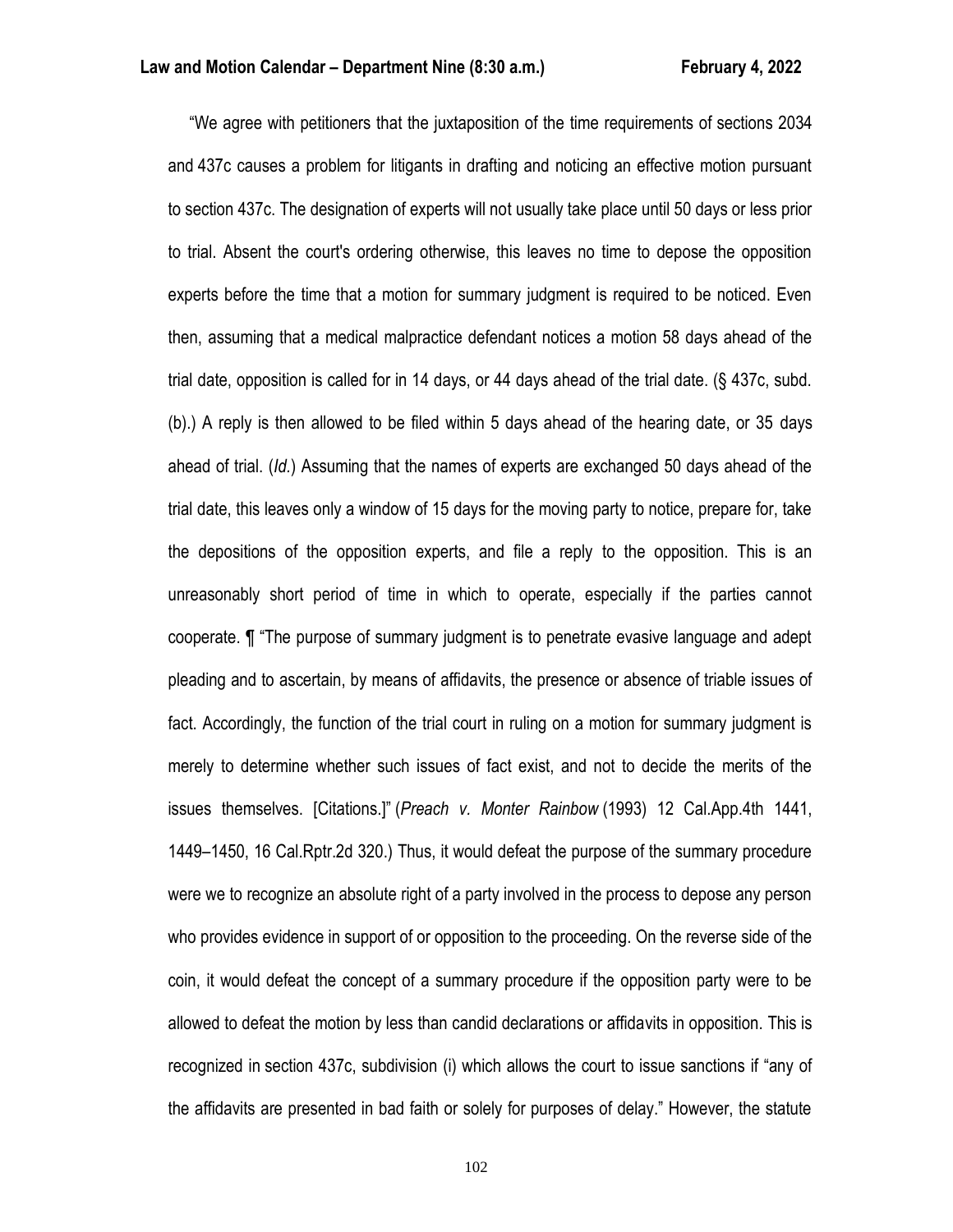does not address when or how the court may address this issue. ¶ We believe that in proper circumstances the court should allow a party to a summary proceeding the opportunity to take limited discovery which may effectively dispose of the proceeding." St. Mary Medical Center v. Superior Court (1996) 50 Cal.App.4th 1531, 1538-1539.)

 "Here, there has been a form of designation of experts, those identified in the motion for summary judgment and the opposition. We are not dealing with the "carefully crafted legislative scheme" of section 2034. In fact, no trial date has yet been assigned in this situation. Instead, we are dealing with the right of a party to challenge the litigation by means of summary judgment. While it is true that motions for summary judgment are to be heard on affidavits or declarations, contradictions raised by discovery may require the trial court to disregard the declarations or affidavits. (*D'Amico v. Board of Medical Examiners* (1974) 11 Cal.3d 1, 22, 112 Cal.Rptr. 786, 520 P.2d 10.) This applies equally to party and nonparty deponents. (*Preach v. Monter Rainbow, supra,* 12 Cal.App.4th at p. 1451, 16 Cal.Rptr.2d 320.) For that reason, we believe that under the proper circumstances, the parties should be allowed to depose an expert who supplies a declaration or affidavit in support of or in opposition to summary judgment or summary adjudication where there is a legitimate question regarding the foundation of the opinion of the expert. ¶ We believe that is the situation presented in this case. Counsel for Drs. Tobias and Waider presented information to the court from which a serious question arose about whether or not Dr. Eber's declaration may have been factually incorrect, at least as to Dr. Waider. Counsel pointed out that Dr. Waider was not involved in the procedure of May 13. While counsel could have presented a reply declaration from Dr. Waider to that effect, it would have been contradictory to the declaration of Dr. Eber and the trial court would have been required to conclude that a triable issue of fact existed, at least on that issue. It is possible that upon deposition of Dr. Eber, confronted with proof that he may have been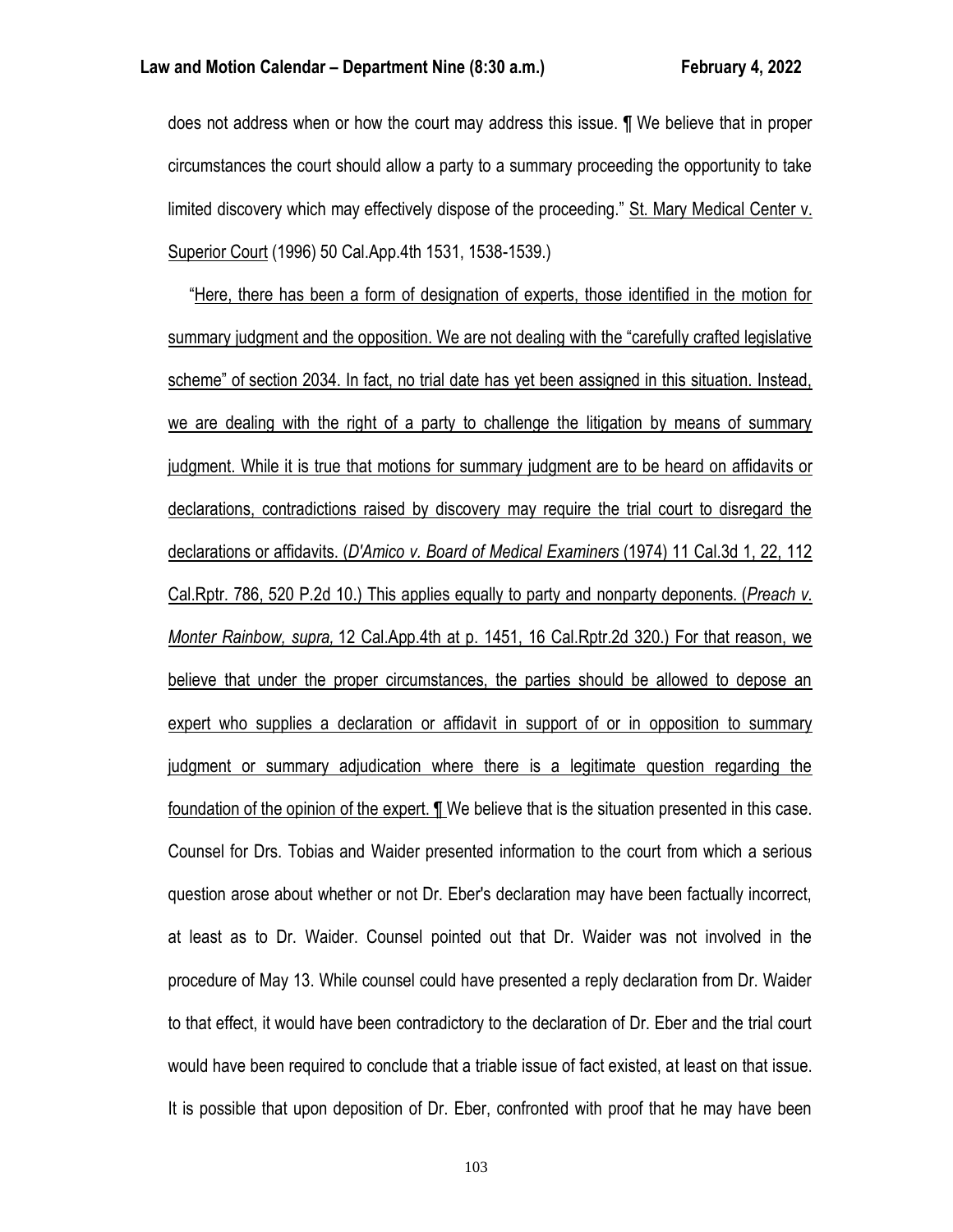mistaken in his belief that Dr. Waider was involved in the procedure, he may concede his mistake. In addition, counsel for petitioners submitted evidence which suggested that "the bases for Dr. Eber's conclusions to be untenable." Petitioners' counsel and Dr. Waider's counsel each indicated that the deposition would cover no more than the opinions rendered in the declaration of Dr. Eber. Thus, we conclude that failure to allow the discovery was an abuse of discretion. ¶ In reaching this conclusion we caution that the process should not be utilized to turn summary proceedings into mini-trials. Whether to grant discovery in a given case falls within the sound discretion of the trial court based upon all of the facts presented. There must be objective facts presented which create a significant question regarding the validity of the affidavit or declaration which, if successfully pursued, will impeach the foundational basis of the affidavit or declaration in question." (Emphasis added.) (St. Mary Medical Center v. Superior Court (1996) 50 Cal.App.4th 1531, 1540–1541.)

 Attached to the reply declaration is the purported amended declaration of Clarke Brodnicki in opposition to the MSJ. The attached Exhibit is a single page profile of his expertise as a personal trainer.

 Mr. Brodnicki declares his opinions related to the issue of gross negligence are premised upon his training and experience as a personal trainer; and his familiarity with the Bosu, including the materials made available by the manufacturer such as the manufacturer training and instruction manual and warning labels. (Declaration of Clarke Brodnicki in Opposition to MSJ, paragraphs 7-9.)

 The declaration also describes the content of the manufacturer's manual provisions, instructions, warnings and warning labels that were considered in reaching his opinions. (Declaration of Clarke Brodnicki in Opposition to MSJ, paragraphs 8.b.-8f. and 9a.)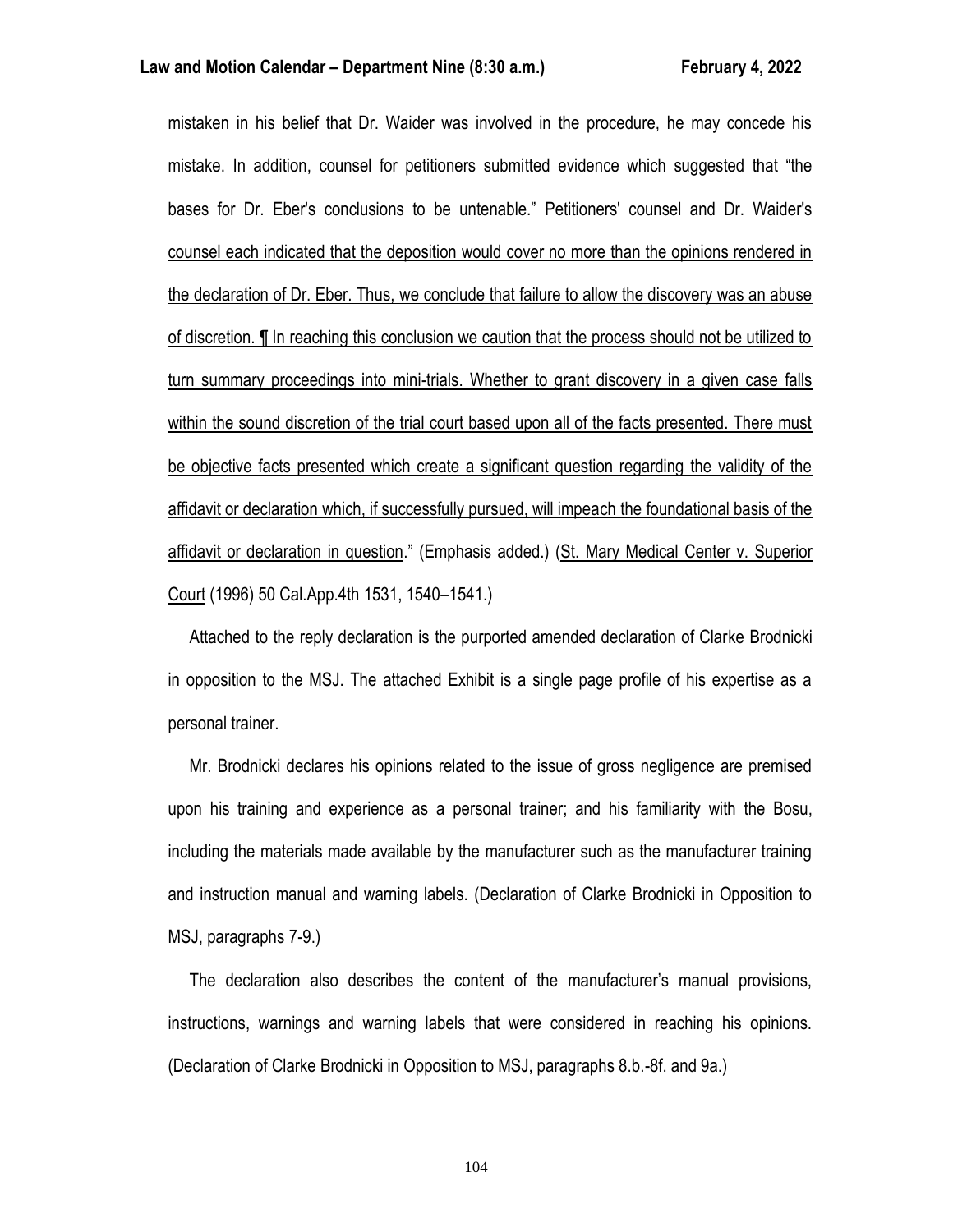The court finds that under the totality of the circumstances, there are no legitimate questions regarding the foundation of the opinion of the expert. The motion for protective order is granted.

**TENTATIVE RULING # 19: PLAINTIFF'S MOTION FOR PROTECTIVE ORDER IS GRANTED. NO HEARING ON THIS MATTER WILL BE HELD (LEWIS V. SUPERIOR COURT (1999) 19 CAL.4TH 1232, 1247.), UNLESS A NOTICE OF INTENT TO APPEAR AND REQUEST FOR ORAL ARGUMENT IS TRANSMITTED ELECTRONICALLY THROUGH THE COURT'S WEBSITE OR BY TELEPHONE TO THE COURT AT (530) 621-6551 BY 4:00 P.M. ON THE DAY THE TENTATIVE RULING IS ISSUED. NOTICE TO ALL PARTIES OF AN INTENT TO APPEAR MUST BE MADE BY TELEPHONE OR IN PERSON. PROOF OF SERVICE OF SAID NOTICE MUST BE FILED PRIOR TO OR AT THE HEARING. LONG CAUSE HEARINGS MUST BE REQUESTED BY 4:00 P.M. ON THE DAY THE TENTATIVE RULING IS ISSUED AND THE PARTIES ARE PROVIDE THE COURT WITH THREE MUTUALLY AGREEABLE DATES ON FRIDAY AFTERNOONS AT 2:30 P.M. LONG CAUSE ORAL ARGUMENT REQUESTS WILL BE SET FOR HEARING ON ONE OF THE THREE MUTUALLY AGREEABLE DATES ON FRIDAY AFTERNOONS AT 2:30 P.M. THE COURT WILL ADVISE THE PARTIES OF THE LONG CAUSE HEARING DATE AND TIME BY 5:00 P.M. ON THE DAY THE TENTATIVE RULING IS ISSUED. PARTIES MAY PERSONALLY APPEAR AT THE HEARING. IF A PARTY OR PARTIES WISH TO APPEAR TELEPHONICALLY THEY MUST APPEAR BY "VCOURT", WHICH MUST BE SCHEDULED AND PAID THROUGH THE COURT WEBSITE AT www.eldorado.courts.ca.gov/onlineservices/telephonic-appearances. MATTERS IN WHICH THE PARTIES' TOTAL TIME ESTIMATE FOR ARGUMENT IS 15 MINUTES OR LESS WILL BE HEARD ON THE LAW AND MOTION CALENDAR AT 8:30 A.M. ON FRIDAY, FEBRUARY 4, 2022 EITHER IN**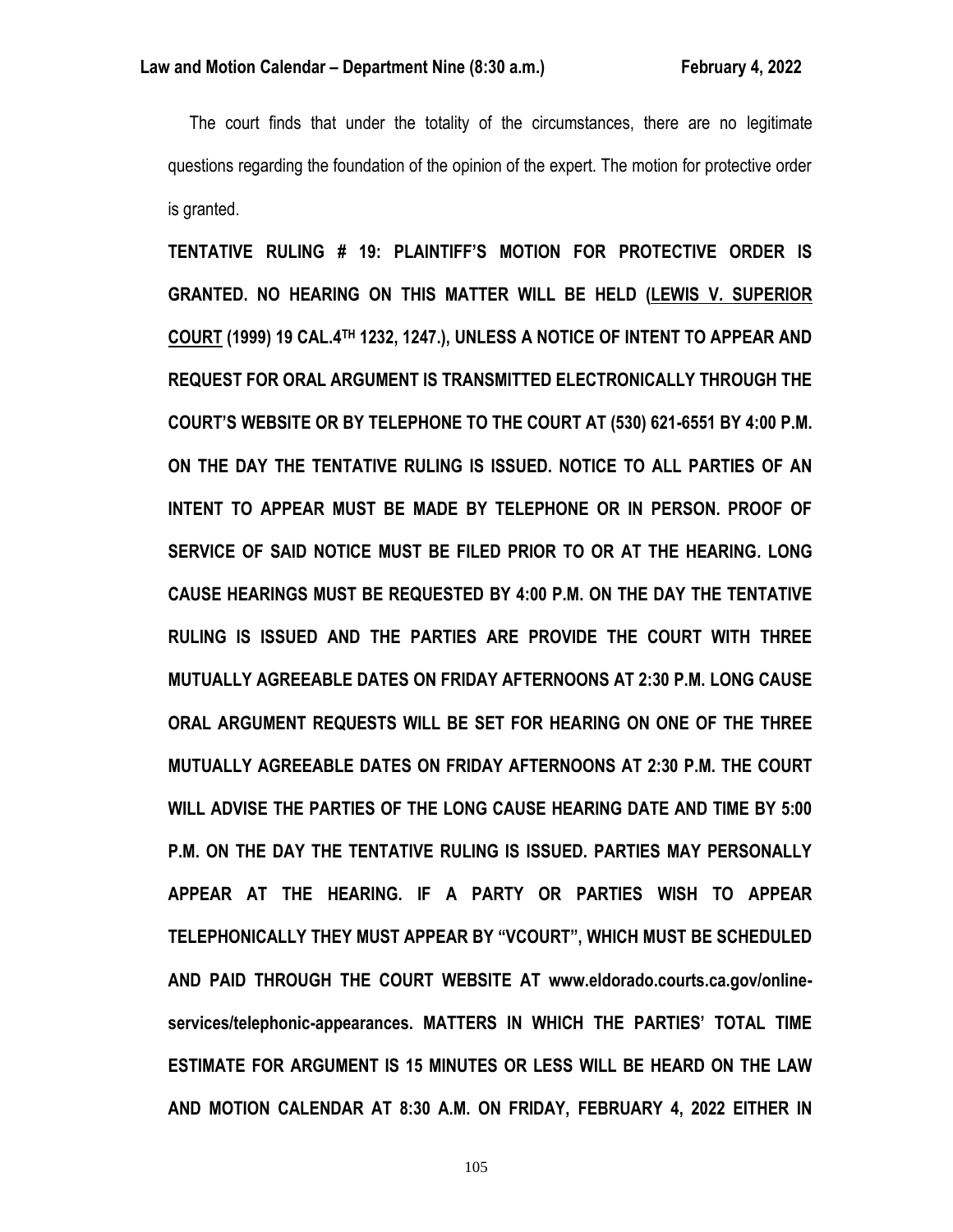**PERSON OR BY VCOURT TELEPHONIC APPEARANCE UNLESS OTHERWISE NOTIFIED BY THE COURT.**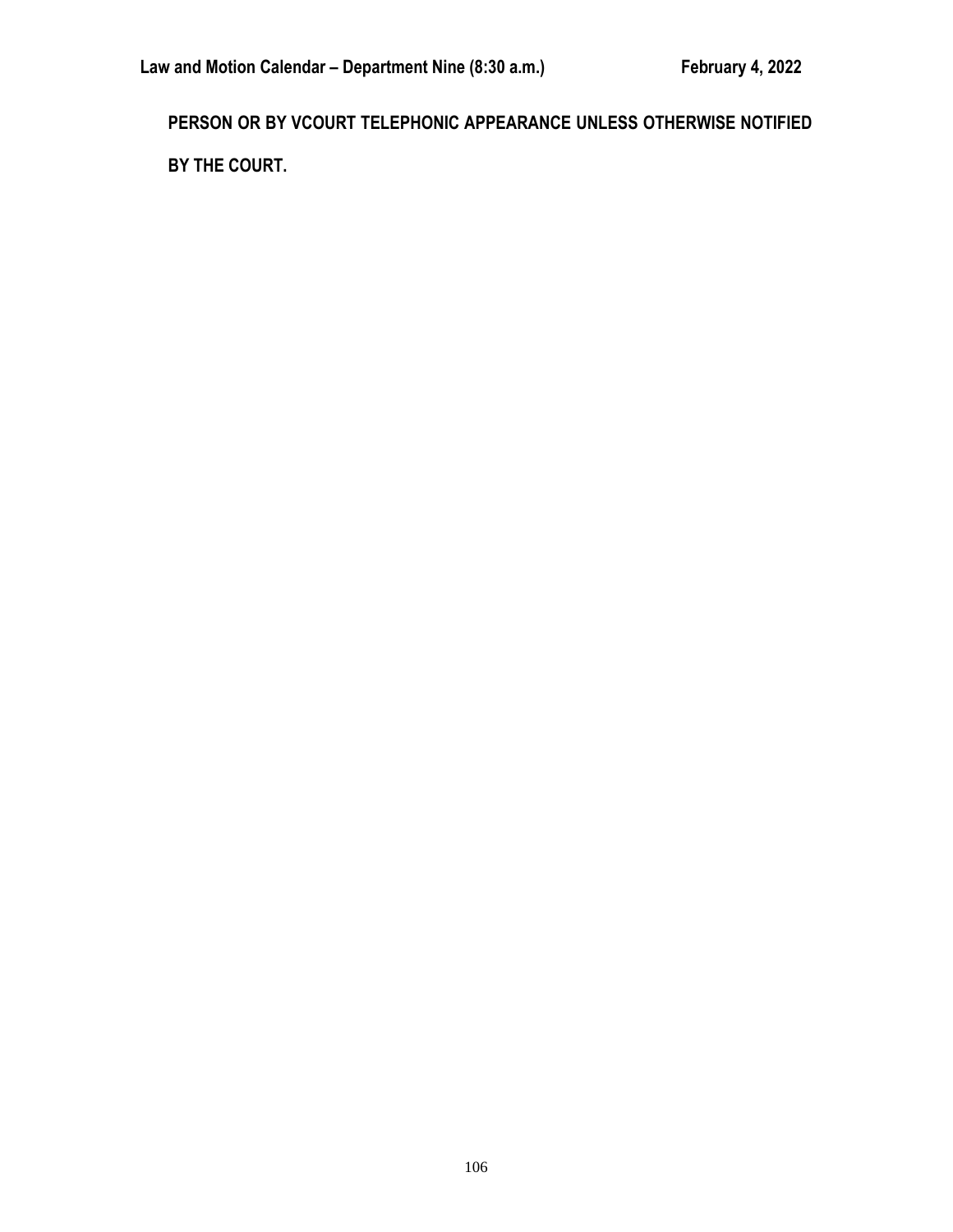# **20. URBANA TAHOE INVESTOR v. TIMBER COVE HOLDINGS PC-20180579**

#### **Motion to Strike Portions of 3rd Amended Complaint**

 On February 21, 2020 the court granted the defendants' motion to strike the punitive damages allegations. The court noted: "Plaintiff acknowledges that the  $2<sup>nd</sup>$  amended complaint fails to allege the name of any officer, director, or managing agent of defendants. (Plaintiff's Opposition, page 2, lines 18-19.) Plaintiff contends that naming the specific officers, directors, or managing agents is not required."; and "The problem with the allegations of the 2<sup>nd</sup> amended complaint related to the claim for punitive damages is that plaintiff has not cited allegations that an officer, director, or managing agent of the defendant corporations personally engaged in, authorized, and/or ratified the alleged misconduct." The court granted ten days leave to amend as "…there is a reasonable possibility the plaintiff can sufficiently allege an officer, director, or managing agent of the defendant corporations personally engaged in, authorized, and/or ratified the alleged misconduct." The  $3<sup>rd</sup>$  amended complaint was filed February 28, 2020. On March 17, 2020 the parties stipulated to stay proceedings pending mediation in the Court of Appeal.

 Defendants Timber Cove Holdings, Inc. and Urbana Tahoe TC, LLC move to strike the punitive damages prayer and allegations from the 3rd amended complaint and the addition of three individuals, Cameron Chartouni, Nabil Chartouni, and Vinod Vaghadia, as defendants to this action. Defendants contend: plaintiff has not sufficiently alleged that an officer, director, or managing agent of the defendant corporations personally engaged in, authorized, and/or ratified the alleged misconduct; plaintiff has only added the names of Cameron Chartouni, Nabil Chartouni, and Vinod Vaghadia as Tahoe Cove Holdings affiliated individuals wherever "TCH" is found in the complaint without any factual allegations as to who they are, their role in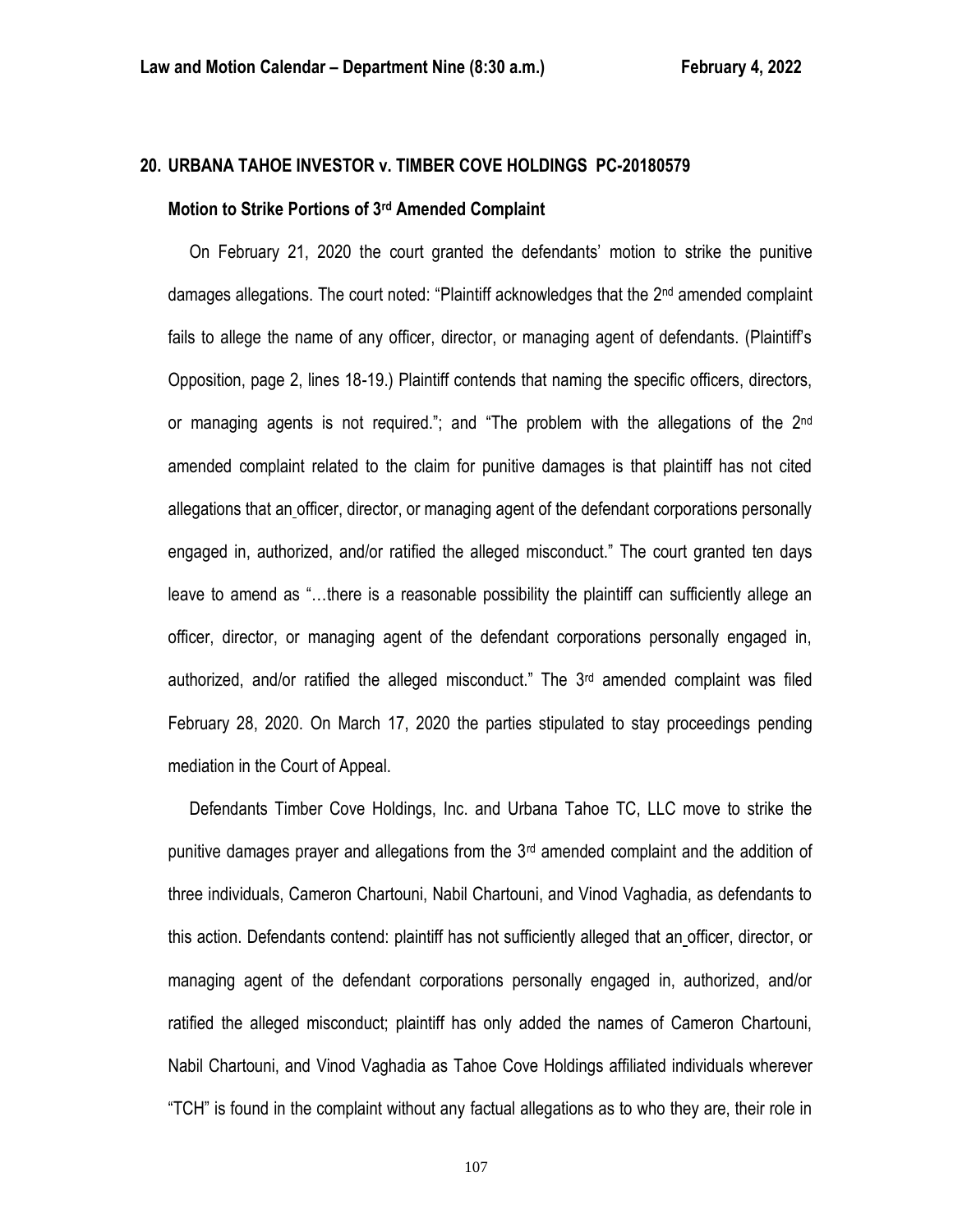the dispute, whether they exercised substantial authority over decisions affecting defendants, what they did on behalf of defendants, what specific acts they did that constituted approval or ratification of defendants' conduct, whether they had advance knowledge, or whether any facts show the acts were committed intentionally; although the plaintiff alleges in paragraphs 5-7 of the third amended complaint that Cameron Chartouni, Nabil Chartouni, and Vinod Vaghadia are officers, directors, principal and managing agents of both defendants, there is no description as to each of their specific job functions or activities; Cameron Chartouni, Nabil Chartouni, and Vinod Vaghadia should not have been added as defendants as that exceeded the scope of leave to amend granted by the court and plaintiff should have moved for leave to amend to add new defendants; and plaintiff has long known about Cameron Chartouni, Nabil Chartouni, and Vinod Vaghadia, yet they were never previously named as defendants in this action.

 Plaintiff opposes the motion on the following grounds: the court should disregard defendant's redline exhibit showing the amendments to the  $3<sup>rd</sup>$  amended complaint as compared to the  $2<sup>nd</sup>$  amended complaint, because it fails to present the  $3<sup>rd</sup>$  amended complaint on its face, it is hearsay as it is an out of court statement by the unknown word processor, and not reliable or trustworthy; the motion must be denied as the parties did not timely meet and confer; the 3<sup>rd</sup> amended complaint sufficiently alleges the identities of the individual officers, directors, or managing agents of the defendant corporations who personally engaged in the misconduct and their corporate positions which justifies imposing punitive damages on the corporate defendants; the corporate defendants lack standing to move to strike the allegations adding Cameron Chartouni, Nabil Chartouni, and Vinod Vaghadia as new defendants; the 3rd amended complaint properly names Cameron Chartouni, Nabil Chartouni, and Vinod Vaghadia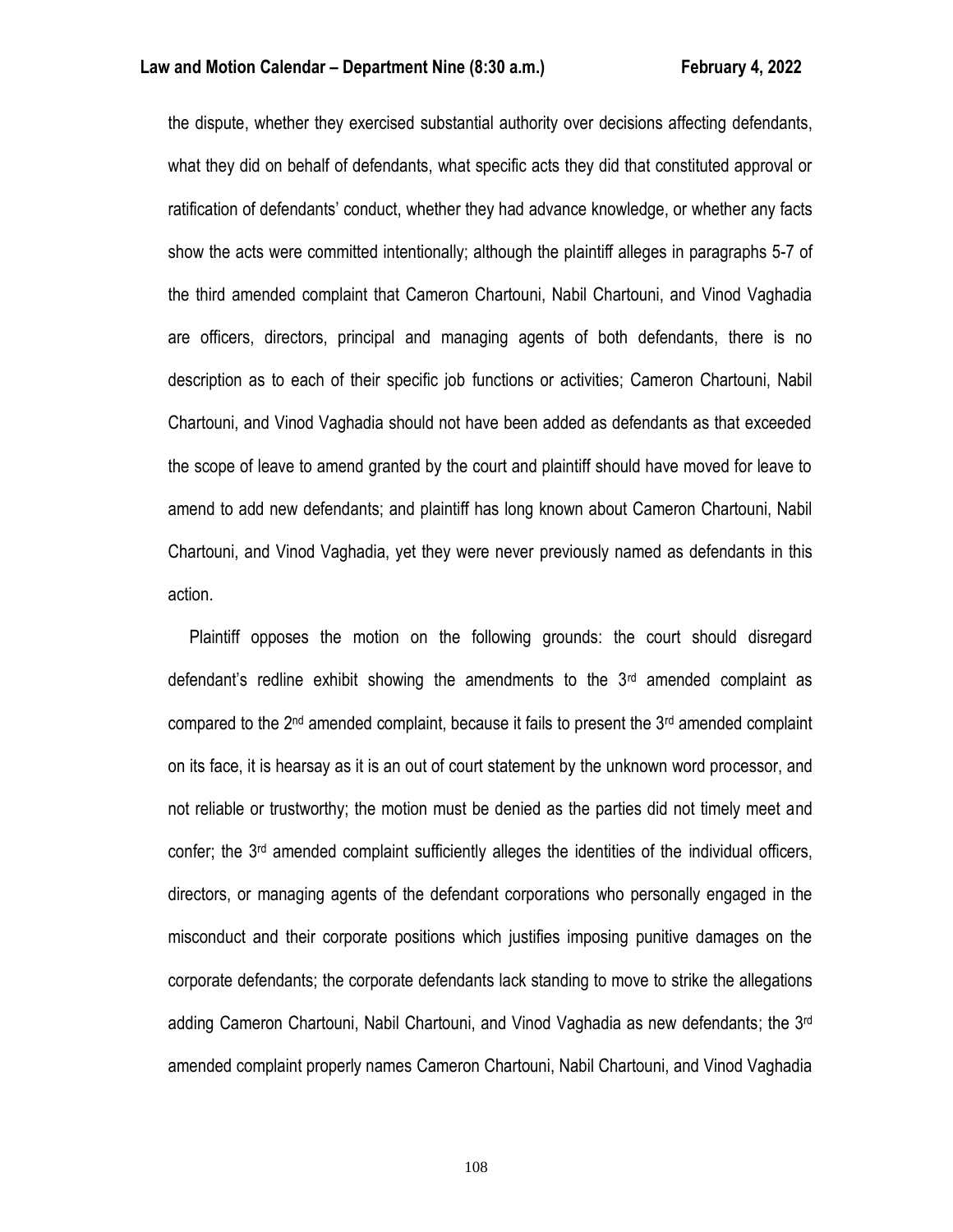as new individual defendants as that amendment was within the scope of the court's order granting leave to amend; and the alleged defects can be cured by amendment.

Defendants replied to the opposition.

### Defendants' Exhibit B – "Redlined" Third Amended Complaint

The court takes judicial notice of the  $2<sup>nd</sup>$  and  $3<sup>rd</sup>$  amended complaints and will make its own comparison of the allegations added by amendment.

### Meet and Confer Requirement

 Citing Code of Civil Procedure, § 435.5(a)(2), plaintiff argues that the motion to strike must be denied, because the meet and confer activities were untimely as the parties did not meet and confer in person or by telephone at least five days prior to when the motion to strike was due to be filed.

 "A determination by the court that the meet and confer process was insufficient is not grounds to grant or deny the motion to strike." (Code of Civil Procedure, § 435.5(a)(4))

 Even assuming the meet and confer process was not timely, that is not grounds to deny the motion.

#### Motion to Strike Principles

 "The court may, upon a motion made pursuant to Section 435, or at any time in its discretion, and upon terms it deems proper: ¶ (a) Strike out any irrelevant, false, or improper matter inserted in any pleading. ¶ (b) Strike out all or any part of any pleading not drawn or filed in conformity with the laws of this state, a court rule, or an order of the court." (Code of Civil Procedure, § 436.)

 "The grounds for a motion to strike shall appear on the face of the challenged pleading or from any matter of which the court is required to take judicial notice." (Code of Civil Procedure, § 437(a).) "Where the motion to strike is based on matter of which the court may take judicial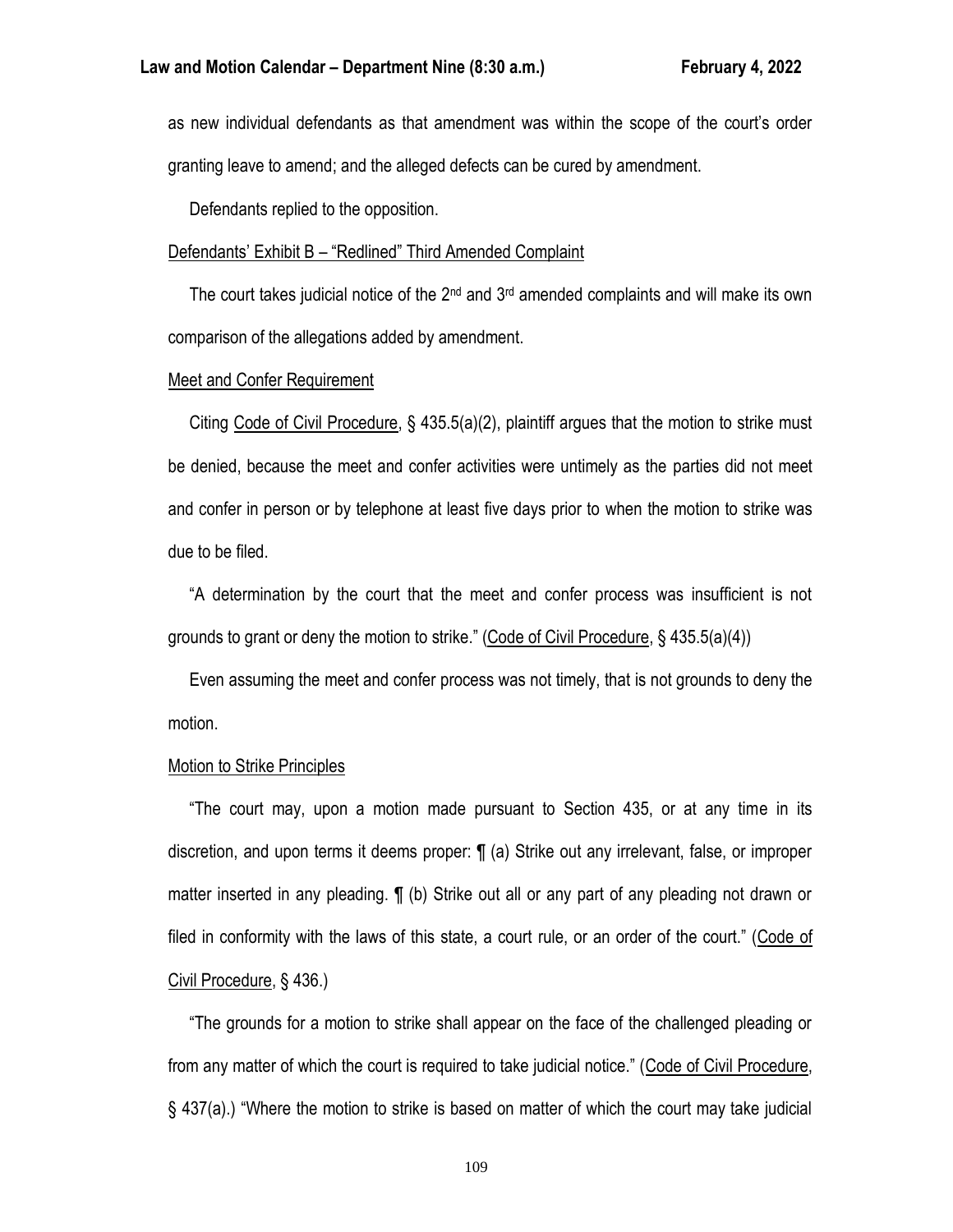notice pursuant to Section 452 or 453 of the Evidence Code, such matter shall be specified in the notice of motion, or in the supporting points and authorities, except as the court may otherwise permit." (Code of Civil Procedure, § 437(b).)

 "A motion to strike, like a demurrer, challenges the legal sufficiency of the complaint's allegations, which are assumed to be true. (See *Clauson v. Superior Court* (1998) 67 Cal.App.4th 1253, 1255, 79 Cal.Rptr.2d 747 [an order striking punitive damages allegations is reviewed de novo].)" (Blakemore v. Superior Court (2005) 129 Cal.App.4th 36, 53.)

 "We emphasize that such use of the motion to strike should be cautious and sparing. We have no intention of creating a procedural "line item veto" for the civil defendant. However, properly used and in the appropriate case, a motion to strike may lie for purposes discussed in this opinion." (PH II, Inc. v. Superior Court (1995) 33 Cal.App.4th 1680, 1683.)

 "In passing on the correctness of a ruling on a motion to strike, judges read allegations of a pleading subject to a motion to strike as a whole, all parts in their context, and assume their truth. (*Courtesy Ambulance Service v. Superior Court* (1992) 8 Cal.App.4th 1504, 1519, 11 Cal.Rptr.2d 161; *Dawes v. Superior Court* (1980) 111 Cal.App.3d 82, 91, 168 Cal.Rptr. 319; see California Judges Benchbook, Civil Proceedings Before Trial (1995) § 12.94, p. 611.) In ruling on a motion to strike, courts do not read allegations in isolation. (*Perkins v. Superior Court* (1981) 117 Cal.App.3d 1, 6, 172 Cal.Rptr. 427.)" (Clauson v. Superior Court (1998) 67 Cal.App.4th 1253, 1255.)

 "In the construction of a pleading, for the purpose of determining its effect, its allegations must be liberally construed, with a view to substantial justice between the parties." (Code of Civil Procedure, § 452.)

With the above-cited legal principles in mind, the court will rule on the motion to strike.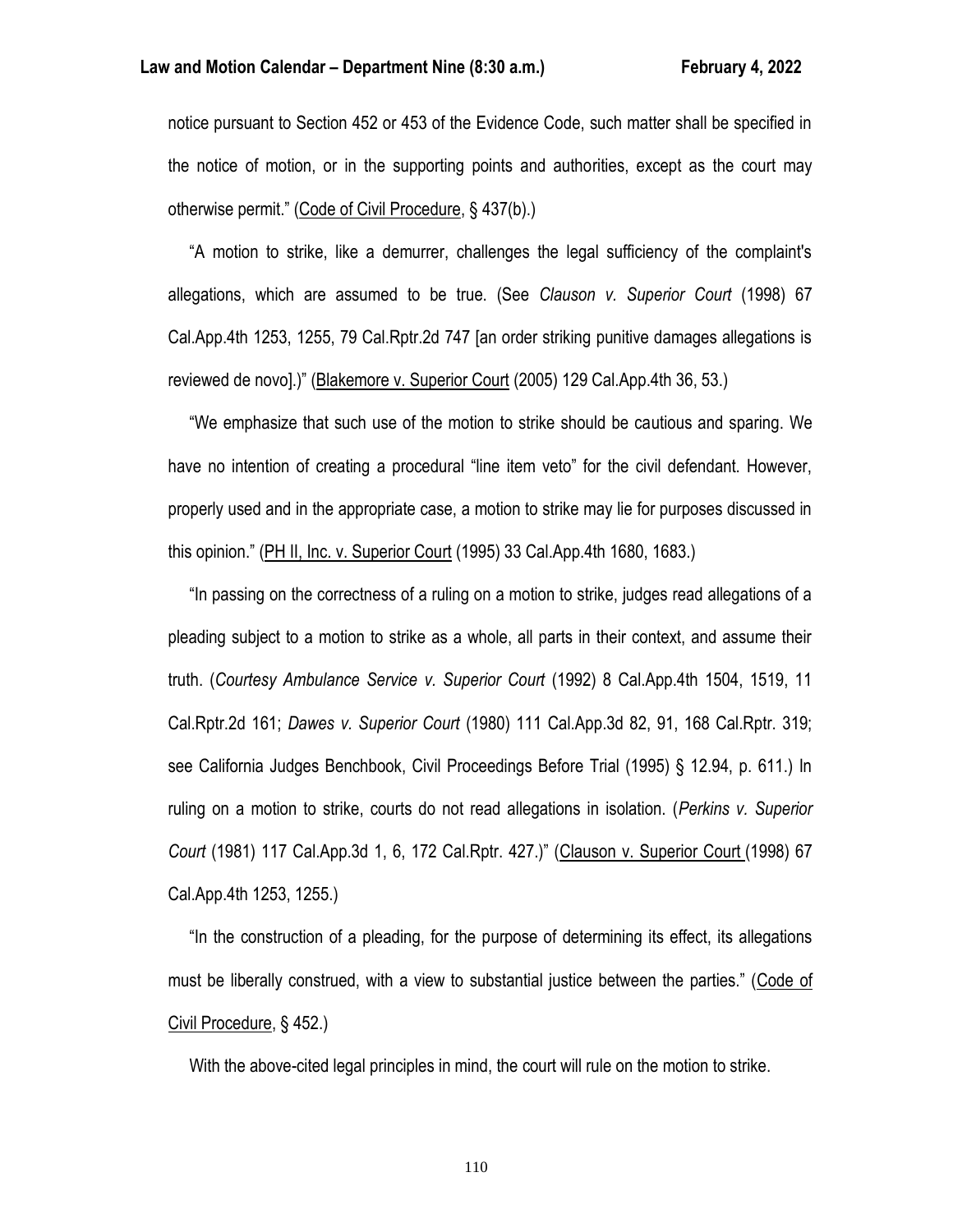## Punitive Damages

 "In determining whether a complaint states facts sufficient to sustain punitive damages, the challenged allegations must be read in context with the other facts alleged in the complaint. Further, even though certain language pleads ultimate facts or conclusions of law, such language when read in context with the facts alleged as to defendants' conduct may adequately plead the evil motive requisite to recovery of punitive damages. (*Perkins v. Superior Court* (1981) 117 Cal.App.3d 1, 6-7, 172 Cal.Rptr. 427.)" (Monger v. Superior Court (1986) 176 Cal.App.3d 503, 510.)

 "In order to survive a motion to strike an allegation of punitive damages, the ultimate facts showing an entitlement to such relief must be pled by a plaintiff. (*Grieves v. Superior Court* (1984) 157 Cal.App.3d 159, 166, 203 Cal.Rptr. 556; *Began v. Superior Court* (1981) 125 Cal.App.3d 959, 962–963, 178 Cal.Rptr. 470.) In passing on the correctness of a ruling on a motion to strike, judges read allegations of a pleading subject to a motion to strike as a whole, all parts in their context, and assume their truth. (*Courtesy Ambulance Service v. Superior Court* (1992) 8 Cal.App.4th 1504, 1519, 11 Cal.Rptr.2d 161; *Dawes v. Superior Court* (1980) 111 Cal.App.3d 82, 91, 168 Cal.Rptr. 319; see California Judges Benchbook, Civil Proceedings Before Trial (1995) § 12.94, p. 611.) In ruling on a motion to strike, courts do not read allegations in isolation. (*Perkins v. Superior Court* (1981) 117 Cal.App.3d 1, 6, 172 Cal.Rptr. 427.) We review an order striking punitive damages allegations de novo. (*Angie M. v. Superior Court* (1995) 37 Cal.App.4th 1217, 1223, 44 Cal.Rptr.2d 197.)" (Clauson v. Superior Court (1998) 67 Cal.App.4th 1253, 1255.)

 "Not only must there be circumstances of oppression, fraud or malice, but facts must be alleged in the pleading to support such a claim. (Citation omitted.)" (Grieves v. Superior Court (1984) 157 Cal.App.3d 159, 166.)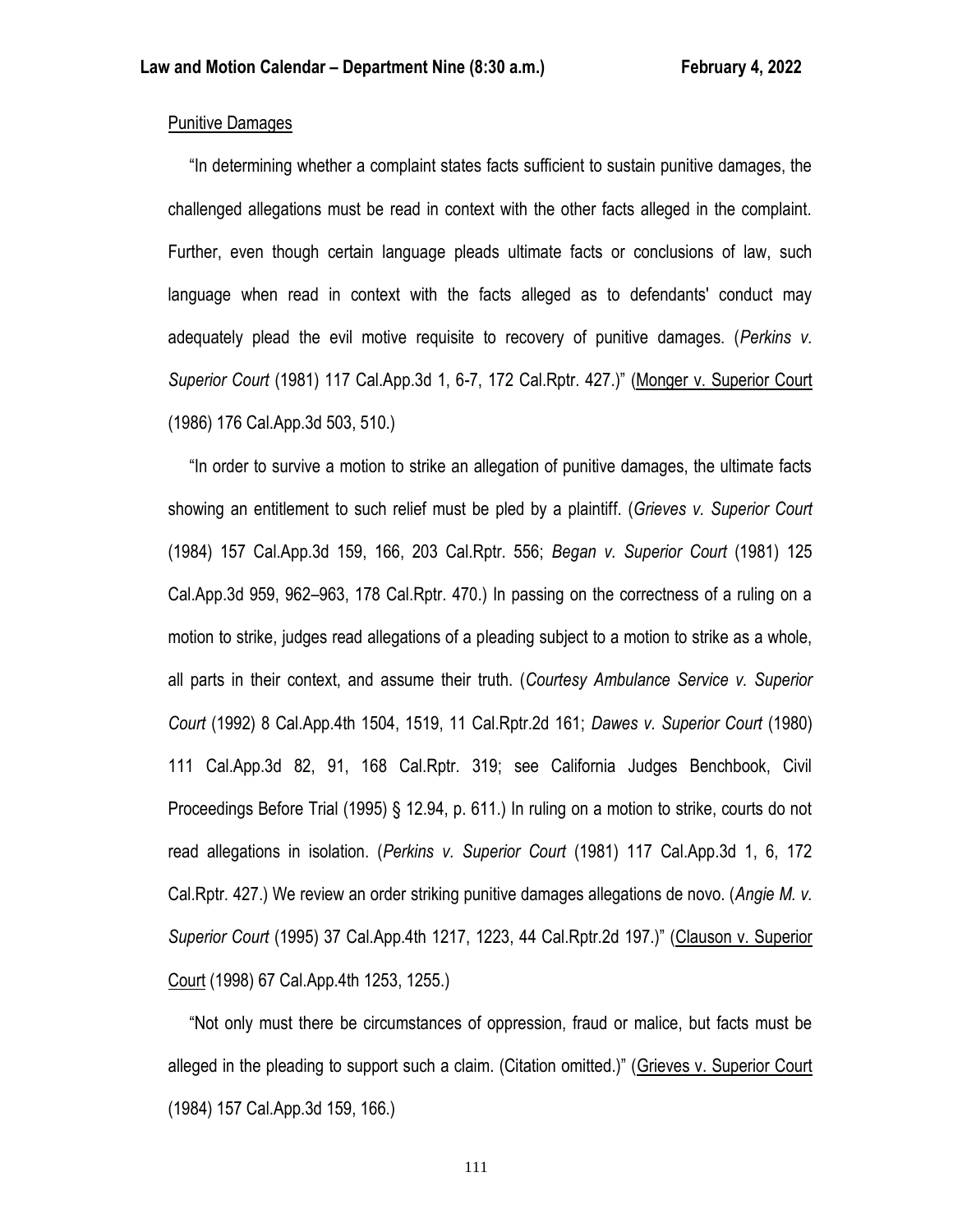"Punitive damages are "available to a party who can plead and prove the facts and circumstances set forth in Civil Code section 3294." *Hilliard v. A.H. Robins Co.,* 148 Cal.App.3d 374, 392, 196 Cal.Rptr. 117 (1983). "To support punitive damages, the complaint ... must allege ultimate facts of the defendant's oppression, fraud, or malice." *Cyrus v. Haveson,* 65 Cal.App.3d 306, 316–317, 135 Cal.Rptr. 246 (1976). Pleading the language in section 3294 "is not objectionable when sufficient facts are alleged to support the allegation." *Perkins v. Superior Court,* 117 Cal.App.3d 1, 6–7, 172 Cal.Rptr. 427 (1981)." (Altman v. PNC Mortg. (E.D. Cal. 2012) 850 F.Supp.2d 1057, 1085.)

 "In an action for the breach of an obligation not arising from contract, where it is proven by clear and convincing evidence that the defendant has been guilty of oppression, fraud, or malice, the plaintiff, in addition to the actual damages, may recover damages for the sake of example and by way of punishing the defendant." (Civil Code, § 3294(a).)

 " 'Malice' means conduct which is intended by the defendant to cause injury to the plaintiff or despicable conduct which is carried on by the defendant with a willful and conscious disregard of the rights or safety of others." (Civil Code, § 3294(c)(1).)

 " 'Oppression' means despicable conduct that subjects a person to cruel and unjust hardship in conscious disregard of that person's rights." (Civil Code, § 3294(c)(2).)

 " 'Fraud' means an intentional misrepresentation, deceit, or concealment of a material fact known to the defendant with the intention on the part of the defendant of thereby depriving a person of property or legal rights or otherwise causing injury." (Civil Code, § 3294(c)(3).)

 "The punitive damages theory cannot be predicated on the breach of contract cause of action without an underlying tort. (*Chelini v. Nieri* (1948) 32 Cal.2d 480, 486–487, 196 P.2d 915; *Crogan v. Metz* (1956) 47 Cal.2d 398, 405, 303 P.2d 1029; *Ericson v. Playgirl, Inc.* (1977) 73 Cal.App.3d 850, 854, 140 Cal.Rptr. 921; *Quigley v. Pet, Inc.* (1984) 162 Cal.App.3d 877,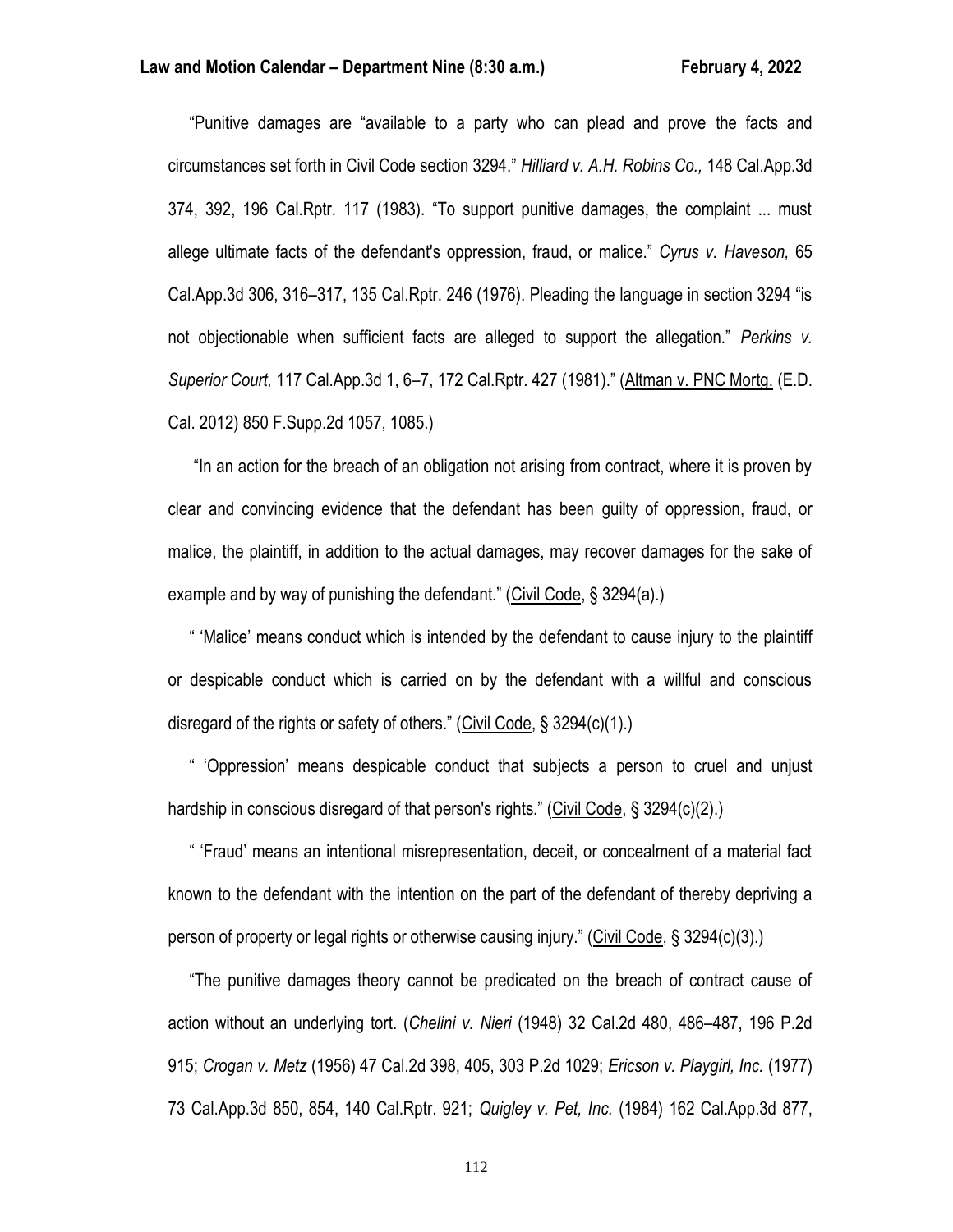887, 208 Cal.Rptr. 394.) Neither evidence of mere negligence (*Kendall Yacht Corp. v. United California Bank* (1975) 50 Cal.App.3d 949, 959, 123 Cal.Rptr. 848; see *Nolin v. National Convenience Stores, Inc.* (1979) 95 Cal.App.3d 279, 284–288, 157 Cal.Rptr. 32) nor constructive fraud (*Delos v. Farmers Insurance Group* (1979) 93 Cal.App.3d 642, 656–657, 155 Cal.Rptr. 843, and cases there cited; *Estate of Witlin* (1978) 83 Cal.App.3d 167, 177, 147 Cal.Rptr. 723; compare *Day v. Rosenthal* (1985) 170 Cal.App.3d 1125, 1160, 217 Cal.Rptr. 89) will support a punitive damages award without a showing of the statutory fraud, malice, or oppression." (Palmer v. Ted Stevens Honda, Inc. (1987) 193 Cal.App.3d 530, 536.)

 "California does *not* recognize punitive damages for conduct that is grossly negligent or reckless. (See *Taylor v. Superior Court* (1979) 24 Cal.3d 890, 899–900 [157 Cal.Rptr. 693, 598 P.2d 854] [noting "ordinarily, routine negligent or even reckless disobedience of [the] laws would not justify an award of punitive damages"]; *Egan v. Mutual of Omaha Ins. Co.* (1979) 24 Cal.3d 809, 828 [169 Cal.Rptr. 691, 620 P.2d 141] [noting that punitive damages should be awarded "only in the most outrageous cases" and noting that to be awarded, the "act complained of must not only be willful, in the sense of intentional, but it must be accompanied by some aggravating circumstance amounting to malice"].)" (Colombo v. BRP US Inc. (2014) 230 Cal.App.4th 1442, 1456, fn. 8.)

 Under the statute, "malice does not require actual intent to harm. [Citation.] Conscious disregard for the safety of another may be sufficient where the defendant is aware of the probable dangerous consequences of his or her conduct and he or she willfully fails to avoid such consequences. [Citation.] Malice may be proved either expressly through direct evidence or by implication through indirect evidence from which the jury draws inferences. [Citation.]" (*Angie M. v. Superior Court* (1995) 37 Cal.App.4th 1217, 1228, 44 Cal.Rptr.2d 197.)" (Pfeifer v. John Crane, Inc. (2013) 220 Cal.App.4th 1270, 1299.)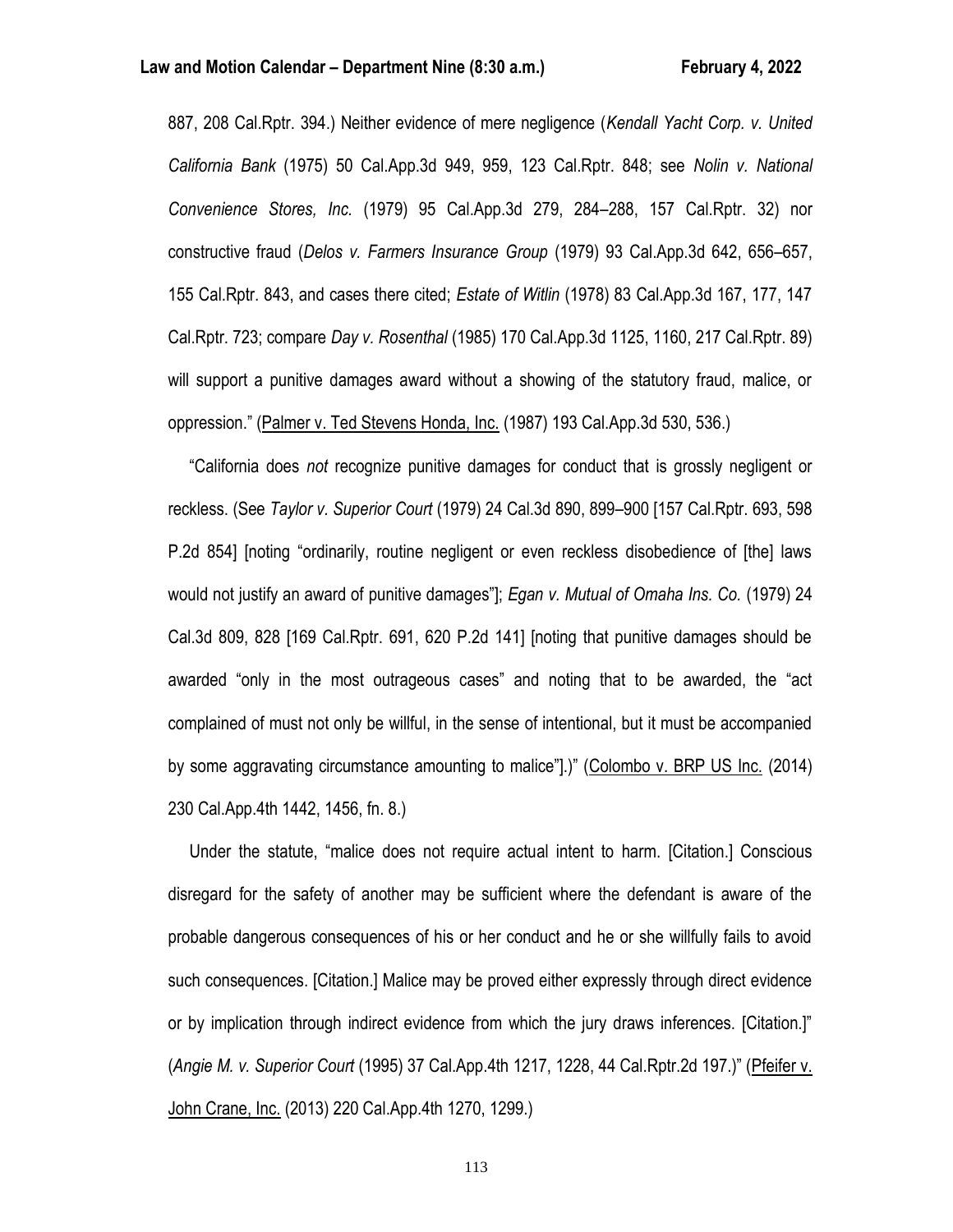The Third District Court of Appeal has stated: "The adjective "despicable" connotes conduct that is " '... so vile, base, contemptible, miserable, wretched or loathsome that it would be looked down upon and despised by ordinary decent people.' " (*Mock v. Michigan Millers Mutual Ins. Co.* (1992) 4 Cal.App.4th 306, 331, 5 Cal.Rptr.2d 594, quoting BAJI No. 14.72.1 (1989 rev.); *Cloud v. Casey* (1999) 76 Cal.App.4th 895, 912, 90 Cal.Rptr.2d 757.) " '[A] breach of a fiduciary duty alone without malice, fraud or oppression does not permit an award of punitive damages. [Citation.] The wrongdoer " 'must act with the intent to vex, injure, or annoy, or with a conscious disregard of the plaintiff's rights. [Citations.]' " Punitive damages are appropriate if the defendant's acts are reprehensible, fraudulent or in blatant violation of law or policy. The mere carelessness or ignorance of the defendant does not justify the imposition of punitive damages.... Punitive damages are proper only when the tortious conduct rises to levels of extreme indifference to the plaintiff's rights, a level which decent citizens should not have to tolerate.' " (*Tomaselli v. Transamerica Ins. Co.* (1994) 25 Cal.App.4th 1269, 1287, 31 Cal.Rptr.2d 433.) ¶ The definition of malice has not always included the requirement of willful and despicable conduct. Prior to 1980, section 3294 did not define malice. It **[\*1211]** was construed to mean malice in fact, which could be proven directly or by implication (*Taylor v. Superior Court* (1979) 24 Cal.3d 890, 894, 157 Cal.Rptr. 693, 598 P.2d 854 (*Taylor*); 6 Witkin, Summary of Cal. Law (9th ed. 1988) Torts, § 1335, p. 793) and could be established by conduct that was done only with "a conscious disregard of the safety of others...." (*Taylor, supra,* at p. 895, 157 Cal.Rptr. 693, 598 P.2d 854.) Relying on the reasoning in *G.D. Searle & Co. v. Superior Court* (1975) 49 Cal.App.3d 22, 122 Cal.Rptr. 218, the *Taylor* court recognized that recklessness alone is insufficient to sustain an award of punitive damages because " '[t]he central spirit of the exemplary damage statute, the demand for evil motive, is violated by an award founded upon recklessness alone.' " (24 Cal.3d at p. 895, 157 Cal.Rptr. 693, 598 P.2d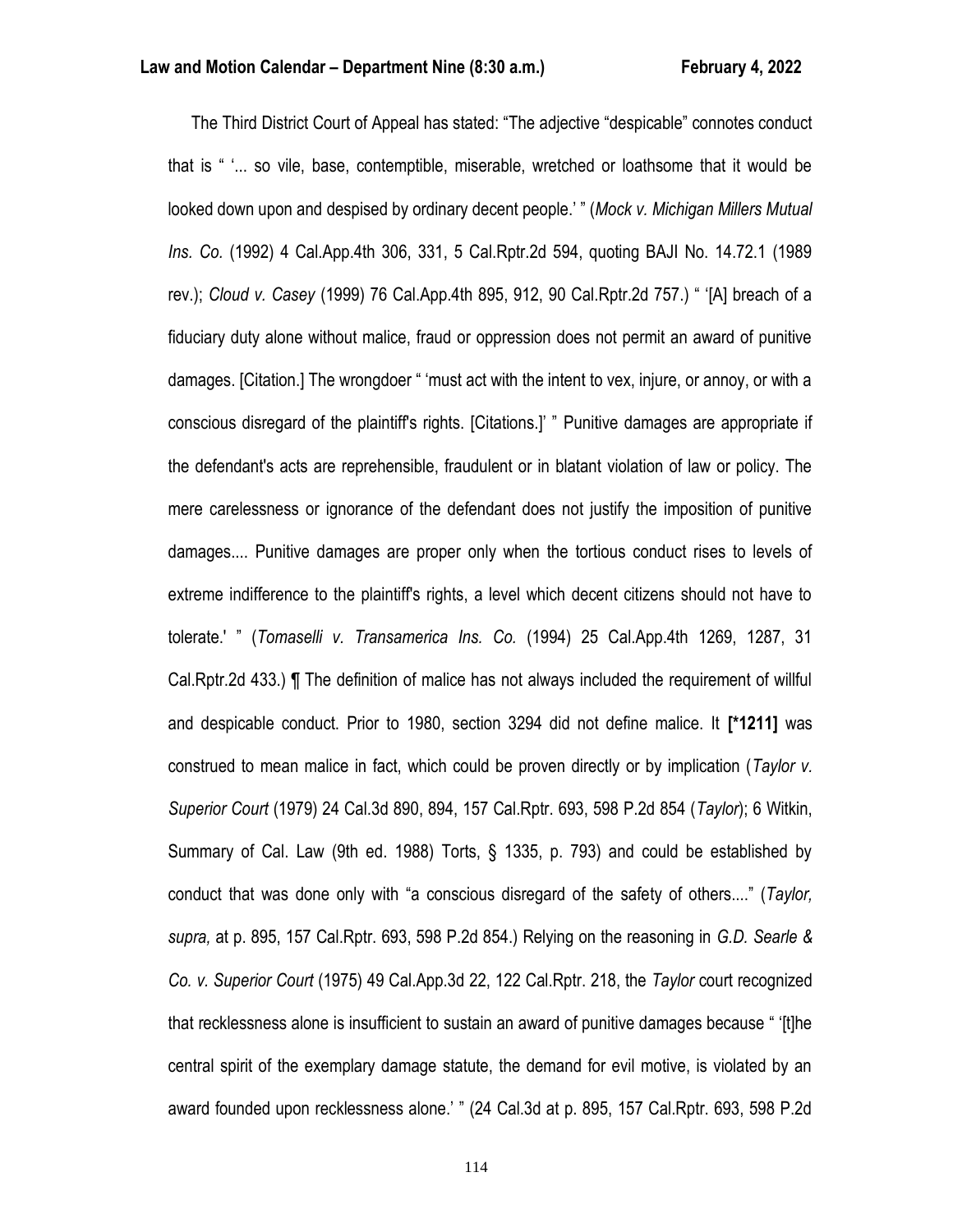854.) The court concluded that "[i]n order to justify an award of punitive damages on this basis, the plaintiff must establish that the defendant was aware of the probable dangerous consequences of his conduct, and that he willfully and deliberately failed to avoid those consequences." (*Id.* at pp. 895-896, 157 Cal.Rptr. 693, 598 P.2d 854.) Applying that test, the Supreme Court directed the trial court to reinstate a claim for punitive damages where it was alleged the defendant was operating a motor vehicle while intoxicated, under circumstances which disclosed a conscious disregard of the probable dangerous consequences. [FN 14.] **[** FN14. The circumstances alleged in *Taylor* were that a car driven by the defendant collided with plaintiff's car causing him serious injuries, that at the time of the collision, the defendant was drinking an alcoholic beverage and under its influence, he had been an alcoholic for a substantial period of time and was well aware of the serious nature of his alcoholism, he had a history and practice of driving a motor vehicle while under the influence of alcohol, he had previously caused a serious automobile accident while under the influence of alcohol, and had been convicted numerous times for driving under the influence of alcohol. (*Id.* at p. 893, 157 Cal.Rptr. 693, 598 P.2d 854.) ¶ In 1980, the Legislature amended section 3294 by adding the definition of malice stated in *Taylor, supra,* 24 Cal.3d 890, 157 Cal.Rptr. 693, 598 P.2d 854. (Stats.1980, ch. 1242, § 1, pp. 4217-4218; *College Hospital Inc. v. Superior Court* (1994) 8 Cal.4th 704, 713, 34 Cal.Rptr.2d 898, 882 P.2d 894.) That definition was amended in 1987. As amended, malice, based upon a conscious disregard of the plaintiff's rights, requires proof that the defendant's conduct is "despicable" and "willful." (Stats.1987, ch. 1498, § 5.) The statute's reference to "despicable conduct" represents "a new substantive limitation on punitive damage awards." (*College Hospital, Inc. v. Superior Court, supra,* 8 Cal.4th at p. 725, 34 Cal.Rptr.2d 898, 882 P.2d 894.) ¶ Additionally, the 1987 amendment increased the burden of proof. Malice or oppression must now be established "by clear and convincing evidence." (Stats.1987, ch.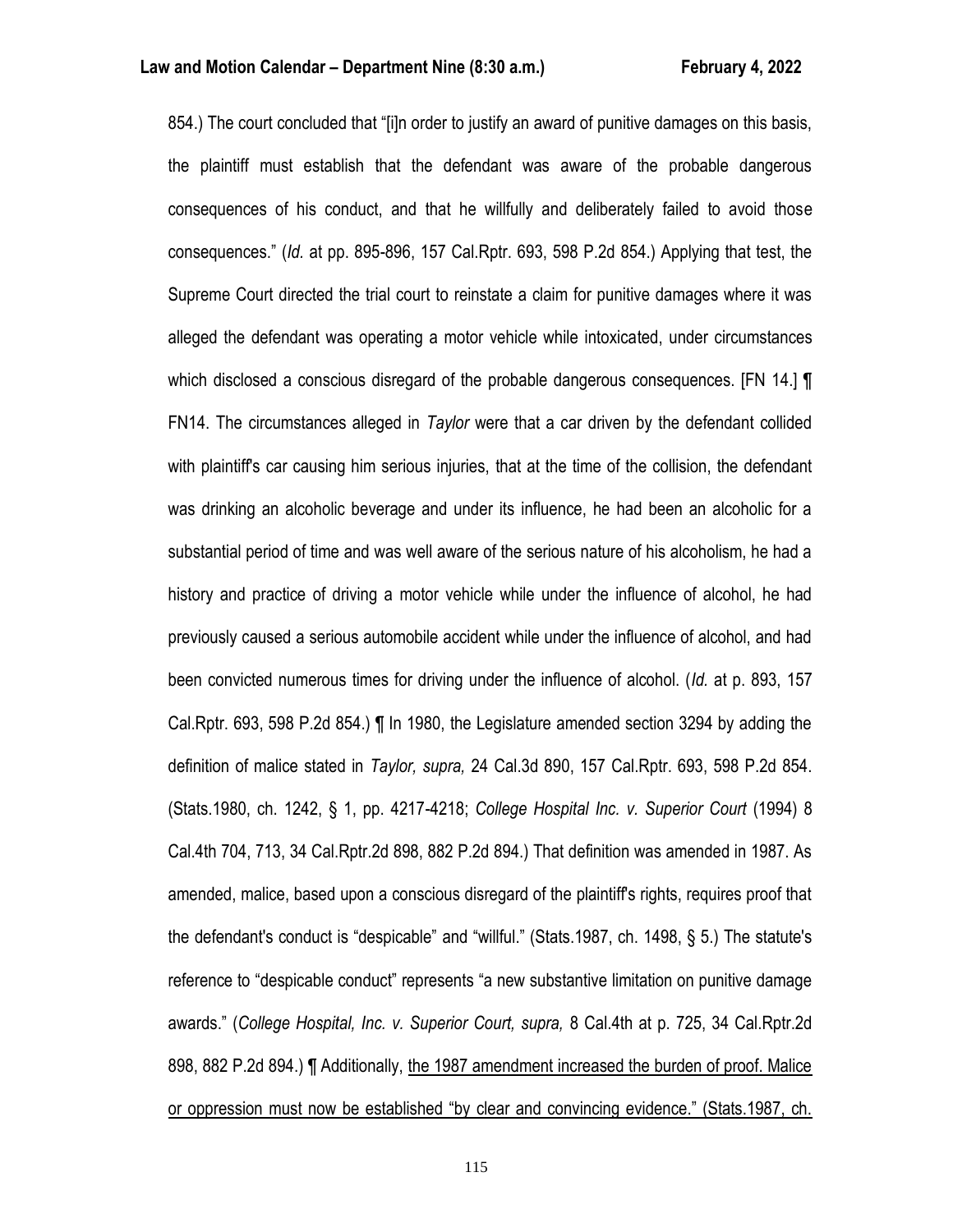1498, § 5.) That standard "requires a finding of high probability .... ' "so clear as to leave no substantial doubt"; "sufficiently strong to command the unhesitating assent of every reasonable mind." ' [Citation.]" (*In re Angelia P.* (1981) 28 Cal.3d 908, 919, 171 Cal.Rptr. 637, 623 P.2d 198, superseded by statute on other grounds as stated in *Orange County Social Services Agency v. Jill V.* (1994) 31 Cal.App.4th 221, 229, 36 Cal.Rptr.2d 848; *Shade Foods, Inc. v. Innovative Products Sales & Marketing, Inc.* (2000) 78 Cal.App.4th 847, 891, 93 Cal.Rptr.2d 364.)" (Emphasis added.) (Lackner v. North (2006) 135 Cal.App.4th 1188, 1211-1213.)

 The Third District Court of Appeal has also stated: "" 'The wrongdoer " 'must act with the intent to vex, injure, or annoy, or with a conscious disregard of the plaintiff's rights. [Citations.]' " Punitive damages are appropriate if the defendant's acts are reprehensible, fraudulent or in blatant violation of law or policy. The mere carelessness or ignorance of the defendant does not justify the imposition of punitive damages.... Punitive damages are proper only when the tortious conduct rises to levels of extreme indifference to the plaintiff's rights, a level which decent citizens should not have to tolerate.' " (*Tomaselli v. Transamerica Ins. Co.* (1994) 25 Cal.App.4th 1269, 1287, 31 Cal.Rptr.2d 433.)" (George F. Hillenbrand, Inc. v. Insurance Co. of North America (2002) 104 Cal.App.4th 784, 815.) The Third District Court of Appeal further stated: "" ' "Despicable conduct" is conduct which is so vile, base, contemptible, miserable, wretched or loathsome that it would be looked down upon and despised by ordinary decent people.' " (*Mock*, supra, 4 Cal.App.4th at p. 331, 5 Cal.Rptr.2d 594.)" (George F. Hillenbrand, Inc. v. Insurance Co. of North America (2002) 104 Cal.App.4th 784, 817.)

 "An employer shall not be liable for damages pursuant to subdivision (a), based upon acts of an employee of the employer, unless the employer had advance knowledge of the unfitness of the employee and employed him or her with a conscious disregard of the rights or safety of others or authorized or ratified the wrongful conduct for which the damages are awarded or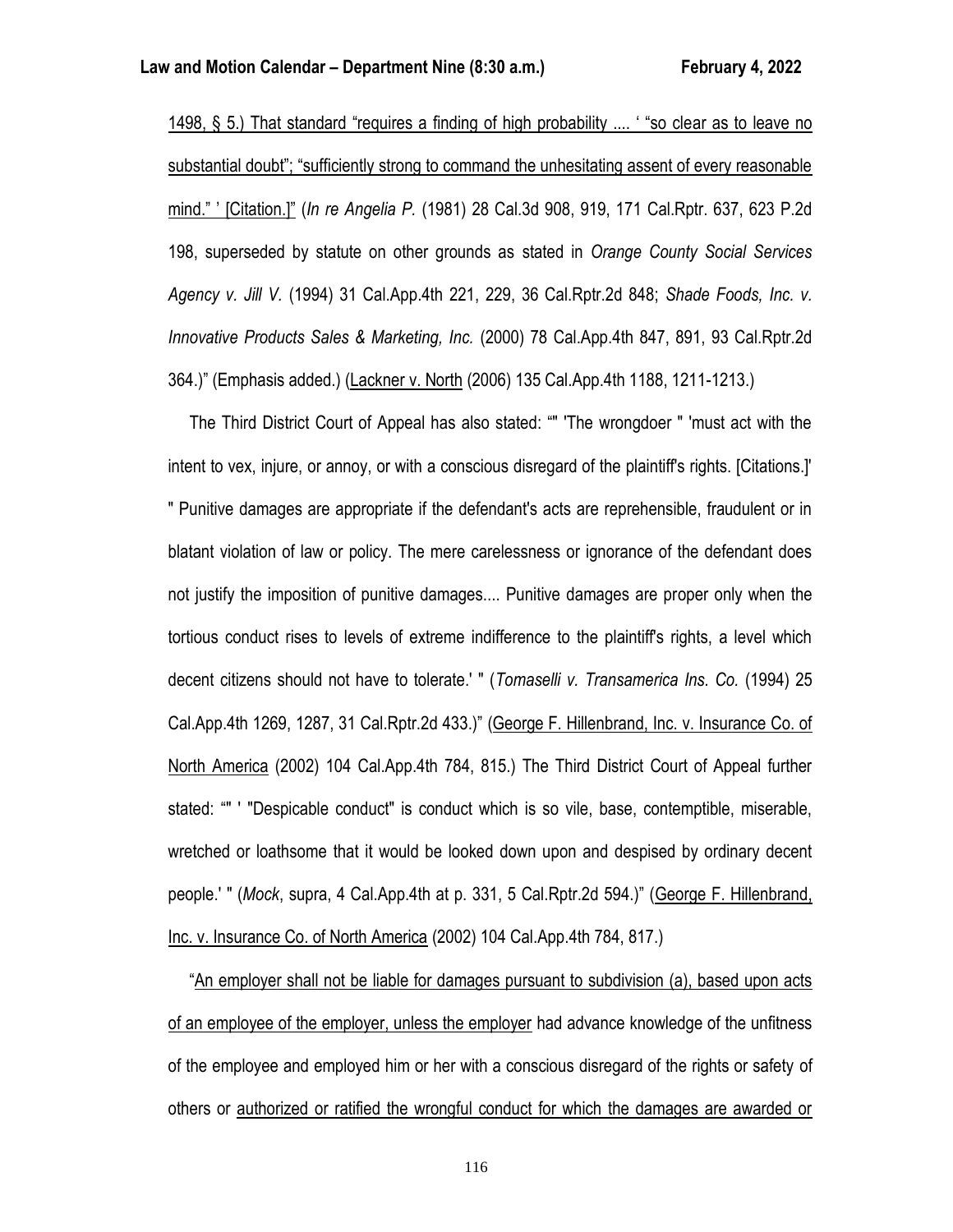was personally guilty of oppression, fraud, or malice. With respect to a corporate employer, the advance knowledge and conscious disregard, authorization, ratification or act of oppression, fraud, or malice must be on the part of an officer, director, or managing agent of the corporation." (Emphasis added.) (Civil Code, § 3294(b).)

 "Ratification is a question of fact. The burden of proving ratification is upon the party asserting its existence. But ratification may be proved by circumstantial as well as direct evidence. Anything which convincingly shows the intention of the principal to adopt or approve the act in question is sufficient. (2 Cal.Jur.2d, Agency, § 102, pp. 768–769.) It may also be shown by implication. ' " ... where an agent is authorized to do an act, and he transcends his authority, it is the duty of the principal to repudiate the act as soon as he is fully informed of what has been thus done in his name, ... else he will be bound by the act as having ratified it by implication." ' (*Ralphs v. Hensler* (1893) 97 Cal. 296, 303 [32 P. 243].)" (*Hale v. Farmers Ins. Exch.* (1974) 42 Cal.App.3d 681, 691–692, 117 Cal.Rptr. 146 disapproved on other grounds in *Egan v. Mutual of Omaha Ins. Co.* (1979) 24 Cal.3d 809, 822, fn. 5, 169 Cal.Rptr. 691, 620 P.2d 141.)" (Emphasis added.) (StreetScenes v. ITC Entertainment Group, Inc. (2002) 103 Cal.App.4th 233, 242.)

 "An act of oppression, fraud or malice, by an officer, director or *managing agent,* is sufficient to impose liability on a corporate employer for punitive damages, without any additional showing of ratification by the employer. (§ 3294, subd. (b); *Agarwal, supra,* 25 Cal.3d at p. 950, 160 Cal.Rptr. 141, 603 P.2d 58.)" (Kelly-Zurian v. Wohl Shoe Co. (1994) 22 Cal.App.4th 397, 420.)

 Plaintiff has added the following allegations relevant to the claim for punitive damages against defendants: upon information and belief, defendants Cameron Chartouni, Nabil Chartouni, and Vinod Vaghadia are officers, directors, principal and managing agents of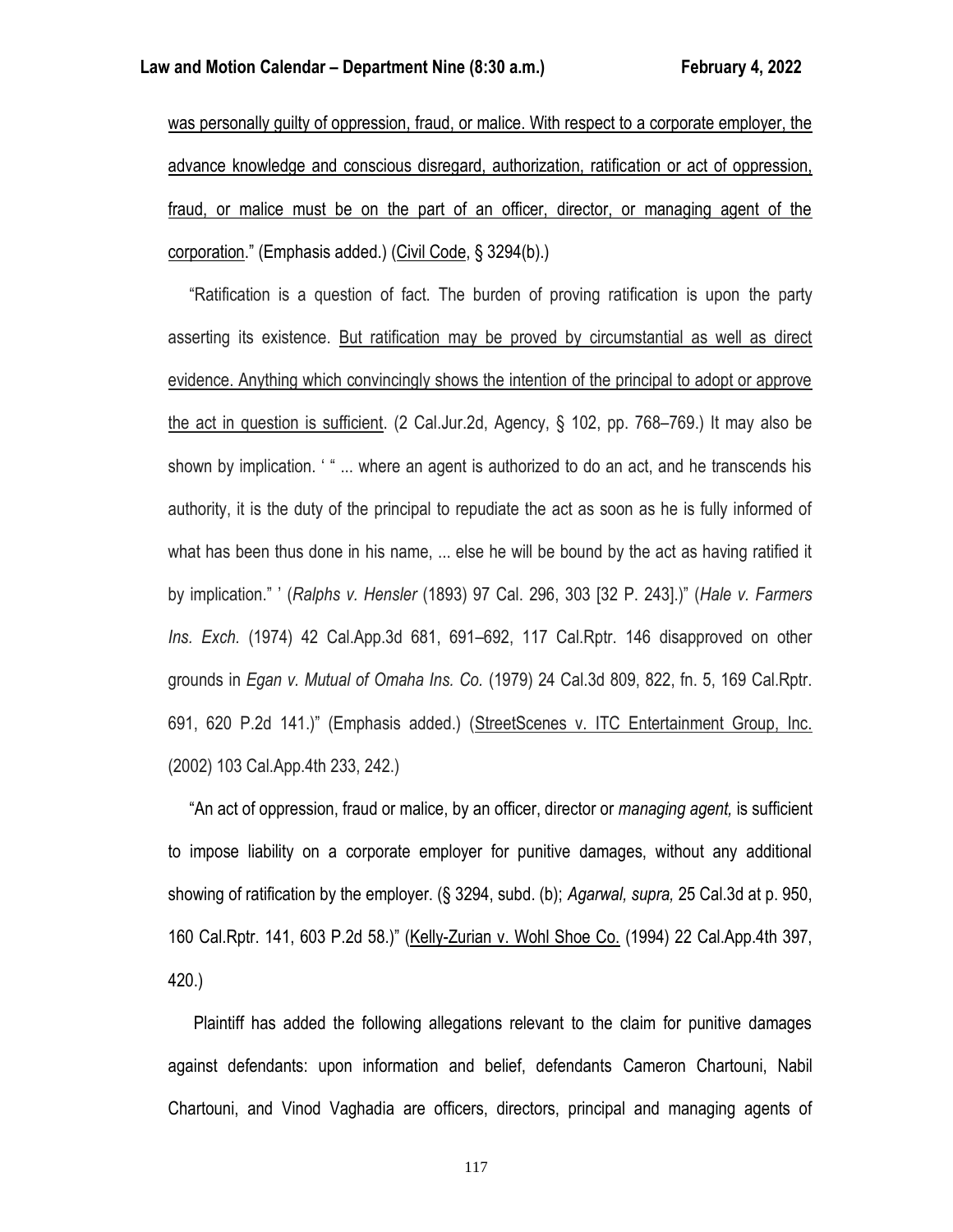defendants TCH and Urbana Tahoe TC; the Amended Operating Agreement was executed by Cameron Chartouni as president of TCH; defendant TCH, Cameron Chartouni, Nabil Chartouni, and Vinod Vaghadia engaged in alleged wrongful conduct, including fraud, that reduced plaintiff's 10% of the membership interests in defendant Urbana Tahoe TC, LLC to zero without the consent and approval of plaintiff and resulted in defendants claiming plaintiff was not entitled to any compensation for liquidation of its interest; and Cameron Chartouni, Nabil Chartouni, and Vinod Vaghadia authorized and ratified the misconduct on behalf of the corporate defendants. (Third Amended Complaint, paragraphs 5-7, 9, 32, 34-37, 47-49, 57, 60, 70-74 88, 89, 104-107, 123-128, 130, and 131 .)

 Assuming the allegations that Cameron Chartouni, Nabil Chartouni, and Vinod Vaghadia are officers, directors, principal and managing agents of defendants TCH and Urbana Tahoe TC are sufficient, the remaining allegations would appear to be sufficient to make a claim for punitive damages for the conduct alleged to have been personally engaged in by those individuals and alleged ratification of the conduct by the individuals.

 Citing White v. Ultramar, Inc. (1999) 21 Cal.4th 563, 572-573, defendants argue that the operative pleading must allege the specific job functions and activities of each and every individual who is alleged to be an officer, director, principal and managing agent of corporate defendants in order to adequately allege that Cameron Chartouni, Nabil Chartouni, and Vinod Vaghadia are officers, directors, principal and managing agents of defendants TCH and Urbana Tahoe TC.

 The California Supreme Court in White, supra held: "Using the doctrine to aid our interpretation of "managing agent," we note that section 3294, subdivision (b), placed that term next to the terms "officer" and "director," intending that a managing agent be more than a mere supervisory employee. The managing agent must be someone who exercises substantial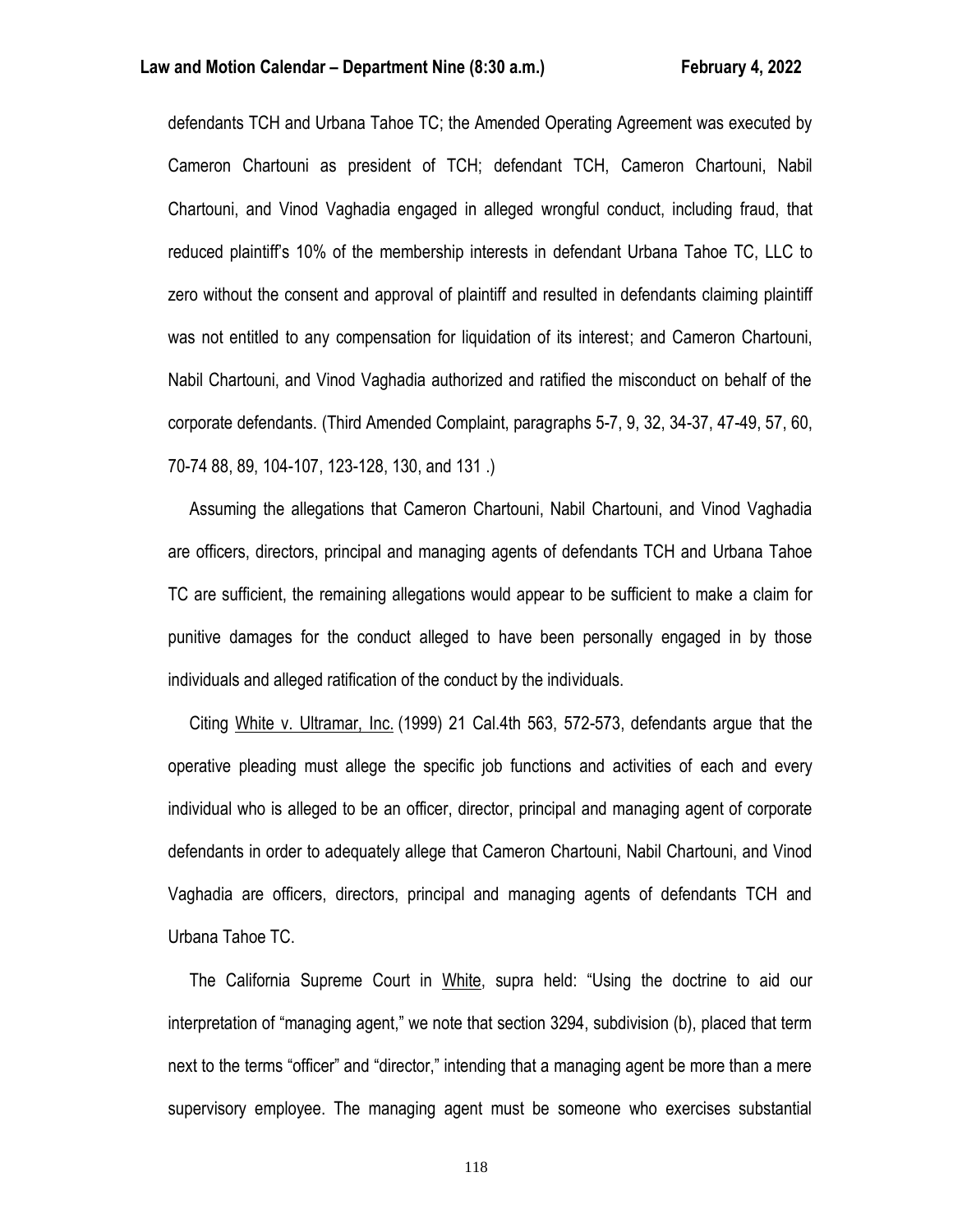discretionary authority over decisions that ultimately determine corporate policy. Thus, by selecting the term "managing agent," and placing it in the same category as "officer" and "director," the Legislature intended to limit the class of employees whose exercise of discretion could result in a corporate employer's liability for punitive damages. (Emphasis added.) (White v. Ultramar, Inc. (1999) 21 Cal.4th 563, 573.)

 The California Supreme Court in White, supra, was presented with a case that had been tried to a judgment and appealed. It was not presented with any issues about sufficiency of allegations of pleadings and did not issue any decision holding that the plaintiff was required to allege specific facts establishing that the allegation of ultimate fact that a person was a managing agent actually was a managing agent as defined in White. The California Supreme Court only held that the plaintiff must prove that the claimed managing agent for the defendant corporation exercised substantial discretionary authority over significant aspects of a corporation's business in the same manner as an officer and director. The California Supreme Court stated: "In order to demonstrate that an employee is a true managing agent under section 3294, subdivision (b), a plaintiff seeking punitive damages would have to show that the employee exercised substantial discretionary authority over significant aspects of a corporation's business." (White v. Ultramar, Inc. (1999) 21 Cal.4th 563, 573–577.)

 The California Supreme Court did not raise, consider, or resolve the issue of whether alleging the ultimate fact of being a managing agent was sufficient at the pleading stage of litigation of a claim for punitive damages.

 "Decisions of California's Supreme Court are not controlling authority for propositions not considered. (*Ginns v. Savage* (1964) 61 C.2d 520, 39 C.R. 377, 393 P.2d 689; *People v. Harris* (1989) 47 C.3d 1047, 1071, 255 C.R. 352, 767 P.2d 619; *People v. Superior Court* (*Marks*) (1991) 1 C.4th 56, 65, 2 C.R.2d 389, 820 P.2d 613; *People v. Saunders* (1993) 5 C.4th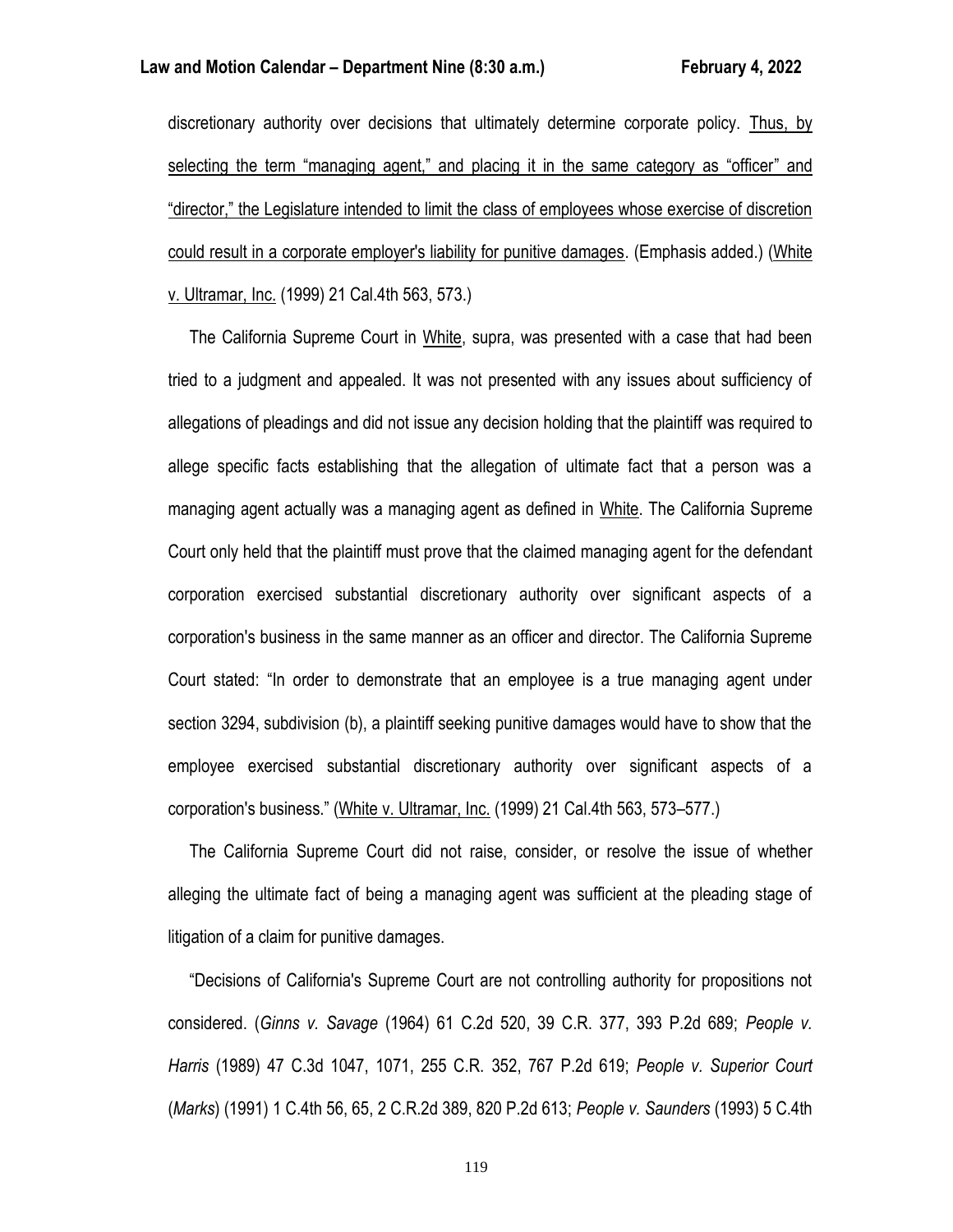580, 592, 20 C.R.2d 638, 853 P.2d 1093, footnote 8; *People v. Banks* (1993) 6 C.4th 926, 945, 25 C.R.2d 524, 863 P.2d 769; *Cobb v. University of So. Calif.* (1995) 32 C.A.4th 798, 803, 38 C.R.2d 543, supra, § 146.)" (9 Witkin, California Procedure ( $4<sup>th</sup>$  ed 1997) Appeal, § 928, page 966.)

 "An opinion is not authority for a point not raised, considered, or resolved therein. (E.g., *People v. Castellanos* (1999) 21 Cal.4th 785, 799, fn. 9, 88 Cal.Rptr.2d 346, 982 P.2d 211; *San Diego Gas & Elec. Co. v. Superior Court* (1996) 13 Cal.4th 893, 943, 55 Cal.Rptr.2d 724, 920 P.2d 669.)" (Styne v. Stevens (2001) 26 Cal.4th 42, 57-58.)

 In any event, plaintiff also alleges that Cameron Chartouni, Nabil Chartouni, and Vinod Vaghadia were officers and directors. White, supra, did not hold that additional proof was required to establish that officers and directors were persons who exercised substantial discretionary authority over decisions that ultimately determine corporate policy.

 Unfortunately for plaintiff, the allegations that Cameron Chartouni, Nabil Chartouni, and Vinod Vaghadia are officers, directors, principal and managing agents of defendants TCH and Urbana Tahoe TC are insufficient, because those allegations of fact are alleged under information and belief without any facts alleged to support that belief.

 ""[P]laintiff may allege on information and belief any matters that are not within his personal knowledge, if he has information leading him to believe that the allegations are true." (*Pridonoff v. Balokovich* (1951) 36 Cal.2d 788, 792, 228 P.2d 6.)" (Doe v. City of Los Angeles (2007) 42 Cal.4th 531, 550.) However, a pleading upon information and belief is not sufficient if it merely asserts the facts upon information and belief without also alleging the information that led the plaintiff to believe the allegations are true. (Doe v. City of Los Angeles (2007) 42 Cal.4th 531, 551, fn. 5.)

The motion to strike is granted.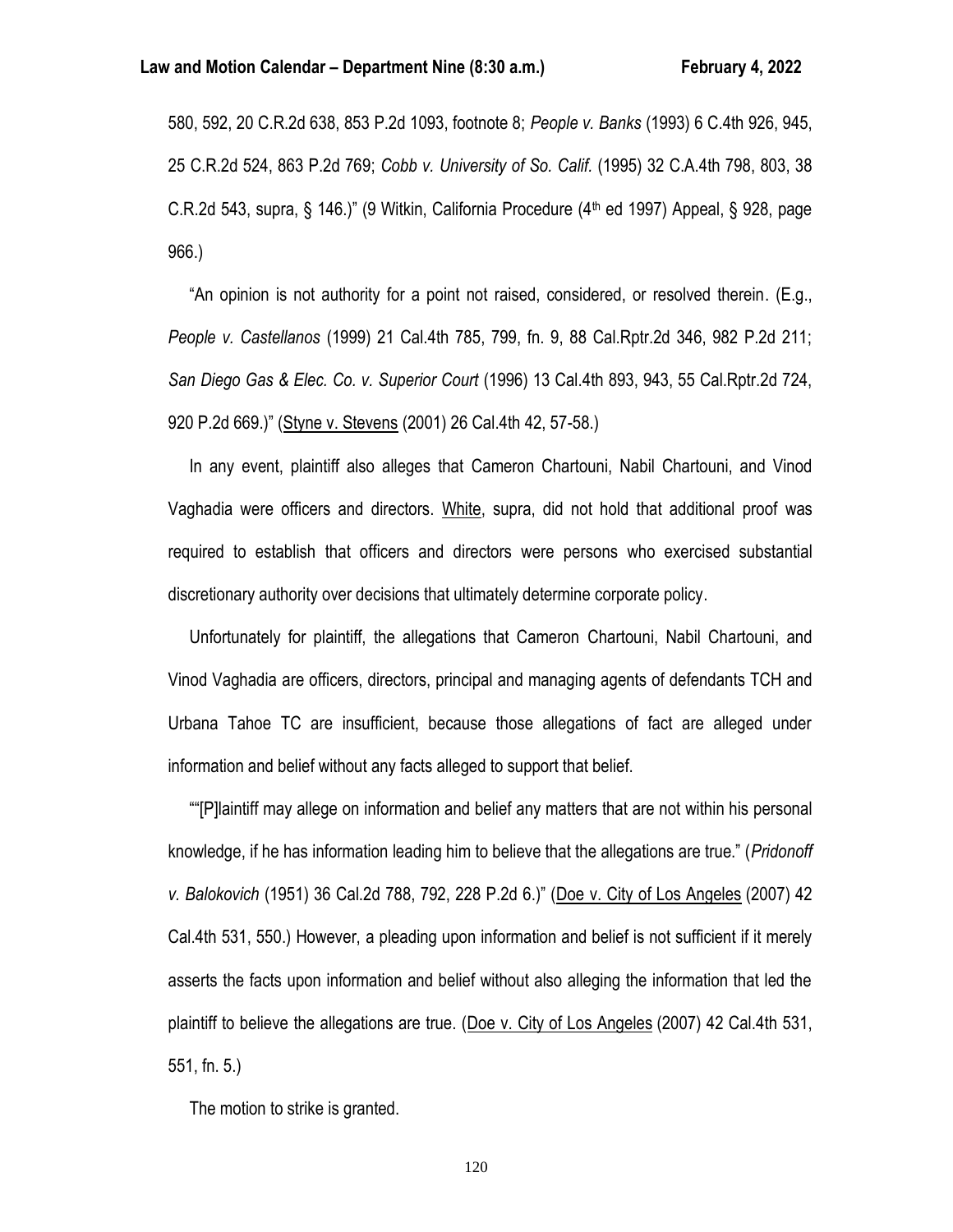"It is an abuse of discretion to deny leave to amend if there is a reasonable possibility that the pleading can be cured by amendment. (*Goodman v. Kennedy* (1976) 18 Cal.3d 335, 349, 134 Cal.Rptr. 375, 556 P.2d 737.): (Roman v. County of Los Angeles (2000) 85 Cal.App.4th 316, 322.) Under the totality of the circumstances presented, the court finds that there is a reasonable possibility the plaintiff can sufficiently allege an officer, director, or managing agent of the defendant corporations personally engaged in, authorized, and/or ratified the alleged misconduct. The court grants ten days leave to amend.

# Adding New Defendants in the Amendment

# Defendants Timber Cove Holdings, Inc.'s and Urbana Tahoe TC, LLC's Standing to Strike the Addition of New Individual Defendants in this Action Where Plaintiff Did not Move for Leave to Amend to Add Such New Defendants

 Plaintiff asserts that only the new individual defendants have standing to demurrer or seek to strike the new allegations adding them to the action as new defendants. Plaintiff does not cite any direct legal authority for that proposition. Plaintiff only argues that the cases cited for the general proposition that adding new parties or causes of action after a court sustains demurrers or grants motions to strike with leave to amend is improper all involved challenges brought by the new defendants added to the case and not the original parties.

 There is sufficient statutory authority for maintaining a motion to strike new defendants improperly added by amendment by any party required to respond to the amended pleading, even an original party who is not a newly named defendant.

 "Any party, within the time allowed to respond to a pleading may serve and file a notice of motion to strike the whole or any part thereof, but this time limitation shall not apply to motions specified in subdivision (e)." (Emphasis added.) (Code of Civil Procedure, § 435(b)(1).)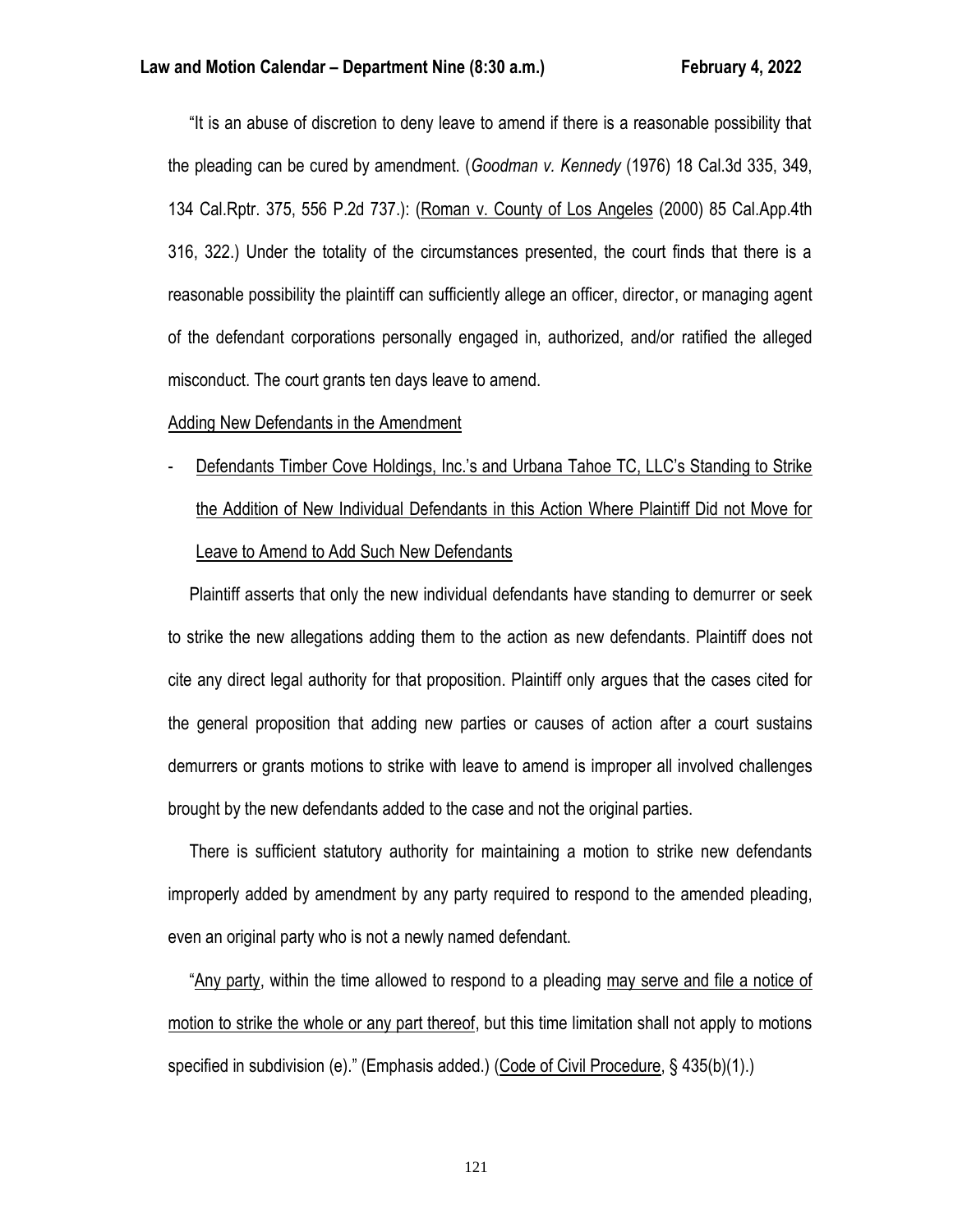"The court may, upon a motion made pursuant to Section 435, or at any time in its discretion, and upon terms it deems proper: ¶ (a) Strike out any irrelevant, false, or improper matter inserted in any pleading. ¶ (b) Strike out all or any part of any pleading not drawn or filed in conformity with the laws of this state, a court rule, or an order of the court." (Emphasis added.) (Code of Civil Procedure, § 436.)

 Read together, Sections 435(b)(1) and 436 statutorily authorizes any party to maintain a motion to strike any improper matter inserted into the pleading and any other portion of the pleading that was not drawn in conformity with the laws of this state or an order of the court. (Emphasis the court's.) Therefore, it is appropriate for defendants in their own capacity as a party to this action responsible to respond to the  $3<sup>rd</sup>$  amended complaint to file a motion to strike purportedly improper allegations adding new defendants to the operative pleading after a motion to strike was granted with leave to amend.

# Propriety of Adding New Defendants After a Motion to Strike is Granted with Leave to Amend

 "Following an order sustaining a demurrer, the plaintiff may amend the complaint only as authorized by the court's order. The plaintiff may not amend the complaint to add a new cause of action without obtaining permission to do so, except when the new cause of action is within the scope of the order granting leave to amend. (*Harris v. Wachovia Mortg., FSB* (2010) 185 C.A.4th 1018, 1023, 111 C.R.3d 20.)" (5 Witkin, California Procedure (2011 supp.) Pleadings, § 988, supp page 17.) It is appropriate for a court to sustain a demurrer to causes of action added to an amended complaint where such additions exceed the scope of the court's order granting leave to amend the original complaint. (Harris v. Wachovia Mortg., FSB (2010) 185 Cal.App.4th 1018, 1022-1023.) However, this rule is inapplicable where the new cause of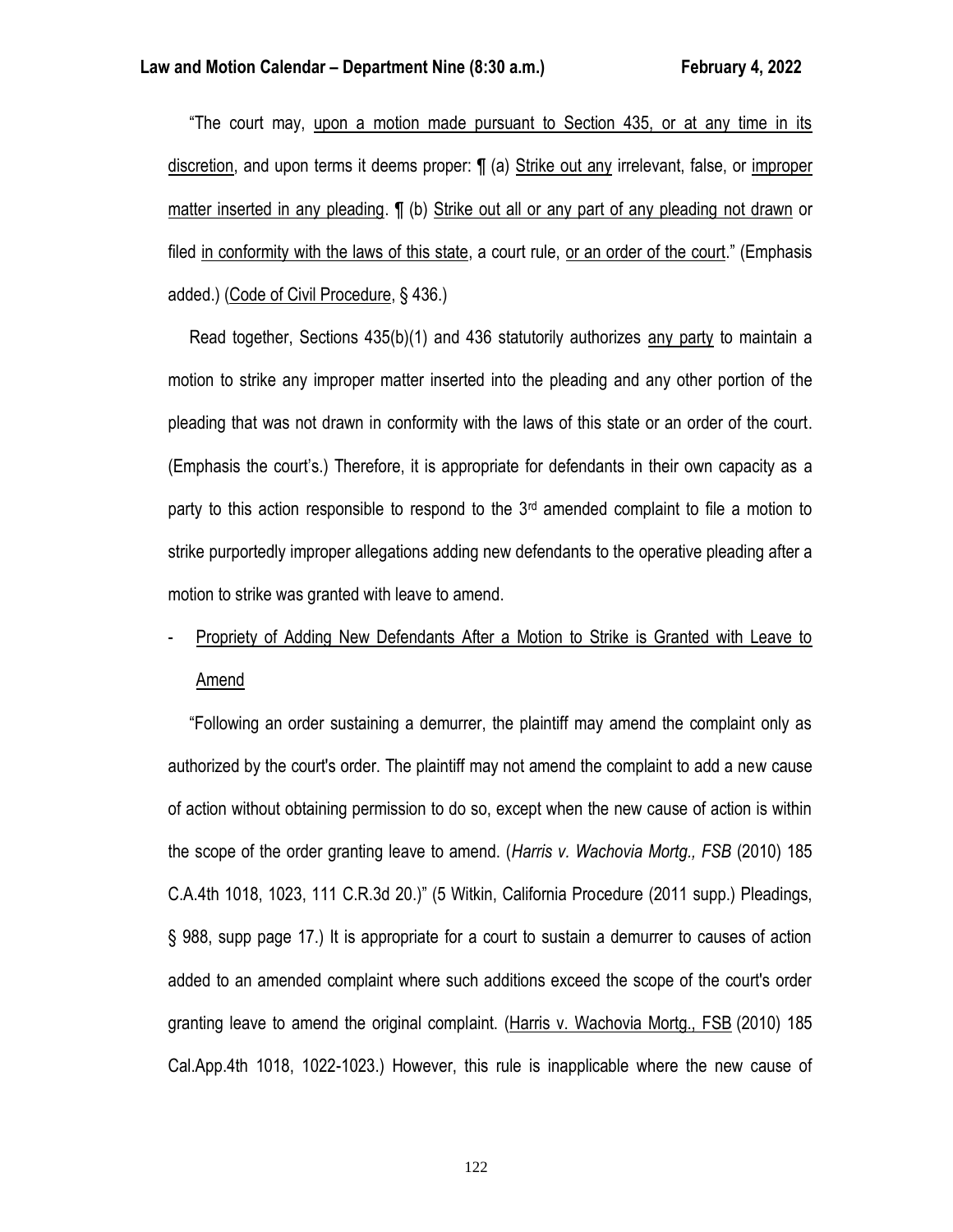action directly responds to the court's reason for sustaining the earlier demurrer. (Patrick v. Alacer Corp. (2008) 167 Cal.App.4th 995, 1015.)

 "This situation is, however, different from the situation where the trial court sustains a demurrer to a pleading but grants leave to amend. In such a situation the granting of leave to amend is not a sanctioning of a particular amendment which the pleader has submitted to the trial court. Rather, as pointed out in Taliaferro, such granting of leave to amend must be construed as permission to the pleader to amend the cause of action which he pleaded in the pleading to which the demurrer has been sustained. Thus, in the instant case since the leave to amend which the trial court gave to Clausen was granted upon the sustaining of State's demurrer to his original cross-complaint, such leave to amend did not entitle Clausen to add new parties as cross-defendants. {Footnote omitted.]" (Emphasis added.) (People By and Through Dept. of Public Works v. Clausen (1967) 248 Cal.App.2d 770, 785-786.)

 However, where the new cause of action directly responds to the court's reason for sustaining the earlier demurrer, then adding a new cause of action is appropriate. "First, Alacer contends plaintiff could not add a new cause of action to the third amended complaint. They claim the order sustaining the demurrer to the prior complaint with leave to amend granted plaintiff leave to amend *only the causes of action asserted in the prior complaint,* not leave to add entirely new causes of action. (*People ex rel. Dept. of Pub. Wks. v. Clausen (1967) 248 Cal.App.2d 770, 785, 57 Cal.Rptr. 227* ["such granting of leave to amend [in an order sustaining a demurrer] must be construed as permission to the pleader to amend the cause of action which he pleaded in the pleading to which the demurrer has been sustained"].) ¶ This rule is inapplicable here because the new cause of action directly responds to the court's reason for sustaining the earlier demurrer. The court found plaintiff failed to allege she had standing as a beneficial shareholder of Alacer to bring shareholder derivative claims. The new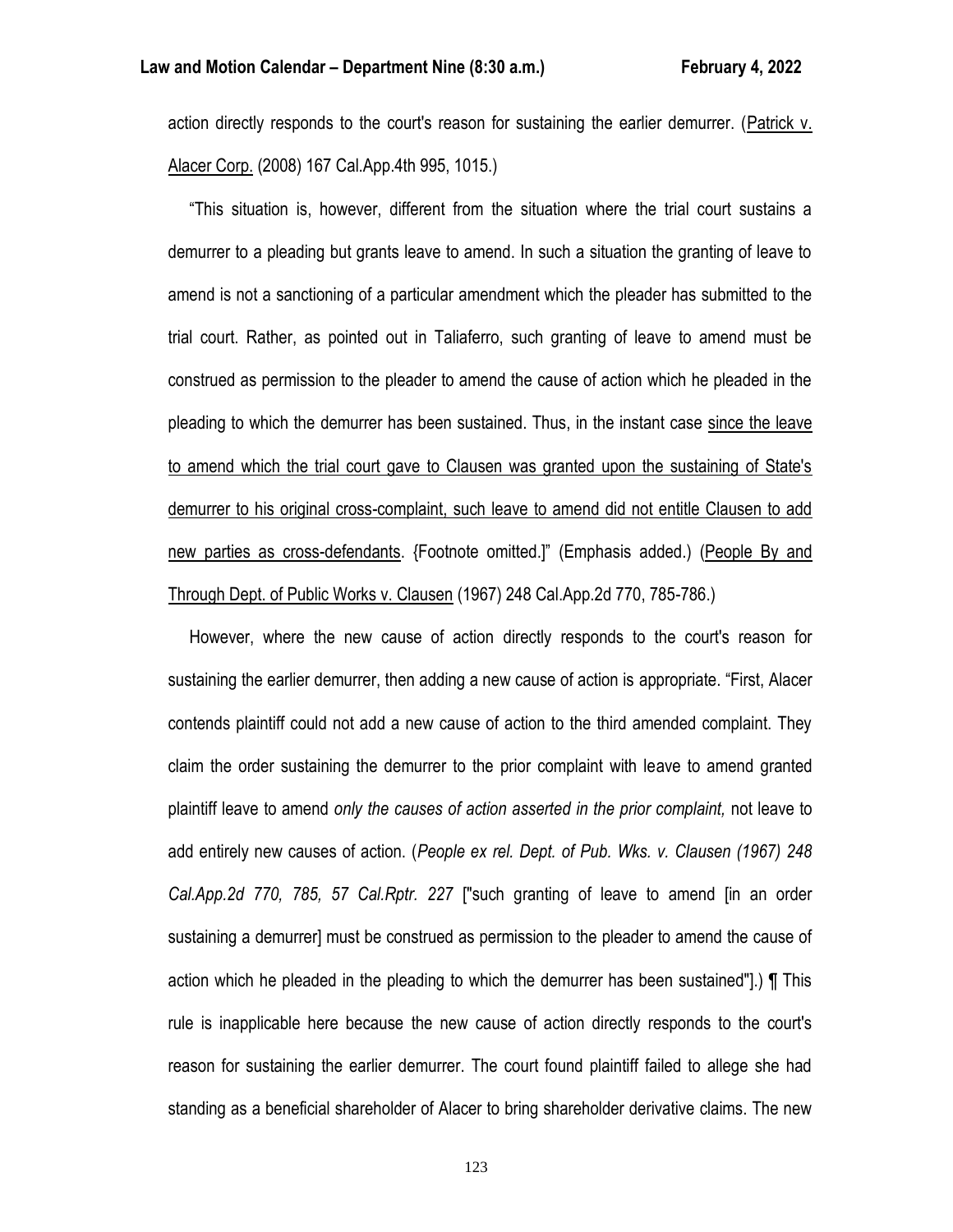declaratory relief cause of action supports her standing claim by seeking a declaration that she has a community property interest in Alacer--i.e., that she is a beneficial shareholder of Alacer. Plaintiff may not have been free to add any cause of action under the sun to her complaint, but the court should have allowed her to add *this* cause of action to establish her standing." (Patrick v. Alacer Corp. (2008) 167 Cal.App.4th 995, 1015.)

 The court's order granting leave to amend was specifically directed at the reasonable possibility the plaintiff can sufficiently allege an officer, director, or managing agent of the defendant corporations personally engaged in, authorized, and/or ratified the alleged misconduct. The order can not be read to have granted plaintiff leave to amend by adding allegations that individual officers, directors, or managing agents of the defendant corporations are liable as individual defendants. Leave to amend was limited to adding allegations of fact to support a claim of corporate liability for punitive damages and not assert the named corporate officers, directors, or managing agents of the defendant corporations are also individually liable.

 In short, the allegations naming new individual defendants was improperly inserted into the 3<sup>rd</sup> amended complaint and was not drawn in conformity with the laws of this state or an order of the court as that amendment did not directly respond to the court's reason for granting the motion to strike.

 The motion to strike the allegations that Cameron Chartouni, Nabil Chartouni, and Vinod Vaghadia are new defendants is granted only to the extent that these individuals are being alleged as individual defendants individually liable to plaintiff. To the extent that they are otherwise properly alleged to have engaged in wrongful conduct as an officer, director, or managing agent of the defendant corporations leading to corporate liability for a claim of punitive damages, those allegations would be proper where sufficient facts are alleged to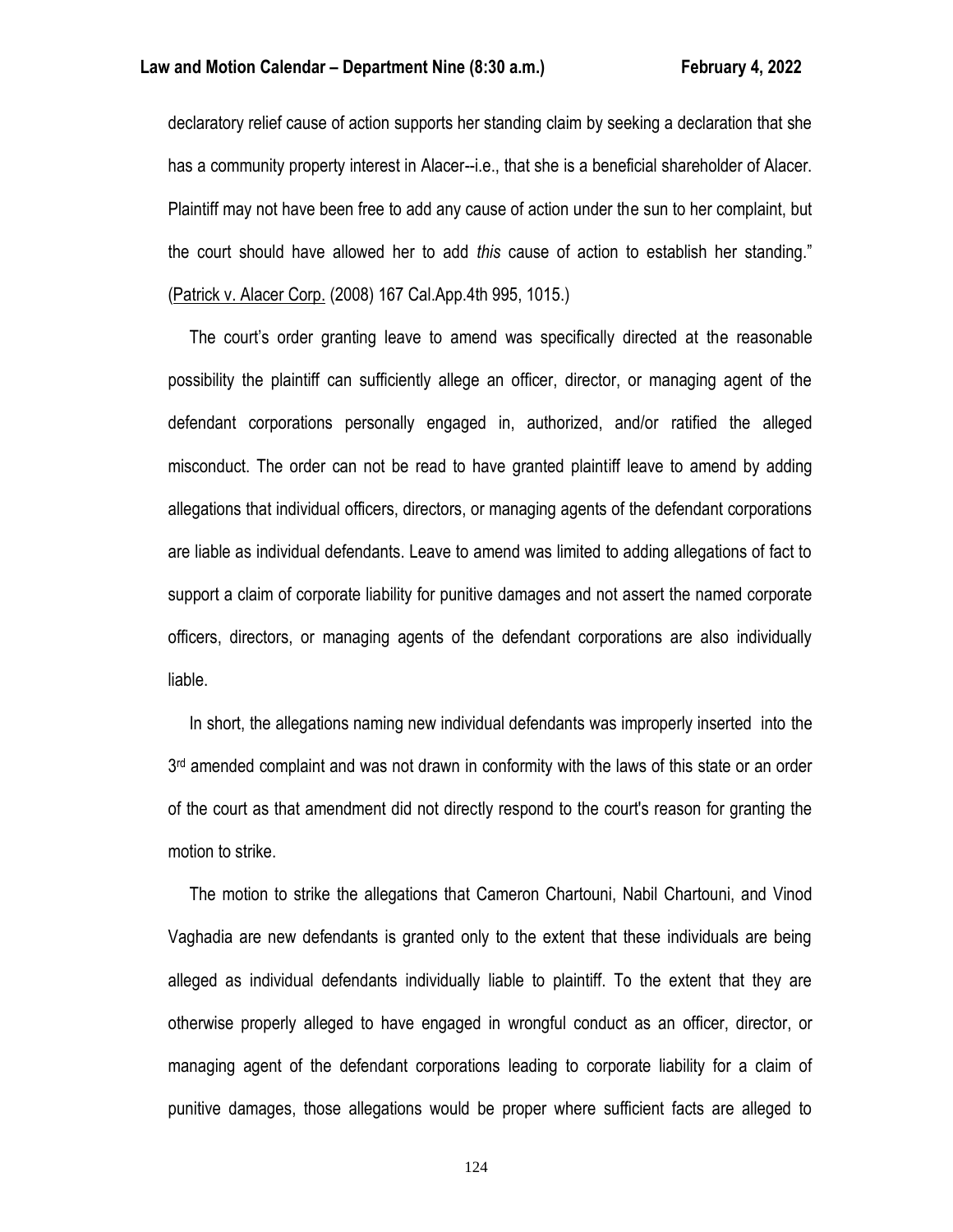establish the plaintiff's information and belief that those individuals are officers, directors, or managing agents of the defendant corporations.

**TENTATIVE RULING # 20: DEFENDANTS' MOTION TO STRIKE PORTIONS OF THE 3RD AMENDED COMPLAINT IS GRANTED WITH TEN DAYS LEAVE TO AMEND. NO HEARING ON THIS MATTER WILL BE HELD (LEWIS V. SUPERIOR COURT (1999) 19 CAL.4TH 1232, 1247.), UNLESS A NOTICE OF INTENT TO APPEAR AND REQUEST FOR ORAL ARGUMENT IS TRANSMITTED ELECTRONICALLY THROUGH THE COURT'S WEBSITE OR BY TELEPHONE TO THE COURT AT (530) 621-6551 BY 4:00 P.M. ON THE DAY THE TENTATIVE RULING IS ISSUED. NOTICE TO ALL PARTIES OF AN INTENT TO APPEAR MUST BE MADE BY TELEPHONE OR IN PERSON. PROOF OF SERVICE OF SAID NOTICE MUST BE FILED PRIOR TO OR AT THE HEARING. LONG CAUSE HEARINGS MUST BE REQUESTED BY 4:00 P.M. ON THE DAY THE TENTATIVE RULING IS ISSUED AND THE PARTIES ARE PROVIDE THE COURT WITH THREE MUTUALLY AGREEABLE DATES ON FRIDAY AFTERNOONS AT 2:30 P.M. LONG CAUSE ORAL ARGUMENT REQUESTS WILL BE SET FOR HEARING ON ONE OF THE THREE MUTUALLY AGREEABLE DATES ON FRIDAY AFTERNOONS AT 2:30 P.M. THE COURT WILL ADVISE THE PARTIES OF THE LONG CAUSE HEARING DATE AND TIME BY 5:00 P.M. ON THE DAY THE TENTATIVE RULING IS ISSUED. PARTIES MAY PERSONALLY APPEAR AT THE HEARING. IF A PARTY OR PARTIES WISH TO APPEAR TELEPHONICALLY THEY MUST APPEAR BY "VCOURT", WHICH MUST BE SCHEDULED AND PAID THROUGH THE COURT WEBSITE AT www.eldorado.courts.ca.gov/online-services/telephonicappearances. MATTERS IN WHICH THE PARTIES' TOTAL TIME ESTIMATE FOR ARGUMENT IS 15 MINUTES OR LESS WILL BE HEARD ON THE LAW AND MOTION**